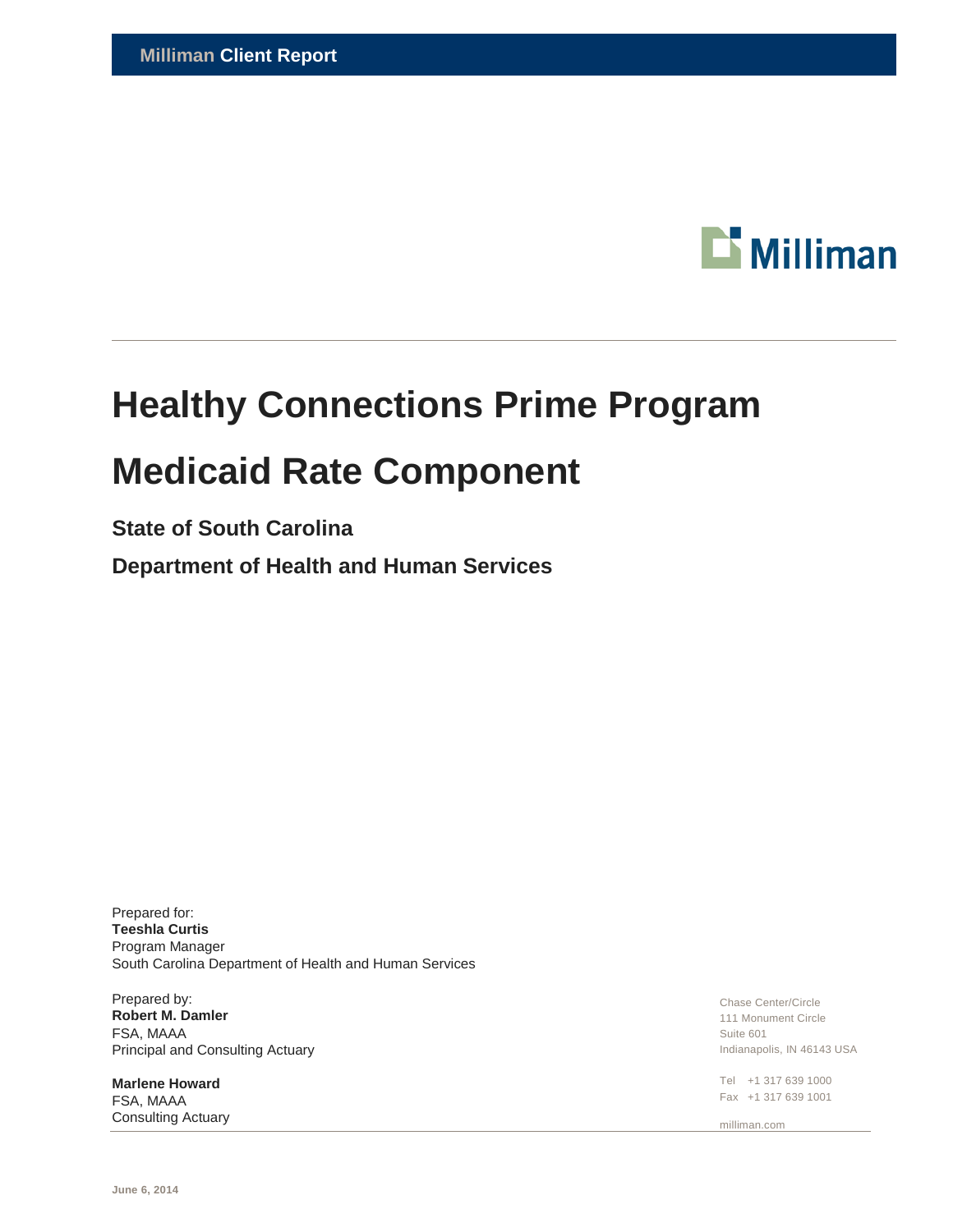### **Table of Contents**

Appendix A: July 1, 2014 - December 31, 2014 capitation rates and projected expenditures

Appendix B: July 1, 2014 - December 31, 2014 capitation rate Actuarial Certification

Appendix C: State fiscal years 2012 and 2013 base data actuarial models

Appendix D: July 1, 2014 - December 31, 2014 capitation rate development actuarial models

- Appendix E: Trend rates by category of service
- Appendix F: Historical program adjustments to base experience data
- Appendix G: Prospective adjustment factors
- Appendix H: Rate cell structure illustration
- **Appendix I: Nursing Facility Transition Analysis**
- Appendix J: CY 2013 Demographic Summary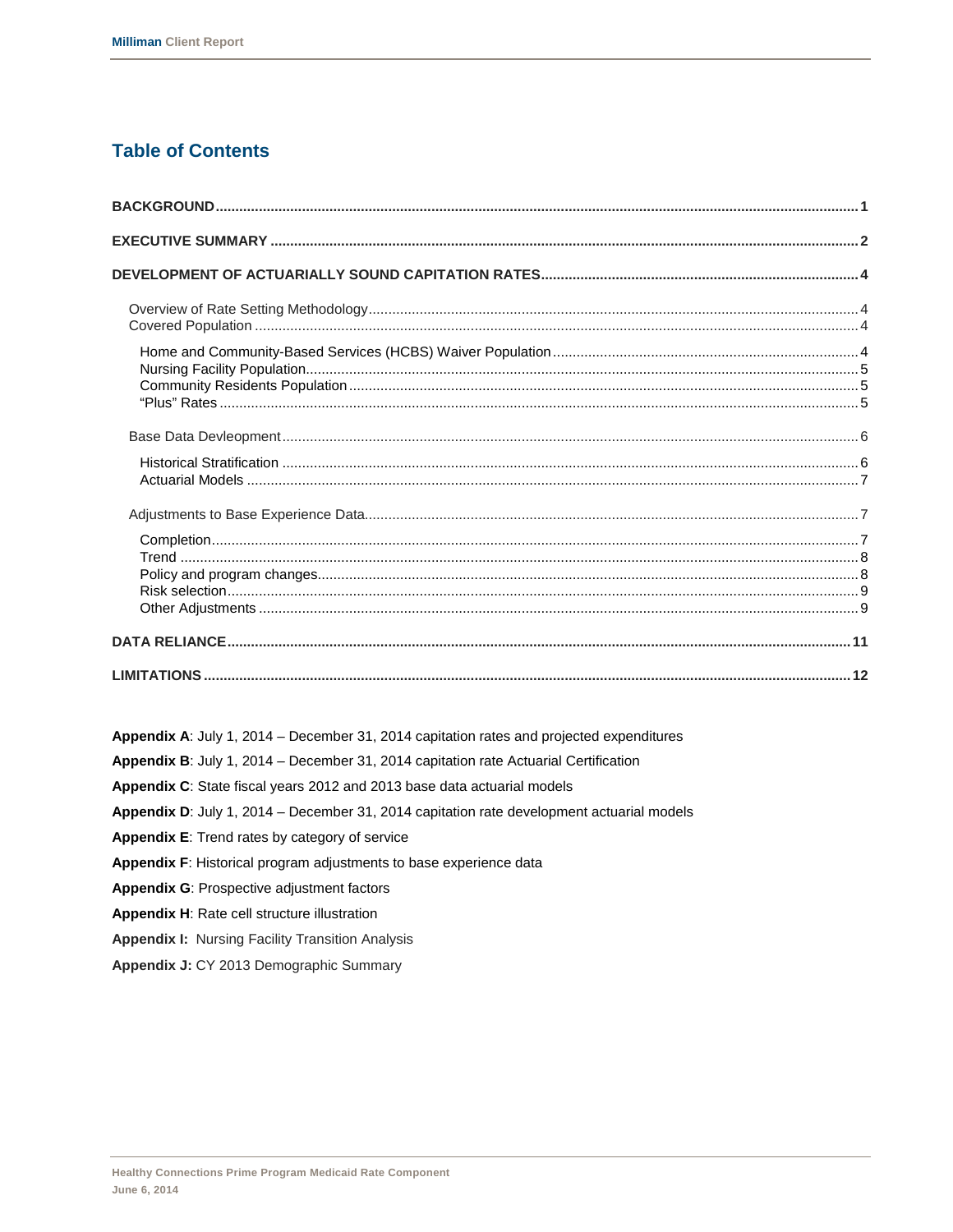# **BACKGROUND**

Milliman, Inc. (Milliman) has been retained by the State of South Carolina Department of Health and Human Services (SCDHHS) to provide actuarial and consulting services related to the development of capitation rates for the program initiative to address financial alignment of Medicare and Medicaid services for qualifying dual eligible individuals. This program is called the Healthy Connections Prime Program (Prime) in South Carolina. This letter provides the documentation and actuarial certification for the Medicaid component of the Prime program.

This documentation has been developed to address the requirements outlined under 42 CFR 438.6(c) related to actuarial soundness of capitation rates. Assessment of actuarial soundness under 42 CFR 438.6, in the context of this Demonstration, should consider both Medicare and Medicaid contributions and the opportunities for efficiencies unique to an integrated care program. CMS considers the Medicaid actuarial soundness requirements to be flexible enough to consider efficiencies and savings that may be associated with Medicare. Therefore, CMS does not believe that a waiver of Medicaid actuarial soundness principles is necessary in the context of this Demonstration.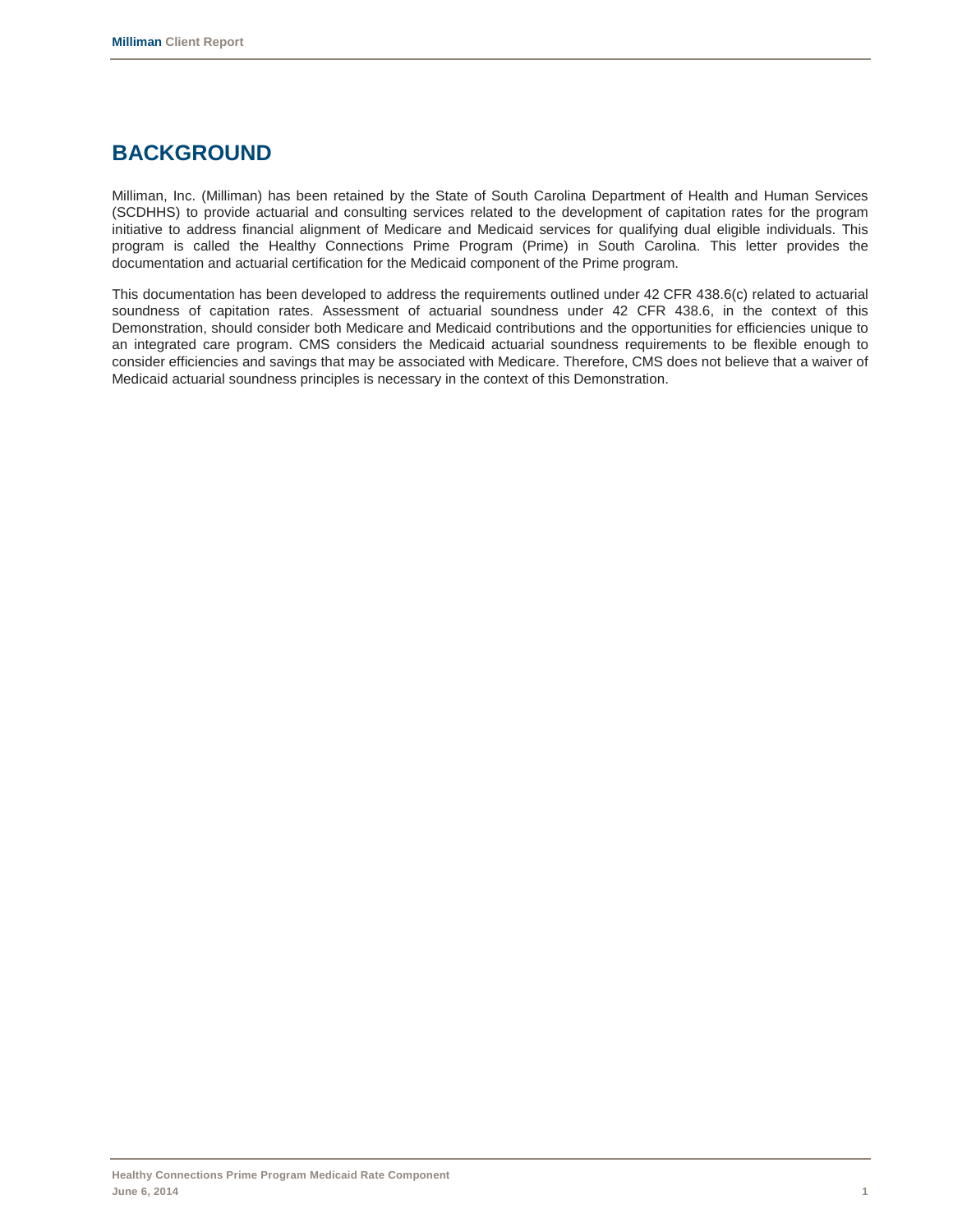# **EXECUTIVE SUMMARY**

The State of South Carolina Department of Health and Human Services (SCDHHS) intends to enter a three-way contract with the Centers for Medicare and Medicaid Services (CMS) and Demonstration Plans to provide benefits on a statewide basis for the program initiative to address financial alignment of Medicare and Medicaid services for qualifying dual eligible individuals. The initiative is called the Healthy Connections Prime Program (Prime) in South Carolina

This letter provides documentation of the capitation rate development for the Medicaid component of the integrated benefit plan and has been developed to address the requirements outlined under 42 CFR 438.6(c) related to actuarial soundness of the capitation rates. *It should be emphasized that the capitation rate-setting process for the Prime program does not follow a traditional managed care capitation rate-setting process. Rather, the rate-setting methodology is limited to the cost of the Medicaid program for dual eligible beneficiaries in absence of the Demonstration*.

The basis for the Medicaid rates began with costs developed prior to the application of the Medicare and Medicaid composite savings percentages established by the State and CMS, informed by estimates from CMS and its contractors. The final Medicaid capitation rates were set consistent with 42 CFR 438.6(c) in combination with a qualification that the Medicare capitation rates were established by CMS and the Medicare and Medicaid composite savings percentages were established by the State and CMS.

Table 1 illustrates the proposed monthly capitation rates for each rate cell for Prime Program Medicaid benefits. The 1% shared savings percentage for the first year of the program, as outlined in the Memorandum of Understanding (MOU), has been applied to these rates, as illustrated in Appendix A of this document.

| Table 1                                        |                                       |  |  |  |  |  |  |  |
|------------------------------------------------|---------------------------------------|--|--|--|--|--|--|--|
| <b>State of South Carolina</b>                 |                                       |  |  |  |  |  |  |  |
| <b>Department of Health and Human Services</b> |                                       |  |  |  |  |  |  |  |
| <b>Healthy Connections Prime Program -</b>     |                                       |  |  |  |  |  |  |  |
|                                                | <b>Medicaid Component</b>             |  |  |  |  |  |  |  |
|                                                | <b>Demonstration Capitation Rates</b> |  |  |  |  |  |  |  |
| Effective July 1, 2014 - December 31, 2014     |                                       |  |  |  |  |  |  |  |
| <b>Rate Cell</b>                               | <b>Medicaid Rate</b>                  |  |  |  |  |  |  |  |
| Community                                      | \$70.30                               |  |  |  |  |  |  |  |
| <b>Nursing Facility</b>                        | 4,588.74                              |  |  |  |  |  |  |  |
| <b>HCBS Waiver</b>                             | 1,093.59                              |  |  |  |  |  |  |  |
| <b>HCBS Waiver - Plus Rate</b>                 | \$2,906.09                            |  |  |  |  |  |  |  |

### **Please note**:

- The capitation rates reflect the current benefit package approved by the State and CMS as of the date of this report for July 1, 2014 through December 31, 2014. The rates will be revised appropriately as policy and program decisions are finalized for this period. They will also be updated to reflect the calendar year (CY) 2015 benefit period.
- The Nursing Facility capitation rate was developed based on projected gross nursing facility rates. On an individual basis, SCDHHS will deduct the actual patient pay liability amount from the nursing facility capitation rate shown in Table 1 and pay the net capitation rate to the coordinated and integrated care organizations (CICOs).
- The HCBS Waiver Plus rate was calculated as the HCBS Waiver base rate plus two-thirds of the difference between the institutional portion of the Nursing Facility rate (less an estimated average patient liability amount) and the waiver services portion of the HCBS Waiver base rate.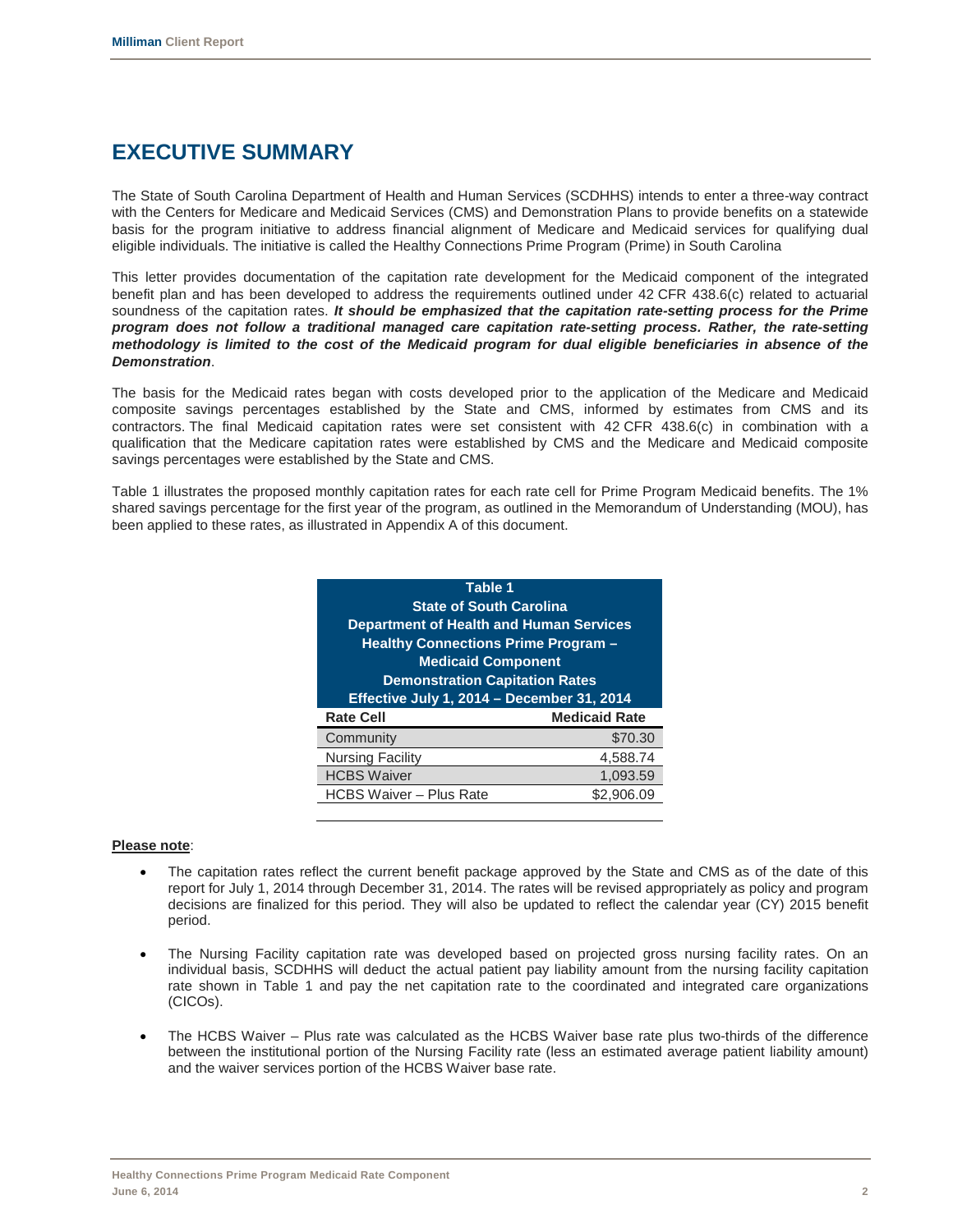Appendix A illustrates capitation rates and projected expenditures for each rate cell and geographic region.

Appendix B contains an actuarial certification regarding the actuarial soundness of the capitation rates.

Appendix C provides the actuarial models which illustrate the historical base data by population rate cell.

Appendix D provides the actuarial models which illustrate the development of the capitation rates.

Appendix E provides the assumed trends used in the development of the capitation rates.

Appendix F provides the development of the historical adjustments used in the development of the capitation rates.

Appendix G provides the development of the prospective adjustments used in the development of the capitation rates.

Appendix H provides an illustration of the rate cell payment structure of the program.

Appendix I provides a longitudinal analysis that studies the setting of care experienced by individuals following exit from a nursing facility (for example: waiver, community, etc.).

Appendix J provides a reconciliation of CY 2013 average monthly dual eligible enrollees (excluding retroactive eligibility, partial eligibility, ICF/IID recipients, or individuals under age 65) to average monthly membership that would have been considered eligible for the Healthy Connections Prime Program in CY 2013.

The remainder of this report provides the documentation of the development of the capitation rates.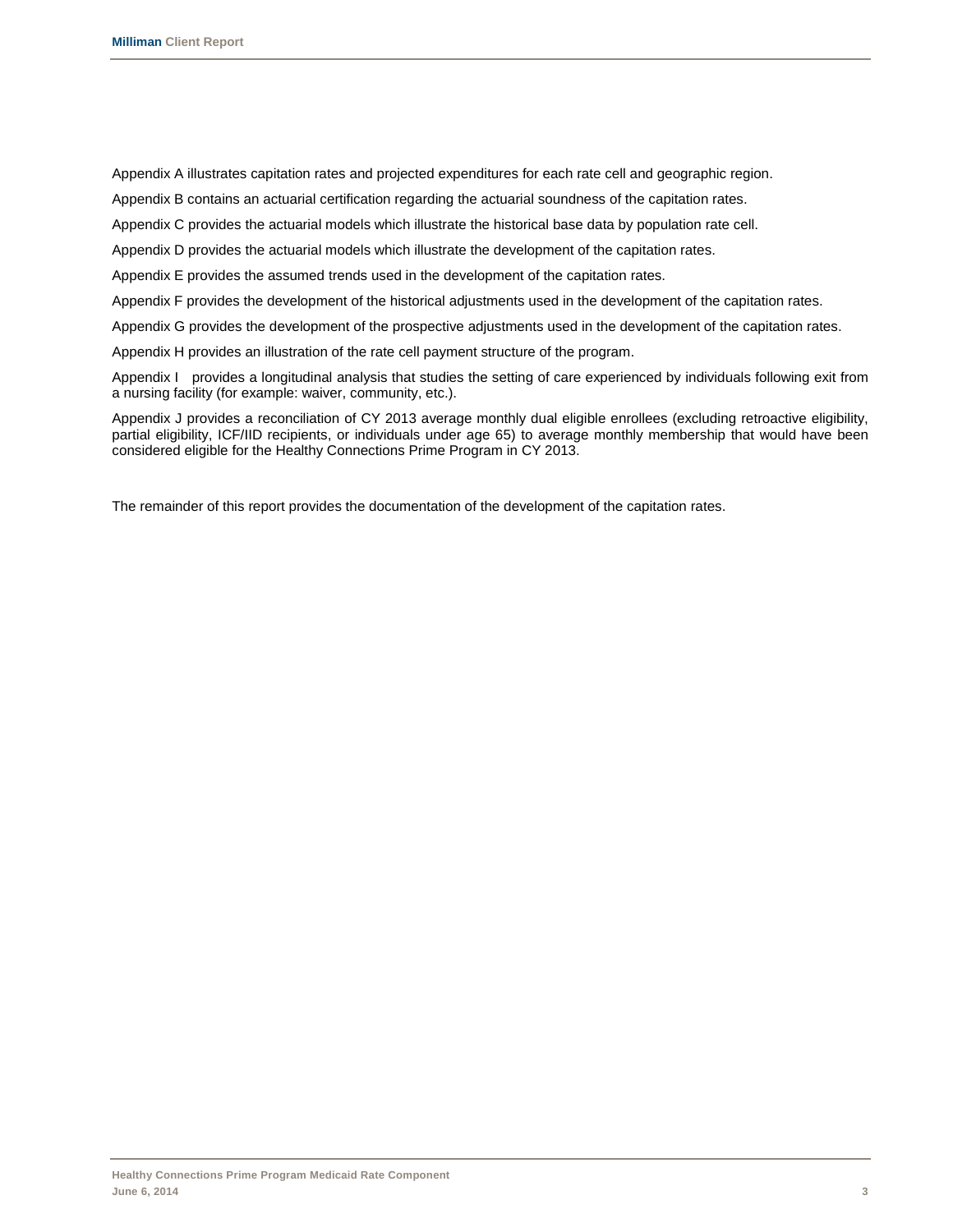# **DEVELOPMENT OF ACTUARIALLY SOUND CAPITATION RATES**

### **OVERVIEW OF RATE SETTING METHODOLOGY**

SCDHHS contracted with Milliman to determine actuarially sound capitation rates, as defined in 42 CFR 438.6(c), for the Medicaid component of the Prime program. The capitation rate-setting methodology was subject to the limitation prescribed by CMS that the capitation rates developed prior to applying any savings assumptions cannot exceed the cost of the Medicaid program for the targeted dual eligible beneficiaries in absence of the Demonstration. In South Carolina, all dual eligible individuals are enrolled in the fee-for-service (FFS) program. As a result, the capitation rates were developed using state fiscal year (SFY) 2012 and 2013 historical FFS claims and enrollment experience limited to the targeted population. The historical experience was summarized by utilization per 1,000 members as well as cost per measured unit, and stratified by population rate cell and category of service. Adjustments were applied to the utilization and cost values to reflect changes in the Medicaid program applicable to dual eligible beneficiaries between the base period and effective rate period. The historical experience from SFY 2012 and SFY 2013 was blended assuming equal weight (i.e. 50% SFY 2012 and 50% SFY 2013). The blended utilization and cost per unit rates were adjusted for policy and program changes, trend and other adjustments (as noted throughout the remainder of this correspondence), and converted to estimated PMPM values for the July 1, 2014 through December 31, 2014 contract period. The resulting PMPMs established the adjusted claim cost by population rate cell for the contract period.

### **COVERED POPULATION**

### *Target Population*

The target population for the Prime program was limited to full Medicare-Medicaid dual eligible individuals who are age 65 and over and entitled to benefits under Medicare Parts A, B, and D. The Prime program will be offered on a statewide basis and includes individuals enrolled in the Community Choices Waiver, HIV/AIDS Waiver and Mechanical Ventilation Waiver.

### *Excluded Populations*

The following populations are not eligible for the Prime program and will be excluded from enrollment:

- Individuals under age 65;
- The Medicaid spend-down population;
- Individuals enrolled in both Medicare and Medicaid who have comprehensive third-party insurance (this includes individuals enrolled in dual eligible special needs plans (D-SNPs);
- Individuals enrolled in an intermediate care facility for individuals with intellectual disabilities or a nursing facility at the time of Demonstration eligibility determination;
- Individuals who are in a hospice program or are receiving end stage renal disease services at the time of Demonstration eligibility determination;
- Individuals who are participating in federal waiver programs for home and community-based Medicaid coverage other than the Community Choices Waiver, HIV/AIDS Waiver and Mechanical Ventilation Waiver.

Additional detail related to the eligible and excluded populations can be found in the MOU between SCDHHS and CMS.

The following describes each of the distinct populations which correspond directly with the capitation rate cells.

### Home and Community-Based Services (HCBS) Waiver Population

This population includes individuals participating in one of the non-Developmentally Disabled 1915(c) waiver programs operating in South Carolina.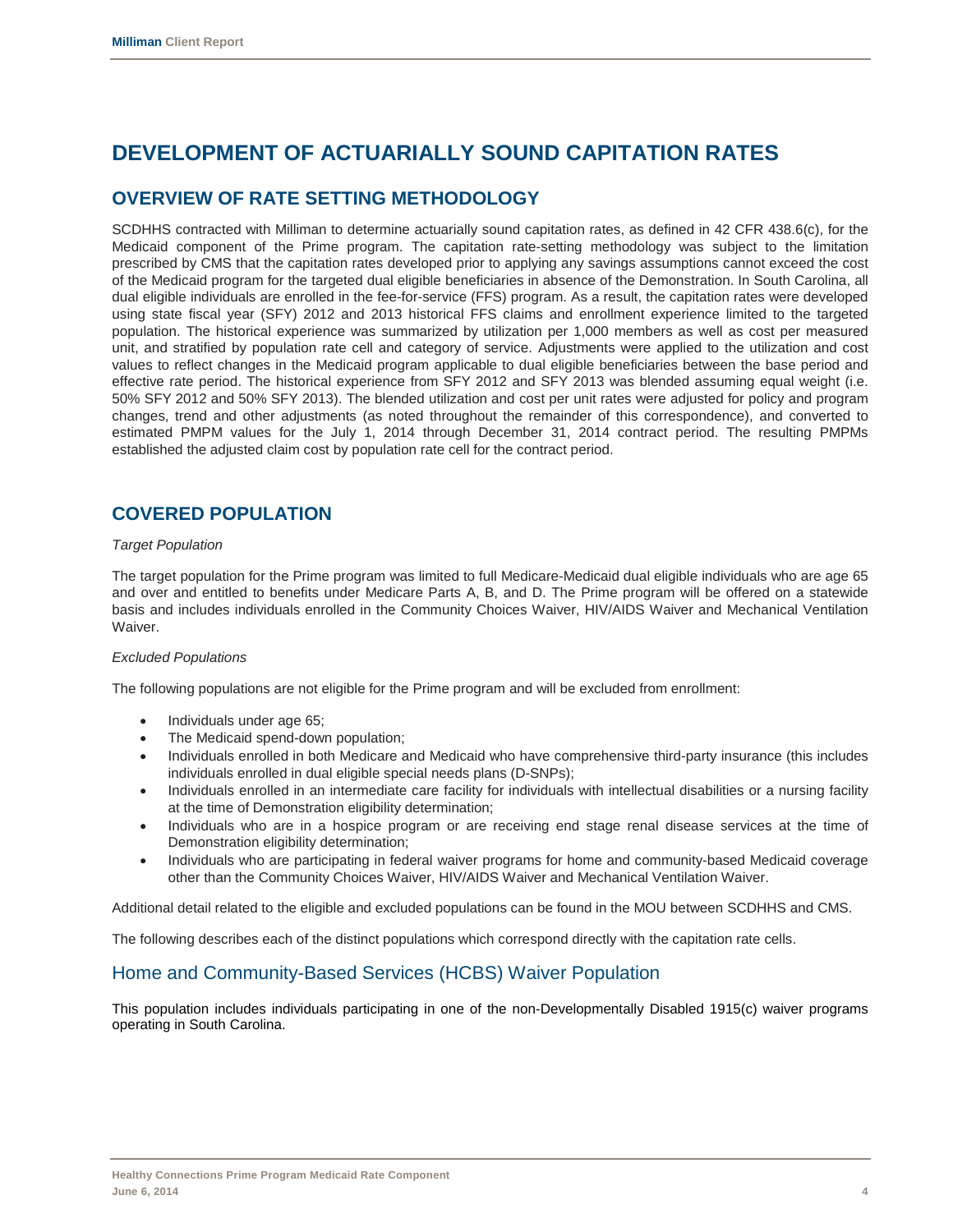Milliman identified the population in the rate-setting process by assigning to the HCBS Waiver population any member month where an individual contains any of the following codes in the eligibility data indicating recipient of a special program (RSP):

- **CLTC**: Community Choices Waiver
- **HIVA: CLTC HIV AIDS Waiver**
- **VENT**: CLTC Ventilator Dependent Waiver

### Nursing Facility Population

This population includes individuals residing in a nursing facility who meet the state definition of nursing home level of care and who are not enrolled in a home and community-based services (HCBS) waiver. This rate cell was established for Demonstration-enrolled individuals who transition from the community to a nursing facility and elect to remain in the Demonstration. Milliman identified the population in the capitation rate-setting process by using fields in the SCDHHS eligibility data that denote Medicaid individuals as meeting the nursing home level of care criteria but who are not enrolled in an HCBS waiver. The capitation rate for this rate cell was developed based on projected gross nursing facility rates. On an individual basis, SCDHHS will deduct the actual patient pay liability amount from the nursing facility capitation rate shown in Table 1 and pay the net capitation rate to the CICOs.

### Community Residents Population

This population includes all other qualifying individuals who were not previously categorized. This population is comprised of Demonstration-eligible individuals who are neither institutionalized nor participating in a 1915(c) waiver program.

### "Plus" Rates

For Prime program participants who transition between settings of care, additional considerations will be taken when assigning the capitation rate cell payment. Demonstration Plans will receive "Plus" rates for certain individuals to encourage transition from institutional care to the community setting.

Individuals who require HCBS waiver services once moved to the community will receive the Waiver Plus rate. This rate was calculated as the HCBS Waiver base rate plus two-thirds of the difference between the institutional portion of the Nursing Facility rate (less an estimated average patient liability amount) and the waiver services portion of the HCBS Waiver base rate.

The Plus rates will be paid for a three-month period following discharge from a nursing facility to an HCBS waiver. For an individual transitioning to a nursing facility from the community, the health plan will receive the member's base rate from the place of transfer for the first three months in the nursing home. Appendix H provides a detailed illustration of the rate cell payment structure with several examples of the payment methodology.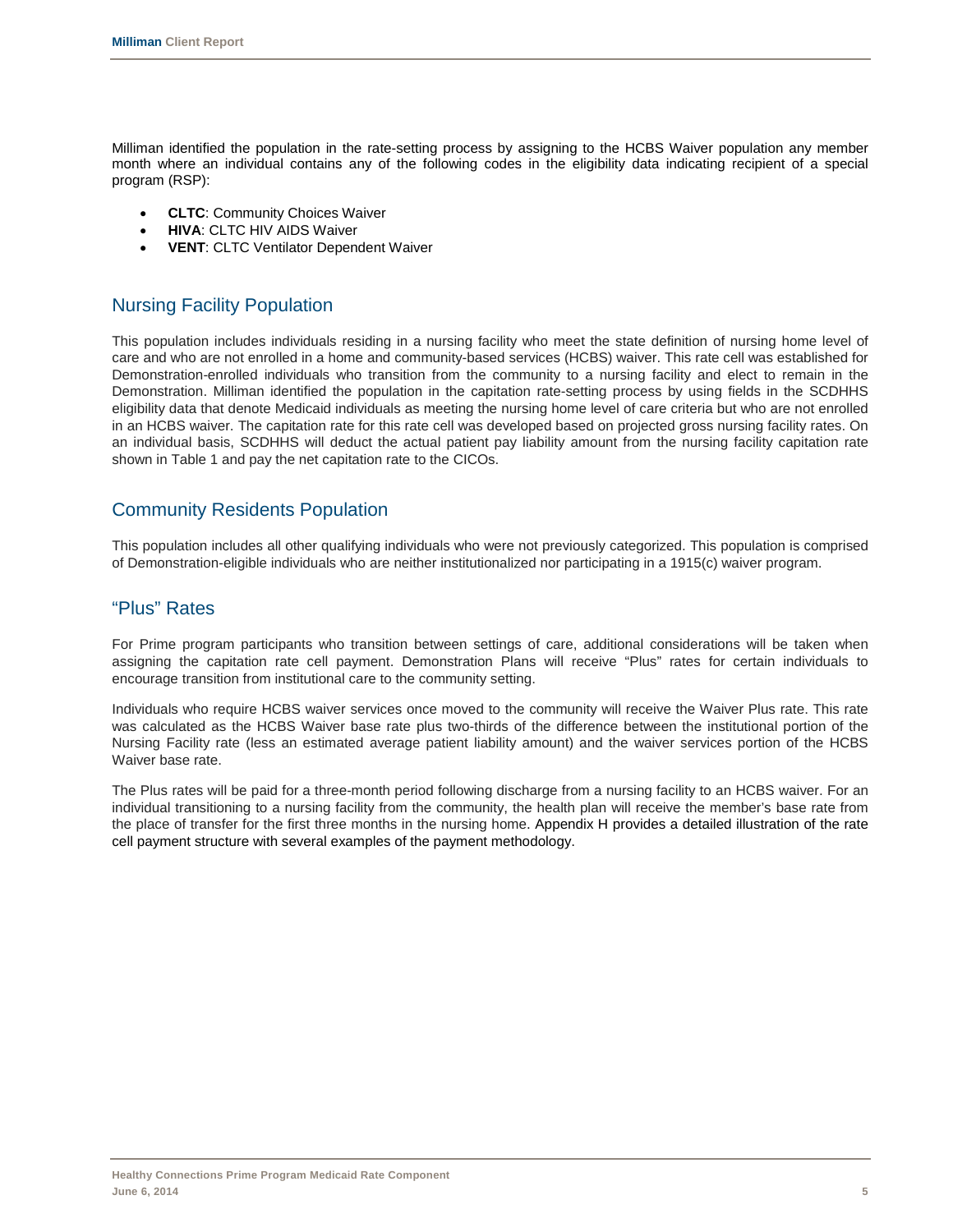### **BASE DATA DEVLEOPMENT**

Appendix C contains the base FFS experience for SFY 2012 and SFY 2013 illustrated as actuarial models reflecting claims paid through July 2013.

### Historical Stratification

The historical expenditures were stratified using date of service, category of service, and provider type. The following provides additional details regarding the expenditures.

- **Date of Service** The data have been stratified into state fiscal years (SFY) which begin on July 1<sup>st</sup> and end on June 30<sup>th</sup>. The date of service was assigned to the SFY based on the first date of service. In the base data, if a hospital inpatient admission extended beyond the end of the fiscal year, all days of the admission were assigned to the SFY associated with the date of admission.
- **Category of Service** Claim line detail provided by SCDHHS was used to summarize the expenditure data for the base data summaries. Milliman internal software was used to group services using detailed procedure and diagnosis code information for all service categories with the exception of institutional claims. For these expenditures, procedure code and SCDHHS-specific fund code information was used to categorize the expenditure data. Service category lines are contained within the appropriate provider types outlined below.
- **Provider Type** Expenditures were stratified by provider type. The provider type includes inpatient hospital, outpatient hospital, physician, ancillary, and waiver services. The following provides additional information regarding the provider type.
	- o Inpatient hospital services include all services performed and billed on the hospital facility claim, including any outpatient services that may have occurred in conjunction with that inpatient admission. This would include emergency room services that may have been incurred if the individual was admitted to the hospital.
		- Hospital Inpatient services were allocated to individual categories of service based on the DRG on the claim. Utilization rates have been shown for the number of admissions, length of stay, and days.
	- o Outpatient hospital services include all services performed and billed on the hospital facility claim that were not associated with an inpatient admission. These services were allocated to individual categories of service based on the procedure and revenue codes on the claim.
	- o Physician services were stratified by CPT-4 code for the majority of service categories. Milliman relied on SCDHHS fund code information to identify Federally Qualified Health Center (FQHC) and Rural Health Center (RHC) services. Milliman performed additional stratifications for physician services by CPT-4 code to provide details regarding the services provided. Utilization represents the count of claim lines associated with each individual claim number.
	- o Ancillary services were stratified using HCPCS code and SCDHHS fund code information. Pharmacy services are included with the ancillary services and are identified as a separate category of service. Utilization for pharmacy services represents the number of individual prescriptions. Utilization for other ancillary services represents the number of units billed on each individual claim.
	- o HCBS waiver services reflect non-Developmental Disability 1915(c) waiver services; including, but not limited to personal attendant, nursing, and homemaker services. The waiver services were identified using SCDHHS fund code information and were stratified using detailed procedure code information as outlined in provider manuals.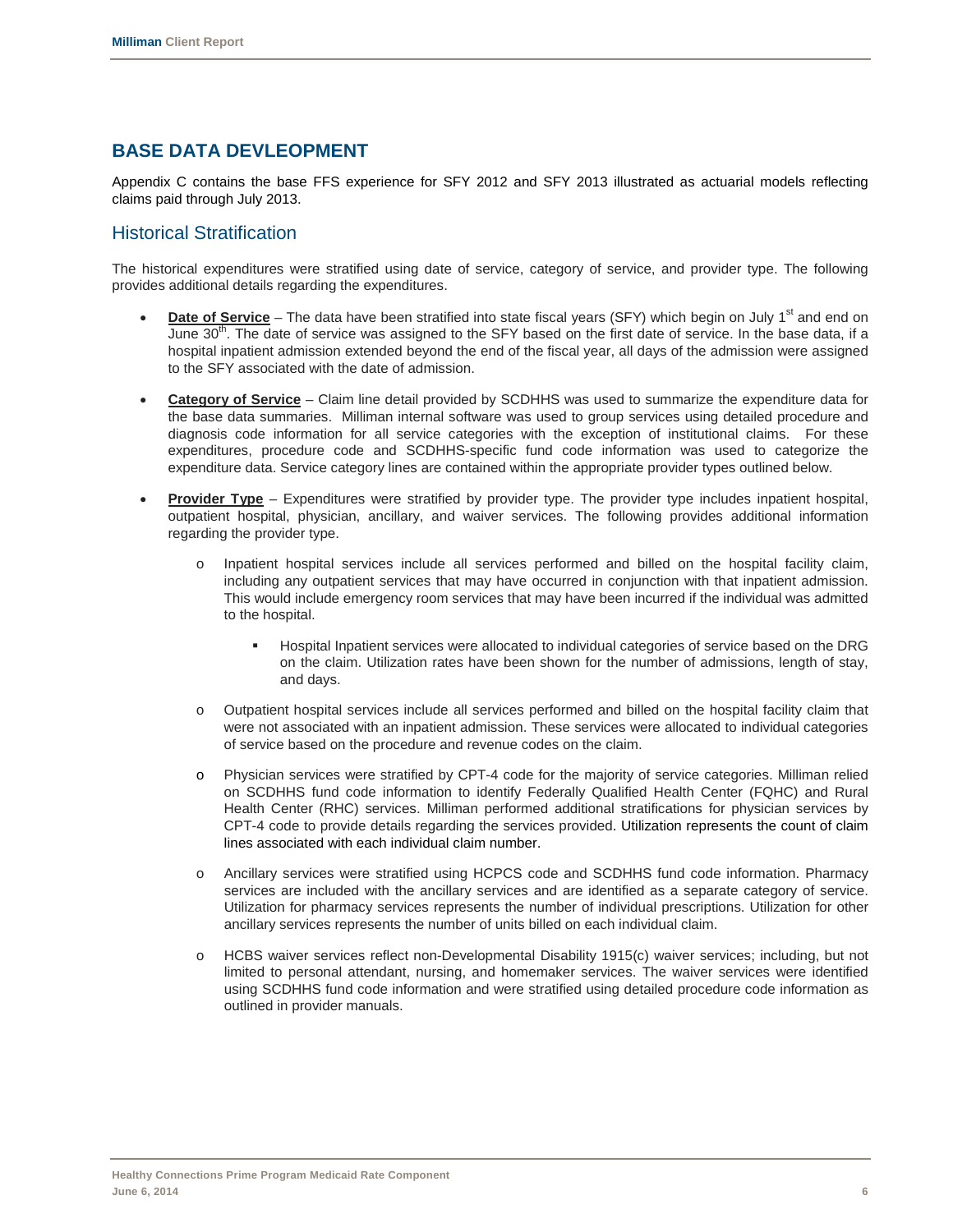### Actuarial Models

Each actuarial model illustrates annual utilization rates per 1,000, average cost per unit, and per member per month (PMPM) claims cost developed using FFS data. Appendix C contains actuarial models for services incurred during SFY 2012 and SFY 2013, paid through July 2013. Appendix D contains actuarial models for the adjusted, trended base period data as well as the final capitation rate data. The following provides a brief description of each of the data fields.

- **Annual Utilization Per 1,000** This value represents the annual utilization rates per 1,000 by type of service. The value was calculated by dividing the total units for each service category by the member months in the corresponding period and multiplying by 12 times 1,000.
- **Average Cost per unit –** This value represents the net paid amount per unit of service. The value is assumed to be net of third party liability (TPL) recoveries and member copayments and does not include adjustments to hospital payments for DSH.
- **Member Months –** This value represents the number of enrollee months in each rate cell during each experience period. Each enrollee was assumed to be eligible for the entire month.
- **PMPM –** The per member per month (PMPM) value represents the net claim cost for each type of service. The value was calculated by multiplying the annual utilization per 1,000 times the average cost per unit and dividing by the product of 12 times 1,000.

### **ADJUSTMENTS TO BASE EXPERIENCE DATA**

In developing the actuarially sounds capitation rates, we applied certain adjustments to the base data experience. These adjustments are outlined below.

### **Completion**

Completion factors were developed by rate cell and applied to base data at the provider type level. Average adjustments were used for each fiscal year to account for 13 months of run-out to SFY 2012 and 1 month of run-out to SFY 2013 data. Table 2 illustrates the completion adjustments included in the analysis.

| Table 2<br><b>State of South Carolina</b><br><b>Department of Health and Human Services</b><br><b>Healthy Connections Prime Program - Medicaid Component</b><br><b>Completion Adjustments to Base Data</b> |                 |                 |                    |                 |                 |          |  |  |  |  |
|------------------------------------------------------------------------------------------------------------------------------------------------------------------------------------------------------------|-----------------|-----------------|--------------------|-----------------|-----------------|----------|--|--|--|--|
|                                                                                                                                                                                                            |                 | Community       | <b>HCBS</b> waiver |                 |                 |          |  |  |  |  |
| <b>Provider Type</b>                                                                                                                                                                                       | <b>SFY 2012</b> | <b>SFY 2013</b> | <b>SFY 2012</b>    | <b>SFY 2013</b> | <b>SFY 2012</b> | SFY 2013 |  |  |  |  |
| Inpatient                                                                                                                                                                                                  | 1.0010          | 1.2280          | 1.0010             | 1.1980          | 1.0010          | 1.1700   |  |  |  |  |
| Outpatient                                                                                                                                                                                                 | 1.0010          | 1.0940          | 1.0010             | 1.0880          | 1.0010          | 1.0930   |  |  |  |  |
| Institutional                                                                                                                                                                                              | 1.0000          | 1.1350          | 1.0000             | 1.0250          | 1.0000          | 1.1060   |  |  |  |  |
| Physician                                                                                                                                                                                                  | 1.0030          | 1.1290          | 1.0060             | 1.1780          | 1.0070          | 1.1710   |  |  |  |  |
| Pharmacy                                                                                                                                                                                                   | 1.0000          | 1.0490          | 1.0000             | 1.0110          | 1.0000          | 1.0220   |  |  |  |  |
| Ancillaries                                                                                                                                                                                                | 1.0090          | 1.2130          | 1.0010             | 1.1960          | 1.0090          | 1.1710   |  |  |  |  |
| <b>Waiver Services</b>                                                                                                                                                                                     | 1.0000          | 1.0090          | 1.0000             | 1.0000          | 1.0000          | 1.0010   |  |  |  |  |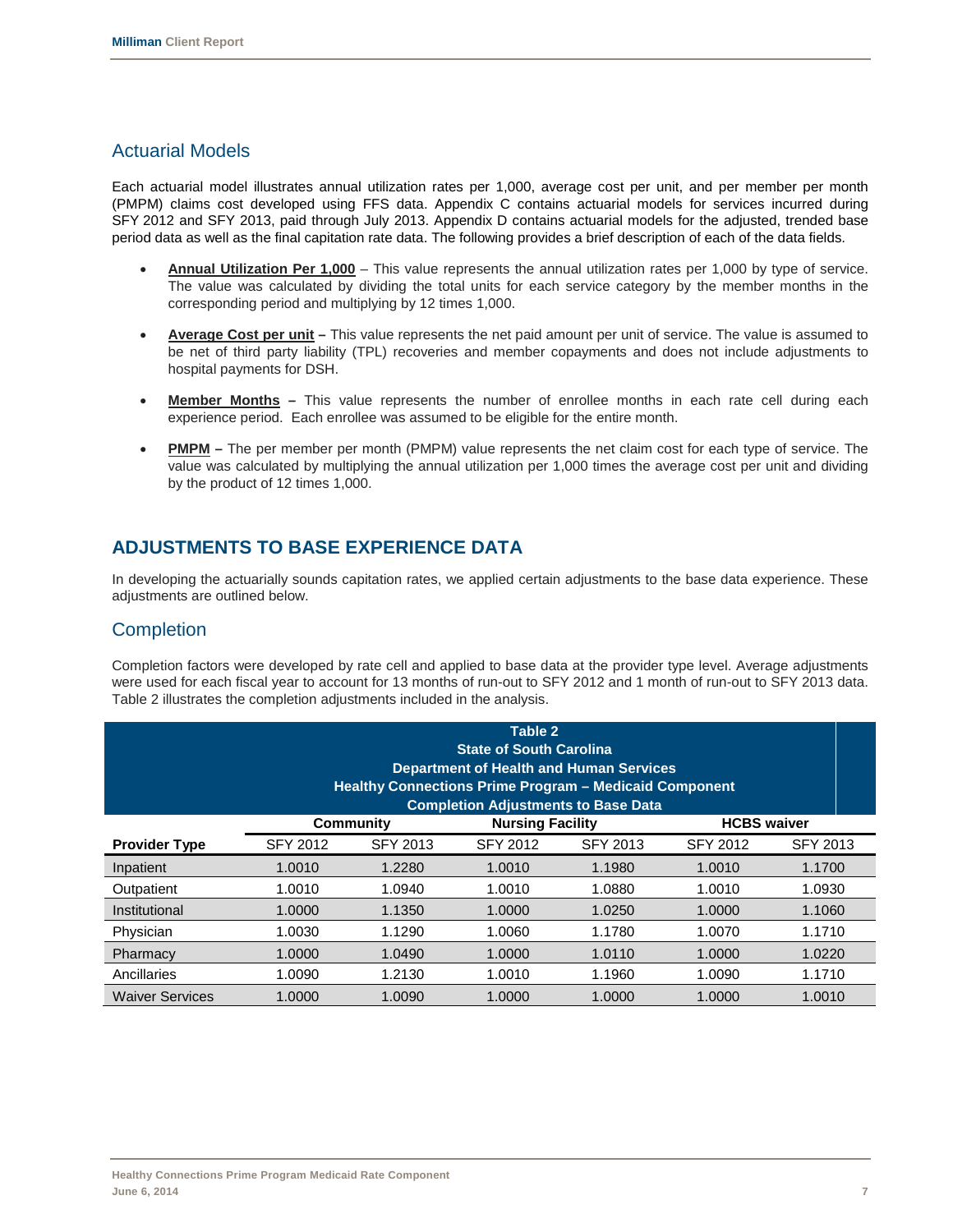### **Trend**

Milliman developed trend rate assumptions for the populations and services covered under the proposed Dual Demonstration program based on claims experience data from July 1, 2011 through June 30, 2013. Utilization, cost per unit, and per member per month costs were summarized for the experience period by incurred month, rate cell, and medical service category. Claims completion factors were applied to the base experience period utilization and expenditures using standard actuarial methodologies. Seasonality adjustments were applied to the base experience period to smooth fluctuations in cost due to Medicare deductibles and other factors. Trend rate assumptions were developed based on a review of regression modeling results, Medicare market basket forecasts, and actuarial judgment. Separate trend rates were developed by rate cell (Home & Community Based Services, Nursing Facility, and Community Tier) and medical service category. Cost per unit trend rates are reflective of both changes in the unit cost of a given medical service and changes in the mix or intensity of services within a given medical service category.

Appendix E provides the assumed utilization and cost trends that were applied to the base period data in the development of the capitation rates for the Prime program.

### Policy and program changes

Additional adjustments were made for known policy and program changes as identified below.

- **Historical adjustment for Hospital Services reimbursement change.** A rate increase to hospital claims occurred effective November 2012. On a statewide average basis, the rate increase was approximately a 3.4% rate increase for Inpatient hospital reimbursement and a 14.1% rate increase for Outpatient hospital reimbursement. Due to the coordination of benefits between Medicare and Medicaid, there was a leveraged impact of this rate change on the dual eligible population.
- **Historical adjustment for Nursing Facility reimbursement change***.* A statewide average nursing facility daily rate increase of 1.97% was applied to Nursing Home Services effective in October 2012. Due to discussions with CMS, there was a delay in the implementation of this increase. Analysis of the base data indicated that the new rate was implemented in May 2013, with a retroactive gross adjustment payment made to cover the period of October 2012 through April 2013. Due to the difficulty in assigning gross adjustment payments to specific populations, the nursing facility rate increase was included as a historical program adjustment for the period October 2012 through April 2013.
- **Historical adjustment for Benzodiazepine and barbiturate classes shifted to Medicare coverage**. Medicare began coverage of Benzodiazepine and Barbiturate Drugs effective January 2013. Due to this change, the base data for prescription drugs prior to January 2013 has been adjusted to remove the experience for these prescriptions.
- **Historical adjustment for shift of incontinence supply coverage between service categories.** Coverage of incontinence supplies has been shifted from being paid as a Waiver Service to a Home Health Service effective April 2013. As such, the base cost model data has been adjusted to reflect the shift.
- **Prospective adjustment for adult day health care (ADHC) service reimbursement change.** According to a Medicaid Bulletin released by SCDHHS on June 14, 2013, reimbursement for ADHC waiver services increased effective July 1, 2013. The base cost model data used incurred dates through June 2013, so this increase was applied as a prospective adjustment to the Adult Day Health Care service category.
- **Prospective adjustment for Hospital Services reimbursement change.** According to Proviso 33.34, Hospital Service rates increased by 2.75% effective October 2013. Similar to the analysis related to the hospital rate increase effective October 2012, we have assumed a leveraged impact of this rate change for the dual eligible population. We have quantified the impact of the prospective rate increase and assumed that the relative value of the composite dual eligible impact of the November 2012 hospital increases to the statewide average rate increase (for example, 3.4% for inpatient hospital expenditures) would apply to the prospective PMPM adjustment*.*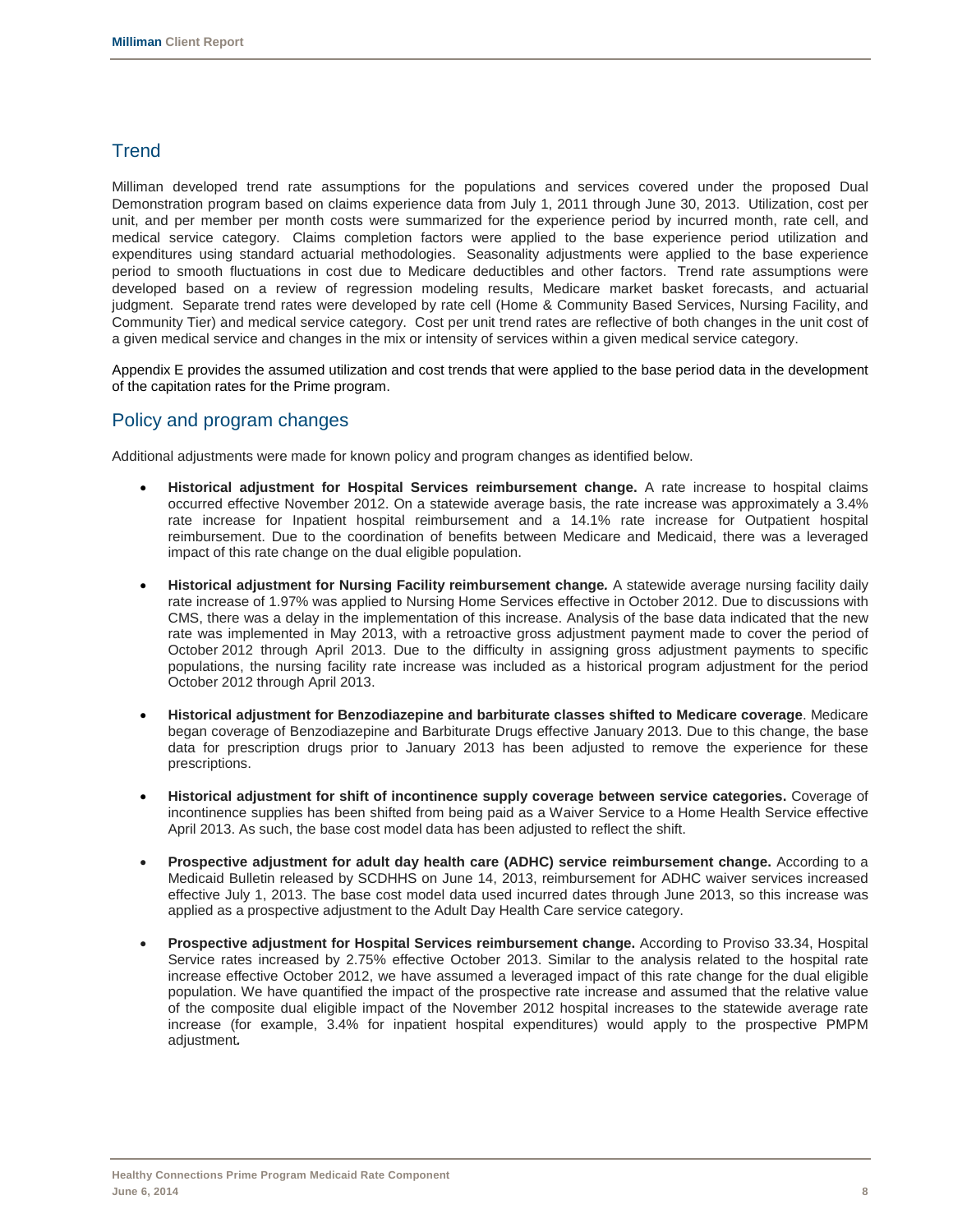- **Prospective adjustment for DHHS Nursing Facility reimbursement change.** Effective October 1, 2013, SCDHHS implemented a reimbursement rate change to nursing facilities, resulting in a statewide average gross daily rate of \$160.61. The capitation rates are adjusted prospectively to account for this rate increase. Per guidance from Department of Health and Human Services, the rate development process assumes no further rate increases beyond the October 1, 2013 rates.
- **Prospective adjustment for DMH Nursing Facility reimbursement change.** Effective November 1, 2013, SCDHHS implemented a reimbursement rate change to Department of Mental Health (DMH) nursing facilities, resulting in a composite rate increase of 12.26%. The capitation rates are adjusted prospectively to account for this rate increase.
- **Prospective adjustment for DMH Long Term Inpatient Psychiatric Hospital reimbursement change.** Effective November 1, 2013, SCDHHS implemented a reimbursement rate change to DMH Long Term Psychiatric Hospitals, resulting in a composite rate increase of 5.71%. The capitation rates are adjusted prospectively to account for this rate increase.

### Risk selection

Prospective risk selection factors were applied to the base data in order to reflect the voluntary and opt-out nature of the Demonstration. These selection factors were developed using claims probability distributions (CPDs) by population and applying penetration assumptions by cost category which reflects a more favorable mix of enrollment than the current FFS experience. Evaluation of the CPDs showed that the risk selection is applicable only to the Community population, since the majority of service cost for the Nursing Facility and HCBS waiver populations is determined by the nursing facility and waiver services.

Overall penetration for community residents was assumed at 20% during the July 1, 2014 through December 31, 2014 contract period; however assumed penetration levels varied based on members' annual cost and types of services that were utilized.

The composite selection factor that was estimated for the Community population assumed to participate in the Demonstration is approximately 0.81. This adjustment is applied to the total per member per month (PMPM) cost after application of trend, program and rating period adjustments. This selection factor will be revised for the CY 2015 capitation rate development in order to appropriately reflect the timing of the voluntary and passive enrollment phases.

### Other Adjustments

Upon further analysis of the base experience data and additional considerations related to the Prime program and the sixmonth rating period during calendar year 2014, the following adjustments were applied in the capitation rate-setting process.

- **Historical adjustment to reflect modified unit counts for Inpatient Psychiatric Services.** Evaluation of the base period data indicated that it was not appropriate to apply the same method that was used to count inpatient hospital days to the calculation of unit counts for certain inpatient psychiatric services. As a result, there were some revisions to the logic used to calculate utilization for these inpatient psychiatric services. The revision of the day counts was reflected as an adjustment to both the utilization and cost per unit for these services.
- **Historical adjustment to remove retroactive eligibility.** The base period experience models summarize all member months that meet the target population criteria, without recognition of retroactive eligibility periods. The capitation rate-setting process assumes that retroactive eligible periods will remain outside of the Demonstration, since these months are expected to remain FFS (individuals cannot retroactively enroll in the Demonstration). As a result, a historical adjustment factor was applied to the utilization per 1,000 and cost per unit for each population and service category to remove the impact of retroactive eligible member months on the base period data.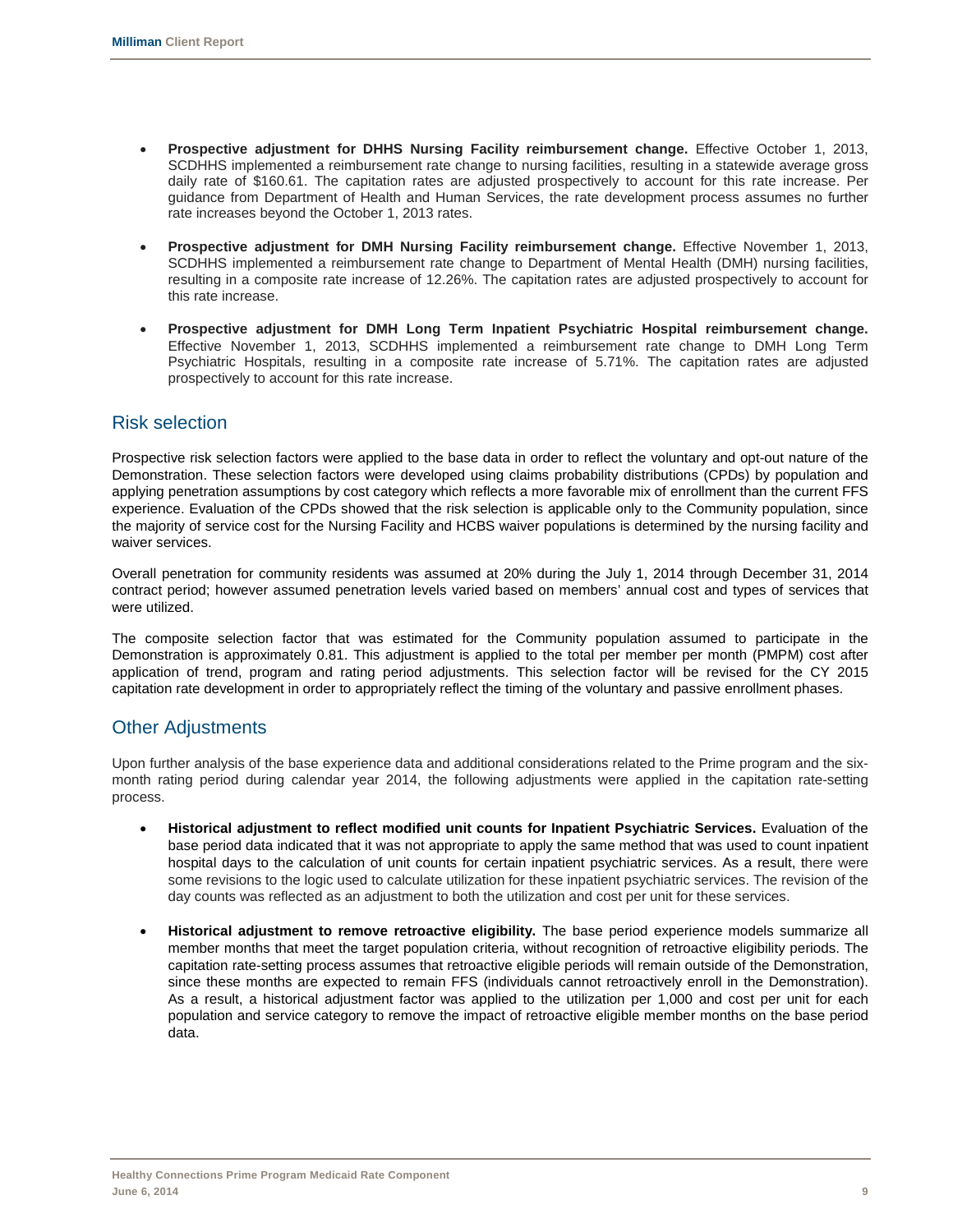- **Historical adjustment to reflect Hospice Room and Board Services on a gross rate basis.** Patient liability amounts were added to Institutional services to develop the Nursing Facility rate based on gross nursing facility expenditures. The base experience data does not reflect payments for patient liability for Hospice Room and Board claims, nor are these payments readily available in our data sources. Therefore, we estimated the Hospice Room and Board gross daily rate based on the DHHS Nursing Home and DMH Nursing Home gross daily rates. Based on information from the State, the gross rate for DHHS Hospice Room and Board is equal to 95% of the DHHS Nursing Home gross rate. Based on analysis, the DMH Hospice Room and Board gross rate was assumed to be equal to 98% of the DMH Nursing Home gross rate. An adjustment factor reflecting these assumptions was calculated to bring the Hospice Room and Board payments from a net basis up to a gross basis.
- **Prospective adjustment to reflect the removal of estimated dual eligible enrollment in a Dual Eligible Special Needs (D-SNP) plan**. Health plans provided South Carolina with D-SNP enrollment start and end dates for individuals enrolled at any point from July 2013 through September 2013. In developing the D-SNP adjustment factor, we used the enrollment start and end dates for Demonstration-eligible members who were included in the D-SNP enrollment file to determine the months of their D-SNP enrollment within the 12 month period from October 2012 to September 2013. Demonstration-eligible members who did not match to the D-SNP enrollment file were assumed to not have been enrolled in a D-SNP plan over the 12 month period from October 2012 to September 2013.

This methodology was employed to estimate the impact of D-SNP membership on the average utilization per 1,000 and cost per unit. Due to the limited availability of data, the estimated adjustments are applied on a prospective basis by population and category of service, instead of applying the adjustments to historical data (which was the method used to remove retroactive eligibility).

• **Prospective adjustment to reflect non-calendar year rating period.** Capitation rates have been prepared for the July 1, 2014 through December 31, 2014 contract period. As such, a rating period adjustment was calculated to reflect the variability of Medicaid costs that would apply during this six-month time period relative to the average PMPM costs that were estimated based on twelve-month historical time periods. This adjustment will be removed for the CY 2015 capitation rate development, as these rates will be representative of the full calendar year.

Appendix F shows the application of the historical adjustments to utilization and cost per unit outlined in this section to develop the overall program adjustments used in conjunction with other factors such as trend and completion to develop the trended and adjusted SFY 2012 and SFY 2013 experience in Appendix D.

Appendix G shows the application of the prospective adjustments to utilization and cost per unit outlined in this section to develop the overall program adjustments used in the capitation rate development outlined in Appendix D.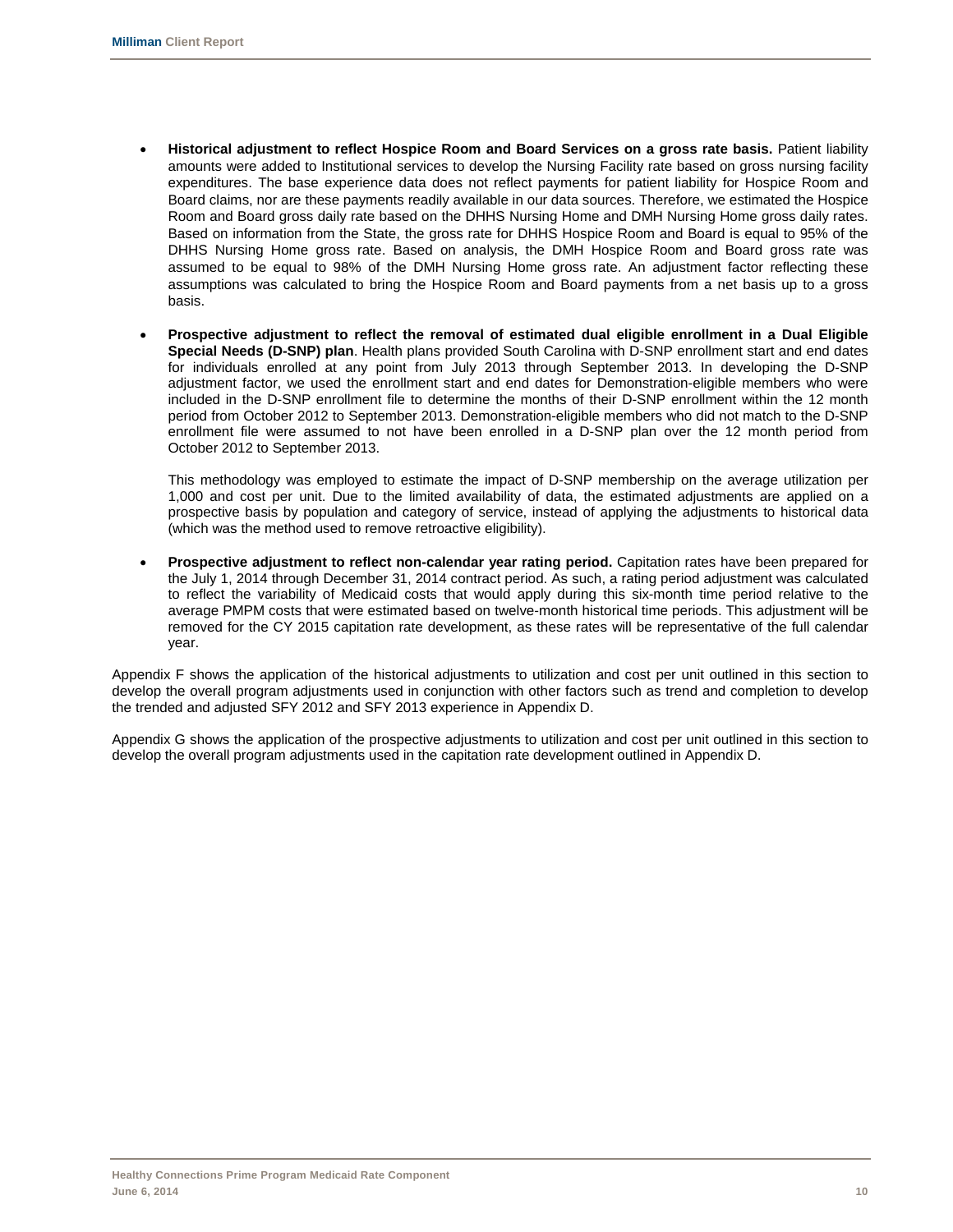# **DATA RELIANCE**

We relied upon the following information provided by SCDHHS to develop the actuarially sound capitation rates for the July 1, 2014 – December 31, 2014 contract period.

- Detailed fee-for-service claims data incurred July 1, 2011 through June 30, 2013, and paid through July 2013.
- Detailed fee-for-service enrollment data for period July 1, 2011 through June 30, 2013.
- Additional gross adjustment expenditure information outside the MMIS claims system.
- Summary of policy and program changes through state fiscal year 2014 (including changes to fee schedules and other payment rates).

We have relied upon SCDHHS for the accuracy of the information provided. Although the data were reviewed for reasonableness, we have accepted the data without audit. To the extent the data provided to Milliman was incomplete or was otherwise inaccurate, the information presented in this letter will need to be modified. It should be emphasized that capitation rates are a projection of future costs based on a set of assumptions. Results will differ if actual experience is different from the assumptions contained in this letter. SCDHHS and Milliman provide no guarantee, either written or implied, that the data and information is 100% accurate or error free. The capitation rates provided in this letter will change to the extent that there are material errors in the information that was provided.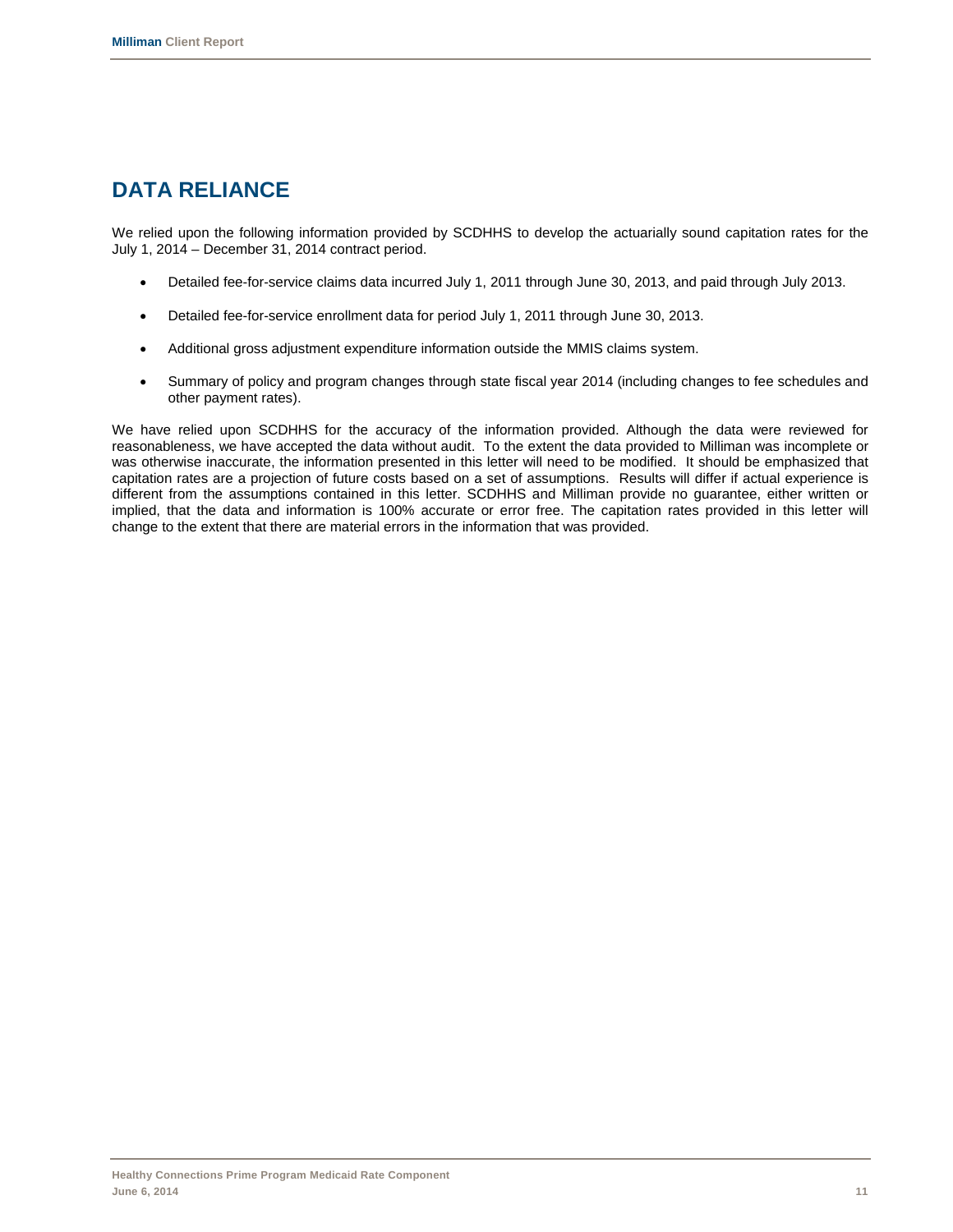# **LIMITATIONS**

The services provided by Milliman to SCDHHS were performed under the signed consulting agreement between Milliman and SCDHHS dated July 1, 2013.

The information contained in this letter, including the enclosures, has been prepared for SCDHHS and their consultants and advisors. It is our understanding that the information contained in this letter may be utilized in a public document. To the extent that the information contained in this letter is provided to third parties, the letter should be distributed in its entirety. Any user of the data must possess a certain level of expertise in actuarial science and healthcare modeling so as not to misinterpret the data presented.

Milliman makes no representations or warranties regarding the contents of this letter to third parties. Likewise, third parties are instructed that they are to place no reliance upon this letter prepared for SCDHHS by Milliman that would result in the creation of any duty or liability under any theory of law by Milliman or its employees to third parties. Other parties receiving this letter must rely upon their own experts in drawing conclusions about the capitation rates, assumptions, and trends.

The information contained in this letter was prepared as documentation of the actuarially sound capitation rates for the Medicaid component of the Healthy Connection Prime program in the State of South Carolina. Although the capitation rates have been certified as actuarially sound, the capitation rates may not be appropriate for any individual health plan.

Guidelines issued by the American Academy of Actuaries require actuaries to include their professional qualifications in all actuarial communications. The author of this report is a member of the American Academy of Actuaries and meets the qualification standards for performing the analyses contained herein.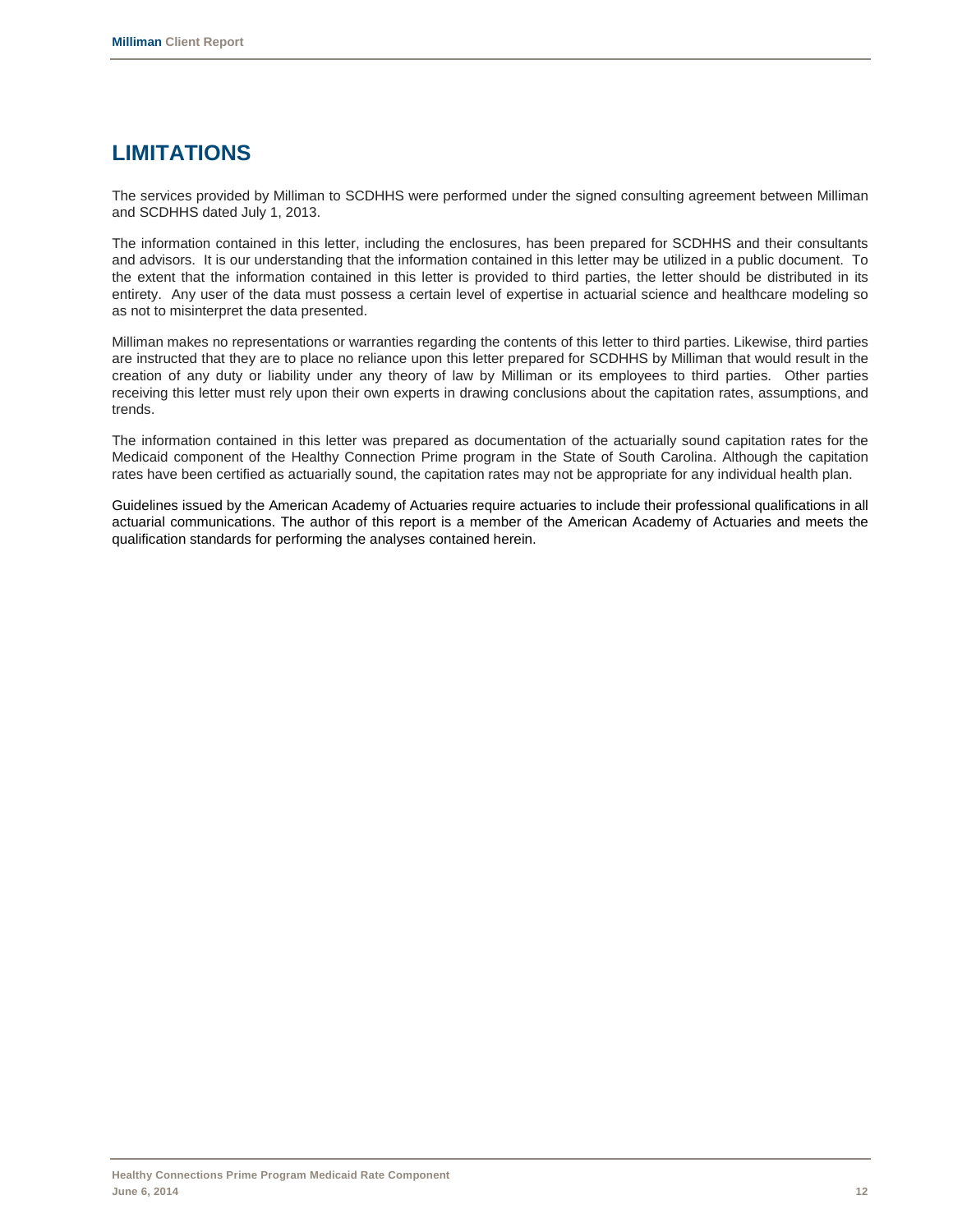**APPENDIX A**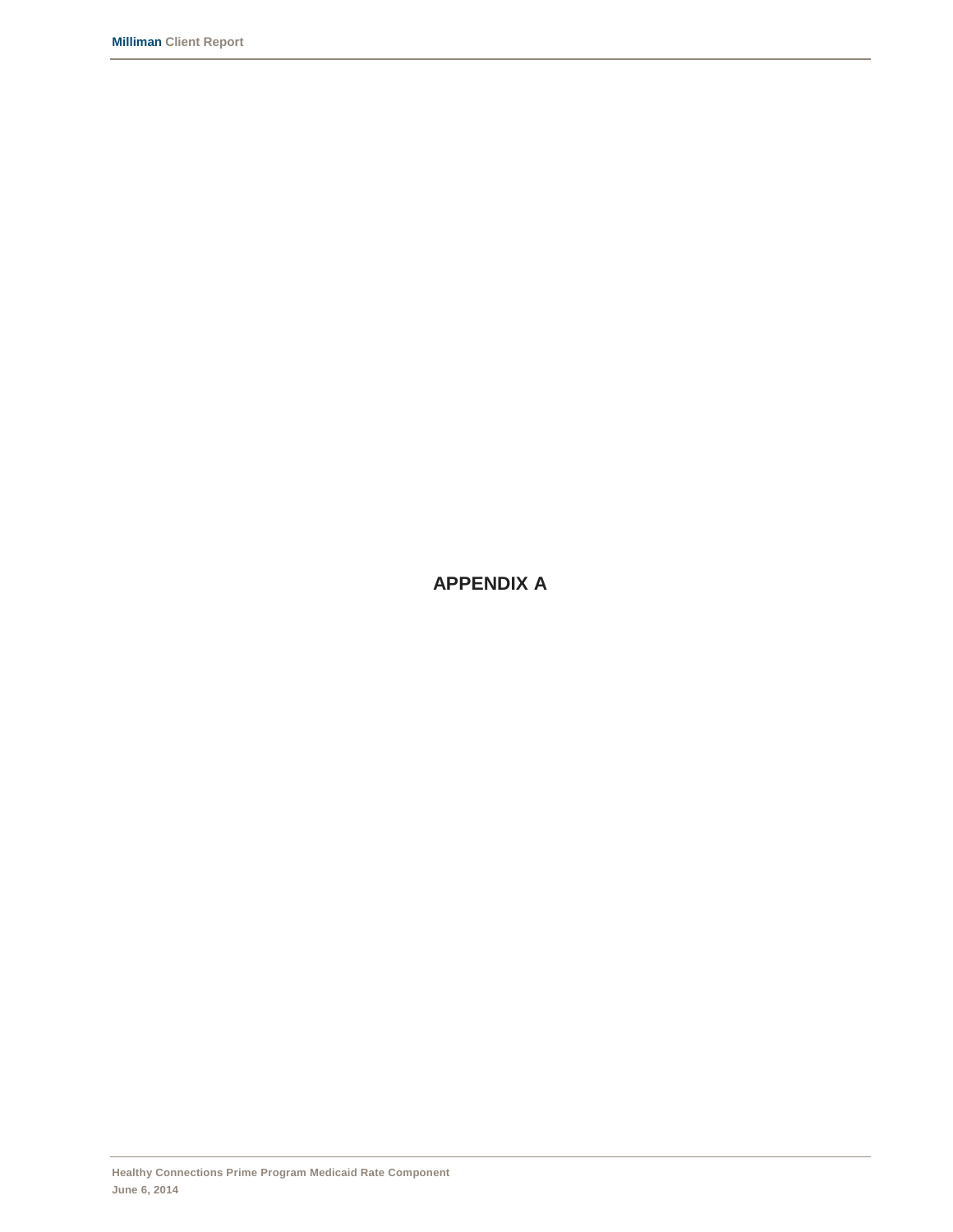### **State of South Carolina Department of Health & Human Serices Healthy Connections Prime Program 7/1/2014 through 12/31/2014 Contract Period**

|                         |                          | <b>Estimated</b>         |          |                             |                          |
|-------------------------|--------------------------|--------------------------|----------|-----------------------------|--------------------------|
|                         | <b>Target</b>            | <b>Participating</b>     |          | <b>Demonstration</b>        | <b>Demonstration</b>     |
| <b>Population</b>       | <b>Member Months</b>     | <b>Member Months</b>     | Rate     | 4<br><b>Capitation Rate</b> | <b>Expenditures</b>      |
|                         |                          |                          |          |                             |                          |
| Community               | 200,394                  | 23,397                   | \$71.01  | \$70.30                     | \$1,640,000              |
| <b>Nursing Facility</b> |                          | 168                      | 4,635.09 | 4,588.74                    | 770,000                  |
| <b>HCBS</b> Waiver      | 33,795                   | 1,775                    | 1,104.63 | 1,093.59                    | 1,940,000                |
| <b>Waiver Plus</b>      | $\overline{\phantom{a}}$ | $\overline{\phantom{a}}$ | 2,935.44 | 2,906.09                    | $\overline{\phantom{a}}$ |
| Composite               | 234,189                  | 25,340                   | \$173.67 | \$171.94                    | \$4,350,000              |

1. Target member months represent Demonstration-eligible member months during the contract period, reflecting adjustments to remove retroactive eligibility and estimated D-SNP enrollment.

- 2. Estimated participating member months are the sum of participating membership in the Demonstration over the 6-month period, assuming participation rates as follows:
	- Community population: 20% enrollment by end of voluntary period; 75% participation during passive enrollment
	- Nursing Facility population: 2.5% of eligible new entrants will be demonstration participants during the voluntary period; 25% of eligible new entrants to Nursing Facility will be Demonstration participants thereafter.
	- HCBS Waiver population: 15% enrollment by end of voluntary period; 60% participation during passive enrollment
- 3. The projected baseline rate illustrates the estimated Medicaid cost to the state absent the MMAI demonstration on a per member per month basis.
- 4. The demonstration capitation rate applies 1% savings to the baseline rate as outlined in the Memorandum of Understanding between the state and CMS.
- 5. Demonstration expenditures represent the estimated cost for the Medicaid component of the MMAI for the contract period.
- 6. The Waiver Plus rate is estimated as the HCBS waiver rate plus 2/3 of the difference between the institutional portion of the Nursing Facility rate net of patient liability and the waiver services component of the HCBS Waiver capitation rate.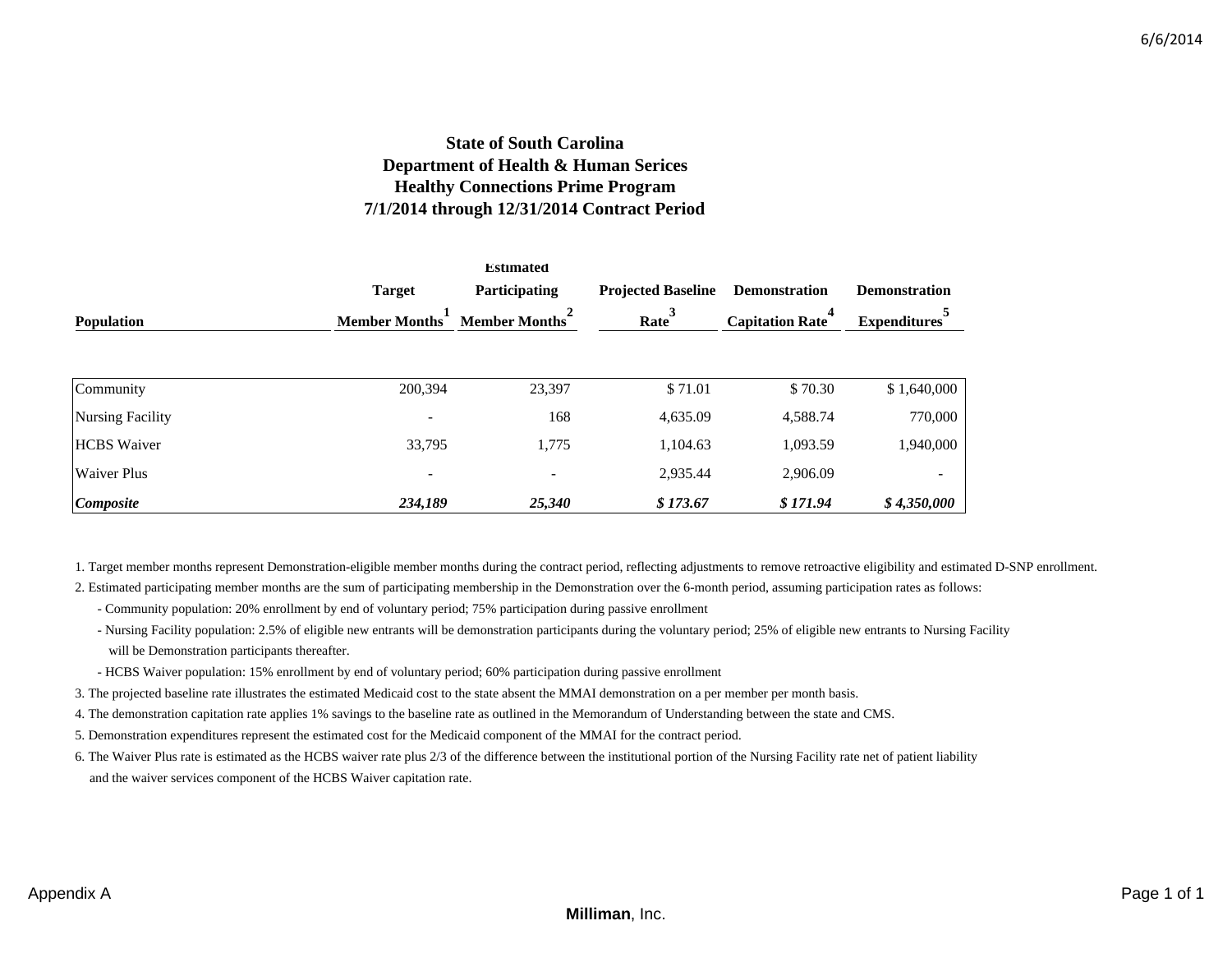**APPENDIX B**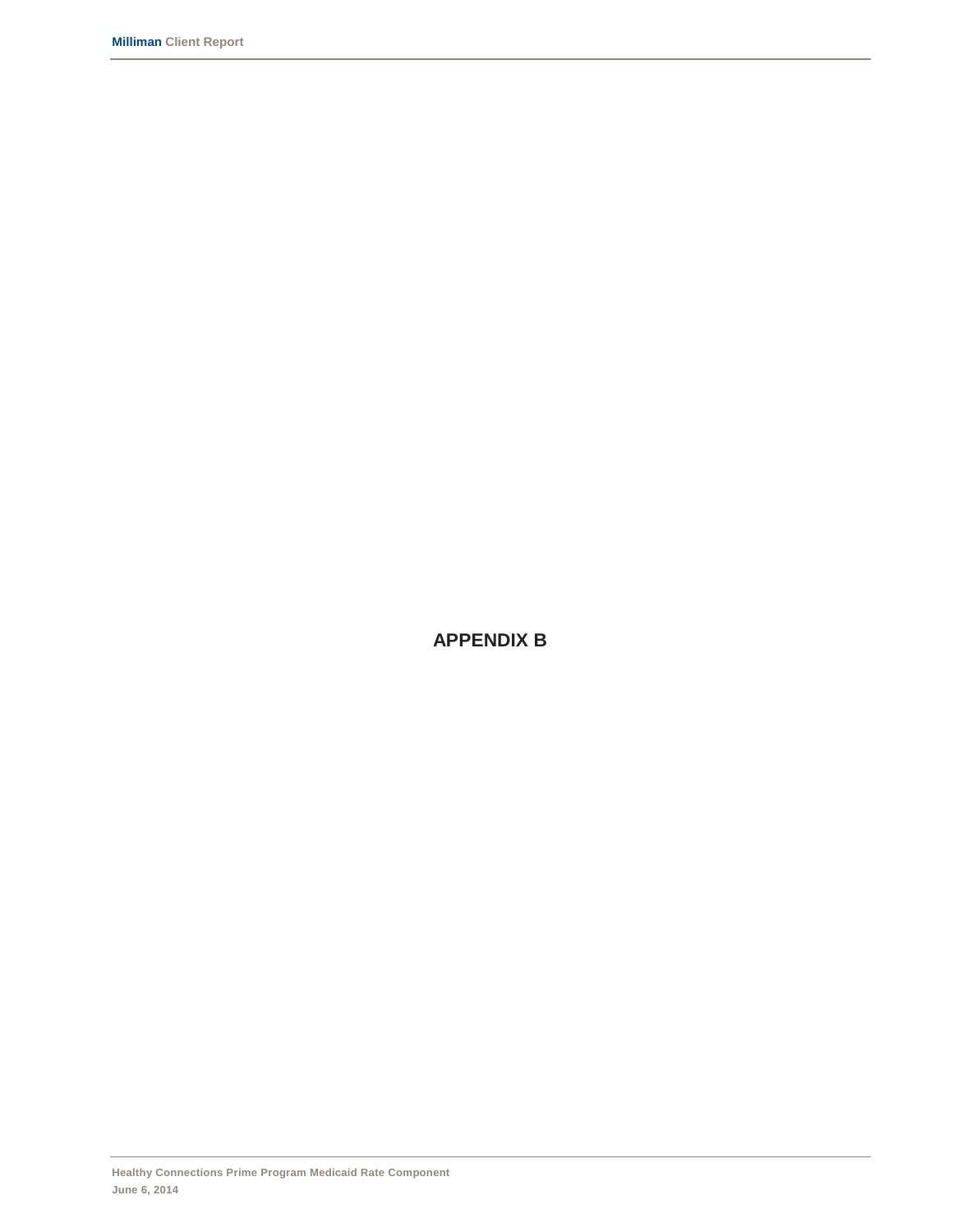

### **STATE OF SOUTH CAROLINA DEPARTMENT OF HEALTH AND HUMAN SERVICES Healthy Connections Prime Program – Medicaid Component Capitation Rates Effective July 1, 2014 through December 31, 2014**

### **Actuarial Certification**

I, Robert M. Damler, am a Principal and Consulting Actuary with the firm of Milliman, Inc. I am a Fellow of the Society of Actuaries and a Member of the American Academy of Actuaries. I was retained by the State of South Carolina, Department of Health and Human Services to perform an actuarial review and certification regarding the development of the capitation rates to be effective for the contract period of July 1, 2014 through December 31, 2014. I have experience in the examination of financial calculations for Medicaid programs and meet the qualification standards for rendering this opinion.

I reviewed the historical claims experience for reasonableness and consistency. I have developed certain actuarial assumptions and actuarial methodologies regarding the projection of healthcare expenditures into future periods. I relied upon the State of South Carolina for a data extract of the medical claims data, eligibility information, and financial reports. Assessment of actuarial soundness under 42 CFR 438.6, in the context of this Demonstration, should consider both Medicare and Medicaid contributions and the opportunities for efficiencies unique to an integrated care program. CMS considers the Medicaid actuarial soundness requirements to be flexible enough to consider efficiencies and savings that may be associated with Medicare. Therefore, CMS does not believe that a waiver of Medicaid actuarial soundness principles is necessary in the context of this Demonstration.

The capitation rates provided with this certification are considered actuarially sound, defined as:

- the capitation rates have been developed in accordance with generally accepted actuarial principles and practices;
- the capitation rates are appropriate for the populations to be covered, and the services to be furnished under the contract; and,
- the capitation rates meet the requirements of  $42$  CFR  $438.6(c)$ .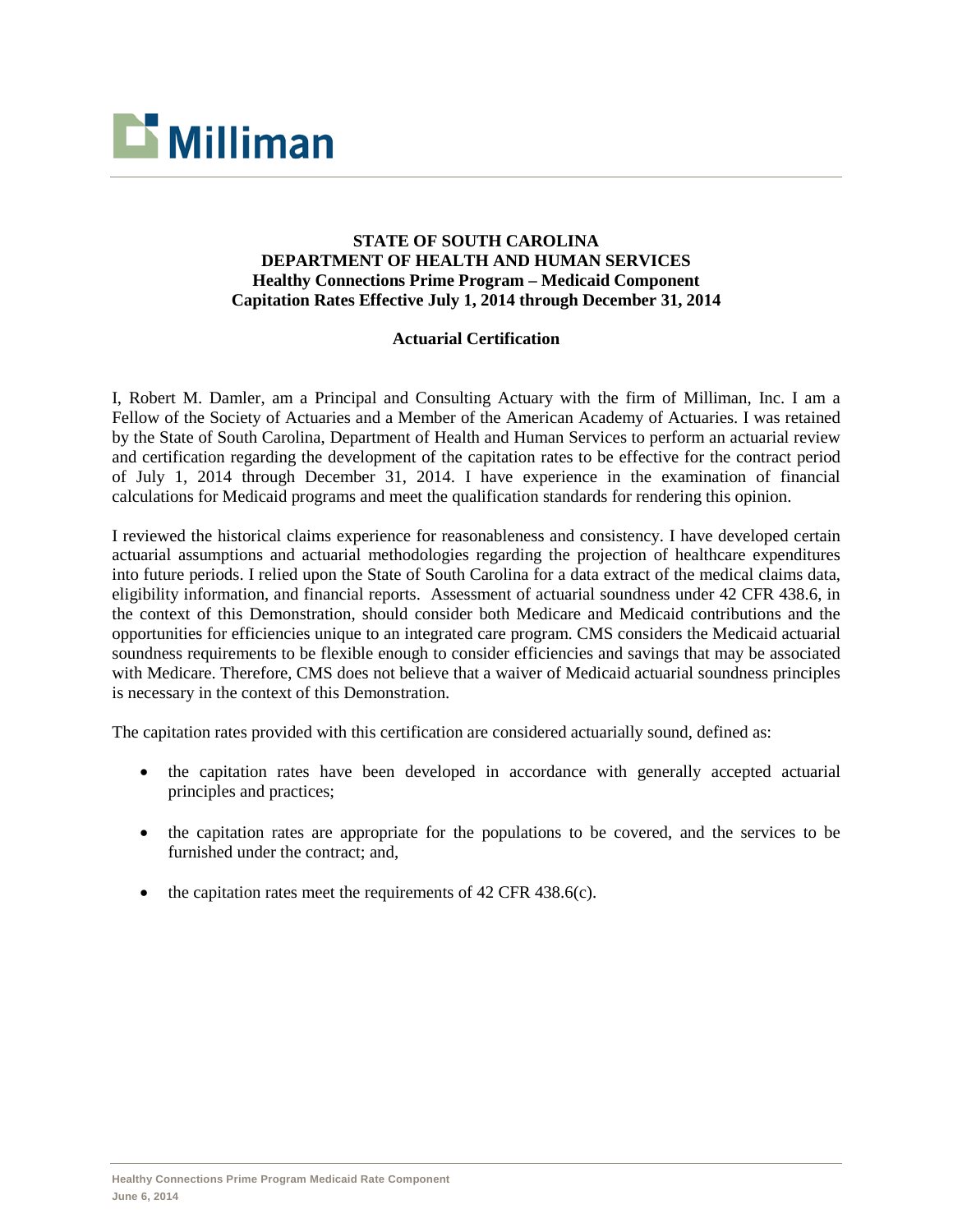

For the purposes of this certification "actuarial soundness" is defined as follows:

Medicaid capitation rates are "actuarially sound" if, for business in the state for which the certification is being prepared and for the period covered by the certification, projected capitation rates – including expected reinsurance and governmental stop-loss cash flows, governmental risk adjustment cash flows, and investment income – provide for all reasonable, appropriate, and attainable costs, including health benefits; health benefit settlement expenses; marketing and administrative expenses; any government-mandated assessments, fees, and taxes; and the cost of capital.

The basis for the Medicaid rates began with costs developed prior to the application of the Medicare and Medicaid composite savings percentages established by the State and CMS, informed by estimates from CMS and its contractors. The final Medicaid capitation rates were set consistent with 42 CFR 438.6(c) in combination with a qualification that the Medicare capitation rates were established by CMS and the Medicare and Medicaid composite savings percentages were established by the State and CMS.

This Opinion is intended for the State of South Carolina and should not be relied on by other parties. The reader should be advised by actuaries or other professionals competent in the area of actuarial projections of the type in this Opinion, so as to properly interpret the projection results. It should be emphasized that capitation rates are a projection of future costs based on a set of assumptions. Actual costs will be dependent on each contracted health plan's situation and experience.

This actuarial certification has been based on the actuarial methods, considerations, and analyses promulgated from time to time through the Actuarial Standards of Practice by the Actuarial Standards Board.

Robert M. Damler, FSA Member, American Academy of Actuaries

June 6, 2014 **Date**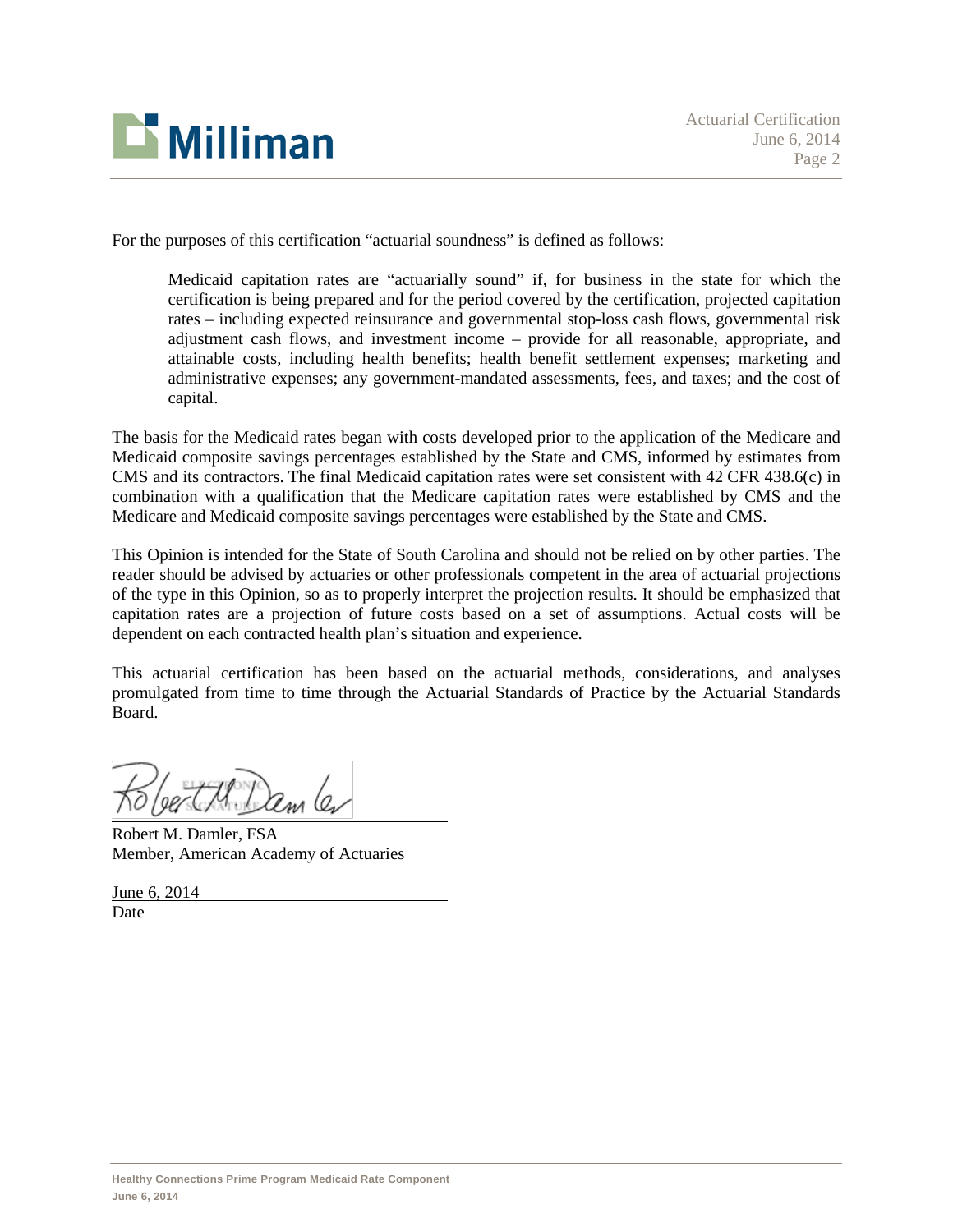**APPENDIX C**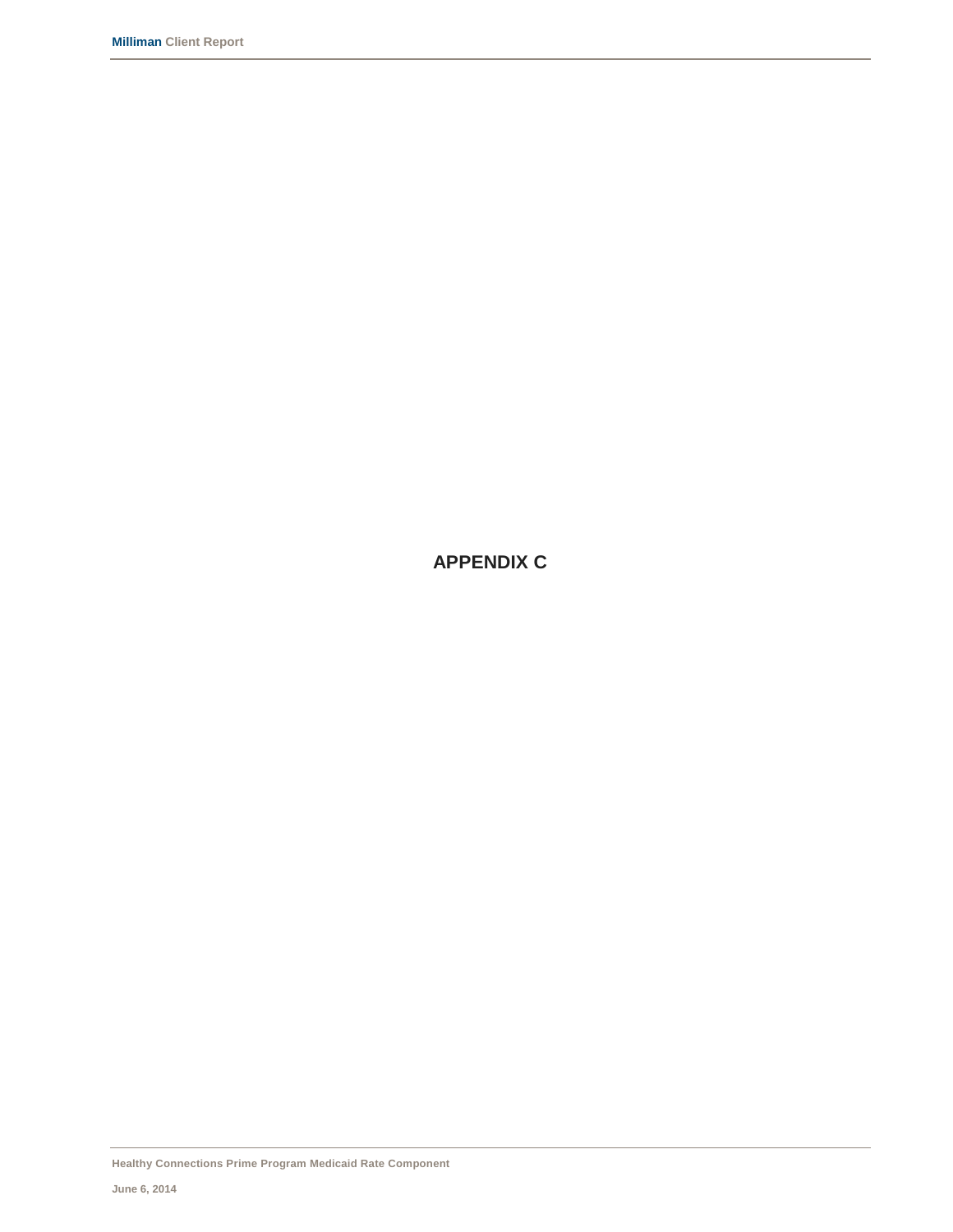#### **Population:** Community **Member Months:** 533,664

|                                          | <b>SFY 2012</b>   |                     |              |                   |         |                |            |                |  |  |
|------------------------------------------|-------------------|---------------------|--------------|-------------------|---------|----------------|------------|----------------|--|--|
|                                          |                   |                     | <b>Total</b> | <b>Admits</b> per | Average | Days/Units per | Cost per   |                |  |  |
|                                          | <b>Total Paid</b> | <b>Total Admits</b> | Days/Units   | 1,000             | LOS     | 1,000          | Day/Unit   | <b>PMPM</b>    |  |  |
| Inpatient                                |                   |                     |              |                   |         |                |            |                |  |  |
| Medical                                  | \$11,265,820      | 5,933               | 32,801       | 133.4             | 5.5     | 737.6          | \$343.46   | \$21.11        |  |  |
| Surgical                                 | \$5,889,556       | 2,557               | 15,029       | 57.5              | 5.9     | 337.9          | \$391.88   | \$11.04        |  |  |
| Psychiatric                              | \$783,095         | 176                 | 5,755        | 4.0               | 32.7    | 129.4          | \$136.07   | \$1.47         |  |  |
| Alcohol/Drug                             | \$39,631          | 23                  | 140          | 0.5               | 6.1     | 3.1            | \$283.08   | \$0.07         |  |  |
| Other                                    | \$445,936         | 153                 | 1,052        | 3.4               | 6.9     | 23.7           | \$423.89   | \$0.84         |  |  |
| <b>TOTAL INPATIENT</b>                   | \$18,424,038      | 8,842               | 54,777       | 198.8             | 6.2     | 1,231.7        | \$336.35   | \$34.52        |  |  |
| Outpatient                               |                   |                     |              |                   |         |                |            |                |  |  |
| <b>Emergency Hospital</b>                | \$870,663         |                     | 16,057       |                   |         | 361.1          | \$54.22    | \$1.63         |  |  |
| Surgery                                  | \$667,578         |                     | 3,755        |                   |         | 84.4           | \$177.78   | \$1.25         |  |  |
| Other                                    | \$2,858,077       |                     | 44,012       |                   |         | 989.7          | \$64.94    | \$5.36         |  |  |
| <b>TOTAL OUTPATIENT</b>                  | \$4,396,318       |                     | 63,824       |                   |         | 1,435.2        | \$68.88    | \$8.24         |  |  |
| Institutional                            |                   |                     |              |                   |         |                |            |                |  |  |
| <b>DHHS Nursing Home</b>                 | \$5,386,517       |                     | 39,279       |                   |         | 883.2          | \$137.13   | \$10.09        |  |  |
| <b>DMH Nursing Home</b>                  | \$227,737         |                     | 932          |                   |         | 21.0           | \$244.35   | \$0.43         |  |  |
| Nursing Home Swing Beds                  | \$6,095           |                     | 43           |                   |         | 1.0            | \$141.73   | \$0.01         |  |  |
| Hospice Room & Board                     | \$369,257         |                     | 2,699        |                   |         | 60.7           | \$136.81   | \$0.69         |  |  |
| <b>TOTAL INSTITUTIONAL</b>               | \$5,989,605       |                     | 42,953       |                   |         | 965.8          | \$139.45   | \$11.22        |  |  |
| Physician                                |                   |                     |              |                   |         |                |            |                |  |  |
| Office/Home Visits                       | \$1,079,560       |                     | 34,960       |                   |         | 786.1          | \$30.88    | \$2.02         |  |  |
| Hospital/ER Visits                       | \$234,748         |                     | 14,110       |                   |         | 317.3          | \$16.64    | \$0.44         |  |  |
| Surgery                                  | \$294,811         |                     | 12,488       |                   |         | 280.8          | \$23.61    | \$0.55         |  |  |
| Anesthesia                               | \$121,940         |                     | 9,553        |                   |         | 214.8          | \$12.76    | \$0.23         |  |  |
| Allergy/Immunizations/Therapy            | \$856,606         |                     | 36,158       |                   |         | 813.1          | \$23.69    | \$1.61         |  |  |
| Radiology                                | \$259,397         |                     | 32,311       |                   |         | 726.5          | \$8.03     | \$0.49         |  |  |
| Pathology                                | \$85,019          |                     | 24,941       |                   |         | 560.8          | \$3.41     | \$0.16         |  |  |
| <b>Outpatient Psychiatric</b>            | \$316,738         |                     | 7,325        |                   |         | 164.7          | \$43.24    | \$0.59         |  |  |
| <b>Outpatient Alcohol/Drug</b>           | \$1,404,122       |                     | 19,153       |                   |         | 430.7          | \$73.31    | \$2.63         |  |  |
| <b>FQHC Clinic</b>                       | \$668,822         |                     | 23,311       |                   |         | 524.2          | \$28.69    | \$1.25         |  |  |
| <b>RHC Clinic</b>                        | \$708,493         |                     | 33,770       |                   |         | 759.4          | \$20.98    | \$1.33         |  |  |
| Other                                    | \$1,537,735       |                     | 66,706       |                   |         | 1,500.0        | \$23.05    | \$2.88         |  |  |
| <b>TOTAL PHYSICIAN</b>                   | \$7,567,989       |                     | 314,786      |                   |         | 7,078.3        | \$24.04    | \$14.18        |  |  |
| <b>Ancillaries</b>                       |                   |                     |              |                   |         |                |            |                |  |  |
| <b>Prescription Drugs</b>                | \$886,357         |                     | 117,190      |                   |         | 2,635.1        | \$7.56     | \$1.66         |  |  |
| Home Health Care                         | \$1,718,149       |                     | 98,692       |                   |         | 2,219.2        | \$17.41    | \$3.22         |  |  |
| Hospice                                  | \$1,506,336       |                     | 1,285        |                   |         | 28.9           | \$1,172.25 | \$2.82         |  |  |
| DME & Hardware                           | \$159,240         |                     | 1,941        |                   |         | 43.6           | \$82.04    | $\$$ 0.30 $\,$ |  |  |
| Transportation                           | \$57,727          |                     | 1,156        |                   |         | 26.0           | \$49.94    | \$0.11         |  |  |
| Other                                    | \$490,245         |                     | 28,018       |                   |         | 630.0          | \$17.50    | \$0.92         |  |  |
| <b>TOTAL ANCILLARIES</b>                 | \$4,818,055       |                     | 248,282      |                   |         | 5,582.9        | \$19.41    | \$9.03         |  |  |
| <b>Waiver Services</b>                   |                   |                     |              |                   |         |                |            |                |  |  |
| Personal Care I (General Housekeeping)   | \$16,218          |                     | 1,195        |                   |         | 26.9           | \$13.57    | \$0.03         |  |  |
| Personal Care II - Homemaker             | \$58,823          |                     | 2,193        |                   |         | 49.3           | \$26.82    | \$0.11         |  |  |
| Attendant/Companion                      | \$30,808          |                     | 724          |                   |         | 16.3           | \$42.55    | \$0.06         |  |  |
| PA, RN, LPN, CNA Providers and Therapies | \$0               |                     |              |                   |         | $\sim$         | \$0.00     | \$ 0.00        |  |  |
| <b>Incontinence Supplies</b>             | \$13,694          |                     | 462          |                   |         | 10.4           | \$29.64    | \$0.03         |  |  |
| <b>Home Delivered Meals</b>              | \$26,158          |                     | 801          |                   |         | 18.0           | \$32.66    | \$0.05         |  |  |
| Adult Day Health Care                    | \$5,814           |                     | 136          |                   |         | 3.1            | \$42.75    | \$0.01         |  |  |
| Case Management                          | \$45,752          |                     | 908          |                   |         | 20.4           | \$50.39    | \$0.09         |  |  |
| Other                                    | \$12,002          |                     | 327          |                   |         | 7.4            | \$36.70    | \$0.02         |  |  |
| <b>TOTAL WAIVER SERVICES</b>             | \$209,270         |                     | 6,746        |                   |         | 151.7          | \$31.02    | \$0.39         |  |  |
| <b>GRAND TOTAL</b>                       | \$41,405,276      |                     | 731,368      |                   |         | 16,445.6       | \$56.61    | \$77.59        |  |  |
|                                          |                   |                     |              |                   |         |                |            |                |  |  |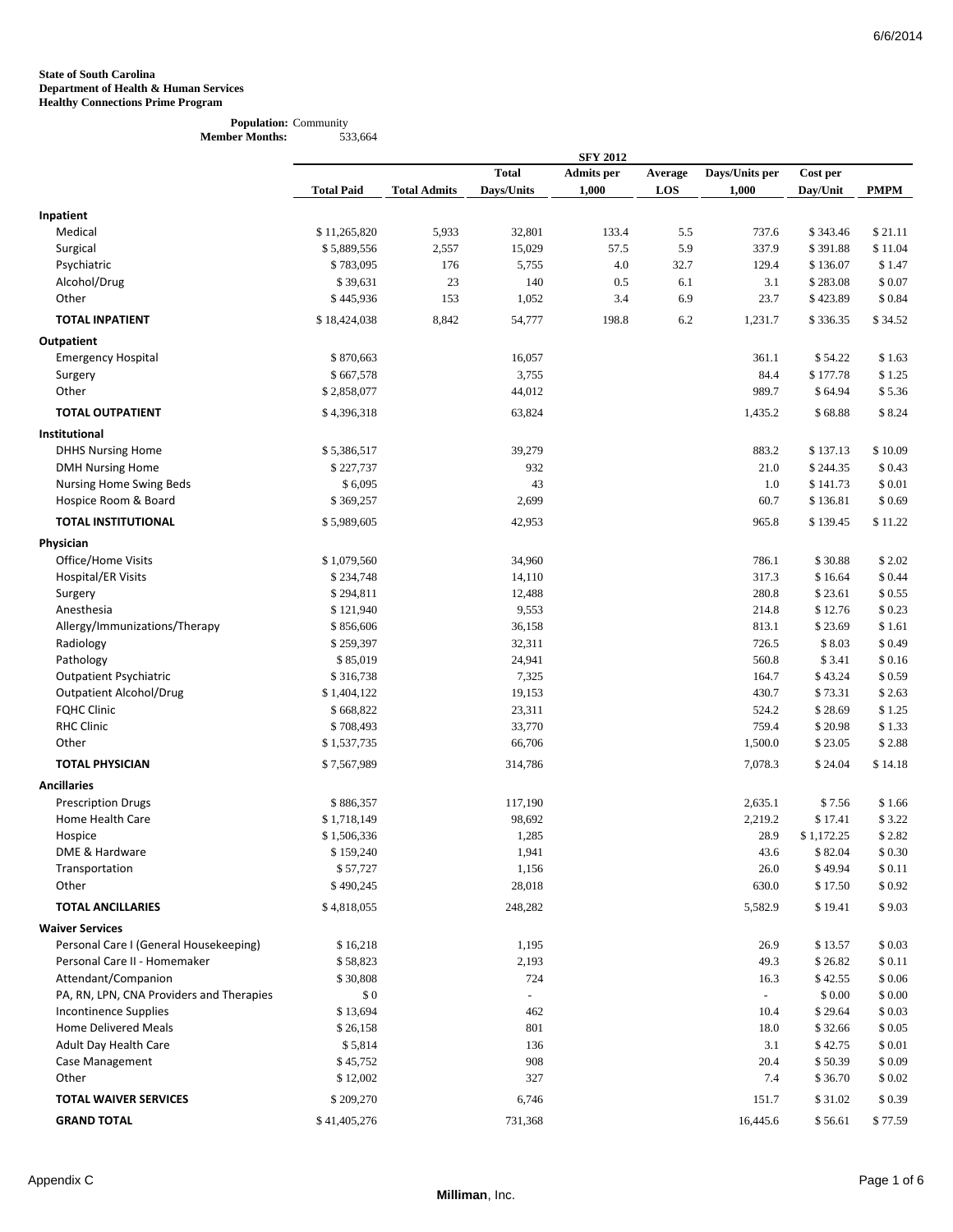#### **Population:** Community **Member Months:** 529,421

|                                          |                   |                     |              | <b>SFY 2013</b>   |         |                |          |                |
|------------------------------------------|-------------------|---------------------|--------------|-------------------|---------|----------------|----------|----------------|
|                                          |                   |                     | <b>Total</b> | <b>Admits</b> per | Average | Days/Units per | Cost per |                |
|                                          | <b>Total Paid</b> | <b>Total Admits</b> | Days/Units   | 1,000             | LOS     | 1,000          | Day/Unit | <b>PMPM</b>    |
| Inpatient                                |                   |                     |              |                   |         |                |          |                |
| Medical                                  | \$8,891,355       | 5,176               | 27,631       | 117.3             | 5.3     | 626.3          | \$321.79 | \$16.79        |
| Surgical                                 | \$4,336,964       | 2,406               | 13,523       | 54.5              | 5.6     | 306.5          | \$320.71 | \$8.19         |
| Psychiatric                              | \$1,147,313       | 191                 | 9,174        | 4.3               | 48.0    | 207.9          | \$125.06 | \$2.17         |
| Alcohol/Drug                             | \$32,398          | 22                  | 126          | 0.5               | 5.7     | 2.9            | \$257.13 | \$0.06         |
| Other                                    | \$341,798         | 160                 | 998          | 3.6               | 6.2     | 22.6           | \$342.48 | \$0.65         |
|                                          |                   |                     |              |                   |         |                |          |                |
| <b>TOTAL INPATIENT</b>                   | \$14,749,828      | 7,955               | 51,452       | 180.3             | 6.5     | 1,166.2        | \$286.67 | \$27.86        |
| Outpatient                               |                   |                     |              |                   |         |                |          |                |
| <b>Emergency Hospital</b>                | \$949,155         |                     | 16,210       |                   |         | 367.4          | \$58.55  | \$1.79         |
| Surgery                                  | \$636,029         |                     | 3,365        |                   |         | 76.3           | \$189.01 | \$1.20         |
| Other                                    | \$2,697,856       |                     | 42,299       |                   |         | 958.8          | \$63.78  | \$5.10         |
| <b>TOTAL OUTPATIENT</b>                  | \$4,283,041       |                     | 61,874       |                   |         | 1,402.5        | \$69.22  | \$8.09         |
| Institutional                            |                   |                     |              |                   |         |                |          |                |
| <b>DHHS Nursing Home</b>                 | \$4,698,831       |                     | 34,547       |                   |         | 783.1          | \$136.01 | \$8.88         |
| <b>DMH Nursing Home</b>                  | \$204,983         |                     | 800          |                   |         | 18.1           | \$256.23 | \$0.39         |
| Nursing Home Swing Beds                  | \$4,046           |                     | 28           |                   |         | 0.6            | \$144.50 | \$0.01         |
| Hospice Room & Board                     | \$245,438         |                     | 1,876        |                   |         | 42.5           | \$130.83 | \$0.46         |
| <b>TOTAL INSTITUTIONAL</b>               | \$5,153,298       |                     | 37,251       |                   |         | 844.3          | \$138.34 | \$9.73         |
| Physician                                |                   |                     |              |                   |         |                |          |                |
| Office/Home Visits                       | \$1,153,750       |                     | 33,999       |                   |         | 770.6          | \$33.93  | \$2.18         |
| Hospital/ER Visits                       | \$271,140         |                     | 15,710       |                   |         | 356.1          | \$17.26  | \$0.51         |
| Surgery                                  | \$323,198         |                     | 12,411       |                   |         | 281.3          | \$26.04  | \$0.61         |
| Anesthesia                               | \$114,861         |                     | 6,110        |                   |         | 138.5          | \$18.80  | \$0.22         |
| Allergy/Immunizations/Therapy            | \$695,708         |                     | 25,669       |                   |         | 581.8          | \$27.10  | \$1.31         |
| Radiology                                | \$353,169         |                     | 47,674       |                   |         | 1,080.6        | \$7.41   | $\$$ 0.67 $\,$ |
| Pathology                                | \$98,319          |                     | 27,589       |                   |         | 625.3          | \$3.56   | \$0.19         |
| <b>Outpatient Psychiatric</b>            | \$164,083         |                     | 3,455        |                   |         | 78.3           | \$47.49  | \$0.31         |
| <b>Outpatient Alcohol/Drug</b>           | \$1,138,921       |                     | 14,852       |                   |         | 336.6          | \$76.68  | \$2.15         |
| <b>FQHC Clinic</b>                       | \$490,426         |                     | 18,571       |                   |         | 420.9          | \$26.41  | \$0.93         |
| <b>RHC Clinic</b>                        | \$632,781         |                     | 29,233       |                   |         | 662.6          | \$21.65  | \$1.20         |
| Other                                    | \$1,227,082       |                     | 59,256       |                   |         | 1,343.1        | \$20.71  | \$2.32         |
| <b>TOTAL PHYSICIAN</b>                   | \$6,663,437       |                     | 294,529      |                   |         | 6,675.9        | \$22.62  | \$12.59        |
| <b>Ancillaries</b>                       |                   |                     |              |                   |         |                |          |                |
| <b>Prescription Drugs</b>                | \$681,963         |                     | 81,787       |                   |         | 1,853.8        | \$8.34   | \$1.29         |
| Home Health Care                         | \$1,191,986       |                     | 58,478       |                   |         | 1,325.5        | \$20.38  | \$2.25         |
| Hospice                                  | \$1,186,482       |                     | 1,237        |                   |         | 28.0           | \$959.16 | \$2.24         |
| DME & Hardware                           | \$119,815         |                     | 1,404        |                   |         | 31.8           | \$85.34  | $\$$ 0.23 $\,$ |
| Transportation                           | \$68,824          |                     | 1,345        |                   |         | 30.5           | \$51.17  | \$0.13         |
| Other                                    | \$652,253         |                     | 27,731       |                   |         | 628.6          | \$23.52  | \$1.23         |
| <b>TOTAL ANCILLARIES</b>                 | \$3,901,322       |                     | 171,982      |                   |         | 3,898.2        | \$22.68  | \$7.37         |
| <b>Waiver Services</b>                   |                   |                     |              |                   |         |                |          |                |
| Personal Care I (General Housekeeping)   | \$21,041          |                     | 1,644        |                   |         | 37.3           | \$12.80  | \$0.04         |
| Personal Care II - Homemaker             | \$64,942          |                     | 2,438        |                   |         | 55.3           | \$26.64  | \$0.12         |
| Attendant/Companion                      | \$33,282          |                     | 992          |                   |         | 22.5           | \$33.55  | \$0.06         |
| PA, RN, LPN, CNA Providers and Therapies | \$0               |                     |              |                   |         | $\sim$         | \$0.00   | \$0.00         |
| <b>Incontinence Supplies</b>             | \$12,921          |                     | 420          |                   |         | 9.5            | \$30.76  | \$0.02         |
| <b>Home Delivered Meals</b>              | \$35,177          |                     | 1,105        |                   |         | 25.0           | \$31.83  | \$0.07         |
| Adult Day Health Care                    | \$7,358           |                     | 169          |                   |         | 3.8            | \$43.54  | \$0.01         |
| Case Management                          | \$50,323          |                     | 968          |                   |         | 21.9           | \$51.99  | \$0.10         |
| Other                                    | \$16,721          |                     | 466          |                   |         | 10.6           | \$35.88  | $\$$ 0.03 $\,$ |
| <b>TOTAL WAIVER SERVICES</b>             | \$241,765         |                     | 8,202        |                   |         | 185.9          | \$29.48  | \$0.46         |
| <b>GRAND TOTAL</b>                       | \$34,992,692      |                     | 625,290      |                   |         | 14,173.0       | \$55.96  | $\$$ 66.10     |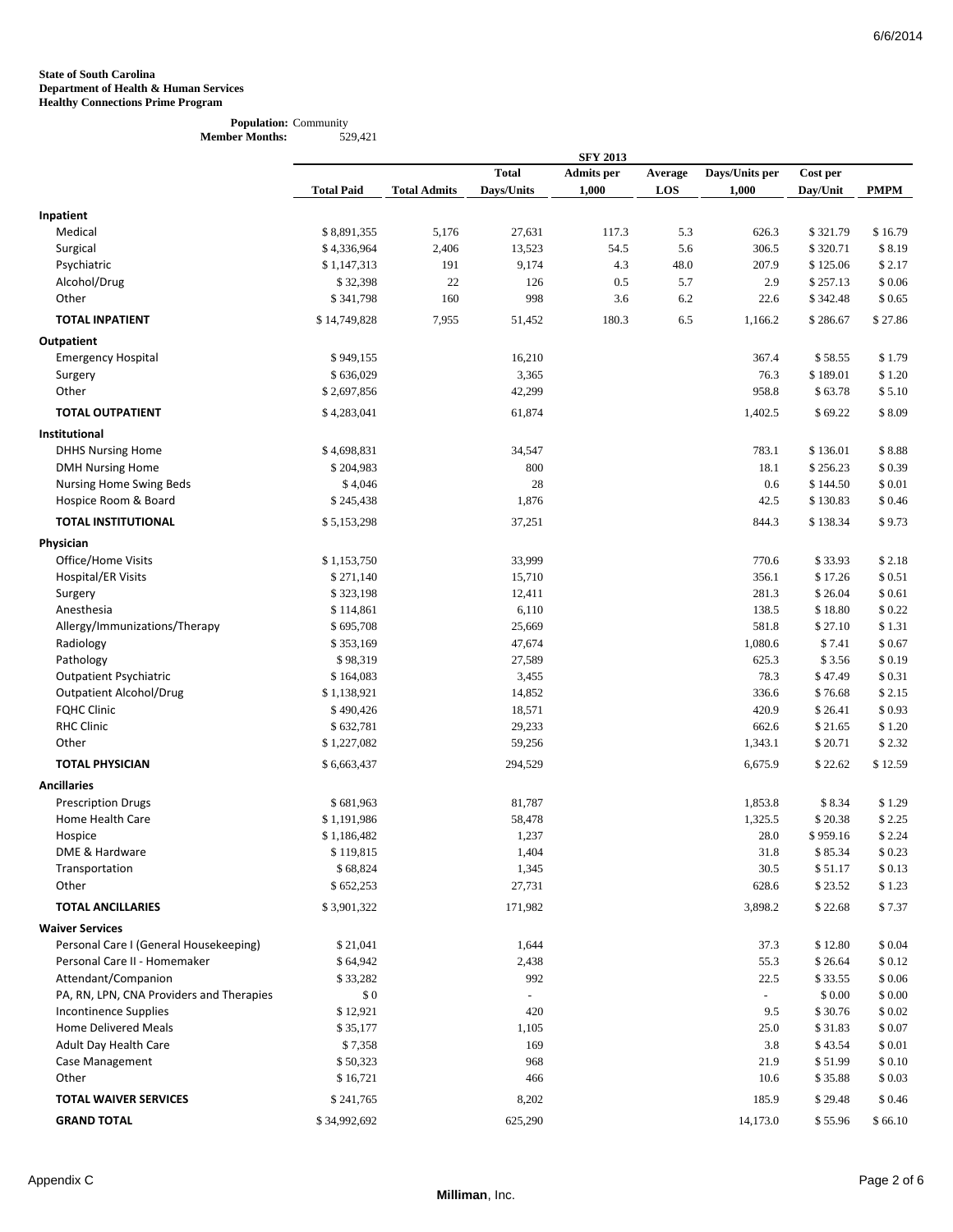#### **Population:** Nursing Facility-Based Care **Member Months:** 132,259

|                                          |                   |                     |              | <b>SFY 2012</b>   |         |                |            |                     |
|------------------------------------------|-------------------|---------------------|--------------|-------------------|---------|----------------|------------|---------------------|
|                                          |                   |                     | <b>Total</b> | <b>Admits</b> per | Average | Days/Units per | Cost per   |                     |
|                                          | <b>Total Paid</b> | <b>Total Admits</b> | Days/Units   | 1,000             | LOS     | 1,000          | Day/Unit   | <b>PMPM</b>         |
| Inpatient                                |                   |                     |              |                   |         |                |            |                     |
| Medical                                  | \$4,946,664       | 2,403               | 15,291       | 218.0             | 6.4     | 1,387.4        | \$323.50   | \$37.40             |
| Surgical                                 | \$1,229,577       | 544                 | 3,775        | 49.4              | 6.9     | 342.5          | \$325.72   | \$9.30              |
| Psychiatric                              | \$317,693         | 78                  | 3,235        | 7.1               | 41.5    | 293.5          | \$98.20    | \$2.40              |
| Alcohol/Drug                             | \$13,178          | $\,$ 8 $\,$         | 24           | 0.7               | 3.0     | 2.2            | \$549.10   | \$0.10              |
| Other                                    |                   |                     | 314          |                   |         |                |            |                     |
|                                          | \$126,131         | 51                  |              | 4.6               | 6.2     | 28.5           | \$401.69   | \$0.95              |
| <b>TOTAL INPATIENT</b>                   | \$6,633,243       | 3,084               | 22,639       | 279.8             | 7.3     | 2,054.1        | \$293.00   | \$50.15             |
| Outpatient                               |                   |                     |              |                   |         |                |            |                     |
| <b>Emergency Hospital</b>                | \$132,594         |                     | 2,348        |                   |         | 213.0          | \$56.47    | \$1.00              |
| Surgery                                  | \$67,616          |                     | 592          |                   |         | 53.7           | \$114.22   | \$0.51              |
| Other                                    | \$198,986         |                     | 3,560        |                   |         | 323.0          | \$55.89    | \$1.50              |
| <b>TOTAL OUTPATIENT</b>                  | \$399,196         |                     | 6,500        |                   |         | 589.8          | \$61.41    | \$3.02              |
| Institutional                            |                   |                     |              |                   |         |                |            |                     |
| <b>DHHS Nursing Home</b>                 | \$487,326,126     |                     | 3,189,084    |                   |         | 289,349.0      |            | \$152.81 \$3,684.63 |
| <b>DMH Nursing Home</b>                  | \$10,941,294      |                     | 46,600       |                   |         | 4,228.1        | \$234.79   | \$82.73             |
| Nursing Home Swing Beds                  | \$49,423          |                     | 350          |                   |         | 31.8           | \$141.21   | \$0.37              |
| Hospice Room & Board                     | \$24,803,113      |                     | 211,955      |                   |         | 19,230.9       | \$117.02   | \$187.53            |
|                                          |                   |                     |              |                   |         |                |            |                     |
| <b>TOTAL INSTITUTIONAL</b>               | \$523,119,956     |                     | 3,447,989    |                   |         | 312,839.7      |            | \$151.72 \$3,955.27 |
| Physician                                |                   |                     |              |                   |         |                |            |                     |
| Office/Home Visits                       | \$36,884          |                     | 1,250        |                   |         | 113.4          | \$29.51    | \$0.28              |
| Hospital/ER Visits                       | \$342,003         |                     | 13,478       |                   |         | 1,222.9        | \$25.37    | \$2.59              |
| Surgery                                  | \$38,957          |                     | 2,012        |                   |         | 182.6          | \$19.36    | \$0.29              |
| Anesthesia                               | \$19,443          |                     | 1,622        |                   |         | 147.2          | \$11.99    | \$0.15              |
| Allergy/Immunizations/Therapy            | \$49,615          |                     | 5,460        |                   |         | 495.4          | \$9.09     | \$0.38              |
| Radiology                                | \$53,695          |                     | 10,423       |                   |         | 945.7          | \$5.15     | \$0.41              |
| Pathology                                | \$2,743           |                     | 919          |                   |         | 83.4           | \$2.98     | \$0.02              |
| <b>Outpatient Psychiatric</b>            | \$23,476          |                     | 1,654        |                   |         | 150.1          | \$14.19    | \$0.18              |
| <b>Outpatient Alcohol/Drug</b>           | \$15,220          |                     | 248          |                   |         | 22.5           | \$61.37    | \$0.12              |
| <b>FQHC Clinic</b>                       | \$178,523         |                     | 3,364        |                   |         | 305.2          | \$53.07    | \$1.35              |
| <b>RHC Clinic</b>                        | \$436,178         |                     | 19,687       |                   |         | 1,786.2        | \$22.16    | \$3.30              |
| Other                                    | \$253,933         |                     | 11,970       |                   |         | 1,086.1        | \$21.21    | \$1.92              |
| <b>TOTAL PHYSICIAN</b>                   | \$1,450,669       |                     | 72,087       |                   |         | 6,540.5        | \$20.12    | \$10.97             |
| <b>Ancillaries</b>                       |                   |                     |              |                   |         |                |            |                     |
| <b>Prescription Drugs</b>                | \$511,304         |                     | 56,290       |                   |         | 5,107.3        | \$9.08     | \$3.87              |
| Home Health Care                         | \$74,484          |                     | 3,449        |                   |         | 312.9          | \$21.60    | \$0.56              |
| Hospice                                  | \$612,823         |                     | 286          |                   |         | 25.9           | \$2,142.74 | \$4.63              |
| DME & Hardware                           | \$139,847         |                     | 4,282        |                   |         | 388.5          | \$32.66    | \$1.06              |
| Transportation                           | \$9,045           |                     | 155          |                   |         | 14.1           | \$58.36    | \$0.07              |
| Other                                    | \$38,236          |                     | 3,004        |                   |         | 272.6          | \$12.73    | \$0.29              |
| <b>TOTAL ANCILLARIES</b>                 | \$1,385,739       |                     | 67,466       |                   |         | 6,121.3        | \$20.54    | \$10.48             |
| <b>Waiver Services</b>                   |                   |                     |              |                   |         |                |            |                     |
| Personal Care I (General Housekeeping)   | \$11              |                     | $\mathbf{1}$ |                   |         | 0.1            | \$11.40    | \$ 0.00             |
| Personal Care II - Homemaker             | \$327             |                     | 13           |                   |         | 1.2            | \$25.14    | \$0.00              |
| Attendant/Companion                      | \$0               |                     |              |                   |         | $\equiv$       | \$0.00     | \$0.00              |
| PA, RN, LPN, CNA Providers and Therapies | \$0               |                     |              |                   |         |                | \$0.00     | \$0.00              |
| <b>Incontinence Supplies</b>             | \$1,099           |                     | 35           |                   |         | 3.2            | \$31.41    | \$0.01              |
| <b>Home Delivered Meals</b>              | \$173             |                     | 3            |                   |         | 0.3            | \$57.53    | \$0.00              |
| Adult Day Health Care                    | \$214             |                     | 5            |                   |         | 0.5            | \$42.75    | \$0.00              |
| Case Management                          | \$1,361           |                     | 27           |                   |         | 2.4            | \$50.39    | \$0.01              |
| Other                                    | \$610             |                     | 20           |                   |         | 1.8            | \$30.50    | \$0.00              |
|                                          |                   |                     |              |                   |         |                |            |                     |
| <b>TOTAL WAIVER SERVICES</b>             | \$3,794           |                     | 104          |                   |         | 9.4            | \$36.49    | \$0.03              |
| <b>GRAND TOTAL</b>                       | \$532,992,597     |                     | 3,616,785    |                   |         | 328,154.8      |            | \$147.37 \$4,029.92 |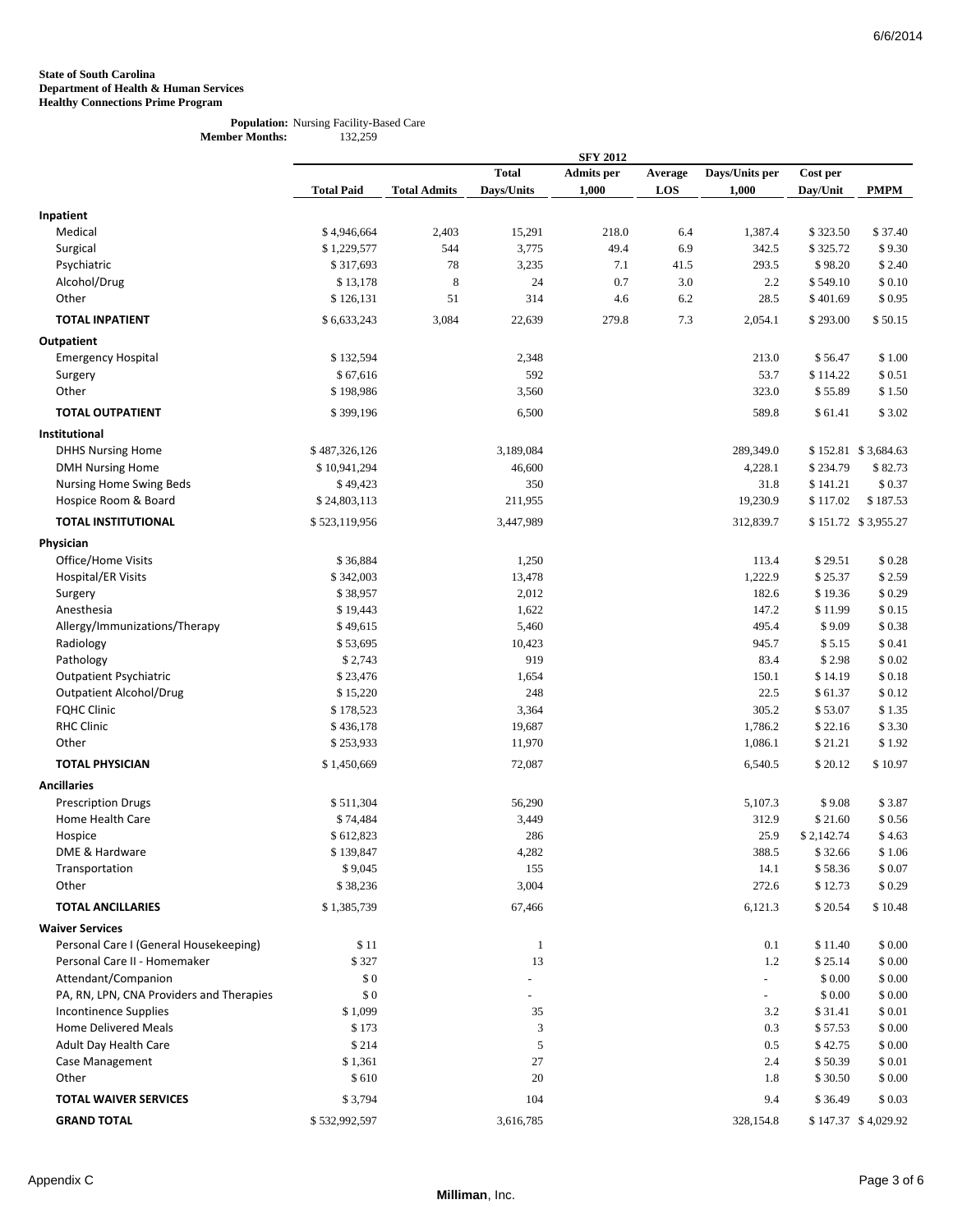#### **Population:** Nursing Facility-Based Care<br>ber Months: 123,092 **Member Months:**

|                                          |                       |                     |              | <b>SFY 2013</b>   |         |                           |            |                     |
|------------------------------------------|-----------------------|---------------------|--------------|-------------------|---------|---------------------------|------------|---------------------|
|                                          |                       |                     | <b>Total</b> | <b>Admits</b> per | Average | Days/Units per            | Cost per   |                     |
|                                          | <b>Total Paid</b>     | <b>Total Admits</b> | Days/Units   | 1,000             | LOS     | 1,000                     | Day/Unit   | <b>PMPM</b>         |
| Inpatient                                |                       |                     |              |                   |         |                           |            |                     |
| Medical                                  | \$3,890,667           | 1,913               | 12,220       | 186.5             | 6.4     | 1,191.3                   | \$318.39   | \$31.61             |
| Surgical                                 | \$797,577             | 471                 | 3,060        | 45.9              | 6.5     | 298.3                     | \$260.65   | \$6.48              |
| Psychiatric                              | \$102,275             | 64                  | 396          | 6.2               | 6.2     | 38.6                      | \$258.27   | \$0.83              |
| Alcohol/Drug                             | \$2,340               | $\overline{2}$      | 10           | 0.2               | 5.0     | 1.0                       | \$234.00   | \$0.02              |
| Other                                    |                       | 46                  | 274          |                   |         |                           |            |                     |
|                                          | \$68,769              |                     |              | 4.5               | 6.0     | 26.7                      | \$250.98   | \$0.56              |
| <b>TOTAL INPATIENT</b>                   | \$4,861,629           | 2,496               | 15,960       | 243.3             | 6.4     | 1,555.9                   | \$304.61   | \$39.50             |
| Outpatient                               |                       |                     |              |                   |         |                           |            |                     |
| <b>Emergency Hospital</b>                | \$131,836             |                     | 2,174        |                   |         | 211.9                     | \$60.64    | \$1.07              |
| Surgery                                  | \$64,831              |                     | 600          |                   |         | 58.5                      | \$108.05   | \$0.53              |
| Other                                    | \$191,944             |                     | 3,451        |                   |         | 336.4                     | \$55.62    | \$1.56              |
| <b>TOTAL OUTPATIENT</b>                  | \$388,612             |                     | 6,225        |                   |         | 606.9                     | \$62.43    | \$3.16              |
|                                          |                       |                     |              |                   |         |                           |            |                     |
| Institutional                            |                       |                     |              |                   |         |                           |            |                     |
| <b>DHHS Nursing Home</b>                 | \$457,797,065         |                     | 2,974,873    |                   |         | 290,014.6                 |            | \$153.89 \$3,719.15 |
| <b>DMH Nursing Home</b>                  | \$11,463,537          |                     | 47,267       |                   |         | 4,608.0                   | \$242.53   | \$93.13             |
| Nursing Home Swing Beds                  | \$163,878             |                     | 1,096        |                   |         | 106.8                     | \$149.52   | \$1.33              |
| Hospice Room & Board                     | \$20,013,937          |                     | 172,297      |                   |         | 16,796.9                  | \$116.16   | \$162.59            |
| <b>TOTAL INSTITUTIONAL</b>               | \$489,438,418         |                     | 3,195,533    |                   |         | 311,526.3                 |            | \$153.16 \$3,976.20 |
| Physician                                |                       |                     |              |                   |         |                           |            |                     |
| Office/Home Visits                       | \$39,659              |                     | 1,317        |                   |         | 128.4                     | \$30.11    | \$0.32              |
| Hospital/ER Visits                       | \$322,220             |                     | 12,474       |                   |         | 1,216.1                   | \$25.83    | \$2.62              |
| Surgery                                  | \$43,748              |                     | 2,026        |                   |         | 197.5                     | \$21.59    | \$0.36              |
| Anesthesia                               | \$18,177              |                     | 1,077        |                   |         | 105.0                     | \$16.88    | \$0.15              |
| Allergy/Immunizations/Therapy            | \$25,022              |                     | 2,870        |                   |         | 279.8                     | \$8.72     | \$0.20              |
| Radiology                                | \$64,716              |                     | 13,999       |                   |         | 1,364.7                   | \$4.62     | \$0.53              |
| Pathology                                | \$2,762               |                     | 798          |                   |         | 77.8                      | \$3.46     | \$0.02              |
| <b>Outpatient Psychiatric</b>            | \$28,183              |                     | 1,670        |                   |         | 162.8                     | \$16.88    | \$0.23              |
| <b>Outpatient Alcohol/Drug</b>           | \$8,357               |                     | 138          |                   |         | 13.5                      | \$60.56    | \$0.07              |
| <b>FQHC Clinic</b>                       | \$100,557             |                     | 2,312        |                   |         | 225.4                     | \$43.49    | \$0.82              |
| <b>RHC Clinic</b>                        | \$344,492             |                     | 16,141       |                   |         | 1,573.6                   | \$21.34    | \$2.80              |
| Other                                    | \$110,411             |                     | 8,052        |                   |         | 785.0                     | \$13.71    | \$0.90              |
| <b>TOTAL PHYSICIAN</b>                   | \$1,108,305           |                     | 62,874       |                   |         | 6,129.5                   | \$17.63    | \$9.00              |
| <b>Ancillaries</b>                       |                       |                     |              |                   |         |                           |            |                     |
|                                          |                       |                     |              |                   |         |                           |            |                     |
| <b>Prescription Drugs</b>                | \$306,616<br>\$40,578 |                     | 35,057       |                   |         | 3,417.6                   | \$8.75     | \$2.49              |
| Home Health Care                         |                       |                     | 1,961        |                   |         | 191.2                     | \$20.69    | \$0.33              |
| Hospice<br>DME & Hardware                | \$503,733             |                     | 204          |                   |         | 19.9                      | \$2,469.28 | \$4.09              |
|                                          | \$107,887             |                     | 3,632        |                   |         | 354.1                     | \$29.70    | \$0.88              |
| Transportation                           | \$7,506               |                     | 166          |                   |         | 16.2                      | \$45.22    | \$0.06              |
| Other                                    | \$43,369              |                     | 3,063        |                   |         | 298.6                     | \$14.16    | \$0.35              |
| <b>TOTAL ANCILLARIES</b>                 | \$1,009,689           |                     | 44,083       |                   |         | 4,297.6                   | \$22.90    | \$8.20              |
| <b>Waiver Services</b>                   |                       |                     |              |                   |         |                           |            |                     |
| Personal Care I (General Housekeeping)   | \$638                 |                     | 53           |                   |         | 5.2                       | \$12.03    | \$0.01              |
| Personal Care II - Homemaker             | \$1,378               |                     | 80           |                   |         | 7.8                       | \$17.22    | \$0.01              |
| Attendant/Companion                      | \$1,947               |                     | 30           |                   |         | 2.9                       | \$64.89    | \$0.02              |
| PA, RN, LPN, CNA Providers and Therapies | \$0                   |                     |              |                   |         | $\mathbb{Z}^{\mathbb{Z}}$ | \$0.00     | \$0.00              |
| <b>Incontinence Supplies</b>             | \$835                 |                     | 21           |                   |         | 2.0                       | \$39.75    | \$0.01              |
| <b>Home Delivered Meals</b>              | \$873                 |                     | $22\,$       |                   |         | 2.1                       | \$39.70    | \$0.01              |
| Adult Day Health Care                    | \$599                 |                     | 14           |                   |         | 1.4                       | \$42.75    | \$ 0.00             |
| Case Management                          | \$1,460               |                     | 28           |                   |         | 2.7                       | \$52.14    | \$0.01              |
| Other                                    | \$424                 |                     | 13           |                   |         | 1.3                       | \$32.62    | \$0.00              |
| <b>TOTAL WAIVER SERVICES</b>             | \$8,152               |                     | 261          |                   |         | 25.4                      | \$31.23    | \$0.07              |
| <b>GRAND TOTAL</b>                       | \$496,814,804         |                     |              |                   |         |                           |            |                     |
|                                          |                       |                     | 3,324,936    |                   |         | 324,141.6                 |            | \$149.42 \$4,036.13 |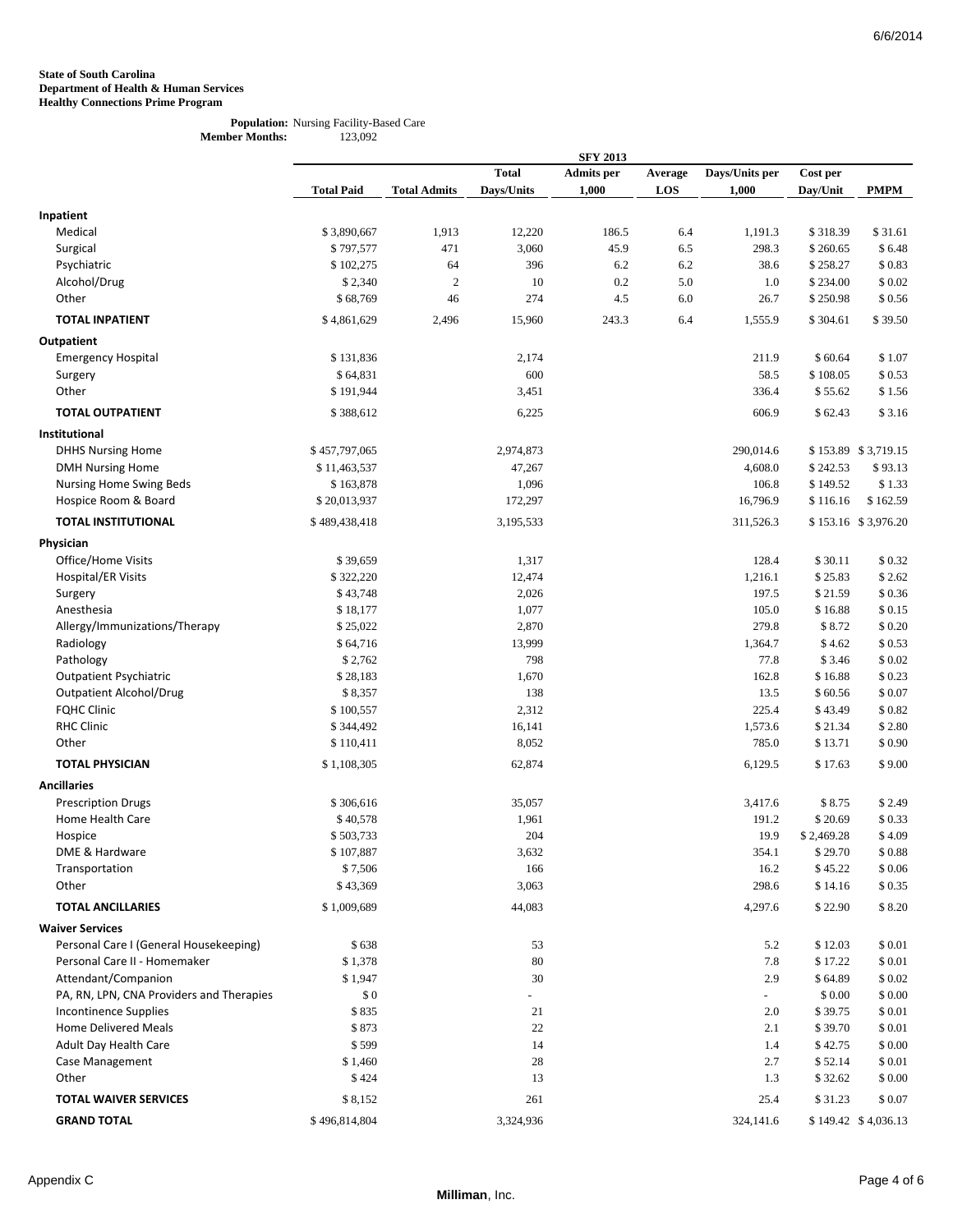#### **Population:** Home and Community Based Services **Member Months:** 85,771

|                                          |                   |                     |                          | <b>SFY 2012</b>   |         |                          |          |                    |
|------------------------------------------|-------------------|---------------------|--------------------------|-------------------|---------|--------------------------|----------|--------------------|
|                                          |                   |                     | <b>Total</b>             | <b>Admits</b> per | Average | Days/Units per           | Cost per |                    |
|                                          | <b>Total Paid</b> | <b>Total Admits</b> | Days/Units               | 1,000             | LOS     | 1,000                    | Day/Unit | <b>PMPM</b>        |
|                                          |                   |                     |                          |                   |         |                          |          |                    |
| Inpatient                                |                   |                     |                          |                   |         |                          |          |                    |
| Medical                                  | \$3,899,085       | 2,151               | 13,130                   | 300.9             | 6.1     | 1,837.0                  | \$296.96 | \$45.46            |
| Surgical                                 | \$1,184,188       | 608                 | 3,839                    | 85.1              | 6.3     | 537.1                    | \$308.46 | \$13.81            |
| Psychiatric                              | \$72,699          | 50                  | 276                      | 7.0               | 5.5     | 38.6                     | \$263.40 | \$0.85             |
| Alcohol/Drug                             | \$9,698           | 6                   | 29                       | 0.8               | 4.8     | 4.1                      | \$334.43 | \$0.11             |
| Other                                    | \$228,443         | 68                  | 531                      | 9.5               | 7.8     | 74.3                     | \$430.21 | \$2.66             |
| <b>TOTAL INPATIENT</b>                   | \$5,394,113       | 2,883               | 17,805                   | 403.4             | 6.2     | 2,491.1                  | \$302.95 | \$62.89            |
| Outpatient                               |                   |                     |                          |                   |         |                          |          |                    |
| <b>Emergency Hospital</b>                | \$216,626         |                     | 4,077                    |                   |         | 570.4                    | \$53.13  | \$2.53             |
| Surgery                                  | \$109,034         |                     | 904                      |                   |         | 126.5                    | \$120.61 | \$1.27             |
| Other                                    | \$409,453         |                     | 7,360                    |                   |         | 1,029.7                  | \$55.63  | \$4.77             |
| <b>TOTAL OUTPATIENT</b>                  | \$735,113         |                     | 12,341                   |                   |         | 1,726.6                  | \$59.57  | \$8.57             |
| Institutional                            |                   |                     |                          |                   |         |                          |          |                    |
| <b>DHHS Nursing Home</b>                 | \$810,211         |                     | 5,550                    |                   |         | 776.5                    | \$145.98 | \$9.45             |
| <b>DMH Nursing Home</b>                  | \$0               |                     | $\overline{\phantom{a}}$ |                   |         | $\equiv$                 | \$0.00   | \$0.00             |
| Nursing Home Swing Beds                  | \$16,540          |                     | 121                      |                   |         | 16.9                     | \$136.69 | \$0.19             |
| Hospice Room & Board                     | \$0               |                     | $\bar{\phantom{a}}$      |                   |         | $\overline{\phantom{a}}$ | \$0.00   | \$0.00             |
| <b>TOTAL INSTITUTIONAL</b>               | \$826,751         |                     | 5,671                    |                   |         | 793.4                    | \$145.79 | \$9.64             |
|                                          |                   |                     |                          |                   |         |                          |          |                    |
| Physician<br>Office/Home Visits          | \$150,137         |                     | 5,300                    |                   |         | 741.5                    | \$28.33  | \$1.75             |
| Hospital/ER Visits                       | \$55,380          |                     | 4,024                    |                   |         | 563.0                    | \$13.76  | \$0.65             |
| Surgery                                  | \$52,183          |                     | 2,661                    |                   |         | 372.3                    | \$19.61  | \$0.61             |
| Anesthesia                               | \$24,105          |                     | 1,857                    |                   |         | 259.8                    | \$12.98  | \$0.28             |
| Allergy/Immunizations/Therapy            | \$148,152         |                     | 10,035                   |                   |         | 1,404.0                  | \$14.76  | \$1.73             |
| Radiology                                | \$38,411          |                     | 7,032                    |                   |         | 983.8                    | \$5.46   | \$0.45             |
| Pathology                                | \$12,889          |                     | 3,909                    |                   |         | 546.9                    | \$3.30   | \$0.15             |
| <b>Outpatient Psychiatric</b>            | \$30,569          |                     | 840                      |                   |         | 117.5                    | \$36.39  | \$0.36             |
| <b>Outpatient Alcohol/Drug</b>           | \$36,607          |                     | 662                      |                   |         | 92.6                     | \$55.30  | \$0.43             |
| <b>FQHC Clinic</b>                       | \$97,911          |                     | 3,363                    |                   |         | 470.5                    | \$29.11  | \$1.14             |
| <b>RHC Clinic</b>                        | \$113,063         |                     | 5,980                    |                   |         | 836.6                    | \$18.91  | \$1.32             |
| Other                                    | \$279,103         |                     | 15,773                   |                   |         | 2,206.8                  | \$17.69  | \$3.25             |
|                                          |                   |                     |                          |                   |         |                          |          |                    |
| <b>TOTAL PHYSICIAN</b>                   | \$1,038,511       |                     | 61,436                   |                   |         | 8,595.4                  | \$16.90  | \$12.11            |
| <b>Ancillaries</b>                       |                   |                     |                          |                   |         |                          |          |                    |
| <b>Prescription Drugs</b>                | \$183,753         |                     | 27,673                   |                   |         | 3,871.7                  | \$6.64   | \$2.14             |
| Home Health Care                         | \$1,038,247       |                     | 41,663                   |                   |         | 5,829.0                  | \$24.92  | \$12.10            |
| Hospice                                  | \$52              |                     | 6                        |                   |         | 0.8                      | \$8.75   | \$0.00             |
| DME & Hardware                           | \$98,952          |                     | 873                      |                   |         | 122.1                    | \$113.35 | \$1.15             |
| Transportation                           | \$32,732          |                     | 667                      |                   |         | 93.3                     | \$49.07  | $\$$ 0.38 $\,$     |
| Other                                    | \$70,404          |                     | 5,599                    |                   |         | 783.3                    | \$12.57  | \$0.82             |
| <b>TOTAL ANCILLARIES</b>                 | \$1,424,140       |                     | 76,481                   |                   |         | 10,700.3                 | \$18.62  | \$16.60            |
| <b>Waiver Services</b>                   |                   |                     |                          |                   |         |                          |          |                    |
| Personal Care I (General Housekeeping)   | \$9,806,015       |                     | 710,391                  |                   |         | 99,389.0                 | \$13.80  | \$114.33           |
| Personal Care II - Homemaker             | \$31,694,778      |                     | 1,223,558                |                   |         | 171,184.9                | \$25.90  | \$369.53           |
| Attendant/Companion                      | \$10,314,617      |                     | 314,568                  |                   |         | 44,010.4                 | \$32.79  | \$120.26           |
| PA, RN, LPN, CNA Providers and Therapies | \$142,558         |                     | 737                      |                   |         | 103.1                    | \$193.43 | \$1.66             |
| <b>Incontinence Supplies</b>             | \$3,208,565       |                     | 107,116                  |                   |         | 14,986.3                 | \$29.95  | \$37.41            |
| <b>Home Delivered Meals</b>              | \$5,764,425       |                     | 157,920                  |                   |         | 22,094.2                 | \$36.50  | \$67.21            |
| Adult Day Health Care                    | \$7,184,757       |                     | 168,064                  |                   |         | 23,513.4                 | \$42.75  | \$83.77            |
| Case Management                          | \$4,141,496       |                     | 82,210                   |                   |         | 11,501.8                 | \$50.38  | \$48.29            |
| Other                                    | \$4,541,141       |                     | 180,418                  |                   |         | 25,241.8                 | \$25.17  | \$52.94            |
| <b>TOTAL WAIVER SERVICES</b>             | \$76,798,353      |                     | 2,944,982                |                   |         | 412,024.9                | \$26.08  | \$895.39           |
| <b>GRAND TOTAL</b>                       | \$86,216,981      |                     | 3,118,716                |                   |         | 436,331.5                |          | \$27.65 \$1,005.20 |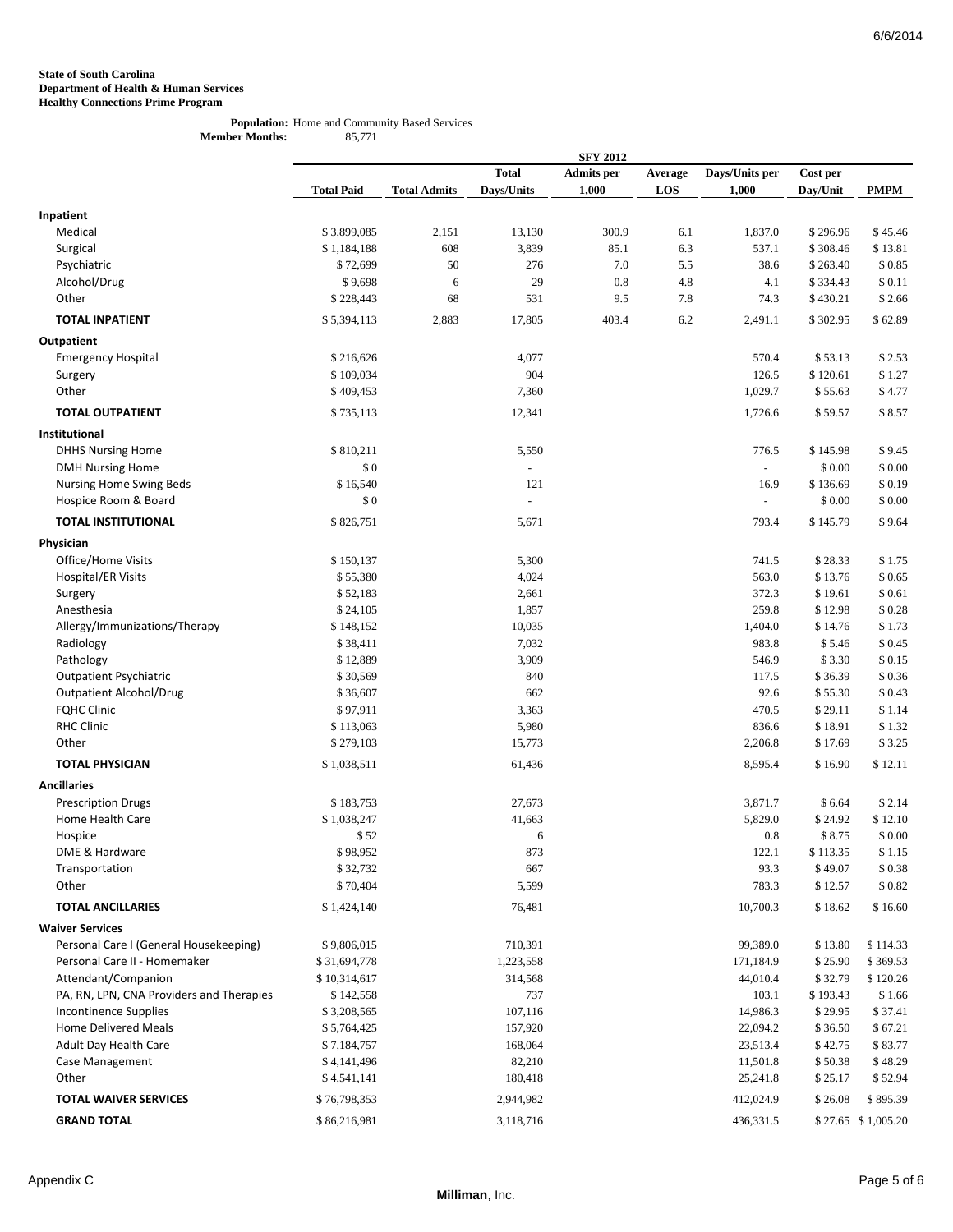#### **Population:** Home and Community Based Services **Member Months:** 88,215

|                                          |                   |                     |                          | <b>SFY 2013</b>   |         |                          |          |             |
|------------------------------------------|-------------------|---------------------|--------------------------|-------------------|---------|--------------------------|----------|-------------|
|                                          |                   |                     | <b>Total</b>             | <b>Admits</b> per | Average | Days/Units per           | Cost per |             |
|                                          | <b>Total Paid</b> | <b>Total Admits</b> | Days/Units               | 1,000             | LOS     | 1,000                    | Day/Unit | <b>PMPM</b> |
| Inpatient                                |                   |                     |                          |                   |         |                          |          |             |
| Medical                                  | \$3,147,352       | 1,939               | 11,754                   | 263.8             | 6.1     | 1,598.9                  | \$267.77 | \$35.68     |
| Surgical                                 | \$1,344,780       | 626                 | 3,794                    | 85.2              | 6.1     | 516.1                    | \$354.45 | \$15.24     |
| Psychiatric                              | \$59,922          | 49                  | 243                      | 6.7               | 5.0     | 33.1                     | \$246.59 | \$0.68      |
| Alcohol/Drug                             | \$8,718           | $\overline{4}$      | 16                       | 0.5               | 4.0     | 2.2                      | \$544.90 | \$0.10      |
| Other                                    | \$122,354         | 84                  | 510                      | 11.4              | 6.1     | 69.4                     | \$239.91 | \$1.39      |
| <b>TOTAL INPATIENT</b>                   | \$4,683,126       |                     | 16,317                   | 367.6             | 6.0     | 2,219.6                  | \$287.01 | \$53.09     |
|                                          |                   | 2,702               |                          |                   |         |                          |          |             |
| Outpatient                               |                   |                     |                          |                   |         |                          |          |             |
| <b>Emergency Hospital</b>                | \$251,356         |                     | 4,453<br>794             |                   |         | 605.7<br>108.0           | \$56.45  | \$2.85      |
| Surgery<br>Other                         | \$102,218         |                     |                          |                   |         |                          | \$128.74 | \$1.16      |
|                                          | \$382,866         |                     | 7,467                    |                   |         | 1,015.7                  | \$51.27  | \$4.34      |
| <b>TOTAL OUTPATIENT</b>                  | \$736,441         |                     | 12,714                   |                   |         | 1,729.5                  | \$57.92  | \$8.35      |
| Institutional                            |                   |                     |                          |                   |         |                          |          |             |
| <b>DHHS Nursing Home</b>                 | \$774,524         |                     | 5,423                    |                   |         | 737.7                    | \$142.82 | \$8.78      |
| <b>DMH Nursing Home</b>                  | \$5,766           |                     | 25                       |                   |         | 3.4                      | \$230.65 | \$0.07      |
| Nursing Home Swing Beds                  | \$5,238           |                     | 36                       |                   |         | 4.9                      | \$145.51 | \$0.06      |
| Hospice Room & Board                     | \$0               |                     | $\overline{\phantom{a}}$ |                   |         | $\overline{\phantom{a}}$ | \$0.00   | \$0.00      |
| <b>TOTAL INSTITUTIONAL</b>               | \$785,529         |                     | 5,484                    |                   |         | 746.0                    | \$143.24 | \$8.90      |
| Physician                                |                   |                     |                          |                   |         |                          |          |             |
| Office/Home Visits                       | \$167,230         |                     | 5,289                    |                   |         | 719.5                    | \$31.62  | \$1.90      |
| Hospital/ER Visits                       | \$65,345          |                     | 4,649                    |                   |         | 632.4                    | \$14.06  | \$0.74      |
| Surgery                                  | \$67,724          |                     | 2,753                    |                   |         | 374.5                    | \$24.60  | \$0.77      |
| Anesthesia                               | \$22,976          |                     | 1,241                    |                   |         | 168.8                    | \$18.51  | \$0.26      |
| Allergy/Immunizations/Therapy            | \$133,048         |                     | 6,446                    |                   |         | 876.9                    | \$20.64  | \$1.51      |
| Radiology                                | \$60,436          |                     | 11,791                   |                   |         | 1,603.9                  | \$5.13   | \$0.69      |
| Pathology                                | \$14,541          |                     | 4,997                    |                   |         | 679.7                    | \$2.91   | \$0.16      |
| <b>Outpatient Psychiatric</b>            | \$21,361          |                     | 438                      |                   |         | 59.6                     | \$48.77  | \$0.24      |
| <b>Outpatient Alcohol/Drug</b>           | \$64,003          |                     | 809                      |                   |         | 110.0                    | \$79.11  | \$0.73      |
| <b>FQHC Clinic</b>                       | \$77,238          |                     | 2,870                    |                   |         | 390.4                    | \$26.91  | \$0.88      |
| <b>RHC Clinic</b>                        | \$106,289         |                     | 5,372                    |                   |         | 730.8                    | \$19.79  | \$1.20      |
| Other                                    | \$226,769         |                     | 12,979                   |                   |         | 1,765.6                  | \$17.47  | \$2.57      |
| <b>TOTAL PHYSICIAN</b>                   | \$1,026,958       |                     | 59,634                   |                   |         | 8,112.1                  | \$17.22  | \$11.64     |
| <b>Ancillaries</b>                       |                   |                     |                          |                   |         |                          |          |             |
| <b>Prescription Drugs</b>                | \$127,895         |                     | 19,330                   |                   |         | 2,629.5                  | \$6.62   | \$1.45      |
| Home Health Care                         | \$1,608,841       |                     | 56,258                   |                   |         | 7,652.8                  | \$28.60  | \$18.24     |
| Hospice                                  | \$199             |                     | 5                        |                   |         | 0.7                      | \$39.85  | \$0.00      |
| DME & Hardware                           | \$65,229          |                     | 543                      |                   |         | 73.9                     | \$120.13 | \$0.74      |
| Transportation                           | \$41,540          |                     | 903                      |                   |         | 122.8                    | \$46.00  | \$0.47      |
| Other                                    | \$108,183         |                     | 5,773                    |                   |         | 785.3                    | \$18.74  | \$1.23      |
| <b>TOTAL ANCILLARIES</b>                 | \$1,951,887       |                     | 82,812                   |                   |         | 11,265.0                 | \$23.57  | \$22.13     |
| <b>Waiver Services</b>                   |                   |                     |                          |                   |         |                          |          |             |
| Personal Care I (General Housekeeping)   | \$11,787,895      |                     | 863,332                  |                   |         | 117,440.2                | \$13.65  | \$133.63    |
| Personal Care II - Homemaker             | \$29,975,043      |                     | 1,245,986                |                   |         | 169,493.1                | \$24.06  | \$339.80    |
| Attendant/Companion                      | \$10,362,011      |                     | 357,546                  |                   |         | 48,637.4                 | \$28.98  | \$117.46    |
| PA, RN, LPN, CNA Providers and Therapies | \$151,613         |                     | 814                      |                   |         | 110.7                    | \$186.26 | \$1.72      |
| <b>Incontinence Supplies</b>             | \$2,468,105       |                     | 85,522                   |                   |         | 11,633.7                 | \$28.86  | \$27.98     |
| <b>Home Delivered Meals</b>              | \$6,202,147       |                     | 169,032                  |                   |         | 22,993.6                 | \$36.69  | \$70.31     |
| Adult Day Health Care                    | \$7,407,140       |                     | 170,721                  |                   |         | 23,223.4                 | \$43.39  | \$83.97     |
| Case Management                          | \$4,399,936       |                     | 84,597                   |                   |         | 11,507.8                 | \$52.01  | \$49.88     |
| Other                                    | \$4,805,591       |                     | 184,326                  |                   |         | 25,074.1                 | \$26.07  | \$54.48     |
| <b>TOTAL WAIVER SERVICES</b>             | \$77,559,481      |                     | 3,161,876                |                   |         | 430,114.1                | \$24.53  | \$879.21    |
| <b>GRAND TOTAL</b>                       | \$86,743,422      |                     | 3,338,837                |                   |         | 454,186.3                | \$25.98  | \$983.32    |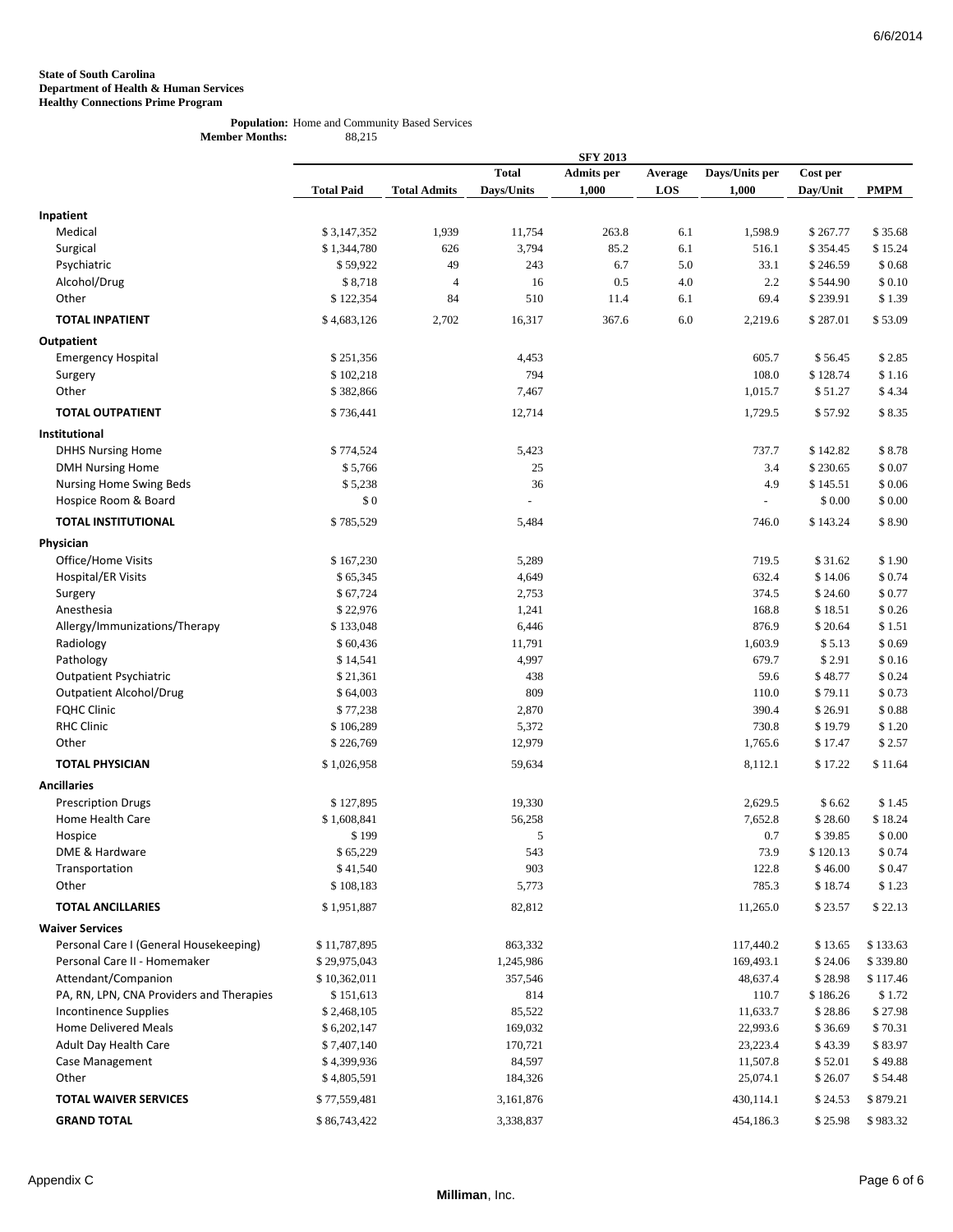**APPENDIX D**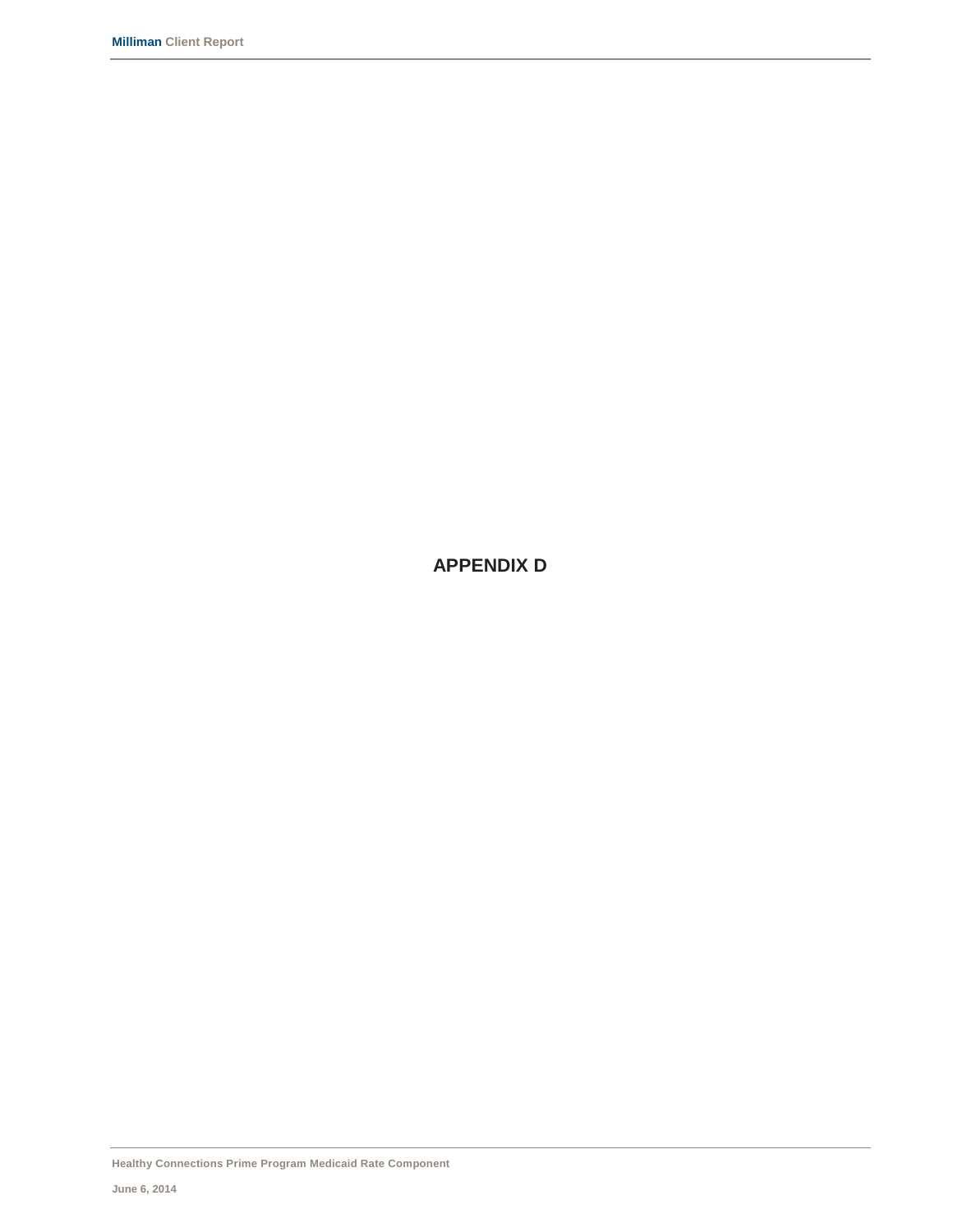| <b>Population: Community</b>                        |                                 | SFY 2012 Trended/Adjusted to SFY 2013 |              |                                 | SFY 2013 Trended/Adjusted to SFY 2013 |              |                            |                            |
|-----------------------------------------------------|---------------------------------|---------------------------------------|--------------|---------------------------------|---------------------------------------|--------------|----------------------------|----------------------------|
| <b>Type of Service</b>                              | <b>Utilization</b><br>Per 1.000 | $\bf Cost$ per<br><b>Service</b>      | <b>PMPM</b>  | <b>Utilization</b><br>Per 1,000 | Cost per<br><b>Service</b>            | <b>PMPM</b>  | Blend %<br><b>SFY 2012</b> | Blend %<br><b>SFY 2013</b> |
|                                                     |                                 |                                       |              |                                 |                                       |              |                            |                            |
| Inpatient<br>Medical                                | 863.2                           | \$315.71                              | \$22.71      | 811.5                           | \$310.62                              | \$21.00      | 0.5000                     | 0.5000                     |
| Surgical                                            | 393.7                           | 358.90                                | 11.78        | 400.5                           | 308.39                                | 10.29        | 0.5000                     | 0.5000                     |
| Psychiatric                                         | 71.6                            | 265.77                                | 1.59         | 74.4                            | 337.98                                | 2.10         | 0.5000                     | 0.5000                     |
| Alcohol/Drug                                        | 3.9                             | 253.49                                | 0.08         | 3.8                             | 243.76                                | 0.08         | 0.5000                     | 0.5000                     |
| Other                                               | 28.3                            | 380.40                                | 0.90         | 30.3                            | 323.79                                | 0.82         | 0.5000                     | 0.5000                     |
| <b>TOTAL INPATIENT</b>                              | 1,360.7                         | \$326.75                              | \$37.05      | 1,320.5                         | \$311.59                              | \$34.29      |                            |                            |
| Outpatient                                          |                                 |                                       |              |                                 |                                       |              |                            |                            |
| <b>Emergency Hospital</b>                           | 410.3                           | 56.22                                 | 1.92         | 416.1                           | \$58.80                               | \$2.04       | 0.5000                     | 0.5000                     |
| Surgery                                             | 94.0                            | 185.10                                | 1.45         | 86.0                            | 191.32                                | 1.37         | 0.5000                     | 0.5000                     |
| Other                                               | 1,094.7                         | 67.35                                 | 6.14         | 1,088.1                         | 64.31                                 | 5.83         | 0.5000                     | 0.5000                     |
| <b>TOTAL OUTPATIENT</b>                             | 1,599.0                         | \$71.41                               | 9.52         | 1,590.2                         | \$69.74                               | \$9.24       |                            |                            |
| Institutional                                       |                                 |                                       |              |                                 |                                       |              |                            |                            |
|                                                     | 901.8                           |                                       | \$10.56      | 896.6                           |                                       | \$10.34      | 0.5000                     | 0.5000                     |
| <b>DHHS Nursing Home</b><br><b>DMH Nursing Home</b> | 21.6                            | \$140.57<br>245.69                    | 0.44         | 20.9                            | \$138.34<br>256.23                    | 0.45         | 0.5000                     | 0.5000                     |
| Nursing Home Swing Beds                             | 1.0                             | 142.51                                | 0.01         | 0.7                             | 144.50                                | 0.01         | 0.5000                     | 0.5000                     |
| Hospice Room & Board                                | 61.8                            | 140.49                                | 0.72         | 48.8                            | 133.34                                | 0.54         | 0.5000                     | 0.5000                     |
| <b>TOTAL INSTITUTIONAL</b>                          | 986.2                           |                                       | 11.74        | 967.0                           | \$140.65                              |              |                            |                            |
|                                                     |                                 | \$142.87                              |              |                                 |                                       | 11.33        |                            |                            |
| Physician                                           |                                 |                                       |              |                                 |                                       |              |                            |                            |
| Office/Home Visits                                  | 837.8                           | \$30.86                               | \$2.15       | 875.0                           | \$33.88                               | \$2.47       | 0.5000                     | 0.5000                     |
| <b>Hospital/ER Visits</b>                           | 336.5                           | 16.30                                 | 0.46         | 403.9                           | 17.15                                 | 0.58         | 0.5000                     | 0.5000                     |
| Surgery                                             | 286.2                           | 23.85                                 | 0.57         | 319.7                           | 26.05                                 | 0.69         | 0.5000                     | 0.5000                     |
| Anesthesia                                          | 217.6                           | 13.01                                 | 0.24         | 157.3                           | 18.80                                 | 0.25         | 0.5000                     | 0.5000                     |
| Allergy/Immunizations/Therapy                       | 828.8<br>750.7                  | 24.01<br>7.95                         | 1.66         | 662.9                           | 26.98<br>7.36                         | 1.49<br>0.75 | 0.5000<br>0.5000           | 0.5000                     |
| Radiology<br>Pathology                              | 587.1                           | 3.41                                  | 0.50<br>0.17 | 1,227.8<br>711.1                | 3.56                                  | 0.21         | 0.5000                     | 0.5000<br>0.5000           |
| <b>Outpatient Psychiatric</b>                       | 170.0                           | 43.92                                 | 0.62         | 89.2                            | 47.40                                 | 0.35         | 0.5000                     | 0.5000                     |
| <b>Outpatient Alcohol/Drug</b>                      | 445.2                           | 74.42                                 | 2.76         | 384.0                           | 76.83                                 | 2.46         | 0.5000                     | 0.5000                     |
| <b>FQHC Clinic</b>                                  | 530.5                           | 28.71                                 | 1.27         | 478.2                           | 26.43                                 | 1.05         | 0.5000                     | 0.5000                     |
| <b>RHC Clinic</b>                                   | 770.6                           | 20.93                                 | 1.34         | 755.7                           | 21.61                                 | 1.36         | 0.5000                     | 0.5000                     |
| Other                                               | 1,525.7                         | 23.24                                 | 2.96         | 1,524.2                         | 20.53                                 | 2.61         | 0.5000                     | 0.5000                     |
|                                                     |                                 |                                       |              |                                 |                                       |              |                            |                            |
| <b>TOTAL PHYSICIAN</b>                              | 7,286.7                         | \$24.19                               | 14.69        | 7,588.8                         | \$22.57                               | 14.28        |                            |                            |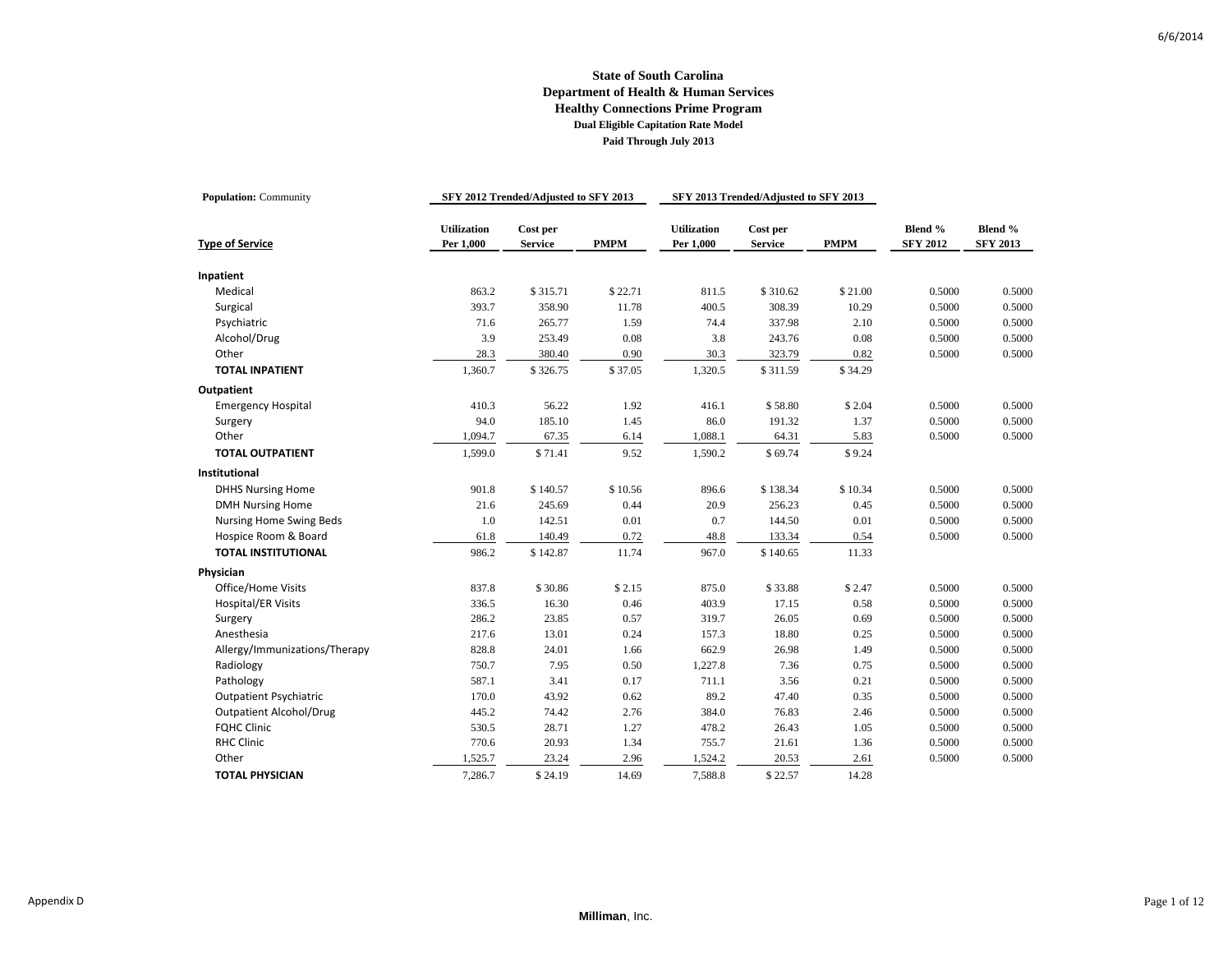| <b>Population: Community</b>             |                                 | SFY 2012 Trended/Adjusted to SFY 2013 |             |                                 | SFY 2013 Trended/Adjusted to SFY 2013 |             |                            |                            |
|------------------------------------------|---------------------------------|---------------------------------------|-------------|---------------------------------|---------------------------------------|-------------|----------------------------|----------------------------|
| <b>Type of Service</b>                   | <b>Utilization</b><br>Per 1,000 | Cost per<br><b>Service</b>            | <b>PMPM</b> | <b>Utilization</b><br>Per 1,000 | Cost per<br><b>Service</b>            | <b>PMPM</b> | Blend %<br><b>SFY 2012</b> | Blend %<br><b>SFY 2013</b> |
| <b>Ancillaries</b>                       |                                 |                                       |             |                                 |                                       |             |                            |                            |
| <b>Prescription Drugs</b>                | 1,390.4                         | \$10.67                               | \$1.24      | 1,290.7                         | \$10.28                               | \$1.11      | 0.5000                     | 0.5000                     |
| Home Health Care                         | 2,286.3                         | 17.65                                 | 3.36        | 1,639.3                         | 20.45                                 | 2.79        | 0.5000                     | 0.5000                     |
| Hospice                                  | 29.3                            | 1,199.89                              | 2.93        | 34.2                            | 955.66                                | 2.73        | 0.5000                     | 0.5000                     |
| DME & Hardware                           | 46.5                            | 83.12                                 | 0.32        | 39.0                            | 85.82                                 | 0.28        | 0.5000                     | 0.5000                     |
| Transportation                           | 27.4                            | 50.32                                 | 0.11        | 37.0                            | 50.89                                 | 0.16        | 0.5000                     | 0.5000                     |
| Other                                    | 662.5                           | 17.75                                 | 0.98        | 766.5                           | 23.39                                 | 1.49        | 0.5000                     | 0.5000                     |
| <b>TOTAL ANCILLARIES</b>                 | 4,442.4                         | \$24.17                               | 8.95        | 3,806.8                         | \$26.97                               | \$8.55      |                            |                            |
| <b>Waiver Services</b>                   |                                 |                                       |             |                                 |                                       |             |                            |                            |
| Personal Care I (General Housekeeping)   | 28.8                            | \$13.71                               | \$0.03      | 38.2                            | \$12.80                               | \$0.04      | 0.5000                     | 0.5000                     |
| Personal Care II - Homemaker             | 52.8                            | 27.09                                 | 0.12        | 56.6                            | 26.65                                 | 0.13        | 0.5000                     | 0.5000                     |
| Attendant/Companion                      | 17.4                            | 42.98                                 | 0.06        | 23.1                            | 33.55                                 | 0.06        | 0.5000                     | 0.5000                     |
| PA, RN, LPN, CNA Providers and Therapies |                                 |                                       | $\sim$      |                                 |                                       |             | 0.5000                     | 0.5000                     |
| <b>Incontinence Supplies</b>             |                                 |                                       |             |                                 |                                       |             | 0.5000                     | 0.5000                     |
| <b>Home Delivered Meals</b>              | 18.8                            | 32.66                                 | 0.05        | 25.7                            | 31.83                                 | 0.07        | 0.5000                     | 0.5000                     |
| <b>Adult Day Health Care</b>             | 3.1                             | 43.61                                 | 0.01        | 3.9                             | 43.54                                 | 0.01        | 0.5000                     | 0.5000                     |
| Case Management                          | 20.9                            | 51.40                                 | 0.09        | 22.3                            | 51.99                                 | 0.10        | 0.5000                     | 0.5000                     |
| Other                                    | 7.7                             | 36.70                                 | 0.02        | 10.8                            | 35.81                                 | 0.03        | 0.5000                     | 0.5000                     |
| <b>TOTAL WAIVER SERVICES</b>             | 149.6                           | \$31.31                               | 0.39        | 180.5                           | \$29.39                               | \$0.44      |                            |                            |
| <b>GRAND TOTAL</b>                       | 15,824.7                        | \$62.44                               | \$82.34     | 15,453.9                        | \$60.67                               | \$78.14     |                            |                            |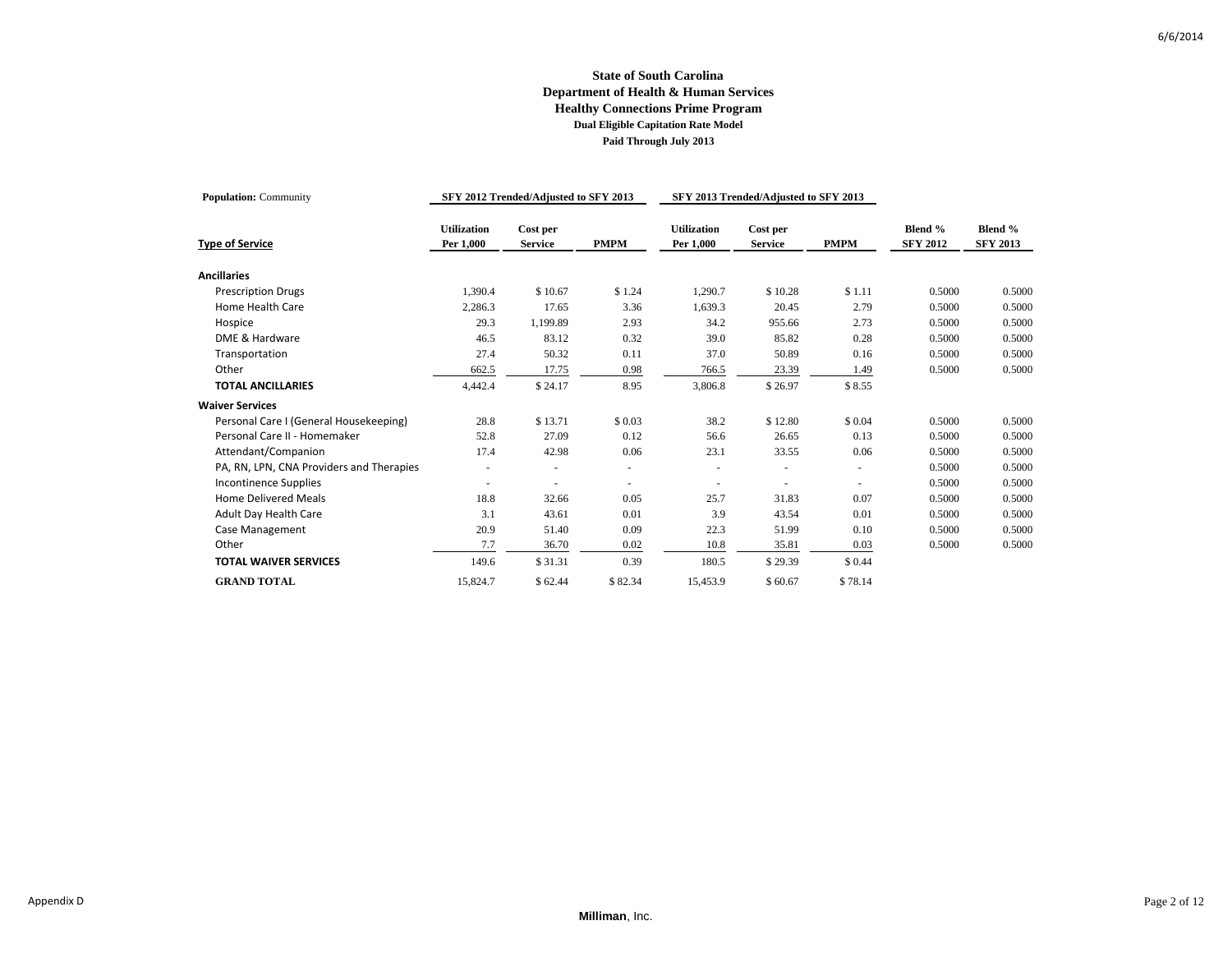| <b>Population:</b> Community   |                         |                         |                                    |                                    | 7/1/2014-12/31/2014 Contract Period |                            |                                  |                                    |                               |                                  |  |  |
|--------------------------------|-------------------------|-------------------------|------------------------------------|------------------------------------|-------------------------------------|----------------------------|----------------------------------|------------------------------------|-------------------------------|----------------------------------|--|--|
| <b>Type of Service</b>         | Prospective<br>Adj Util | Prospective<br>Adj Cost | <b>Trend</b><br><b>Factor Util</b> | <b>Trend</b><br><b>Factor Cost</b> | <b>Utilization</b><br>Per 1,000     | Cost per<br><b>Service</b> | <b>Trend/Program</b><br>Adj PMPM | <b>Rating Period</b><br>Adjustment | Proviso 33<br><b>Increase</b> | <b>Rating Period</b><br>Adj PMPM |  |  |
| Inpatient                      |                         |                         |                                    |                                    |                                     |                            |                                  |                                    |                               |                                  |  |  |
| Medical                        | 1.0718                  | 1.0760                  | 1.0176                             | 1.0353                             | 913.2                               | \$348.85                   | \$26.55                          | 0.9371                             | 1.0313                        | \$25.66                          |  |  |
| Surgical                       | 1.0126                  | 1.0650                  | 1.0176                             | 1.0353                             | 409.1                               | 367.88                     | 12.54                            | 0.9371                             | 1.0313                        | 12.12                            |  |  |
| Psychiatric                    | 1.2710                  | 1.0607                  | 1.0442                             | 1.0176                             | 96.9                                | 325.82                     | 2.63                             | 1.2664                             | 1.0096                        | 3.36                             |  |  |
| Alcohol/Drug                   | 1.0045                  | 1.0924                  | 1.0442                             | 1.0176                             | 4.0                                 | 276.36                     | 0.09                             | 1.2747                             | 1.0313                        | 0.12                             |  |  |
| Other                          | 1.0515                  | 1.1603                  | 1.0176                             | 1.0176                             | 31.4                                | 415.72                     | 1.09                             | 0.9778                             | 1.0313                        | 1.10                             |  |  |
| <b>TOTAL INPATIENT</b>         |                         |                         |                                    |                                    | 1,454.7                             | \$353.91                   | \$42.90                          |                                    |                               | \$42.36                          |  |  |
| Outpatient                     |                         |                         |                                    |                                    |                                     |                            |                                  |                                    |                               |                                  |  |  |
| <b>Emergency Hospital</b>      | 0.9579                  | 0.9961                  | 1.0710                             | 1.0088                             | 424.0                               | \$57.79                    | \$2.04                           | 0.9217                             | 1.0239                        | \$1.93                           |  |  |
| Surgery                        | 0.9819                  | 0.9904                  | 1.0264                             | 1.0176                             | 90.7                                | \$189.69                   | 1.43                             | 0.9217                             | 1.0239                        | 1.35                             |  |  |
| Other                          | 0.9059                  | 1.1131                  | 1.0176                             | 1.0176                             | 1,006.1                             | 74.56                      | 6.25                             | 0.9217                             | 1.0239                        | 5.90                             |  |  |
| <b>TOTAL OUTPATIENT</b>        |                         |                         |                                    |                                    | 1,520.8                             | \$76.75                    | \$9.73                           |                                    |                               | \$9.18                           |  |  |
| Institutional                  |                         |                         |                                    |                                    |                                     |                            |                                  |                                    |                               |                                  |  |  |
| <b>DHHS Nursing Home</b>       | 1.1898                  | 1.0336                  | 1.0194                             | 1.0096                             | 1,090.6                             | \$145.53                   | \$13.23                          | 1.0082                             | 1.0000                        | \$13.33                          |  |  |
| <b>DMH Nursing Home</b>        | 1.3195                  | 1.1233                  | 1.0194                             | 1.0096                             | 28.6                                | 284.61                     | 0.68                             | 1.0082                             | 1.0000                        | 0.68                             |  |  |
| Nursing Home Swing Beds        | 1.3224                  | 1.0000                  | 1.0194                             | 1.0096                             | 1.2                                 | 144.89                     | 0.01                             | 1.0082                             | 1.0000                        | 0.01                             |  |  |
| Hospice Room & Board           | 1.2170                  | 1.0428                  | 1.0194                             | 1.0096                             | 68.6                                | 144.15                     | 0.82                             | 1.0082                             | 1.0000                        | 0.83                             |  |  |
| <b>TOTAL INSTITUTIONAL</b>     |                         |                         |                                    |                                    | 1,189.0                             | \$148.80                   | \$14.74                          |                                    |                               | \$14.86                          |  |  |
| Physician                      |                         |                         |                                    |                                    |                                     |                            |                                  |                                    |                               |                                  |  |  |
| Office/Home Visits             | 1.0001                  | 1.0113                  | 1.1074                             | 1.0000                             | 948.5                               | \$32.74                    | \$2.59                           | 0.2772                             | 1.0000                        | \$0.72                           |  |  |
| <b>Hospital/ER Visits</b>      | 1.1895                  | 0.9481                  | 1.1074                             | 1.0000                             | 487.6                               | 15.85                      | 0.64                             | 0.6191                             | 1.0000                        | 0.40                             |  |  |
| Surgery                        | 1.0788                  | 0.9921                  | 1.0176                             | 1.0176                             | 332.6                               | 25.19                      | 0.70                             | 0.8277                             | 1.0000                        | 0.58                             |  |  |
| Anesthesia                     | 1.1062                  | 1.0027                  | 1.0176                             | 1.0353                             | 211.0                               | 16.51                      | 0.29                             | 0.9264                             | 1.0000                        | 0.27                             |  |  |
| Allergy/Immunizations/Therapy  | 1.0617                  | 1.0324                  | 1.0176                             | 1.0353                             | 805.7                               | 27.25                      | 1.83                             | 0.9234                             | 1.0000                        | 1.69                             |  |  |
| Radiology                      | 1.2271                  | 0.9134                  | 1.0621                             | 1.0088                             | 1,289.2                             | 7.05                       | 0.76                             | 0.7334                             | 1.0000                        | 0.56                             |  |  |
| Pathology                      | 0.5454                  | 1.2806                  | 1.0621                             | 1.0088                             | 376.0                               | 4.50                       | 0.14                             | 0.5192                             | 1.0000                        | 0.07                             |  |  |
| <b>Outpatient Psychiatric</b>  | 1.0675                  | 0.9672                  | 1.0264                             | 1.0264                             | 142.0                               | 45.32                      | 0.54                             | 1.0000                             | 1.0000                        | 0.54                             |  |  |
| <b>Outpatient Alcohol/Drug</b> | 0.9669                  | 0.9915                  | 1.0264                             | 1.0264                             | 411.4                               | 76.96                      | 2.64                             | 1.0000                             | 1.0000                        | 2.64                             |  |  |
| <b>FQHC Clinic</b>             | 0.7235                  | 1.3441                  | 1.0000                             | 1.0000                             | 364.9                               | 37.06                      | 1.13                             | 1.0000                             | 1.0000                        | 1.13                             |  |  |
| <b>RHC Clinic</b>              | 0.9666                  | 0.7693                  | 1.0000                             | 1.0000                             | 737.7                               | 16.36                      | 1.01                             | 0.6658                             | 1.0000                        | 0.67                             |  |  |
| Other                          | 1.0106                  | 1.1179                  | 1.0176                             | 1.0176                             | 1,568.1                             | 24.90                      | 3.25                             | 0.7649                             | 1.0000                        | 2.49                             |  |  |
| <b>TOTAL PHYSICIAN</b>         |                         |                         |                                    |                                    | 7,674.7                             | \$24.25                    | \$15.51                          |                                    |                               | \$11.74                          |  |  |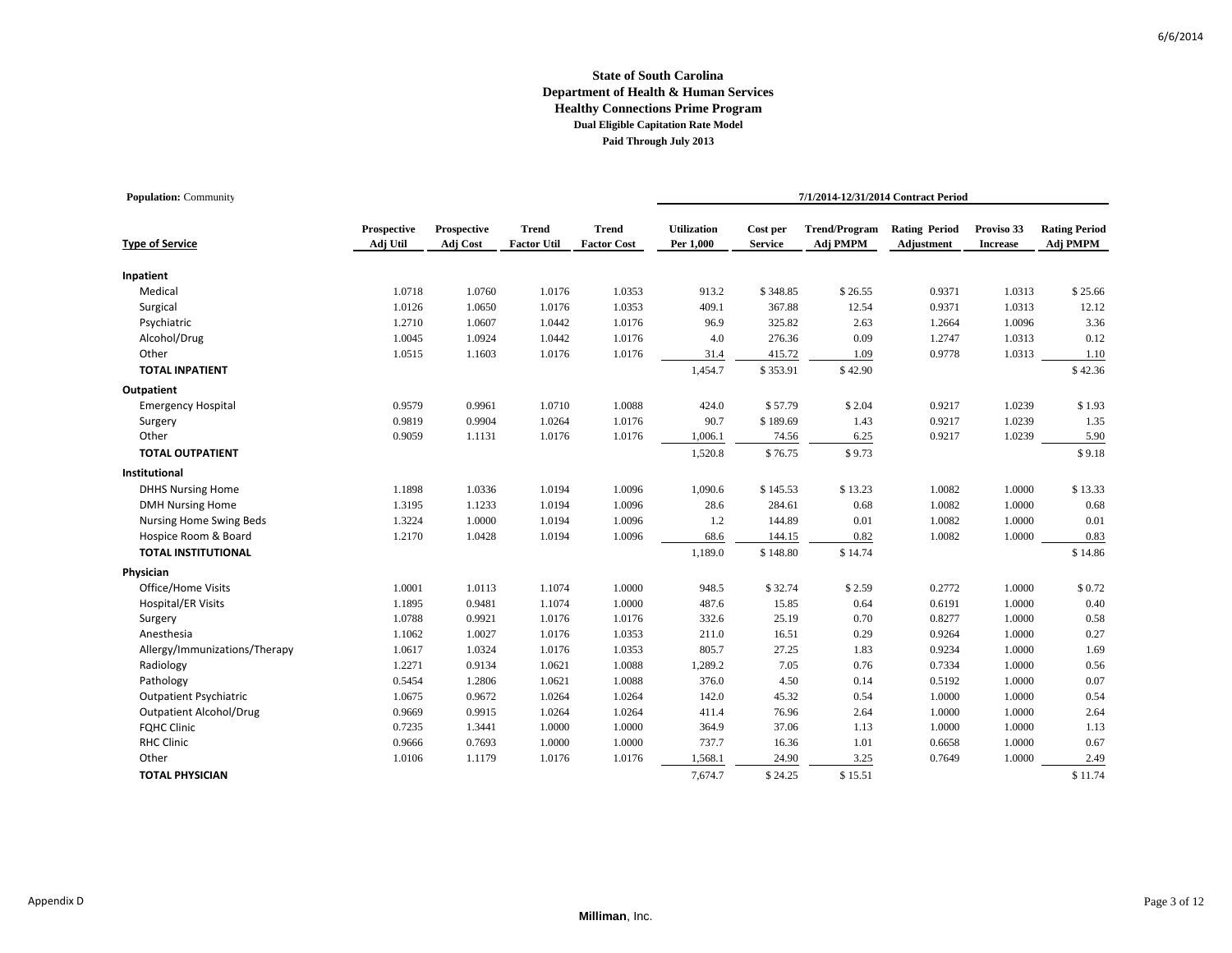| <b>Population: Community</b>             |                                |                         |                                    |                                    |                                 |                            |                                  | 7/1/2014-12/31/2014 Contract Period |                               |                                  |
|------------------------------------------|--------------------------------|-------------------------|------------------------------------|------------------------------------|---------------------------------|----------------------------|----------------------------------|-------------------------------------|-------------------------------|----------------------------------|
| <b>Type of Service</b>                   | <b>Prospective</b><br>Adj Util | Prospective<br>Adj Cost | <b>Trend</b><br><b>Factor Util</b> | <b>Trend</b><br><b>Factor Cost</b> | <b>Utilization</b><br>Per 1,000 | Cost per<br><b>Service</b> | <b>Trend/Program</b><br>Adj PMPM | <b>Rating Period</b><br>Adjustment  | Proviso 33<br><b>Increase</b> | <b>Rating Period</b><br>Adj PMPM |
| <b>Ancillaries</b>                       |                                |                         |                                    |                                    |                                 |                            |                                  |                                     |                               |                                  |
| <b>Prescription Drugs</b>                | 1.0176                         | 1.1062                  | 1.0000                             | 1.0000                             | 1,364.1                         | \$11.59                    | \$1.32                           | 1.0000                              | 1.0000                        | \$1.32                           |
| Home Health Care                         | 0.9267                         | 1.0517                  | 1.0000                             | 1.0176                             | 1,818.9                         | \$20.38                    | 3.09                             | 0.7946                              | 1.0000                        | 2.46                             |
| Hospice                                  | 0.9866                         | 1.1793                  | 1.0000                             | 1.0176                             | 31.3                            | \$1,293.36                 | 3.38                             | 1.0025                              | 1.0000                        | 3.39                             |
| DME & Hardware                           | 1.1476                         | 1.1286                  | 1.0710                             | 1.0176                             | 52.6                            | \$97.01                    | 0.42                             | 1.0000                              | 1.0000                        | 0.42                             |
| Transportation                           | 1.0132                         | 1.0056                  | 1.0710                             | 1.0176                             | 34.9                            | \$51.78                    | 0.15                             | 1.0000                              | 1.0000                        | 0.15                             |
| Other                                    | 1.0019                         | 1.0912                  | 1.0710                             | 1.0176                             | 766.7                           | 22.84                      | 1.46                             | 0.8993                              | 1.0000                        | 1.31                             |
| <b>TOTAL ANCILLARIES</b>                 |                                |                         |                                    |                                    | 4,068.5                         | \$28.96                    | \$9.82                           |                                     |                               | \$9.05                           |
| <b>Waiver Services</b>                   |                                |                         |                                    |                                    |                                 |                            |                                  |                                     |                               |                                  |
| Personal Care I (General Housekeeping)   | 1.1412                         | 1.0006                  | 1.0891                             | 1.0176                             | 41.6                            | \$13.49                    | \$0.05                           | 1.0000                              | 1.0000                        | \$0.05                           |
| Personal Care II - Homemaker             | 1.0973                         | 1.0135                  | 1.0891                             | 1.0176                             | 65.4                            | 27.71                      | 0.15                             | 1.0000                              | 1.0000                        | 0.15                             |
| Attendant/Companion                      | 0.7860                         | 0.9498                  | 1.0891                             | 1.0176                             | 17.3                            | 36.98                      | 0.05                             | 1.0000                              | 1.0000                        | 0.05                             |
| PA, RN, LPN, CNA Providers and Therapies | 1.0000                         | 1.0000                  | 1.0891                             | 1.0176                             | $\sim$                          | $\sim$                     | $\sim$                           | 1.0000                              | 1.0000                        |                                  |
| <b>Incontinence Supplies</b>             | 1.0000                         | 1.0000                  | 1.0000                             | 1.0176                             | $\overline{\phantom{a}}$        | $\sim$                     | $\sim$                           | 1.0000                              | 1.0000                        |                                  |
| <b>Home Delivered Meals</b>              | 0.9897                         | 1.0422                  | 1.0442                             | 1.0000                             | 23.0                            | 33.60                      | 0.06                             | 1.0000                              | 1.0000                        | 0.06                             |
| Adult Day Health Care                    | 1.2186                         | 1.0945                  | 1.0088                             | 1.0353                             | 4.3                             | 49.37                      | 0.02                             | 1.0000                              | 1.0000                        | 0.02                             |
| Case Management                          | 1.1169                         | 1.0000                  | 1.0088                             | 1.0353                             | 24.4                            | 53.52                      | 0.11                             | 1.0000                              | 1.0000                        | 0.11                             |
| Other                                    | 1.1631                         | 0.9455                  | 1.0442                             | 1.0000                             | 11.2                            | 34.28                      | 0.03                             | 1.0000                              | 1.0000                        | 0.03                             |
| <b>TOTAL WAIVER SERVICES</b>             |                                |                         |                                    |                                    | 187.2                           | \$30.39                    | \$0.47                           |                                     |                               | \$0.47                           |
| <b>GRAND TOTAL</b>                       |                                |                         |                                    |                                    | 16,094.9                        | \$69.47                    | \$93.18                          |                                     |                               | \$87.67                          |
|                                          |                                |                         |                                    |                                    |                                 |                            |                                  | <b>Selection Factor</b>             |                               | 0.8100                           |
|                                          |                                |                         |                                    |                                    |                                 |                            |                                  |                                     |                               | \$71.01                          |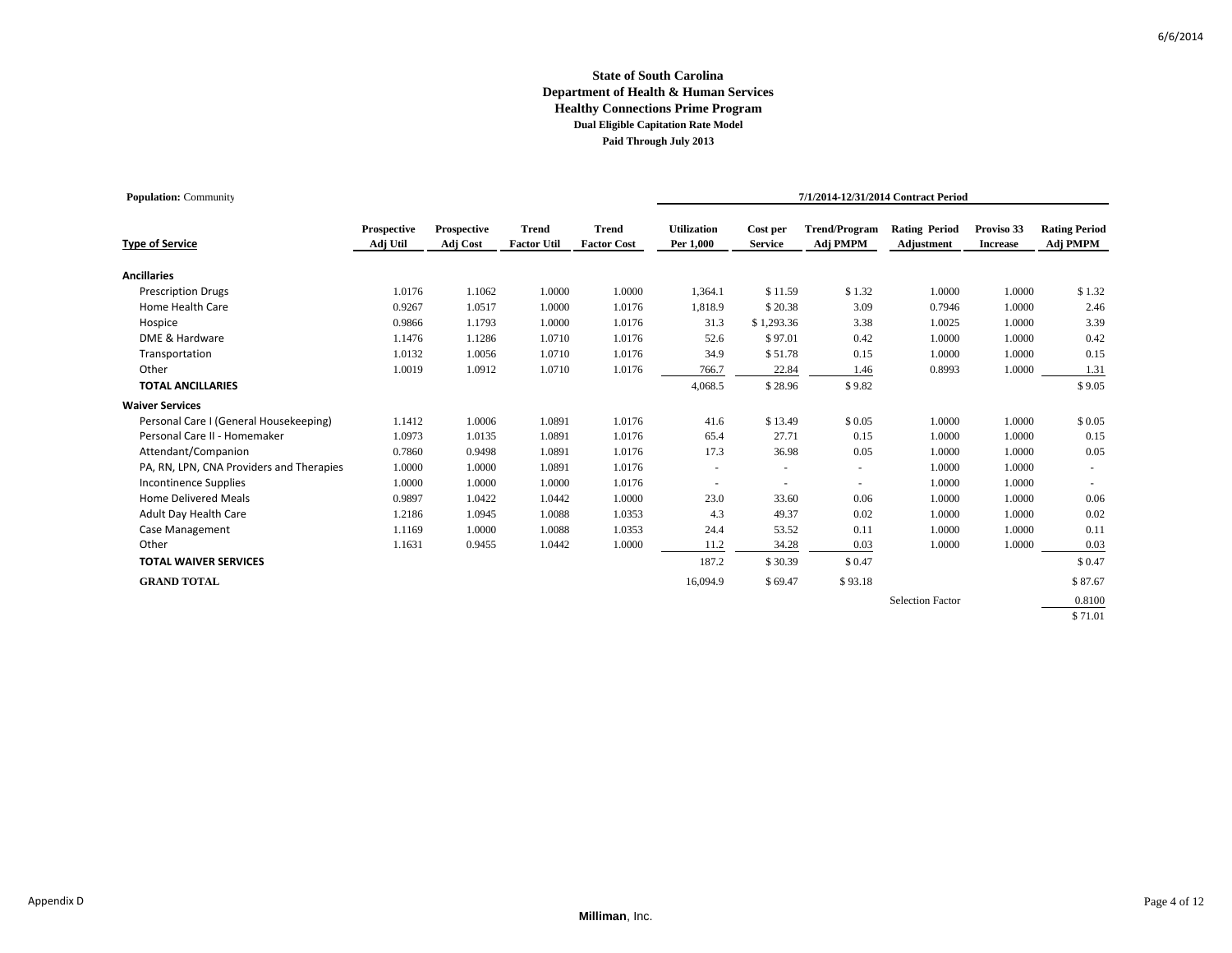| <b>Population:</b> Nursing Facility |                                 | SFY 2012 Trended/Adjusted to SFY 2013 |             |                                 | SFY 2013 Trended/Adjusted to SFY 2013 |             |                            |                            |
|-------------------------------------|---------------------------------|---------------------------------------|-------------|---------------------------------|---------------------------------------|-------------|----------------------------|----------------------------|
| <b>Type of Service</b>              | <b>Utilization</b><br>Per 1,000 | Cost per<br><b>Service</b>            | <b>PMPM</b> | <b>Utilization</b><br>Per 1,000 | Cost per<br><b>Service</b>            | <b>PMPM</b> | Blend %<br><b>SFY 2012</b> | Blend %<br><b>SFY 2013</b> |
|                                     |                                 |                                       |             |                                 |                                       |             |                            |                            |
| Inpatient<br>Medical                | 1,514.3                         | \$317.22                              | \$40.03     | 1,457.9                         | \$316.39                              | \$38.44     | 0.5000                     | 0.5000                     |
| Surgical                            | 350.1                           | 335.01                                | 9.77        | 362.5                           | 258.86                                | 7.82        | 0.5000                     | 0.5000                     |
| Psychiatric                         | 100.4                           | 302.33                                | 2.53        | 45.8                            | 264.24                                | 1.01        | 0.5000                     | 0.5000                     |
| Alcohol/Drug                        | 2.3                             | 554.11                                | 0.11        | 1.3                             | 224.43                                | 0.02        | 0.5000                     | 0.5000                     |
| Other                               | 29.7                            | 397.41                                | 0.98        | 32.2                            | 249.12                                | 0.67        | 0.5000                     | 0.5000                     |
| <b>TOTAL INPATIENT</b>              | 1,996.9                         | \$321.06                              | \$53.43     | 1,899.6                         | \$302.95                              | \$47.96     |                            |                            |
|                                     |                                 |                                       |             |                                 |                                       |             |                            |                            |
| Outpatient                          |                                 |                                       |             |                                 |                                       |             |                            |                            |
| <b>Emergency Hospital</b>           | 266.8                           | 55.46                                 | 1.23        | 245.6                           | \$59.84                               | \$1.22      | 0.5000                     | 0.5000                     |
| Surgery                             | 68.0                            | 112.66                                | 0.64        | 68.5                            | 104.80                                | 0.60        | 0.5000                     | 0.5000                     |
| Other                               | 406.0                           | 54.18                                 | 1.83        | 389.8                           | 54.81                                 | 1.78        | 0.5000                     | 0.5000                     |
| <b>TOTAL OUTPATIENT</b>             | 740.8                           | \$60.01                               | 3.70        | 703.9                           | \$61.43                               | \$3.60      |                            |                            |
| Institutional                       |                                 |                                       |             |                                 |                                       |             |                            |                            |
| <b>DHHS Nursing Home</b>            | 298,463.3                       | \$156.64                              | \$3,896.00  | 302,211.3                       | \$156.42                              | \$3,939.32  | 0.5000                     | 0.5000                     |
| <b>DMH Nursing Home</b>             | 4,399.3                         | 236.26                                | 86.61       | 4,816.1                         | 242.59                                | 97.36       | 0.5000                     | 0.5000                     |
| Nursing Home Swing Beds             | 28.9                            | 142.72                                | 0.34        | 112.4                           | 149.52                                | 1.40        | 0.5000                     | 0.5000                     |
| Hospice Room & Board                | 19,836.2                        | 149.21                                | 246.65      | 17,530.6                        | 149.06                                | 217.76      | 0.5000                     | 0.5000                     |
| <b>TOTAL INSTITUTIONAL</b>          | 322,727.6                       | \$157.27                              | 4,229.61    | 324,670.5                       | \$157.30                              | 4,255.84    |                            |                            |
| Physician                           |                                 |                                       |             |                                 |                                       |             |                            |                            |
| Office/Home Visits                  | 121.6                           | \$30.13                               | \$0.31      | 153.3                           | \$30.24                               | \$0.39      | 0.5000                     | 0.5000                     |
| <b>Hospital/ER Visits</b>           | 1,313.1                         | 25.86                                 | 2.83        | 1,450.9                         | 25.78                                 | 3.12        | 0.5000                     | 0.5000                     |
| Surgery                             | 189.5                           | 19.67                                 | 0.31        | 234.5                           | 21.60                                 | 0.42        | 0.5000                     | 0.5000                     |
| Anesthesia                          | 146.8                           | 12.35                                 | 0.15        | 124.0                           | 16.47                                 | 0.17        | 0.5000                     | 0.5000                     |
| Allergy/Immunizations/Therapy       | 512.9                           | 9.25                                  | 0.40        | 338.0                           | 8.71                                  | 0.25        | 0.5000                     | 0.5000                     |
| Radiology                           | 977.7                           | 5.27                                  | 0.43        | 1,627.8                         | 4.60                                  | 0.62        | 0.5000                     | 0.5000                     |
| Pathology                           | 86.0                            | 3.06                                  | 0.02        | 91.7                            | 3.14                                  | 0.02        | 0.5000                     | 0.5000                     |
| <b>Outpatient Psychiatric</b>       | 158.9                           | 14.57                                 | 0.19        | 196.5                           | 16.90                                 | 0.28        | 0.5000                     | 0.5000                     |
| <b>Outpatient Alcohol/Drug</b>      | 24.0                            | 62.63                                 | 0.13        | 16.2                            | 60.97                                 | $0.08\,$    | 0.5000                     | 0.5000                     |
| <b>FQHC Clinic</b>                  | 314.5                           | 53.11                                 | 1.39        | 269.3                           | 43.48                                 | 0.98        | 0.5000                     | 0.5000                     |
| <b>RHC Clinic</b>                   | 1,837.6                         | 22.14                                 | 3.39        | 1,883.3                         | 21.36                                 | 3.35        | 0.5000                     | 0.5000                     |
| Other                               | 1,131.5                         | 21.69                                 | 2.05        | 935.5                           | 13.75                                 | 1.07        | 0.5000                     | 0.5000                     |
| <b>TOTAL PHYSICIAN</b>              | 6,814.1                         | \$20.41                               | 11.59       | 7,320.9                         | \$17.62                               | 10.75       |                            |                            |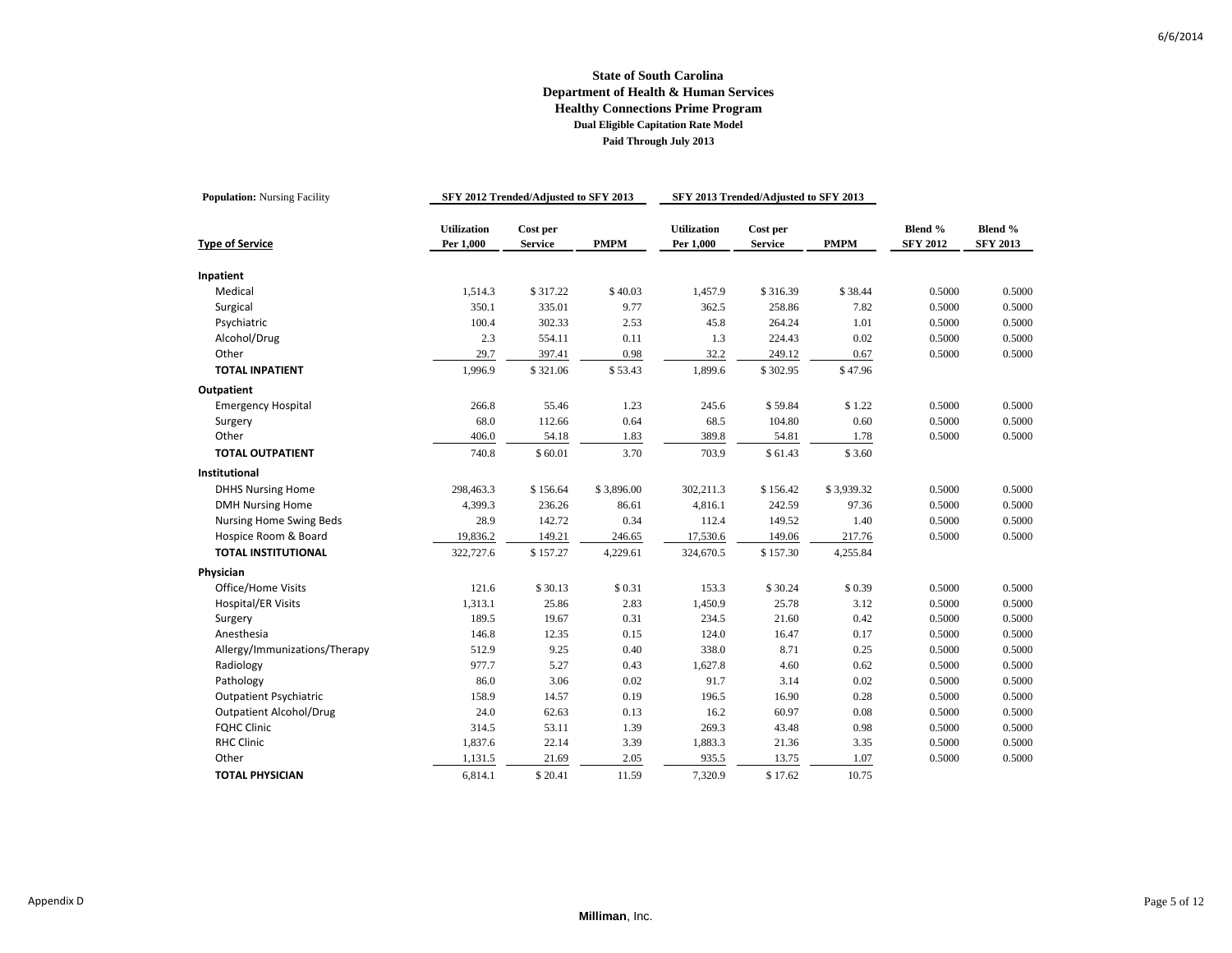| <b>Population:</b> Nursing Facility      |                                 | SFY 2012 Trended/Adjusted to SFY 2013 |             |                                 | SFY 2013 Trended/Adjusted to SFY 2013 |             |                            |                            |
|------------------------------------------|---------------------------------|---------------------------------------|-------------|---------------------------------|---------------------------------------|-------------|----------------------------|----------------------------|
| <b>Type of Service</b>                   | <b>Utilization</b><br>Per 1,000 | Cost per<br><b>Service</b>            | <b>PMPM</b> | <b>Utilization</b><br>Per 1,000 | Cost per<br><b>Service</b>            | <b>PMPM</b> | Blend %<br><b>SFY 2012</b> | Blend %<br><b>SFY 2013</b> |
| <b>Ancillaries</b>                       |                                 |                                       |             |                                 |                                       |             |                            |                            |
| <b>Prescription Drugs</b>                | 2,301.6                         | \$11.66                               | \$2.24      | 1,915.1                         | \$9.84                                | \$1.57      | 0.5000                     | 0.5000                     |
| Home Health Care                         | 329.3                           | 21.68                                 | 0.59        | 234.2                           | 21.04                                 | 0.41        | 0.5000                     | 0.5000                     |
| Hospice                                  | 27.1                            | 2,174.88                              | 4.91        | 24.4                            | 2,469.28                              | 5.02        | 0.5000                     | 0.5000                     |
| DME & Hardware                           | 425.9                           | 33.15                                 | 1.18        | 434.7                           | 29.70                                 | 1.08        | 0.5000                     | 0.5000                     |
| Transportation                           | 14.4                            | 58.74                                 | 0.07        | 18.8                            | 43.82                                 | 0.07        | 0.5000                     | 0.5000                     |
| Other                                    | 294.2                           | 13.02                                 | 0.32        | 363.1                           | 14.18                                 | 0.43        | 0.5000                     | 0.5000                     |
| <b>TOTAL ANCILLARIES</b>                 | 3,392.5                         | \$32.93                               | 9.31        | 2,990.4                         | \$34.43                               | \$8.58      |                            |                            |
| <b>Waiver Services</b>                   |                                 |                                       |             |                                 |                                       |             |                            |                            |
| Personal Care I (General Housekeeping)   | 0.1                             | \$11.57                               | \$0.00      | 5.3                             | \$12.03                               | \$0.01      | 0.5000                     | 0.5000                     |
| Personal Care II - Homemaker             | 1.2                             | 25.52                                 | 0.00        | 8.0                             | 17.22                                 | 0.01        | 0.5000                     | 0.5000                     |
| Attendant/Companion                      |                                 |                                       | $\sim$      | 3.0                             | 64.89                                 | 0.02        | 0.5000                     | 0.5000                     |
| PA, RN, LPN, CNA Providers and Therapies |                                 |                                       | $\sim$      |                                 |                                       |             | 0.5000                     | 0.5000                     |
| <b>Incontinence Supplies</b>             |                                 |                                       |             |                                 |                                       |             | 0.5000                     | 0.5000                     |
| <b>Home Delivered Meals</b>              | 0.3                             | 58.39                                 | 0.00        | 2.2                             | 39.70                                 | 0.01        | 0.5000                     | 0.5000                     |
| Adult Day Health Care                    | 0.5                             | 43.39                                 | 0.00        | 1.4                             | 42.75                                 | 0.00        | 0.5000                     | 0.5000                     |
| Case Management                          | 2.5                             | 51.15                                 | 0.01        | 2.8                             | 52.14                                 | 0.01        | 0.5000                     | 0.5000                     |
| Other                                    | 1.9                             | 30.96                                 | 0.00        | 1.3                             | 32.62                                 | 0.00        | 0.5000                     | 0.5000                     |
| <b>TOTAL WAIVER SERVICES</b>             | 6.5                             | \$39.58                               | 0.02        | 24.0                            | \$30.49                               | \$0.06      |                            |                            |
| <b>GRAND TOTAL</b>                       | 335,678.4                       | \$153.99                              | \$4,307.66  | 337,609.2                       | \$153.79                              | \$4,326.79  |                            |                            |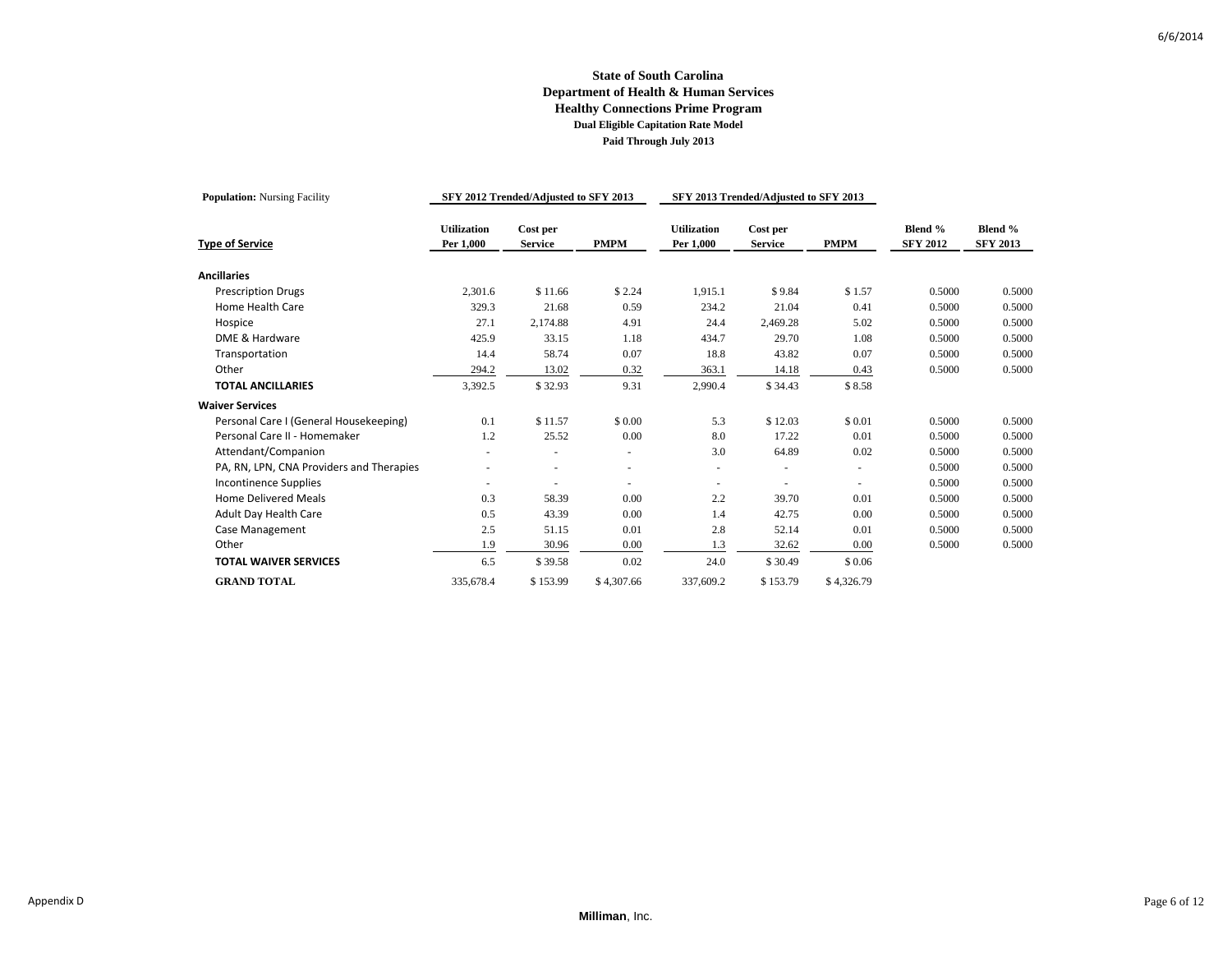| <b>Population:</b> Nursing Facility |                         |                         |                                    |                                    |                                 | 7/1/2014-12/31/2014 Contract Period |                                  |                                    |                               |                                  |  |  |
|-------------------------------------|-------------------------|-------------------------|------------------------------------|------------------------------------|---------------------------------|-------------------------------------|----------------------------------|------------------------------------|-------------------------------|----------------------------------|--|--|
| <b>Type of Service</b>              | Prospective<br>Adj Util | Prospective<br>Adj Cost | <b>Trend</b><br><b>Factor Util</b> | <b>Trend</b><br><b>Factor Cost</b> | <b>Utilization</b><br>Per 1,000 | Cost per<br><b>Service</b>          | <b>Trend/Program</b><br>Adj PMPM | <b>Rating Period</b><br>Adjustment | Proviso 33<br><b>Increase</b> | <b>Rating Period</b><br>Adj PMPM |  |  |
| Inpatient                           |                         |                         |                                    |                                    |                                 |                                     |                                  |                                    |                               |                                  |  |  |
| Medical                             | 0.9929                  | 1.0123                  | 1.0621                             | 1.0353                             | 1,567.0                         | \$332.00                            | \$43.35                          | 0.8860                             | 1.0132                        | \$38.92                          |  |  |
| Surgical                            | 0.9882                  | 1.0190                  | 1.0621                             | 1.0353                             | 373.9                           | 313.24                              | 9.76                             | 0.8860                             | 1.0132                        | 8.76                             |  |  |
| Psychiatric                         | 1.0186                  | 1.0000                  | 1.0353                             | 1.0176                             | 77.1                            | 288.26                              | 1.85                             | 1.1425                             | 1.0132                        | 2.14                             |  |  |
| Alcohol/Drug                        | 1.0186                  | 1.0000                  | 1.0353                             | 1.0176                             | 1.9                             | 396.11                              | 0.06                             | 0.5226                             | 1.0132                        | 0.03                             |  |  |
| Other                               | 1.0186                  | 1.0000                  | 1.0176                             | 1.0353                             | 32.1                            | 334.66                              | 0.89                             | 0.5472                             | 1.0132                        | 0.50                             |  |  |
| <b>TOTAL INPATIENT</b>              |                         |                         |                                    |                                    | 2,052.0                         | \$327.04                            | \$55.92                          |                                    |                               | \$50.35                          |  |  |
| Outpatient                          |                         |                         |                                    |                                    |                                 |                                     |                                  |                                    |                               |                                  |  |  |
| <b>Emergency Hospital</b>           | 0.9987                  | 0.9981                  | 1.1165                             | 1.0000                             | 285.7                           | \$57.53                             | \$1.37                           | 0.9521                             | 1.0282                        | \$1.34                           |  |  |
| Surgery                             | 0.9889                  | 1.0082                  | 1.1165                             | 1.0000                             | 75.4                            | \$109.63                            | 0.69                             | 0.9521                             | 1.0282                        | 0.67                             |  |  |
| Other                               | 0.9496                  | 1.0428                  | 1.1165                             | 1.0000                             | 421.9                           | 56.83                               | 2.00                             | 0.9521                             | 1.0282                        | 1.96                             |  |  |
| <b>TOTAL OUTPATIENT</b>             |                         |                         |                                    |                                    | 782.9                           | \$62.17                             | \$4.06                           |                                    |                               | \$3.97                           |  |  |
| Institutional                       |                         |                         |                                    |                                    |                                 |                                     |                                  |                                    |                               |                                  |  |  |
| <b>DHHS Nursing Home</b>            | 1.0030                  | 1.0314                  | 1.0194                             | 1.0096                             | 307,079.3                       | \$163.00                            | \$4,171.21                       | 1.0082                             | 1.0000                        | \$4,205.49                       |  |  |
| <b>DMH Nursing Home</b>             | 1.0134                  | 1.1241                  | 1.0194                             | 1.0096                             | 4,759.9                         | 271.72                              | 107.78                           | 1.0082                             | 1.0000                        | 108.67                           |  |  |
| Nursing Home Swing Beds             | 1.0186                  | 1.0000                  | 1.0194                             | 1.0096                             | 73.4                            | 147.53                              | 0.90                             | 1.0082                             | 1.0000                        | 0.91                             |  |  |
| Hospice Room & Board                | 1.0010                  | 1.0309                  | 1.0194                             | 1.0096                             | 19,065.0                        | 155.23                              | 246.62                           | 1.0082                             | 1.0000                        | 248.65                           |  |  |
| <b>TOTAL INSTITUTIONAL</b>          |                         |                         |                                    |                                    | 330,977.6                       | \$164.11                            | \$4,526.51                       |                                    |                               | \$4,563.72                       |  |  |
| Physician                           |                         |                         |                                    |                                    |                                 |                                     |                                  |                                    |                               |                                  |  |  |
| Office/Home Visits                  | 0.9774                  | 0.9992                  | 1.1074                             | 1.0353                             | 148.7                           | \$31.23                             | \$0.39                           | 0.2706                             | 1.0000                        | \$0.10                           |  |  |
| <b>Hospital/ER Visits</b>           | 1.0120                  | 1.0005                  | 1.1074                             | 1.0353                             | 1,548.7                         | 26.75                               | 3.45                             | 0.2386                             | 1.0000                        | 0.82                             |  |  |
| Surgery                             | 1.0074                  | 0.9865                  | 1.0353                             | 1.0264                             | 221.1                           | 20.90                               | 0.38                             | 0.7983                             | 1.0000                        | 0.31                             |  |  |
| Anesthesia                          | 1.0104                  | 1.0018                  | 1.0000                             | 1.0531                             | 136.8                           | 15.20                               | 0.17                             | 0.9696                             | 1.0000                        | 0.17                             |  |  |
| Allergy/Immunizations/Therapy       | 1.0164                  | 1.0022                  | 1.0000                             | 1.0531                             | 432.4                           | 9.48                                | 0.34                             | 0.8425                             | 1.0000                        | 0.29                             |  |  |
| Radiology                           | 1.0161                  | 0.9956                  | 1.0176                             | 1.0353                             | 1,347.0                         | 5.09                                | 0.57                             | 0.7362                             | 1.0000                        | 0.42                             |  |  |
| Pathology                           | 0.8938                  | 1.0388                  | 1.0176                             | 1.0353                             | 80.8                            | 3.33                                | 0.02                             | 0.6508                             | 1.0000                        | 0.01                             |  |  |
| <b>Outpatient Psychiatric</b>       | 1.0186                  | 1.0000                  | 1.0531                             | 1.0353                             | 190.6                           | 16.29                               | 0.26                             | 1.0000                             | 1.0000                        | 0.26                             |  |  |
| <b>Outpatient Alcohol/Drug</b>      | 1.0032                  | 0.9790                  | 1.0531                             | 1.0353                             | 21.2                            | 62.63                               | 0.11                             | 1.0000                             | 1.0000                        | 0.11                             |  |  |
| <b>FQHC Clinic</b>                  | 1.0000                  | 1.0000                  | 1.0000                             | 1.0000                             | 291.9                           | 48.29                               | 1.17                             | 1.0000                             | 1.0000                        | 1.17                             |  |  |
| <b>RHC Clinic</b>                   | 1.0186                  | 1.0000                  | 1.0000                             | 1.0000                             | 1,895.1                         | 21.75                               | 3.43                             | 0.7598                             | 1.0000                        | 2.61                             |  |  |
| Other                               | 0.9998                  | 1.0020                  | 1.0353                             | 1.0264                             | 1,069.7                         | 18.22                               | 1.62                             | 0.8203                             | 1.0000                        | 1.33                             |  |  |
| <b>TOTAL PHYSICIAN</b>              |                         |                         |                                    |                                    | 7,384.1                         | \$19.40                             | \$11.94                          |                                    |                               | \$7.61                           |  |  |

**Population:** Nursing Facility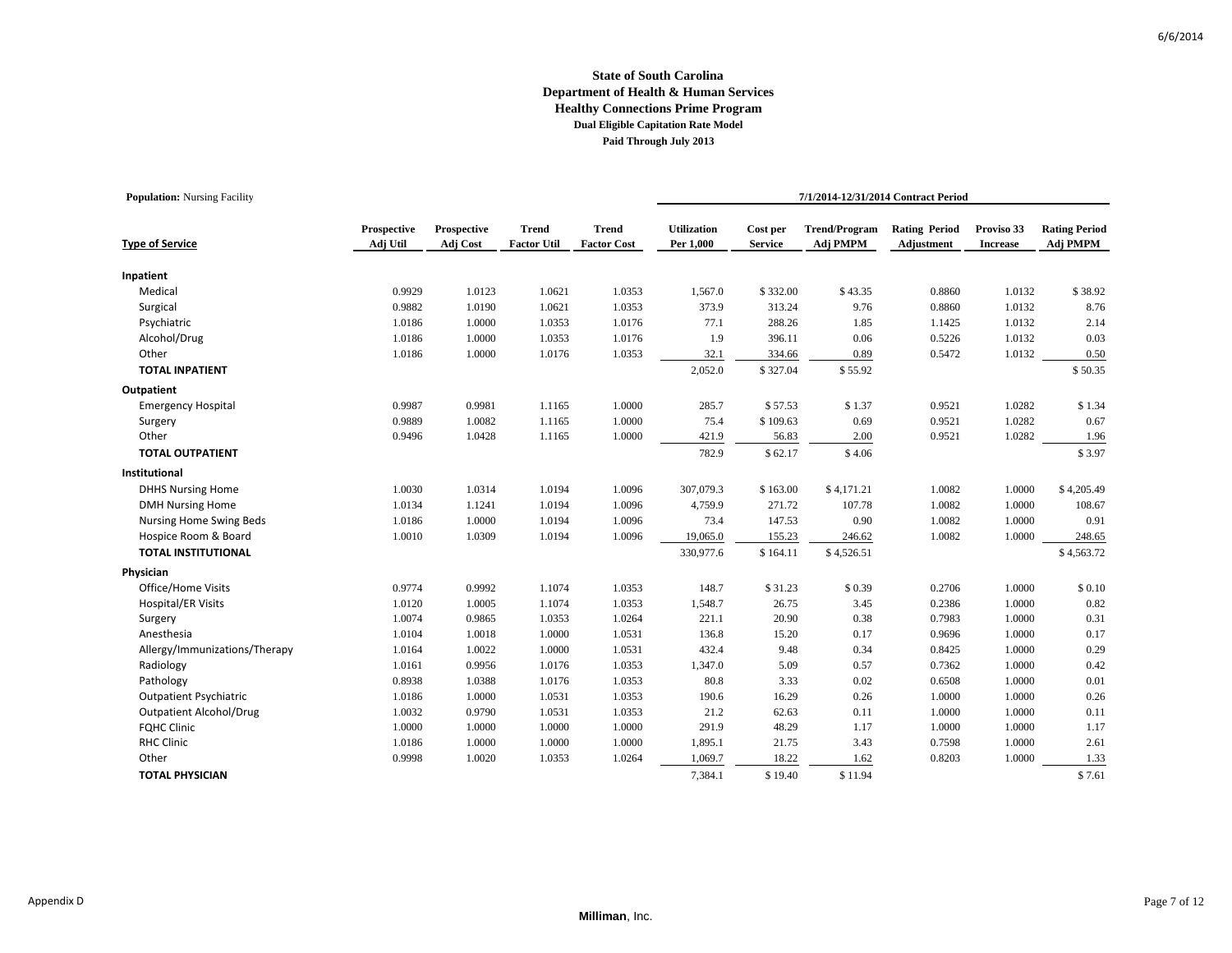| <b>Population:</b> Nursing Facility      |                         |                         |                                    |                                    |                                 |                            |                                  | 7/1/2014-12/31/2014 Contract Period |                               |                                  |
|------------------------------------------|-------------------------|-------------------------|------------------------------------|------------------------------------|---------------------------------|----------------------------|----------------------------------|-------------------------------------|-------------------------------|----------------------------------|
| <b>Type of Service</b>                   | Prospective<br>Adj Util | Prospective<br>Adj Cost | <b>Trend</b><br><b>Factor Util</b> | <b>Trend</b><br><b>Factor Cost</b> | <b>Utilization</b><br>Per 1,000 | Cost per<br><b>Service</b> | <b>Trend/Program</b><br>Adj PMPM | <b>Rating Period</b><br>Adjustment  | Proviso 33<br><b>Increase</b> | <b>Rating Period</b><br>Adj PMPM |
| <b>Ancillaries</b>                       |                         |                         |                                    |                                    |                                 |                            |                                  |                                     |                               |                                  |
| <b>Prescription Drugs</b>                | 1.0074                  | 1.0051                  | 1.0000                             | 1.0000                             | 2,123.8                         | \$10.80                    | \$1.91                           | 1.0000                              | 1.0000                        | \$1.91                           |
| Home Health Care                         | 0.9552                  | 1.0246                  | 1.0353                             | 1.0264                             | 278.6                           | \$22.46                    | 0.52                             | 0.7677                              | 1.0000                        | 0.40                             |
| Hospice                                  | 1.0084                  | 1.0058                  | 1.0176                             | 1.0264                             | 26.4                            | \$2,397.23                 | 5.28                             | 1.0184                              | 1.0000                        | 5.38                             |
| DME & Hardware                           | 1.0186                  | 1.0000                  | 1.1074                             | 1.0264                             | 485.4                           | \$32.26                    | 1.30                             | 1.0000                              | 1.0000                        | 1.30                             |
| Transportation                           | 1.0004                  | 1.0033                  | 1.1074                             | 1.0264                             | 18.4                            | \$52.81                    | 0.08                             | 1.0000                              | 1.0000                        | 0.08                             |
| Other                                    | 0.9994                  | 1.0042                  | 1.1074                             | 1.0264                             | 363.8                           | 14.02                      | 0.42                             | 0.7641                              | 1.0000                        | 0.32                             |
| <b>TOTAL ANCILLARIES</b>                 |                         |                         |                                    |                                    | 3,296.4                         | \$34.67                    | \$9.52                           |                                     |                               | \$9.40                           |
| <b>Waiver Services</b>                   |                         |                         |                                    |                                    |                                 |                            |                                  |                                     |                               |                                  |
| Personal Care I (General Housekeeping)   | 1.0186                  | 1.0000                  | 1.0353                             | 1.0264                             | 2.8                             | \$12.11                    | \$0.00                           | 1.0000                              | 1.0000                        | \$0.00                           |
| Personal Care II - Homemaker             | 0.8695                  | 0.8914                  | 1.0353                             | 1.0264                             | 4.2                             | 19.55                      | 0.01                             | 1.0000                              | 1.0000                        | 0.01                             |
| Attendant/Companion                      | 1.0186                  | 1.0000                  | 1.0353                             | 1.0264                             | 1.6                             | 33.30                      | 0.00                             | 1.0000                              | 1.0000                        | 0.00                             |
| PA, RN, LPN, CNA Providers and Therapies | 1.0000                  | 1.0000                  | 1.0353                             | 1.0264                             |                                 |                            |                                  | 1.0000                              | 1.0000                        |                                  |
| <b>Incontinence Supplies</b>             | 1.0000                  | 1.0000                  | 1.0000                             | 1.0176                             | $\overline{\phantom{a}}$        | ٠                          | $\sim$                           | 1.0000                              | 1.0000                        |                                  |
| <b>Home Delivered Meals</b>              | 0.8415                  | 1.0273                  | 1.0000                             | 1.0264                             | 1.0                             | 51.72                      | 0.00                             | 1.0000                              | 1.0000                        | 0.00                             |
| Adult Day Health Care                    | 1.0186                  | 1.1001                  | 1.0000                             | 1.0264                             | 1.0                             | 48.63                      | 0.00                             | 1.0000                              | 1.0000                        | 0.00                             |
| Case Management                          | 0.9846                  | 1.0000                  | 1.0000                             | 1.0264                             | 2.6                             | 53.00                      | 0.01                             | 1.0000                              | 1.0000                        | 0.01                             |
| Other                                    | 0.9402                  | 1.0067                  | 1.0000                             | 1.0264                             | 1.5                             | 32.85                      | 0.00                             | 1.0000                              | 1.0000                        | 0.00                             |
| <b>TOTAL WAIVER SERVICES</b>             |                         |                         |                                    |                                    | 14.7                            | \$31.08                    | \$0.04                           |                                     |                               | \$0.04                           |
| <b>GRAND TOTAL</b>                       |                         |                         |                                    |                                    | 344,507.7                       | \$160.51                   | \$4,607.99                       |                                     |                               | \$4,635.09                       |
|                                          |                         |                         |                                    |                                    |                                 |                            |                                  | <b>Selection Factor</b>             |                               | 1.0000                           |
|                                          |                         |                         |                                    |                                    |                                 |                            |                                  |                                     |                               | \$4,635.09                       |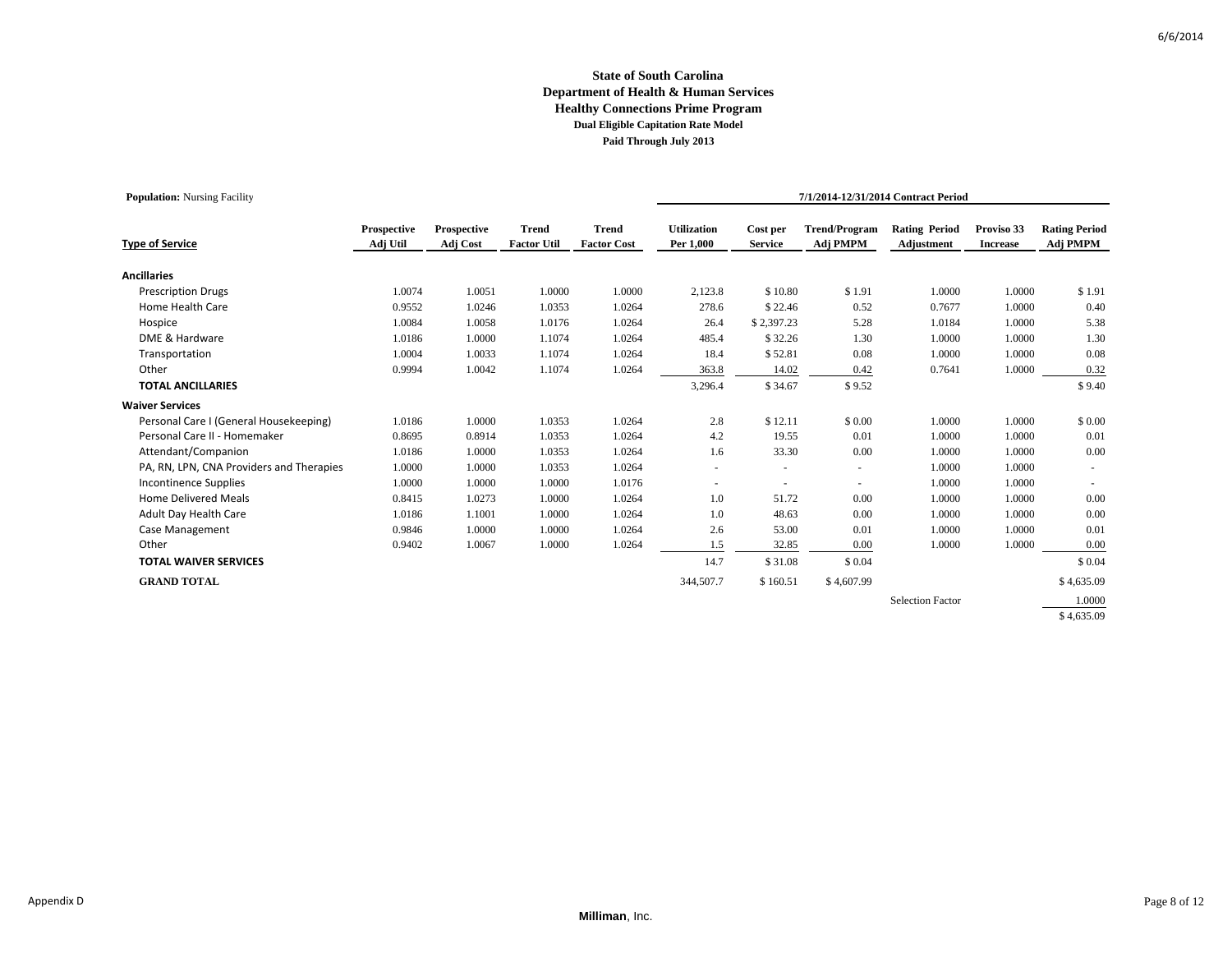| <b>Population: HCBS</b>        |                                 | SFY 2012 Trended/Adjusted to SFY 2013 |             |                                 | SFY 2013 Trended/Adjusted to SFY 2013 |             |                            |                            |
|--------------------------------|---------------------------------|---------------------------------------|-------------|---------------------------------|---------------------------------------|-------------|----------------------------|----------------------------|
| <b>Type of Service</b>         | <b>Utilization</b><br>Per 1,000 | Cost per<br><b>Service</b>            | <b>PMPM</b> | <b>Utilization</b><br>Per 1,000 | Cost per<br><b>Service</b>            | <b>PMPM</b> | Blend %<br><b>SFY 2012</b> | Blend %<br><b>SFY 2013</b> |
|                                |                                 |                                       |             |                                 |                                       |             |                            |                            |
| Inpatient<br>Medical           | 2,146.4                         | \$268.56                              | \$48.04     | 1,960.8                         | \$258.41                              | \$42.22     | 0.5000                     | 0.5000                     |
| Surgical                       | 624.8                           | 280.17                                | 14.59       | 636.5                           | 335.68                                | 17.81       | 0.5000                     | 0.5000                     |
| Psychiatric                    | 44.6                            | 239.59                                | 0.89        | 41.4                            | 233.39                                | 0.80        | 0.5000                     | 0.5000                     |
| Alcohol/Drug                   | 4.2                             | 319.68                                | 0.11        | 2.9                             | 495.58                                | 0.12        | 0.5000                     | 0.5000                     |
| Other                          | 85.5                            | 390.25                                | 2.78        | 84.0                            | 216.48                                | 1.52        | 0.5000                     | 0.5000                     |
| <b>TOTAL INPATIENT</b>         | 2,905.6                         | \$274.27                              | \$66.41     | 2,725.6                         | \$275.03                              | \$62.47     |                            |                            |
|                                |                                 |                                       |             |                                 |                                       |             |                            |                            |
| Outpatient                     | 639.1                           | 52.03                                 | 2.77        |                                 |                                       |             |                            |                            |
| <b>Emergency Hospital</b>      | 137.6                           |                                       |             | 683.3                           | \$55.72                               | \$3.17      | 0.5000<br>0.5000           | 0.5000                     |
| Surgery<br>Other               |                                 | 119.96                                | 1.38        | 122.0                           | 127.06                                | 1.29        |                            | 0.5000                     |
|                                | 1,152.7                         | 54.64                                 | 5.25        | 1,147.3                         | 50.84                                 | 4.86        | 0.5000                     | 0.5000                     |
| <b>TOTAL OUTPATIENT</b>        | 1,929.5                         | \$58.43                               | 9.40        | 1,952.6                         | \$57.31                               | \$9.33      |                            |                            |
| Institutional                  |                                 |                                       |             |                                 |                                       |             |                            |                            |
| <b>DHHS Nursing Home</b>       | 791.4                           | \$149.68                              | \$9.87      | 815.7                           | \$145.65                              | \$9.90      | 0.5000                     | 0.5000                     |
| <b>DMH Nursing Home</b>        | ä,                              |                                       |             | 3.8                             | 230.65                                | 0.07        | 0.5000                     | 0.5000                     |
| Nursing Home Swing Beds        | 17.3                            | 137.44                                | 0.20        | 5.5                             | 145.51                                | 0.07        | 0.5000                     | 0.5000                     |
| Hospice Room & Board           | $\sim$                          |                                       |             | $\overline{\phantom{a}}$        | $\omega$                              |             | 0.5000                     | 0.5000                     |
| <b>TOTAL INSTITUTIONAL</b>     | 808.7                           | \$149.42                              | 10.07       | 825.0                           | \$146.04                              | 10.04       |                            |                            |
| Physician                      |                                 |                                       |             |                                 |                                       |             |                            |                            |
| Office/Home Visits             | 778.6                           | \$28.96                               | \$1.88      | 844.4                           | \$31.64                               | \$2.23      | 0.5000                     | 0.5000                     |
| <b>Hospital/ER Visits</b>      | 591.5                           | 13.86                                 | 0.68        | 744.8                           | 14.03                                 | 0.87        | 0.5000                     | 0.5000                     |
| Surgery                        | 379.8                           | 20.12                                 | 0.64        | 441.8                           | 24.59                                 | 0.91        | 0.5000                     | 0.5000                     |
| Anesthesia                     | 263.8                           | 13.37                                 | 0.29        | 198.2                           | 18.53                                 | 0.31        | 0.5000                     | 0.5000                     |
| Allergy/Immunizations/Therapy  | 1,417.6                         | 15.20                                 | 1.80        | 1,033.0                         | 20.42                                 | 1.76        | 0.5000                     | 0.5000                     |
| Radiology                      | 1,021.5                         | 5.50                                  | 0.47        | 1,888.0                         | 5.13                                  | 0.81        | 0.5000                     | 0.5000                     |
| Pathology                      | 567.2                           | 3.34                                  | 0.16        | 801.2                           | 2.91                                  | 0.19        | 0.5000                     | 0.5000                     |
| <b>Outpatient Psychiatric</b>  | 121.0                           | 36.90                                 | 0.37        | 70.4                            | 48.77                                 | 0.29        | 0.5000                     | 0.5000                     |
| <b>Outpatient Alcohol/Drug</b> | 95.6                            | 56.13                                 | 0.45        | 130.0                           | 79.11                                 | 0.86        | 0.5000                     | 0.5000                     |
| <b>FQHC Clinic</b>             | 478.2                           | 29.12                                 | 1.16        | 460.1                           | 26.93                                 | 1.03        | 0.5000                     | 0.5000                     |
| <b>RHC Clinic</b>              | 848.2                           | 18.91                                 | 1.34        | 859.2                           | 19.80                                 | 1.42        | 0.5000                     | 0.5000                     |
| Other                          | 2,241.5                         | 18.09                                 | 3.38        | 2,080.0                         | 17.40                                 | 3.02        | 0.5000                     | 0.5000                     |
| <b>TOTAL PHYSICIAN</b>         | 8,804.6                         | \$17.19                               | 12.61       | 9,551.1                         | \$17.18                               | 13.68       |                            |                            |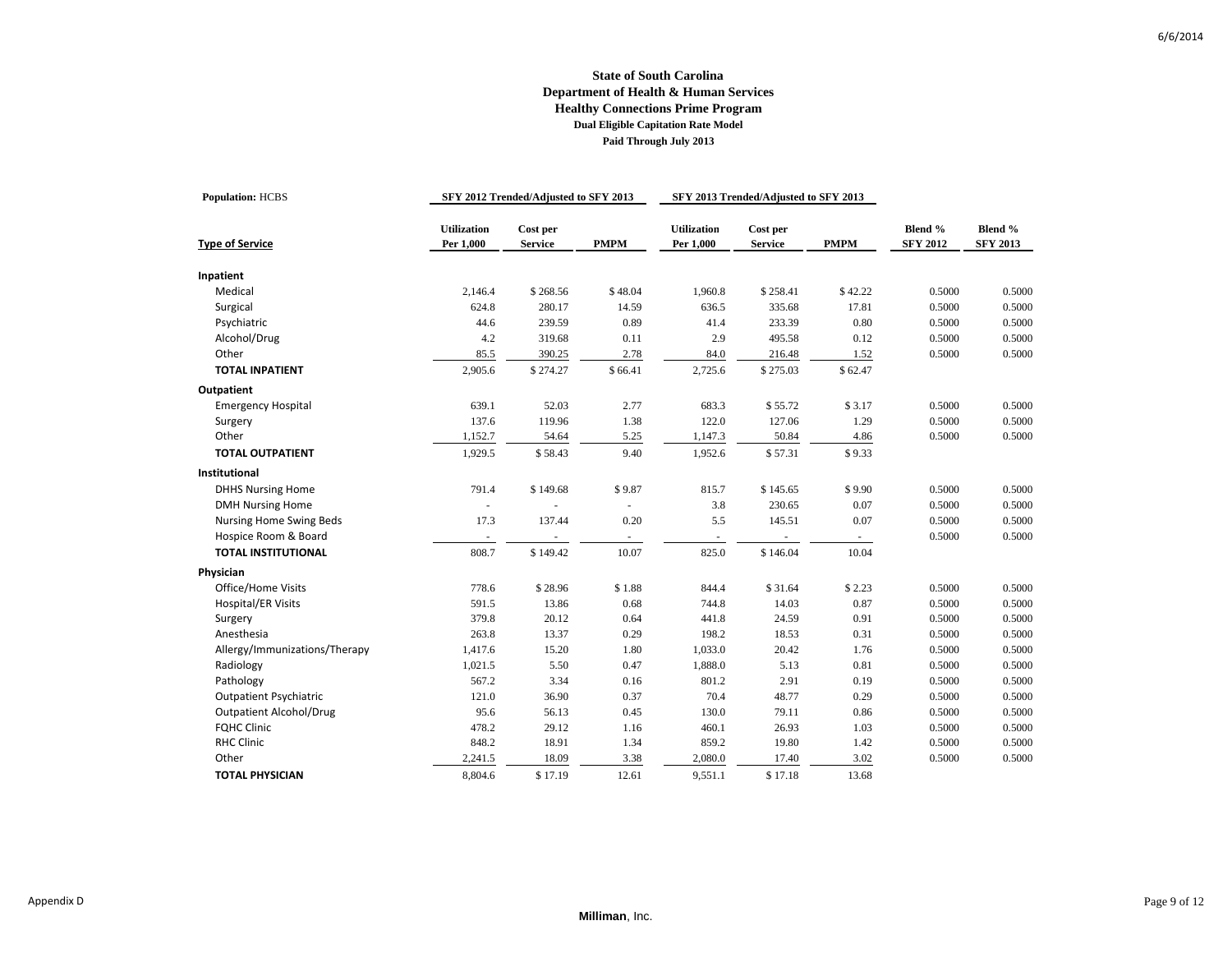## **State of South Carolina Department of Health & Human Services Healthy Connections Prime Program Dual Eligible Capitation Rate Model Paid Through July 2013**

| <b>Population: HCBS</b>                  |                                 | SFY 2012 Trended/Adjusted to SFY 2013 |             |                                 | SFY 2013 Trended/Adjusted to SFY 2013 |             |                            |                            |
|------------------------------------------|---------------------------------|---------------------------------------|-------------|---------------------------------|---------------------------------------|-------------|----------------------------|----------------------------|
| <b>Type of Service</b>                   | <b>Utilization</b><br>Per 1,000 | Cost per<br><b>Service</b>            | <b>PMPM</b> | <b>Utilization</b><br>Per 1,000 | Cost per<br><b>Service</b>            | <b>PMPM</b> | Blend %<br><b>SFY 2012</b> | Blend %<br><b>SFY 2013</b> |
| <b>Ancillaries</b>                       |                                 |                                       |             |                                 |                                       |             |                            |                            |
| <b>Prescription Drugs</b>                | 1,984.9                         | \$8.54                                | \$1.41      | 1,750.3                         | \$7.81                                | \$1.14      | 0.5000                     | 0.5000                     |
| Home Health Care                         | 21,506.1                        | 28.84                                 | 51.69       | 20,893.6                        | 28.74                                 | 50.03       | 0.5000                     | 0.5000                     |
| Hospice                                  | 0.9                             | 8.75                                  | 0.00        | 0.8                             | 39.85                                 | 0.00        | 0.5000                     | 0.5000                     |
| DME & Hardware                           | 129.4                           | 115.05                                | 1.24        | 87.2                            | 120.13                                | 0.87        | 0.5000                     | 0.5000                     |
| Transportation                           | 98.4                            | 49.86                                 | 0.41        | 144.1                           | 45.88                                 | 0.55        | 0.5000                     | 0.5000                     |
| Other                                    | 827.7                           | 12.79                                 | 0.88        | 923.4                           | 18.77                                 | 1.44        | 0.5000                     | 0.5000                     |
| <b>TOTAL ANCILLARIES</b>                 | 24,547.5                        | \$27.20                               | 55.64       | 23,799.5                        | \$27.25                               | \$54.04     |                            |                            |
| <b>Waiver Services</b>                   |                                 |                                       |             |                                 |                                       |             |                            |                            |
| Personal Care I (General Housekeeping)   | 103,143.1                       | \$13.88                               | \$119.26    | 118,335.5                       | \$13.65                               | \$134.65    | 0.5000                     | 0.5000                     |
| Personal Care II - Homemaker             | 177,654.2                       | 26.04                                 | 385.48      | 170,818.9                       | 24.06                                 | 342.52      | 0.5000                     | 0.5000                     |
| Attendant/Companion                      | 45,734.5                        | 32.96                                 | 125.62      | 49,062.3                        | 28.99                                 | 118.53      | 0.5000                     | 0.5000                     |
| PA, RN, LPN, CNA Providers and Therapies | 107.2                           | 194.40                                | 1.74        | 111.8                           | 186.26                                | 1.74        | 0.5000                     | 0.5000                     |
| <b>Incontinence Supplies</b>             | 35.2                            | 20.63                                 | 0.06        | 33.0                            | 20.02                                 | 0.06        | 0.5000                     | 0.5000                     |
| <b>Home Delivered Meals</b>              | 22,667.7                        | 37.04                                 | 69.97       | 23,128.2                        | 36.67                                 | 70.67       | 0.5000                     | 0.5000                     |
| <b>Adult Day Health Care</b>             | 23,699.6                        | 43.39                                 | 85.70       | 23,403.8                        | 43.39                                 | 84.62       | 0.5000                     | 0.5000                     |
| Case Management                          | 11,663.9                        | 51.13                                 | 49.70       | 11,564.4                        | 52.01                                 | 50.12       | 0.5000                     | 0.5000                     |
| Other                                    | 25,944.0                        | 25.53                                 | 55.20       | 25,265.1                        | 26.07                                 | 54.88       | 0.5000                     | 0.5000                     |
| <b>TOTAL WAIVER SERVICES</b>             | 410,649.4                       | \$26.09                               | 892.73      | 421,723.0                       | \$24.41                               | \$857.79    |                            |                            |
| <b>GRAND TOTAL</b>                       | 449,645.1                       | \$27.94                               | \$1,046.85  | 460,576.9                       | \$26.25                               | \$1,007.34  |                            |                            |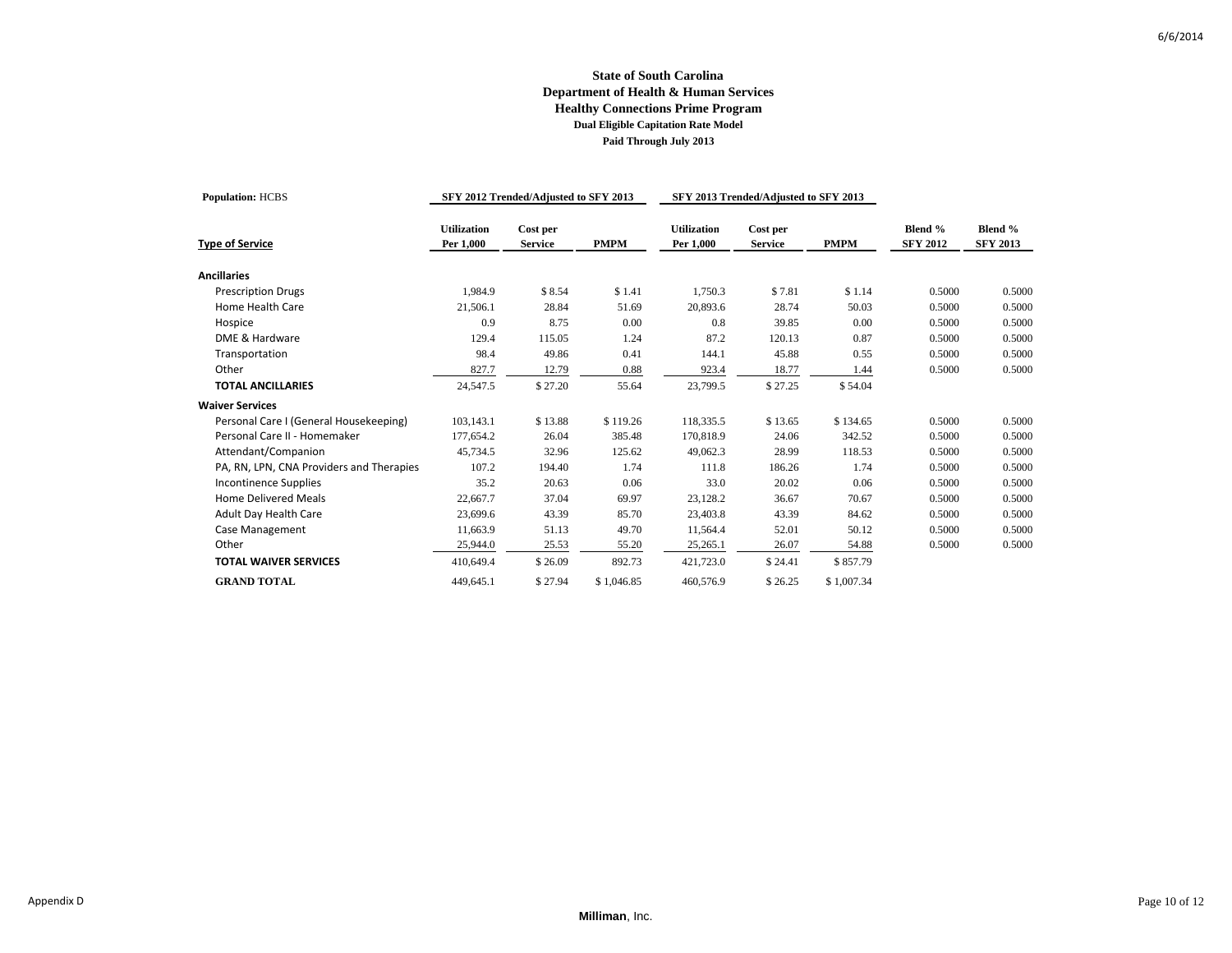## **State of South Carolina Department of Health & Human Services Healthy Connections Prime Program Dual Eligible Capitation Rate Model Paid Through July 2013**

| <b>Population: HCBS</b>        |                         |                         |                                    |                                    | 7/1/2014-12/31/2014 Contract Period |                            |                                  |                                    |                               |                                  |  |
|--------------------------------|-------------------------|-------------------------|------------------------------------|------------------------------------|-------------------------------------|----------------------------|----------------------------------|------------------------------------|-------------------------------|----------------------------------|--|
| <b>Type of Service</b>         | Prospective<br>Adj Util | Prospective<br>Adj Cost | <b>Trend</b><br><b>Factor Util</b> | <b>Trend</b><br><b>Factor Cost</b> | <b>Utilization</b><br>Per 1,000     | Cost per<br><b>Service</b> | <b>Trend/Program</b><br>Adj PMPM | <b>Rating Period</b><br>Adjustment | Proviso 33<br><b>Increase</b> | <b>Rating Period</b><br>Adj PMPM |  |
| Inpatient                      |                         |                         |                                    |                                    |                                     |                            |                                  |                                    |                               |                                  |  |
| Medical                        | 0.9974                  | 1.0959                  | 1.0531                             | 1.0088                             | 2,157.0                             | \$291.29                   | \$52.36                          | 1.0000                             | 1.0105                        | \$52.91                          |  |
| Surgical                       | 1.0170                  | 1.1361                  | 1.0531                             | 1.0088                             | 675.5                               | 352.89                     | 19.86                            | 1.0000                             | 1.0105                        | 20.07                            |  |
| Psychiatric                    | 1.1739                  | 0.9672                  | 1.0353                             | 1.0176                             | 52.2                                | 232.76                     | 1.01                             | 0.6557                             | 1.0105                        | 0.67                             |  |
| Alcohol/Drug                   | 1.3165                  | 1.0000                  | 1.0353                             | 1.0176                             | 4.8                                 | 414.79                     | 0.17                             | 1.0000                             | 1.0105                        | 0.17                             |  |
| Other                          | 1.1114                  | 1.0602                  | 1.0176                             | 1.0176                             | 95.9                                | 327.28                     | 2.62                             | 0.5592                             | 1.0105                        | 1.48                             |  |
| <b>TOTAL INPATIENT</b>         |                         |                         |                                    |                                    | 2,985.5                             | \$305.56                   | \$76.02                          |                                    |                               | \$75.30                          |  |
| Outpatient                     |                         |                         |                                    |                                    |                                     |                            |                                  |                                    |                               |                                  |  |
| <b>Emergency Hospital</b>      | 0.9449                  | 0.9774                  | 1.0531                             | 1.0088                             | 657.9                               | \$53.12                    | \$2.91                           | 0.9215                             | 1.0102                        | \$2.71                           |  |
| Surgery                        | 1.0596                  | 0.9871                  | 1.0000                             | 1.0353                             | 137.5                               | \$126.22                   | 1.45                             | 0.9215                             | 1.0102                        | 1.35                             |  |
| Other                          | 0.8826                  | 1.1082                  | 1.0531                             | 1.0176                             | 1,068.9                             | 59.47                      | 5.30                             | 0.9215                             | 1.0102                        | 4.93                             |  |
| <b>TOTAL OUTPATIENT</b>        |                         |                         |                                    |                                    | 1,864.4                             | \$62.16                    | \$9.66                           |                                    |                               | \$8.99                           |  |
| Institutional                  |                         |                         |                                    |                                    |                                     |                            |                                  |                                    |                               |                                  |  |
| <b>DHHS Nursing Home</b>       | 1.1544                  | 1.0292                  | 1.0194                             | 1.0096                             | 945.6                               | \$153.44                   | \$12.09                          | 1.0082                             | 1.0000                        | \$12.19                          |  |
| <b>DMH Nursing Home</b>        | 1.3165                  | 1.1226                  | 1.0194                             | 1.0096                             | 2.5                                 | 130.71                     | 0.03                             | 1.0082                             | 1.0000                        | 0.03                             |  |
| Nursing Home Swing Beds        | 1.3165                  | 1.0000                  | 1.0194                             | 1.0096                             | 15.3                                | 142.84                     | 0.18                             | 1.0082                             | 1.0000                        | 0.18                             |  |
| Hospice Room & Board           | 1.0000                  | 1.0322                  | 1.0194                             | 1.0096                             | ÷.                                  | $\sim$                     | $\sim$                           | 1.0082                             | 1.0000                        | $\sim$                           |  |
| <b>TOTAL INSTITUTIONAL</b>     |                         |                         |                                    |                                    | 963.4                               | \$153.22                   | \$12.30                          |                                    |                               | \$12.40                          |  |
| Physician                      |                         |                         |                                    |                                    |                                     |                            |                                  |                                    |                               |                                  |  |
| Office/Home Visits             | 0.9443                  | 1.0055                  | 1.0710                             | 1.0353                             | 820.8                               | \$31.54                    | \$2.16                           | 0.2447                             | 1.0000                        | \$0.53                           |  |
| <b>Hospital/ER Visits</b>      | 1.1972                  | 1.0010                  | 1.0710                             | 1.0353                             | 856.8                               | 14.45                      | 1.03                             | 0.6177                             | 1.0000                        | 0.64                             |  |
| Surgery                        | 1.0451                  | 1.0082                  | 1.0088                             | 1.0442                             | 433.1                               | 23.53                      | 0.85                             | 0.8162                             | 1.0000                        | 0.69                             |  |
| Anesthesia                     | 1.1483                  | 1.0165                  | 1.0000                             | 1.0531                             | 265.3                               | 17.08                      | 0.38                             | 0.9206                             | 1.0000                        | 0.35                             |  |
| Allergy/Immunizations/Therapy  | 1.1034                  | 0.8250                  | 1.0000                             | 1.0531                             | 1,352.0                             | 15.47                      | 1.74                             | 0.9665                             | 1.0000                        | 1.68                             |  |
| Radiology                      | 1.2680                  | 0.8786                  | 1.0442                             | 1.0176                             | 1,926.1                             | 4.75                       | 0.76                             | 0.8430                             | 1.0000                        | 0.64                             |  |
| Pathology                      | 0.4934                  | 1.3452                  | 1.0442                             | 1.0176                             | 352.5                               | 4.28                       | 0.13                             | 0.5978                             | 1.0000                        | 0.08                             |  |
| <b>Outpatient Psychiatric</b>  | 0.8982                  | 0.9652                  | 1.0264                             | 1.0264                             | 88.2                                | 42.43                      | 0.31                             | 1.0000                             | 1.0000                        | 0.31                             |  |
| <b>Outpatient Alcohol/Drug</b> | 0.9616                  | 1.1572                  | 1.0264                             | 1.0264                             | 111.3                               | 80.32                      | 0.74                             | 1.0000                             | 1.0000                        | 0.74                             |  |
| <b>FQHC Clinic</b>             | 1.0066                  | 0.9496                  | 1.0000                             | 1.0000                             | 472.2                               | 26.61                      | 1.05                             | 1.0000                             | 1.0000                        | 1.05                             |  |
| <b>RHC Clinic</b>              | 0.9891                  | 0.6753                  | 1.0000                             | 1.0000                             | 844.4                               | 13.07                      | 0.92                             | 0.7271                             | 1.0000                        | 0.67                             |  |
| Other                          | 1.0218                  | 1.0373                  | 1.0088                             | 1.0442                             | 2,227.3                             | 19.22                      | 3.57                             | 0.8715                             | 1.0000                        | 3.11                             |  |
| <b>TOTAL PHYSICIAN</b>         |                         |                         |                                    |                                    | 9.749.9                             | \$16.79                    | \$13.64                          |                                    |                               | \$10.49                          |  |

**TOTAL PHYSICIAN**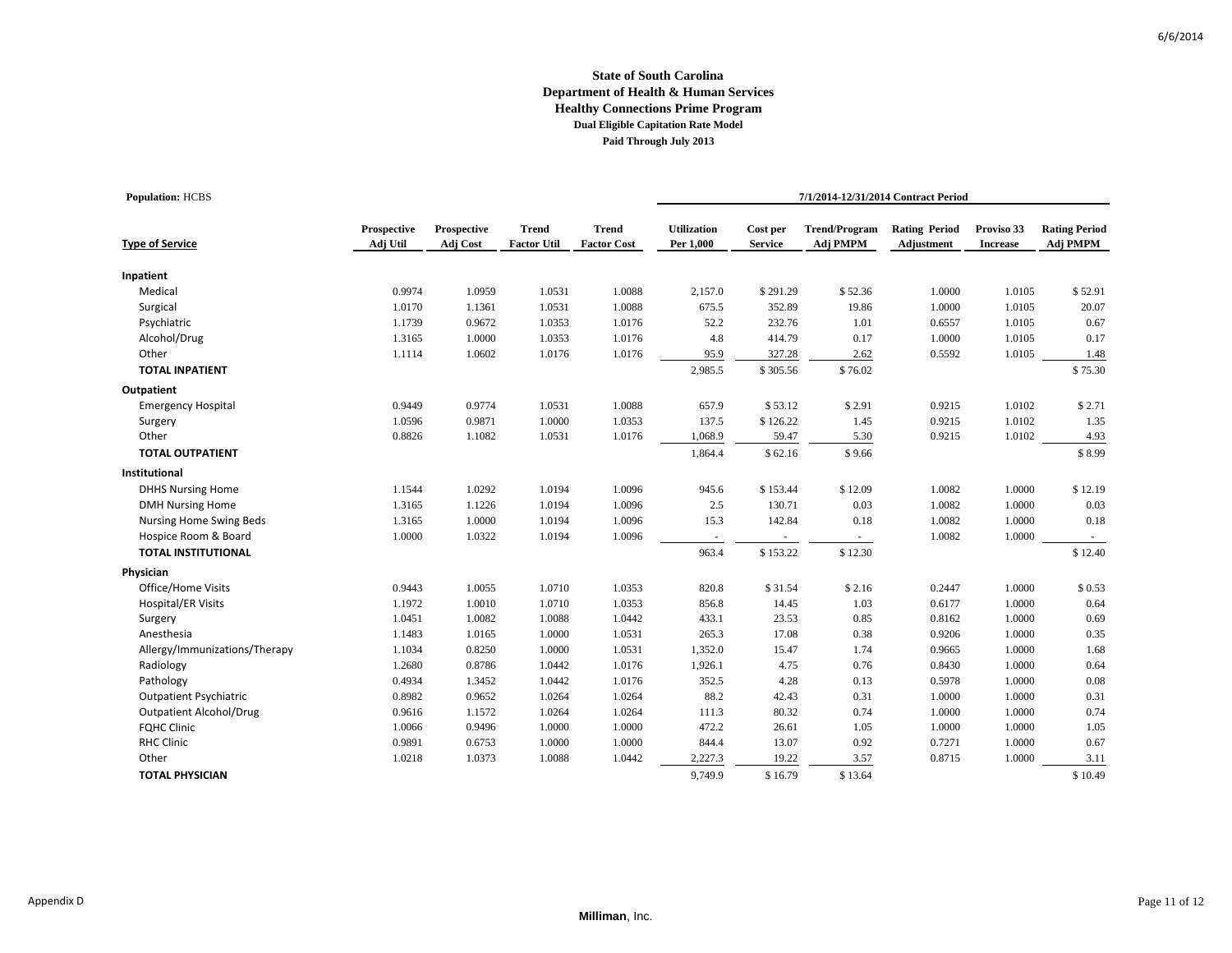## **State of South Carolina Department of Health & Human Services Healthy Connections Prime Program Dual Eligible Capitation Rate Model Paid Through July 2013**

| <b>Population: HCBS</b>                  |                         |                         |                                    |                                    | 7/1/2014-12/31/2014 Contract Period |                            |                                  |                                    |                               |                                  |
|------------------------------------------|-------------------------|-------------------------|------------------------------------|------------------------------------|-------------------------------------|----------------------------|----------------------------------|------------------------------------|-------------------------------|----------------------------------|
| <b>Type of Service</b>                   | Prospective<br>Adj Util | Prospective<br>Adj Cost | <b>Trend</b><br><b>Factor Util</b> | <b>Trend</b><br><b>Factor Cost</b> | <b>Utilization</b><br>Per 1,000     | Cost per<br><b>Service</b> | <b>Trend/Program</b><br>Adj PMPM | <b>Rating Period</b><br>Adjustment | Proviso 33<br><b>Increase</b> | <b>Rating Period</b><br>Adj PMPM |
| <b>Ancillaries</b>                       |                         |                         |                                    |                                    |                                     |                            |                                  |                                    |                               |                                  |
| <b>Prescription Drugs</b>                | 0.9601                  | 1.2063                  | 1.0176                             | 1.0000                             | 1,824.6                             | \$9.86                     | \$1.50                           | 1.0000                             | 1.0000                        | \$1.50                           |
| Home Health Care                         | 1.0149                  | 1.0009                  | 1.0353                             | 1.0176                             | 22,273.6                            | \$29.32                    | 54.42                            | 0.9816                             | 1.0000                        | 53.42                            |
| Hospice                                  | 0.9782                  | 0.9912                  | 1.0000                             | 1.0000                             | 0.8                                 | \$24.08                    | 0.00                             | 1.9075                             | 1.0000                        | 0.00                             |
| DME & Hardware                           | 1.2083                  | 1.0623                  | 1.0710                             | 1.0264                             | 140.2                               | \$128.21                   | 1.50                             | 1.0000                             | 1.0000                        | 1.50                             |
| Transportation                           | 0.9085                  | 0.9905                  | 1.0710                             | 1.0264                             | 118.0                               | \$48.67                    | 0.48                             | 1.0000                             | 1.0000                        | 0.48                             |
| Other                                    | 1.0040                  | 1.0717                  | 1.0710                             | 1.0264                             | 941.6                               | 17.36                      | 1.36                             | 0.8868                             | 1.0000                        | 1.21                             |
| <b>TOTAL ANCILLARIES</b>                 |                         |                         |                                    |                                    | 25,298.7                            | \$28.11                    | \$59.26                          |                                    |                               | \$58.11                          |
| <b>Waiver Services</b>                   |                         |                         |                                    |                                    |                                     |                            |                                  |                                    |                               |                                  |
| Personal Care I (General Housekeeping)   | 0.9706                  | 1.0034                  | 1.0531                             | 1.0088                             | 113,186.3                           | \$13.93                    | \$131.42                         | 1.0000                             | 1.0000                        | \$131.42                         |
| Personal Care II - Homemaker             | 0.9850                  | 0.9993                  | 1.0531                             | 1.0088                             | 180,726.0                           | 25.25                      | 380.31                           | 1.0000                             | 1.0000                        | 380.31                           |
| Attendant/Companion                      | 1.0603                  | 1.0148                  | 1.0531                             | 1.0088                             | 52,924.7                            | 31.71                      | 139.85                           | 1.0000                             | 1.0000                        | 139.85                           |
| PA, RN, LPN, CNA Providers and Therapies | 1.3165                  | 1.0000                  | 1.0531                             | 1.0088                             | 151.8                               | 192.00                     | 2.43                             | 1.0000                             | 1.0000                        | 2.43                             |
| <b>Incontinence Supplies</b>             | 1.0529                  | 0.9962                  | 1.0000                             | 1.0000                             | 35.9                                | 20.25                      | 0.06                             | 1.0000                             | 1.0000                        | 0.06                             |
| <b>Home Delivered Meals</b>              | 0.9566                  | 0.9923                  | 1.0353                             | 1.0264                             | 22,676.2                            | 37.54                      | 70.93                            | 1.0000                             | 1.0000                        | 70.93                            |
| Adult Day Health Care                    | 1.0649                  | 1.0988                  | 1.0000                             | 1.0264                             | 25,079.5                            | 48.93                      | 102.27                           | 1.0000                             | 1.0000                        | 102.27                           |
| Case Management                          | 0.9979                  | 1.0000                  | 1.0176                             | 1.0264                             | 11,793.3                            | 52.93                      | 52.02                            | 1.0000                             | 1.0000                        | 52.02                            |
| Other                                    | 1.0443                  | 0.9831                  | 1.0353                             | 1.0264                             | 27,682.2                            | 26.03                      | 60.06                            | 1.0000                             | 1.0000                        | 60.06                            |
| <b>TOTAL WAIVER SERVICES</b>             |                         |                         |                                    |                                    | 434,255.8                           | \$25.96                    | \$939.35                         |                                    |                               | \$939.35                         |
| <b>GRAND TOTAL</b>                       |                         |                         |                                    |                                    | 475,117.8                           | \$28.04                    | \$1,110.23                       |                                    |                               | \$1,104.63                       |
|                                          |                         |                         |                                    |                                    |                                     |                            |                                  | <b>Selection Factor</b>            |                               | 1.0000                           |
|                                          |                         |                         |                                    |                                    |                                     |                            |                                  |                                    |                               | \$1,104.63                       |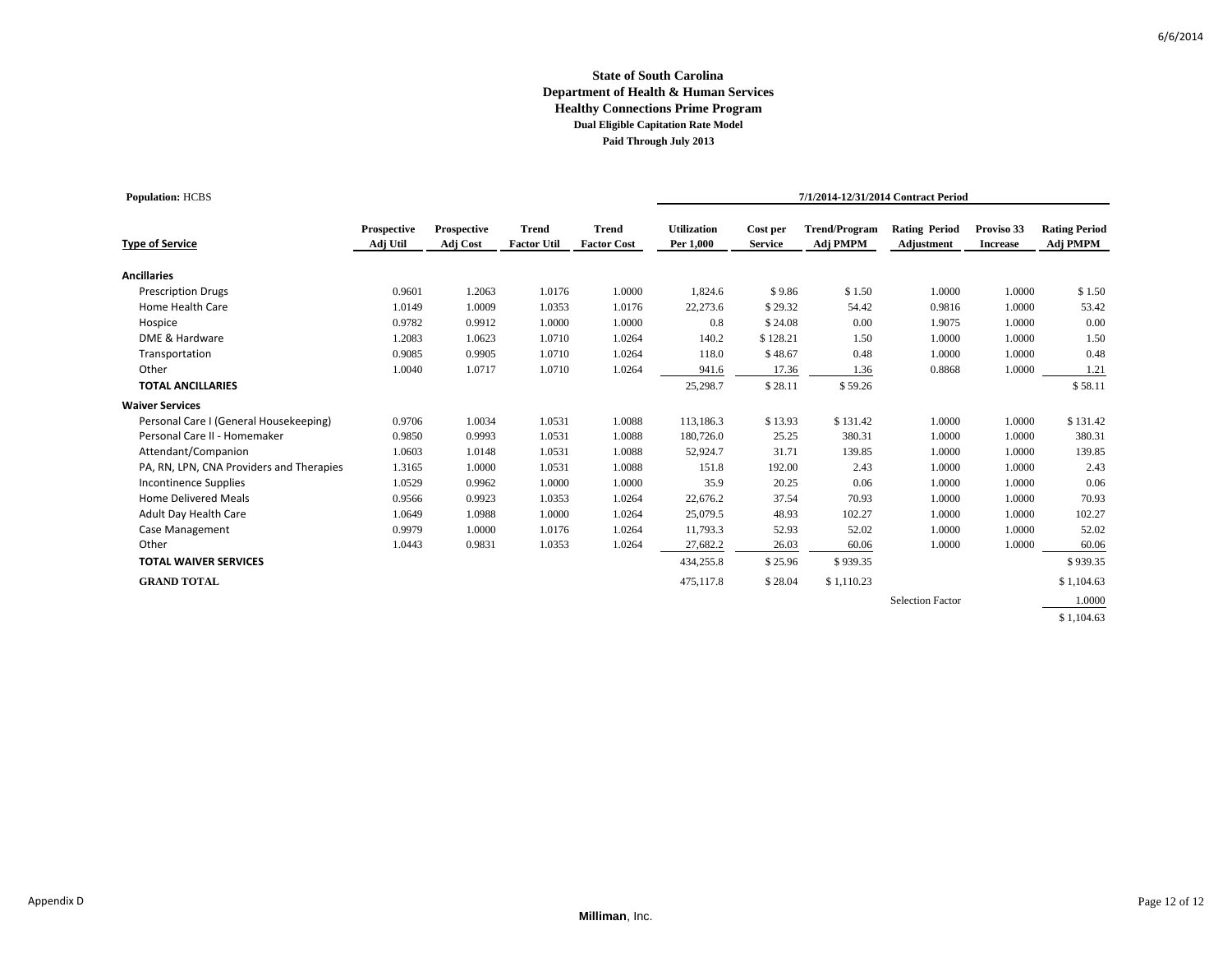**APPENDIX E**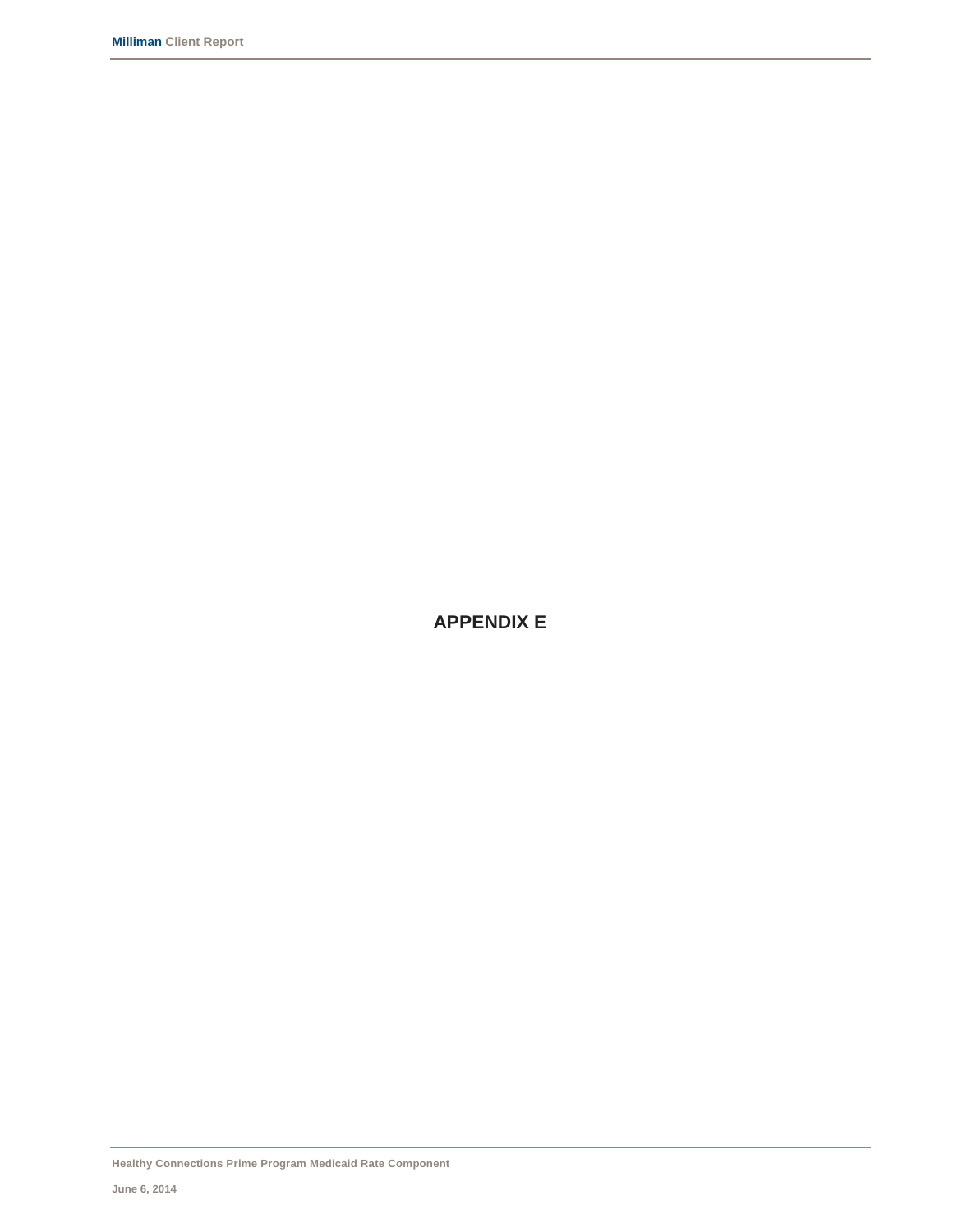#### **State of South Carolina Department of Health and Human Services Healthy Connections Prime Program Trend Rates by Category of Service All Rate Cells Community Nursing Facility HCBS Service Category Util per 1000Cost per UnitUtil per 1000Cost per UnitUtil per 1000Cost per Unit**IP Medical/Surgical 1.0% 2.0% 3.5% 2.0% 3.0% 0.5% IP Psych/Alcohol/Drug 2.5% 1.0% 2.0% 1.0% 2.0% 1.0% IP Other 1.0% $\%$  | 1.0% | 1.0% | 2.0% | 1.0% | 1.0% | 1.0% | 1.0% |  $\frac{1.08}{1.0}$ OP Emergency Hospital 4.0% 0.5% 6.5% 0.0% 3.0% 0.5% **OP Surgery** P Surgery 1.5% | 1.0% | 0.0% | 2.0% OP Other 1.0% $\%$  | 1.0% | 1.0% | 5.5% | 0.0% | 3.0% | 1.0% Phys Office/Home/Hospital/ER Visits 6.0% 0.0% 6.0% 2.0% 4.0% 2.0% Phys Anesthesia/Allergy/Immunizations/Therapy 1.0% 2.0% 0.0% 3.0% 0.0% 3.0% Phys Radiology/Pathology 3.5% 0.5% 1.0% 2.0% 2.5% 1.0% Phys OP Psych/Alcohol/Drug 1.5% 1.5% 1.5% 1.5% 1.5% 3.0% 2.0% 1.5% 1.5% 1.5% 1.5% Phys FQHC/RHC Clinic 0.0% 1.0% 1.0% 1.0% 0.0% 1.0% Phys Surgery/Other 1.0% 1.0% 2.0% 1.5% 0.5% 2.5% Prescription Drugs 0.0% | 0.0% | 0.0% | 1.0% | 0.0% Home Health Care 0.0%% 1.0% 2.0% 2.0% 2.0% 2.0% 2.0% 2.0% 3.0% 2.0% Hospice 0.0% 1.0% 1.0% 1.5% 0.0% 0.0% DME/Hardware/Transportation/Other 4.0% 1.0% 6.0% 1.5% 4.0% 1.5% Waiver Services 5.0% 1.0% 2.0% 1.5% 3.0% 0.5% Incontinence Supplies e Supplies | 0.0% | 1.0% | | 0.0% | 1.0% | | 0.0% | 0.0% Adult Day Health Care 0.5% | 2.0% | | 0.0% | 1.5% | | 0.0% | 1.5% **Case Management**  Management 0.5% 2.0% 0.0% 1.5% 1.0% 1.5% Home Delivered Meals/Other 2.5% 0.0% 0.0% 1.5% 2.0% 1.5% Institutional 1.1% % | 0.5% | 1.1% | 0.5% | 1.1% | 0.5% | 0.5% | 0.5% | 0.5% | 0.5% | 0.5% | 0.5% |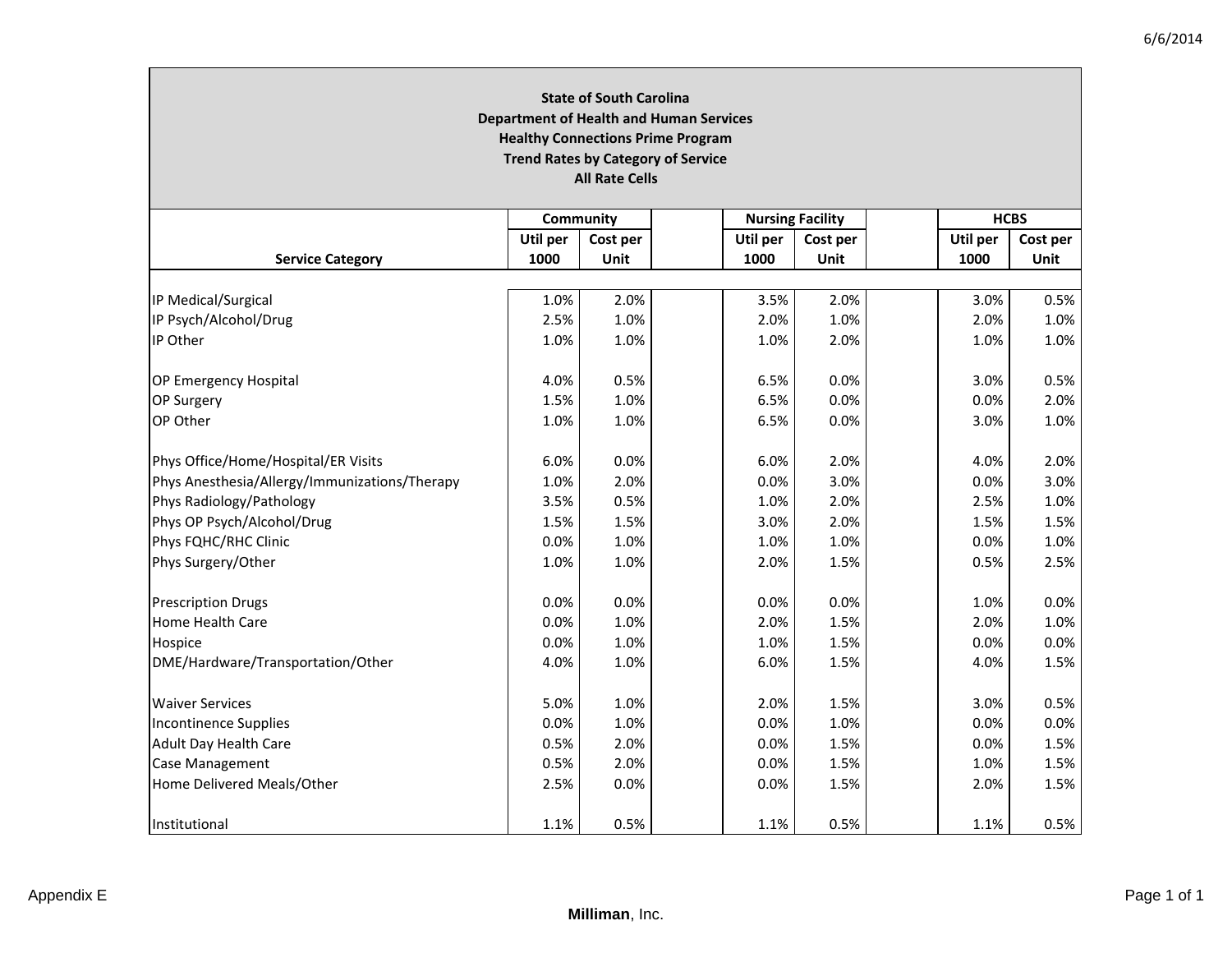**APPENDIX F**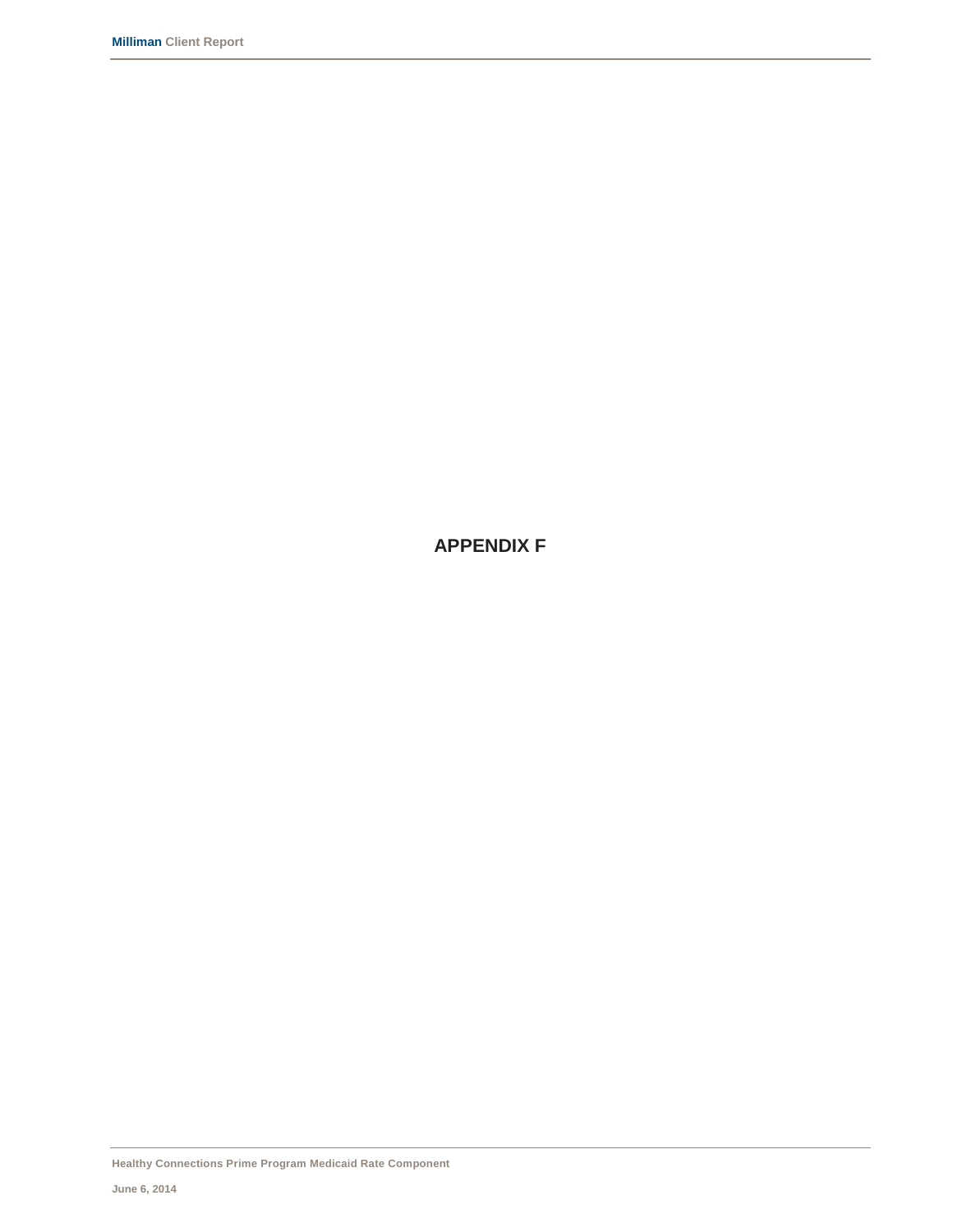# **State of South Carolina Department of Health and Human Services Healthy Connections Prime Program Adjustment Factor Components by Category of Service Community Rate Cell ‐ SFY 2012 Utilization per 1000 Adjustments**

|                                          |                  |              | Benzo/Barb | <b>Nov 12</b>       | Incont              | <b>SFY 2012 Utill</b> |
|------------------------------------------|------------------|--------------|------------|---------------------|---------------------|-----------------------|
| <b>Service Category</b>                  | <b>Retro Adj</b> | IP Psych Adj | Adj        | <b>Hospital Adj</b> | <b>Supplies Adj</b> | Prog Adj              |
| Medical                                  | 0.9876           | 1.0000       | 1.0000     | 1.1721              | 1.0000              | 1.1576                |
| Surgical                                 | 0.9831           | 1.0000       | 1.0000     | 1.1721              | 1.0000              | 1.1524                |
| Psychiatric                              | 0.8806           | 0.5687       | 1.0000     | 1.0766              | 1.0000              | 0.5396                |
| Alcohol/Drug                             | 1.0199           | 1.0000       | 1.0000     | 1.1721              | 1.0000              | 1.1955                |
| Inpatient Other                          | 1.0112           | 1.0000       | 1.0000     | 1.1721              | 1.0000              | 1.1852                |
|                                          |                  |              |            |                     |                     |                       |
| <b>Emergency Hospital</b>                | 1.0061           | 1.0000       | 1.0000     | 1.0851              | 1.0000              | 1.0917                |
| Surgery                                  | 1.0096           | 1.0000       | 1.0000     | 1.0851              | 1.0000              | 1.0956                |
| <b>Outpatient Other</b>                  | 1.0083           | 1.0000       | 1.0000     | 1.0851              | 1.0000              | 1.0941                |
| <b>DHHS Nursing Home</b>                 | 1.0098           | 1.0000       | 1.0000     | 1.0000              | 1.0000              | 1.0098                |
| <b>DMH Nursing Home</b>                  | 1.0199           | 1.0000       | 1.0000     | 1.0000              | 1.0000              | 1.0199                |
| <b>Nursing Home Swing Beds</b>           | 1.0199           | 1.0000       | 1.0000     | 1.0000              | 1.0000              | 1.0199                |
| Hospice Room & Board                     | 1.0078           | 1.0000       | 1.0000     | 1.0000              | 1.0000              | 1.0078                |
|                                          |                  |              |            |                     |                     |                       |
| Office/Home Visits                       | 1.0025           | 1.0000       | 1.0000     | 1.0000              | 1.0000              | 1.0025                |
| <b>Hospital/ER Visits</b>                | 0.9976           | 1.0000       | 1.0000     | 1.0000              | 1.0000              | 0.9976                |
| Surgery                                  | 1.0062           | 1.0000       | 1.0000     | 1.0000              | 1.0000              | 1.0062                |
| Anesthesia                               | 0.9997           | 1.0000       | 1.0000     | 1.0000              | 1.0000              | 0.9997                |
| Allergy/Immunizations/Therapy            | 1.0062           | 1.0000       | 1.0000     | 1.0000              | 1.0000              | 1.0062                |
| Radiology                                | 0.9953           | 1.0000       | 1.0000     | 1.0000              | 1.0000              | 0.9953                |
| Pathology                                | 1.0084           | 1.0000       | 1.0000     | 1.0000              | 1.0000              | 1.0084                |
| <b>Outpatient Psychiatric</b>            | 1.0139           | 1.0000       | 1.0000     | 1.0000              | 1.0000              | 1.0139                |
| <b>Outpatient Alcohol/Drug</b>           | 1.0153           | 1.0000       | 1.0000     | 1.0000              | 1.0000              | 1.0153                |
| <b>FQHC Clinic</b>                       | 1.0091           | 1.0000       | 1.0000     | 1.0000              | 1.0000              | 1.0091                |
| <b>RHC Clinic</b>                        | 1.0118           | 1.0000       | 1.0000     | 1.0000              | 1.0000              | 1.0118                |
| <b>Physician Other</b>                   | 1.0041           | 1.0000       | 1.0000     | 1.0000              | 1.0000              | 1.0041                |
|                                          |                  |              |            |                     |                     |                       |
| <b>Prescription Drugs</b>                | 1.0068           | 1.0000       | 0.5241     | 1.0000              | 1.0000              | 0.5276                |
| <b>Home Health Care</b>                  | 1.0163           | 1.0000       | 1.0000     | 1.0000              | 1.0047              | 1.0211                |
| Hospice                                  | 1.0056           | 1.0000       | 1.0000     | 1.0000              | 1.0000              | 1.0056                |
| DME & Hardware                           | 1.0157           | 1.0000       | 1.0000     | 1.0000              | 1.0000              | 1.0157                |
| Transportation                           | 1.0032           | 1.0000       | 1.0000     | 1.0000              | 1.0000              | 1.0032                |
| Ancillary Other                          | 1.0022           | 1.0000       | 1.0000     | 1.0000              | 1.0000              | 1.0022                |
| Personal Care I (General Housekeeping)   | 1.0199           | 1.0000       | 1.0000     | 1.0000              | 1.0000              | 1.0199                |
| Personal Care II - Homemaker             | 1.0199           | 1.0000       | 1.0000     | 1.0000              | 1.0000              | 1.0199                |
| Attendant/Companion                      | 1.0199           | 1.0000       | 1.0000     | 1.0000              | 1.0000              | 1.0199                |
| PA, RN, LPN, CNA Providers and Therapies | 1.0000           | 1.0000       | 1.0000     | 1.0000              | 1.0000              | 1.0000                |
| <b>Incontinence Supplies</b>             | 1.0199           | 1.0000       | 1.0000     | 1.0000              |                     |                       |
| <b>Home Delivered Meals</b>              | 1.0199           | 1.0000       | 1.0000     | 1.0000              | 1.0000              | 1.0199                |
| <b>Adult Day Health Care</b>             | 1.0199           | 1.0000       | 1.0000     | 1.0000              | 1.0000              | 1.0199                |
| Case Management                          | 1.0199           | 1.0000       | 1.0000     | 1.0000              | 1.0000              | 1.0199                |
| <b>Waiver Other</b>                      | 1.0199           | 1.0000       | 1.0000     | 1.0000              | 1.0000              | 1.0199                |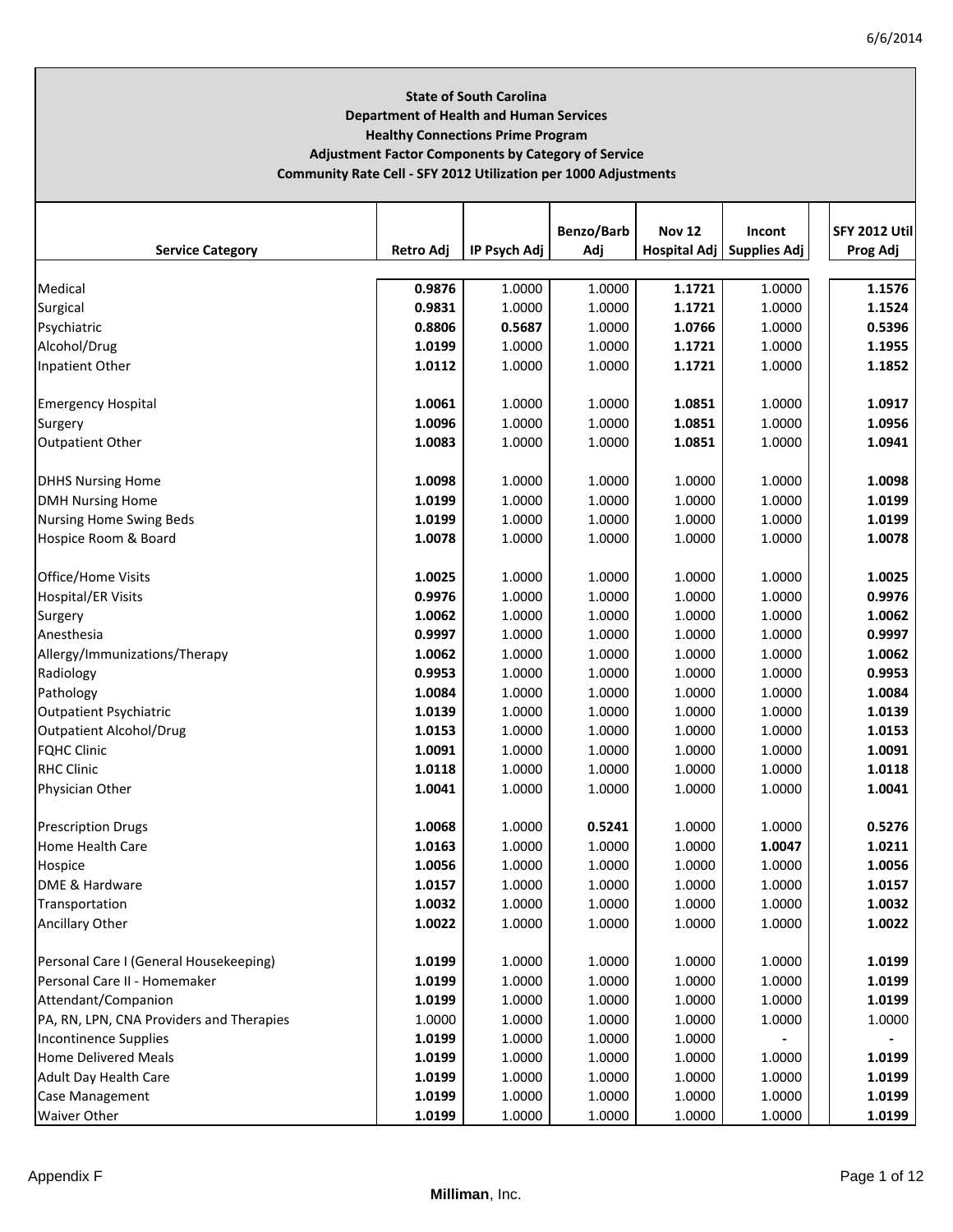# **State of South Carolina Department of Health and Human Services Healthy Connections Prime Program Adjustment Factor Components by Category of Service Nursing Facility Rate Cell ‐ SFY 2012 Utilization per 1000 Adjustments**

|                                          |           |              | Benzo/Barb | <b>Nov 12</b> | Incont                      | <b>SFY 2012 Util</b> |
|------------------------------------------|-----------|--------------|------------|---------------|-----------------------------|----------------------|
| <b>Service Category</b>                  | Retro Adj | IP Psych Adj | Adj        |               | Hospital Adj   Supplies Adj | Prog Adj             |
| Medical                                  | 0.9544    | 1.0000       | 1.0000     | 1.1039        | 1.0000                      | 1.0535               |
| Surgical                                 | 0.8939    | 1.0000       | 1.0000     | 1.1039        | 1.0000                      | 0.9867               |
| Psychiatric                              | 1.0147    | 0.3138       | 1.0000     | 1.0519        | 1.0000                      | 0.3390               |
| Alcohol/Drug                             | 0.9471    | 1.0000       | 1.0000     | 1.1039        | 1.0000                      | 1.0455               |
| Inpatient Other                          | 0.9345    | 1.0000       | 1.0000     | 1.1039        | 1.0000                      | 1.0315               |
| <b>Emergency Hospital</b>                | 1.0129    | 1.0000       | 1.0000     | 1.1596        | 1.0000                      | 1.1746               |
| Surgery                                  | 1.0245    | 1.0000       | 1.0000     | 1.1596        | 1.0000                      | 1.1880               |
| <b>Outpatient Other</b>                  | 1.0166    | 1.0000       | 1.0000     | 1.1596        | 1.0000                      | 1.1789               |
| <b>DHHS Nursing Home</b>                 | 1.0202    | 1.0000       | 1.0000     | 1.0000        | 1.0000                      | 1.0202               |
| <b>DMH Nursing Home</b>                  | 1.0291    | 1.0000       | 1.0000     | 1.0000        | 1.0000                      | 1.0291               |
| <b>Nursing Home Swing Beds</b>           | 0.9003    | 1.0000       | 1.0000     | 1.0000        | 1.0000                      | 0.9003               |
| Hospice Room & Board                     | 1.0202    | 1.0000       | 1.0000     | 1.0000        | 1.0000                      | 1.0202               |
| Office/Home Visits                       | 1.0051    | 1.0000       | 1.0000     | 1.0000        | 1.0000                      | 1.0051               |
| <b>Hospital/ER Visits</b>                | 1.0070    | 1.0000       | 1.0000     | 1.0000        | 1.0000                      | 1.0070               |
| Surgery                                  | 1.0116    | 1.0000       | 1.0000     | 1.0000        | 1.0000                      | 1.0116               |
| Anesthesia                               | 0.9918    | 1.0000       | 1.0000     | 1.0000        | 1.0000                      | 0.9918               |
| Allergy/Immunizations/Therapy            | 1.0292    | 1.0000       | 1.0000     | 1.0000        | 1.0000                      | 1.0292               |
| Radiology                                | 1.0175    | 1.0000       | 1.0000     | 1.0000        | 1.0000                      | 1.0175               |
| Pathology                                | 1.0152    | 1.0000       | 1.0000     | 1.0000        | 1.0000                      | 1.0152               |
| <b>Outpatient Psychiatric</b>            | 1.0219    | 1.0000       | 1.0000     | 1.0000        | 1.0000                      | 1.0219               |
| <b>Outpatient Alcohol/Drug</b>           | 1.0290    | 1.0000       | 1.0000     | 1.0000        | 1.0000                      | 1.0290               |
| <b>FQHC Clinic</b>                       | 1.0243    | 1.0000       | 1.0000     | 1.0000        | 1.0000                      | 1.0243               |
| <b>RHC Clinic</b>                        | 1.0226    | 1.0000       | 1.0000     | 1.0000        | 1.0000                      | 1.0226               |
| Physician Other                          | 1.0153    | 1.0000       | 1.0000     | 1.0000        | 1.0000                      | 1.0153               |
| <b>Prescription Drugs</b>                | 1.0011    | 1.0000       | 0.4501     | 1.0000        | 1.0000                      | 0.4507               |
| Home Health Care                         | 1.0200    | 1.0000       | 1.0000     | 1.0000        | 1.0103                      | 1.0305               |
| Hospice                                  | 1.0332    | 1.0000       | 1.0000     | 1.0000        | 1.0000                      | 1.0332               |
| DME & Hardware                           | 1.0332    | 1.0000       | 1.0000     | 1.0000        | 1.0000                      | 1.0332               |
| Transportation                           | 0.9665    | 1.0000       | 1.0000     | 1.0000        | 1.0000                      | 0.9665               |
| Ancillary Other                          | 1.0174    | 1.0000       | 1.0000     | 1.0000        | 1.0000                      | 1.0174               |
| Personal Care I (General Housekeeping)   | 1.0332    | 1.0000       | 1.0000     | 1.0000        | 1.0000                      | 1.0332               |
| Personal Care II - Homemaker             | 1.0332    | 1.0000       | 1.0000     | 1.0000        | 1.0000                      | 1.0332               |
| Attendant/Companion                      | 1.0000    | 1.0000       | 1.0000     | 1.0000        | 1.0000                      | 1.0000               |
| PA, RN, LPN, CNA Providers and Therapies | 1.0000    | 1.0000       | 1.0000     | 1.0000        | 1.0000                      | 1.0000               |
| <b>Incontinence Supplies</b>             | 1.0332    | 1.0000       | 1.0000     | 1.0000        |                             |                      |
| <b>Home Delivered Meals</b>              | 1.0332    | 1.0000       | 1.0000     | 1.0000        | 1.0000                      | 1.0332               |
| <b>Adult Day Health Care</b>             | 1.0332    | 1.0000       | 1.0000     | 1.0000        | 1.0000                      | 1.0332               |
| <b>Case Management</b>                   | 1.0332    | 1.0000       | 1.0000     | 1.0000        | 1.0000                      | 1.0332               |
| <b>Waiver Other</b>                      | 1.0332    | 1.0000       | 1.0000     | 1.0000        | 1.0000                      | 1.0332               |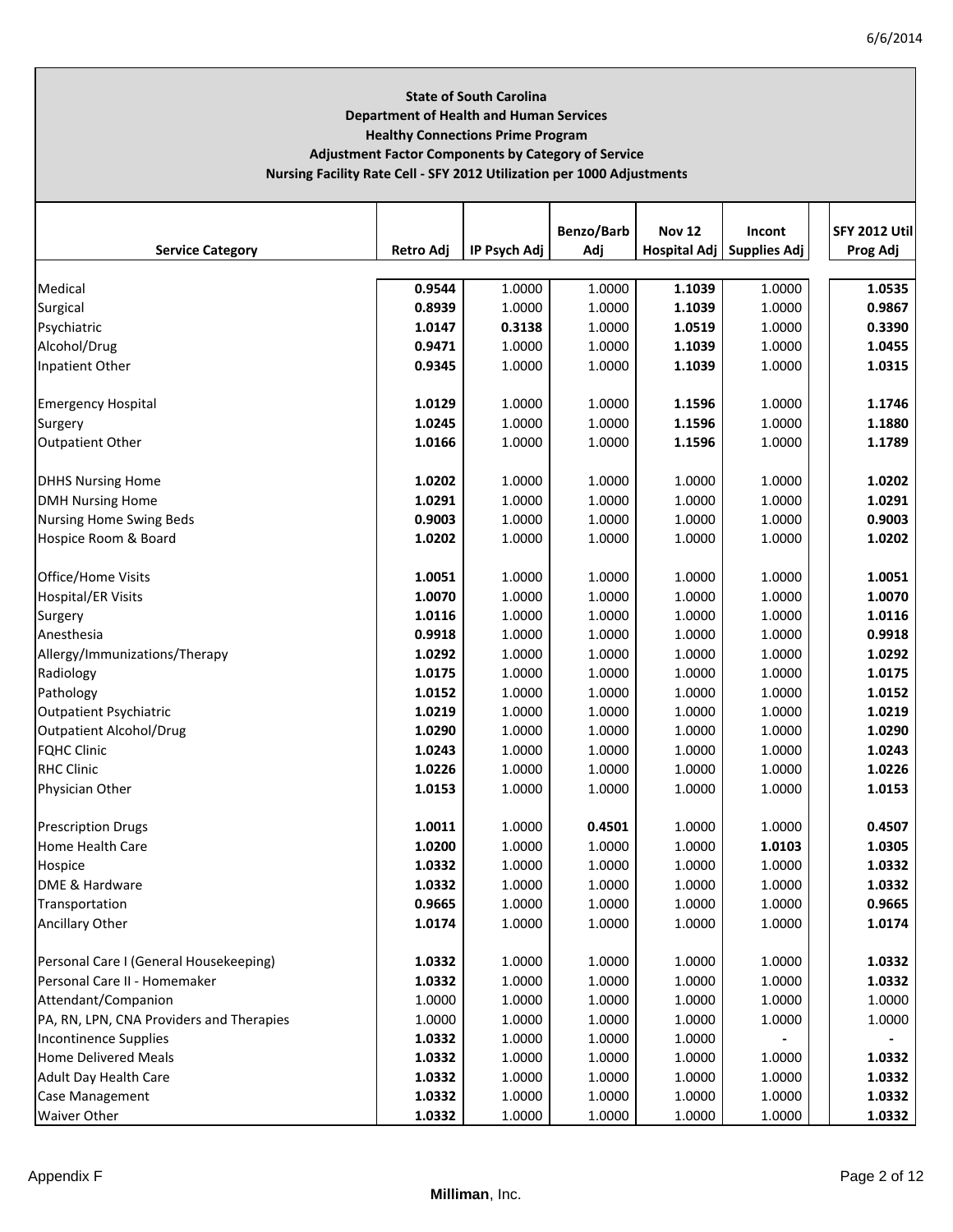# **State of South Carolina Department of Health and Human Services Healthy Connections Prime Program Adjustment Factor Components by Category of Service HCBS Rate Cell ‐ SFY 2012 Utilization per 1000 Adjustments**

| <b>Service Category</b>                  | <b>Retro Adj</b> | IP Psych Adj | Benzo/Barb<br>Adj | <b>Nov 12</b> | Incont                      | <b>SFY 2012 Util</b> |
|------------------------------------------|------------------|--------------|-------------------|---------------|-----------------------------|----------------------|
|                                          |                  |              |                   |               | Hospital Adj   Supplies Adj | Prog Adj             |
| Medical                                  | 1.0047           | 1.0000       | 1.0000            | 1.1280        | 1.0000                      | 1.1333               |
| Surgical                                 | 1.0003           | 1.0000       | 1.0000            | 1.1280        | 1.0000                      | 1.1284               |
| Psychiatric                              | 1.0022           | 1.0000       | 1.0000            | 1.1280        | 1.0000                      | 1.1305               |
| Alcohol/Drug                             | 0.9051           | 1.0000       | 1.0000            | 1.1280        | 1.0000                      | 1.0209               |
| Inpatient Other                          | 1.0095           | 1.0000       | 1.0000            | 1.1280        | 1.0000                      | 1.1387               |
|                                          |                  |              |                   |               |                             |                      |
| <b>Emergency Hospital</b>                | 1.0060           | 1.0000       | 1.0000            | 1.0802        | 1.0000                      | 1.0868               |
| Surgery                                  | 1.0062           | 1.0000       | 1.0000            | 1.0802        | 1.0000                      | 1.0869               |
| <b>Outpatient Other</b>                  | 1.0051           | 1.0000       | 1.0000            | 1.0802        | 1.0000                      | 1.0858               |
|                                          |                  |              |                   |               |                             |                      |
| <b>DHHS Nursing Home</b>                 | 1.0081           | 1.0000       | 1.0000            | 1.0000        | 1.0000                      | 1.0081               |
| <b>DMH Nursing Home</b>                  | 1.0000           | 1.0000       | 1.0000            | 1.0000        | 1.0000                      | 1.0000               |
| <b>Nursing Home Swing Beds</b>           | 1.0095           | 1.0000       | 1.0000            | 1.0000        | 1.0000                      | 1.0095               |
| Hospice Room & Board                     | 1.0000           | 1.0000       | 1.0000            | 1.0000        | 1.0000                      | 1.0000               |
| Office/Home Visits                       | 1.0027           | 1.0000       | 1.0000            | 1.0000        | 1.0000                      | 1.0027               |
| <b>Hospital/ER Visits</b>                | 1.0032           | 1.0000       | 1.0000            | 1.0000        | 1.0000                      | 1.0032               |
| Surgery                                  | 1.0080           | 1.0000       | 1.0000            | 1.0000        | 1.0000                      | 1.0080               |
| Anesthesia                               | 1.0084           | 1.0000       | 1.0000            | 1.0000        | 1.0000                      | 1.0084               |
| Allergy/Immunizations/Therapy            | 1.0027           | 1.0000       | 1.0000            | 1.0000        | 1.0000                      | 1.0027               |
| Radiology                                | 1.0059           | 1.0000       | 1.0000            | 1.0000        | 1.0000                      | 1.0059               |
| Pathology                                | 1.0049           | 1.0000       | 1.0000            | 1.0000        | 1.0000                      | 1.0049               |
| <b>Outpatient Psychiatric</b>            | 1.0071           | 1.0000       | 1.0000            | 1.0000        | 1.0000                      | 1.0071               |
| <b>Outpatient Alcohol/Drug</b>           | 1.0095           | 1.0000       | 1.0000            | 1.0000        | 1.0000                      | 1.0095               |
| <b>FQHC Clinic</b>                       | 1.0092           | 1.0000       | 1.0000            | 1.0000        | 1.0000                      | 1.0092               |
| <b>RHC Clinic</b>                        | 1.0068           | 1.0000       | 1.0000            | 1.0000        | 1.0000                      | 1.0068               |
|                                          |                  |              |                   |               |                             |                      |
| Physician Other                          | 1.0037           | 1.0000       | 1.0000            | 1.0000        | 1.0000                      | 1.0037               |
| <b>Prescription Drugs</b>                | 1.0049           | 1.0000       | 0.5051            | 1.0000        | 1.0000                      | 0.5076               |
| Home Health Care                         | 1.0072           | 1.0000       | 1.0000            | 1.0000        | 3.5593                      | 3.5849               |
| Hospice                                  | 1.0095           | 1.0000       | 1.0000            | 1.0000        | 1.0000                      | 1.0095               |
| DME & Hardware                           | 1.0095           | 1.0000       | 1.0000            | 1.0000        | 1.0000                      | 1.0095               |
| Transportation                           | 1.0050           | 1.0000       | 1.0000            | 1.0000        | 1.0000                      | 1.0050               |
| Ancillary Other                          | 1.0070           | 1.0000       | 1.0000            | 1.0000        | 1.0000                      | 1.0070               |
|                                          |                  |              |                   |               |                             |                      |
| Personal Care I (General Housekeeping)   | 1.0075           | 1.0000       | 1.0000            | 1.0000        | 1.0000                      | 1.0075               |
| Personal Care II - Homemaker             | 1.0076           | 1.0000       | 1.0000            | 1.0000        | 1.0000                      | 1.0076               |
| Attendant/Companion                      | 1.0089           | 1.0000       | 1.0000            | 1.0000        | 1.0000                      | 1.0089               |
| PA, RN, LPN, CNA Providers and Therapies | 1.0095           | 1.0000       | 1.0000            | 1.0000        | 1.0000                      | 1.0095               |
| <b>Incontinence Supplies</b>             | 1.0050           | 1.0000       | 1.0000            | 1.0000        | 0.0023                      | 0.0024               |
| <b>Home Delivered Meals</b>              | 1.0058           | 1.0000       | 1.0000            | 1.0000        | 1.0000                      | 1.0058               |
| <b>Adult Day Health Care</b>             | 1.0079           | 1.0000       | 1.0000            | 1.0000        | 1.0000                      | 1.0079               |
| Case Management                          | 1.0041           | 1.0000       | 1.0000            | 1.0000        | 1.0000                      | 1.0041               |
| <b>Waiver Other</b>                      | 1.0077           | 1.0000       | 1.0000            | 1.0000        | 1.0000                      | 1.0077               |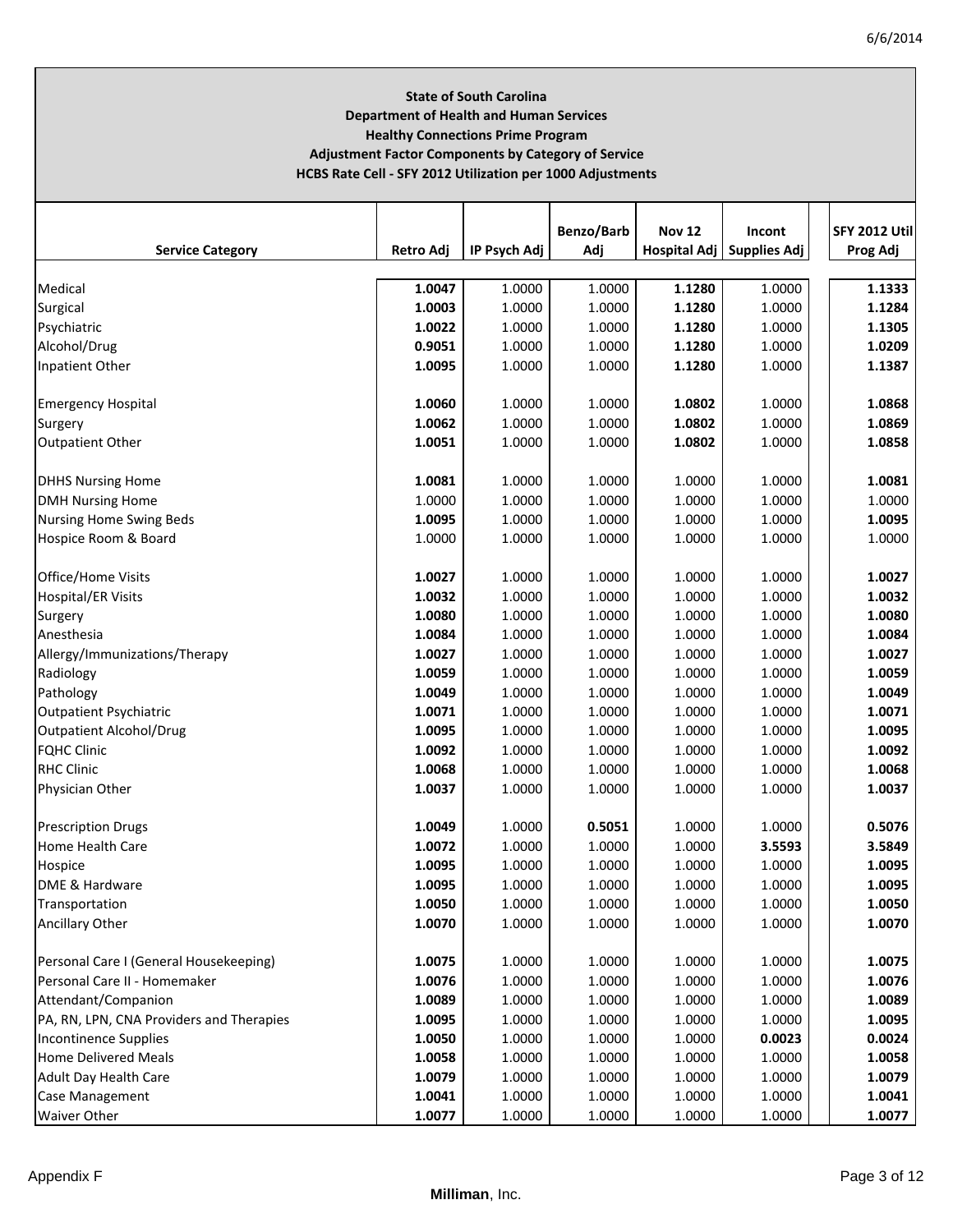# **State of South Carolina Department of Health and Human Services Healthy Connections Prime Program Adjustment Factor Components by Category of Service Community Rate Cell ‐ SFY 2013 Utilization per 1000 Adjustments**

|                                          |                  |              | Benzo/Barb | <b>Nov 12</b>       | Incont              | <b>SFY 2013 Utill</b> |
|------------------------------------------|------------------|--------------|------------|---------------------|---------------------|-----------------------|
| <b>Service Category</b>                  | <b>Retro Adj</b> | IP Psych Adj | Adj        | <b>Hospital Adj</b> | <b>Supplies Adj</b> | Prog Adj              |
| Medical                                  | 0.9997           | 1.0000       | 1.0000     | 1.0555              | 1.0000              | 1.0551                |
| Surgical                                 | 1.0024           | 1.0000       | 1.0000     | 1.0614              | 1.0000              | 1.0639                |
| Psychiatric                              | 0.2832           | 1.0020       | 1.0000     | 1.0273              | 1.0000              | 0.2915                |
| Alcohol/Drug                             | 1.0160           | 1.0000       | 1.0000     | 1.0751              | 1.0000              | 1.0924                |
| Inpatient Other                          | 1.0099           | 1.0000       | 1.0000     | 1.0789              | 1.0000              | 1.0896                |
|                                          |                  |              |            |                     |                     |                       |
| <b>Emergency Hospital</b>                | 1.0069           | 1.0000       | 1.0000     | 1.0281              | 1.0000              | 1.0353                |
| Surgery                                  | 1.0024           | 1.0000       | 1.0000     | 1.0283              | 1.0000              | 1.0308                |
| <b>Outpatient Other</b>                  | 1.0084           | 1.0000       | 1.0000     | 1.0287              | 1.0000              | 1.0374                |
|                                          |                  |              |            |                     |                     |                       |
| <b>DHHS Nursing Home</b>                 | 1.0088           | 1.0000       | 1.0000     | 1.0000              | 1.0000              | 1.0088                |
| <b>DMH Nursing Home</b>                  | 1.0160           | 1.0000       | 1.0000     | 1.0000              | 1.0000              | 1.0160                |
| <b>Nursing Home Swing Beds</b>           | 1.0160           | 1.0000       | 1.0000     | 1.0000              | 1.0000              | 1.0160                |
| Hospice Room & Board                     | 1.0117           | 1.0000       | 1.0000     | 1.0000              | 1.0000              | 1.0117                |
| Office/Home Visits                       | 1.0057           | 1.0000       | 1.0000     | 1.0000              | 1.0000              | 1.0057                |
| <b>Hospital/ER Visits</b>                | 1.0046           | 1.0000       | 1.0000     | 1.0000              | 1.0000              | 1.0046                |
| Surgery                                  | 1.0067           | 1.0000       | 1.0000     | 1.0000              | 1.0000              | 1.0067                |
| Anesthesia                               | 1.0057           | 1.0000       | 1.0000     | 1.0000              | 1.0000              | 1.0057                |
| Allergy/Immunizations/Therapy            | 1.0091           | 1.0000       | 1.0000     | 1.0000              | 1.0000              | 1.0091                |
| Radiology                                | 1.0064           | 1.0000       | 1.0000     | 1.0000              | 1.0000              | 1.0064                |
| Pathology                                | 1.0072           | 1.0000       | 1.0000     | 1.0000              | 1.0000              | 1.0072                |
| <b>Outpatient Psychiatric</b>            | 1.0087           | 1.0000       | 1.0000     | 1.0000              | 1.0000              | 1.0087                |
| <b>Outpatient Alcohol/Drug</b>           | 1.0104           | 1.0000       | 1.0000     | 1.0000              | 1.0000              | 1.0104                |
| <b>FQHC Clinic</b>                       | 1.0063           | 1.0000       | 1.0000     | 1.0000              | 1.0000              | 1.0063                |
| <b>RHC Clinic</b>                        | 1.0102           | 1.0000       | 1.0000     | 1.0000              | 1.0000              | 1.0102                |
| <b>Physician Other</b>                   | 1.0051           | 1.0000       | 1.0000     | 1.0000              | 1.0000              | 1.0051                |
|                                          |                  |              |            |                     |                     |                       |
| <b>Prescription Drugs</b>                | 1.0031           | 1.0000       | 0.6617     | 1.0000              | 1.0000              | 0.6637                |
| <b>Home Health Care</b>                  | 1.0132           | 1.0000       | 1.0000     | 1.0000              | 1.0063              | 1.0196                |
| Hospice                                  | 1.0062           | 1.0000       | 1.0000     | 1.0000              | 1.0000              | 1.0062                |
| DME & Hardware                           | 1.0102           | 1.0000       | 1.0000     | 1.0000              | 1.0000              | 1.0102                |
| Transportation                           | 1.0002           | 1.0000       | 1.0000     | 1.0000              | 1.0000              | 1.0002                |
| Ancillary Other                          | 1.0054           | 1.0000       | 1.0000     | 1.0000              | 1.0000              | 1.0054                |
| Personal Care I (General Housekeeping)   | 1.0148           | 1.0000       | 1.0000     | 1.0000              | 1.0000              | 1.0148                |
| Personal Care II - Homemaker             | 1.0152           | 1.0000       | 1.0000     | 1.0000              | 1.0000              | 1.0152                |
|                                          |                  |              |            |                     |                     | 1.0160                |
| Attendant/Companion                      | 1.0160           | 1.0000       | 1.0000     | 1.0000              | 1.0000              |                       |
| PA, RN, LPN, CNA Providers and Therapies | 1.0000           | 1.0000       | 1.0000     | 1.0000              | 1.0000              | 1.0000                |
| <b>Incontinence Supplies</b>             | 1.0088           | 1.0000       | 1.0000     | 1.0000              |                     |                       |
| <b>Home Delivered Meals</b>              | 1.0151           | 1.0000       | 1.0000     | 1.0000              | 1.0000              | 1.0151                |
| <b>Adult Day Health Care</b>             | 1.0160           | 1.0000       | 1.0000     | 1.0000              | 1.0000              | 1.0160                |
| Case Management                          | 1.0087           | 1.0000       | 1.0000     | 1.0000              | 1.0000              | 1.0087                |
| <b>Waiver Other</b>                      | 1.0095           | 1.0000       | 1.0000     | 1.0000              | 1.0000              | 1.0095                |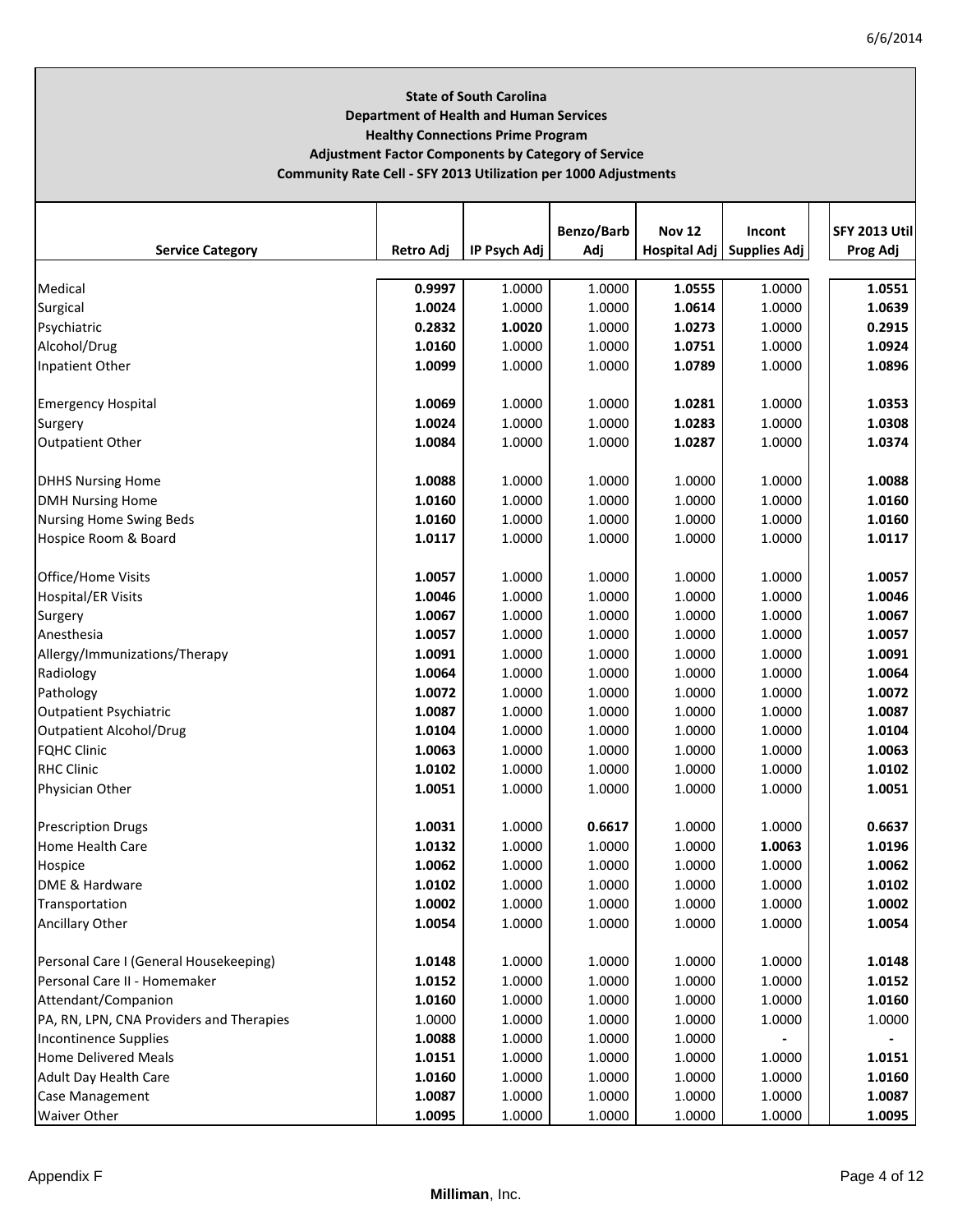# **State of South Carolina Department of Health and Human Services Healthy Connections Prime Program Adjustment Factor Components by Category of Service Nursing Facility Rate Cell ‐ SFY 2013 Utilization per 1000 Adjustments**

|                                          |                  |              | Benzo/Barb | <b>Nov 12</b> | Incont                      | <b>SFY 2013 Util</b> |
|------------------------------------------|------------------|--------------|------------|---------------|-----------------------------|----------------------|
| <b>Service Category</b>                  | <b>Retro Adj</b> | IP Psych Adj | Adj        |               | Hospital Adj   Supplies Adj | Prog Adj             |
| Medical                                  | 0.9868           | 1.0000       | 1.0000     | 1.0351        | 1.0000                      | 1.0215               |
| Surgical                                 | 0.9799           | 1.0000       | 1.0000     | 1.0350        | 1.0000                      | 1.0142               |
| Psychiatric                              | 0.9980           | 0.9636       | 1.0000     | 1.0291        | 1.0000                      | 0.9898               |
| Alcohol/Drug                             | 1.0266           | 1.0000       | 1.0000     | 1.0519        | 1.0000                      | 1.0799               |
| Inpatient Other                          | 0.9779           | 1.0000       | 1.0000     | 1.0283        | 1.0000                      | 1.0055               |
|                                          |                  |              |            |               |                             |                      |
| <b>Emergency Hospital</b>                | 1.0129           | 1.0000       | 1.0000     | 1.0517        | 1.0000                      | 1.0652               |
| Surgery                                  | 1.0214           | 1.0000       | 1.0000     | 1.0535        | 1.0000                      | 1.0761               |
| <b>Outpatient Other</b>                  | 1.0126           | 1.0000       | 1.0000     | 1.0517        | 1.0000                      | 1.0649               |
|                                          | 1.0166           |              |            | 1.0000        | 1.0000                      | 1.0166               |
| <b>DHHS Nursing Home</b>                 | 1.0197           | 1.0000       | 1.0000     | 1.0000        | 1.0000                      | 1.0197               |
| <b>DMH Nursing Home</b>                  |                  | 1.0000       | 1.0000     |               |                             |                      |
| <b>Nursing Home Swing Beds</b>           | 1.0266           | 1.0000       | 1.0000     | 1.0000        | 1.0000                      | 1.0266               |
| Hospice Room & Board                     | 1.0182           | 1.0000       | 1.0000     | 1.0000        | 1.0000                      | 1.0182               |
| Office/Home Visits                       | 1.0133           | 1.0000       | 1.0000     | 1.0000        | 1.0000                      | 1.0133               |
| <b>Hospital/ER Visits</b>                | 1.0128           | 1.0000       | 1.0000     | 1.0000        | 1.0000                      | 1.0128               |
| Surgery                                  | 1.0078           | 1.0000       | 1.0000     | 1.0000        | 1.0000                      | 1.0078               |
| Anesthesia                               | 1.0027           | 1.0000       | 1.0000     | 1.0000        | 1.0000                      | 1.0027               |
| Allergy/Immunizations/Therapy            | 1.0255           | 1.0000       | 1.0000     | 1.0000        | 1.0000                      | 1.0255               |
| Radiology                                | 1.0126           | 1.0000       | 1.0000     | 1.0000        | 1.0000                      | 1.0126               |
| Pathology                                | 1.0008           | 1.0000       | 1.0000     | 1.0000        | 1.0000                      | 1.0008               |
| <b>Outpatient Psychiatric</b>            | 1.0247           | 1.0000       | 1.0000     | 1.0000        | 1.0000                      | 1.0247               |
| <b>Outpatient Alcohol/Drug</b>           | 1.0191           | 1.0000       | 1.0000     | 1.0000        | 1.0000                      | 1.0191               |
| <b>FQHC Clinic</b>                       | 1.0141           | 1.0000       | 1.0000     | 1.0000        | 1.0000                      | 1.0141               |
| <b>RHC Clinic</b>                        | 1.0160           | 1.0000       | 1.0000     | 1.0000        | 1.0000                      | 1.0160               |
| Physician Other                          | 1.0116           | 1.0000       | 1.0000     | 1.0000        | 1.0000                      | 1.0116               |
|                                          |                  |              |            |               |                             |                      |
| <b>Prescription Drugs</b>                | 0.9856           | 1.0000       | 0.5624     | 1.0000        | 1.0000                      | 0.5543               |
| <b>Home Health Care</b>                  | 1.0140           | 1.0000       | 1.0000     | 1.0000        | 1.0100                      | 1.0242               |
| Hospice                                  | 1.0266           | 1.0000       | 1.0000     | 1.0000        | 1.0000                      | 1.0266               |
| DME & Hardware                           | 1.0266           | 1.0000       | 1.0000     | 1.0000        | 1.0000                      | 1.0266               |
| Transportation                           | 0.9709           | 1.0000       | 1.0000     | 1.0000        | 1.0000                      | 0.9709               |
| Ancillary Other                          | 1.0168           | 1.0000       | 1.0000     | 1.0000        | 1.0000                      | 1.0168               |
| Personal Care I (General Housekeeping)   | 1.0266           | 1.0000       | 1.0000     | 1.0000        | 1.0000                      | 1.0266               |
| Personal Care II - Homemaker             | 1.0266           | 1.0000       | 1.0000     | 1.0000        | 1.0000                      | 1.0266               |
| Attendant/Companion                      | 1.0266           | 1.0000       | 1.0000     | 1.0000        | 1.0000                      | 1.0266               |
| PA, RN, LPN, CNA Providers and Therapies | 1.0000           | 1.0000       | 1.0000     | 1.0000        | 1.0000                      | 1.0000               |
| <b>Incontinence Supplies</b>             | 1.0266           | 1.0000       | 1.0000     | 1.0000        |                             |                      |
| <b>Home Delivered Meals</b>              | 1.0266           | 1.0000       | 1.0000     | 1.0000        | 1.0000                      | 1.0266               |
| <b>Adult Day Health Care</b>             | 1.0266           | 1.0000       | 1.0000     | 1.0000        | 1.0000                      | 1.0266               |
| Case Management                          | 1.0266           | 1.0000       | 1.0000     | 1.0000        | 1.0000                      | 1.0266               |
| <b>Waiver Other</b>                      | 1.0266           | 1.0000       | 1.0000     | 1.0000        | 1.0000                      | 1.0266               |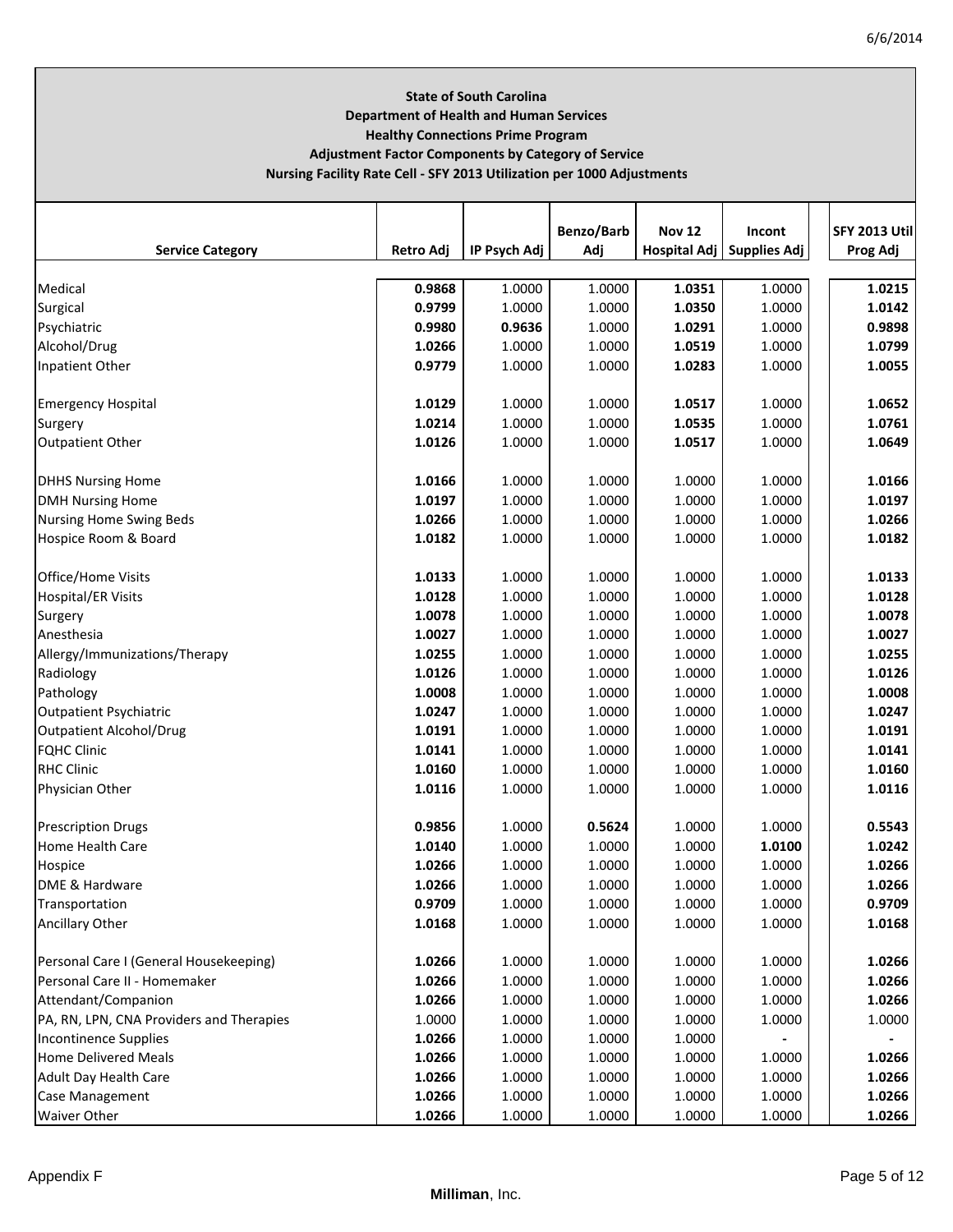# **State of South Carolina Department of Health and Human Services Healthy Connections Prime Program Adjustment Factor Components by Category of Service HCBS Rate Cell ‐ SFY 2013 Utilization per 1000 Adjustments**

|                                          |                  |              | Benzo/Barb | <b>Nov 12</b> | Incont                      | <b>SFY 2013 Util</b> |
|------------------------------------------|------------------|--------------|------------|---------------|-----------------------------|----------------------|
| <b>Service Category</b>                  | <b>Retro Adj</b> | IP Psych Adj | Adj        |               | Hospital Adj   Supplies Adj | Prog Adj             |
| Medical                                  | 1.0059           | 1.0000       | 1.0000     | 1.0420        | 1.0000                      | 1.0481               |
| Surgical                                 | 1.0051           | 1.0000       | 1.0000     | 1.0488        | 1.0000                      | 1.0542               |
| Psychiatric                              | 1.0086           | 1.0082       | 1.0000     | 1.0522        | 1.0000                      | 1.0700               |
| Alcohol/Drug                             | 1.0086           | 1.0000       | 1.0000     | 1.1120        | 1.0000                      | 1.1215               |
| Inpatient Other                          | 0.9848           | 1.0000       | 1.0000     | 1.0514        | 1.0000                      | 1.0354               |
|                                          |                  |              |            |               |                             |                      |
| <b>Emergency Hospital</b>                | 1.0049           | 1.0000       | 1.0000     | 1.0269        | 1.0000                      | 1.0320               |
| Surgery                                  | 1.0047           | 1.0000       | 1.0000     | 1.0285        | 1.0000                      | 1.0334               |
| <b>Outpatient Other</b>                  | 1.0063           | 1.0000       | 1.0000     | 1.0270        | 1.0000                      | 1.0334               |
|                                          |                  |              |            |               |                             |                      |
| <b>DHHS Nursing Home</b>                 | 0.9998           | 1.0000       | 1.0000     | 1.0000        | 1.0000                      | 0.9998               |
| <b>DMH Nursing Home</b>                  | 1.0086           | 1.0000       | 1.0000     | 1.0000        | 1.0000                      | 1.0086               |
| <b>Nursing Home Swing Beds</b>           | 1.0086           | 1.0000       | 1.0000     | 1.0000        | 1.0000                      | 1.0086               |
| Hospice Room & Board                     | 1.0000           | 1.0000       | 1.0000     | 1.0000        | 1.0000                      | 1.0000               |
|                                          |                  |              |            |               |                             |                      |
| <b>Office/Home Visits</b>                | 1.0023           | 1.0000       | 1.0000     | 1.0000        | 1.0000                      | 1.0023               |
| <b>Hospital/ER Visits</b>                | 1.0057           | 1.0000       | 1.0000     | 1.0000        | 1.0000                      | 1.0057               |
| Surgery                                  | 1.0075           | 1.0000       | 1.0000     | 1.0000        | 1.0000                      | 1.0075               |
| Anesthesia                               | 1.0029           | 1.0000       | 1.0000     | 1.0000        | 1.0000                      | 1.0029               |
| Allergy/Immunizations/Therapy            | 1.0060           | 1.0000       | 1.0000     | 1.0000        | 1.0000                      | 1.0060               |
| Radiology                                | 1.0052           | 1.0000       | 1.0000     | 1.0000        | 1.0000                      | 1.0052               |
| Pathology                                | 1.0065           | 1.0000       | 1.0000     | 1.0000        | 1.0000                      | 1.0065               |
| <b>Outpatient Psychiatric</b>            | 1.0086           | 1.0000       | 1.0000     | 1.0000        | 1.0000                      | 1.0086               |
| <b>Outpatient Alcohol/Drug</b>           | 1.0086           | 1.0000       | 1.0000     | 1.0000        | 1.0000                      | 1.0086               |
| <b>FQHC Clinic</b>                       | 1.0064           | 1.0000       | 1.0000     | 1.0000        | 1.0000                      | 1.0064               |
| <b>RHC Clinic</b>                        | 1.0040           | 1.0000       | 1.0000     | 1.0000        | 1.0000                      | 1.0040               |
| Physician Other                          | 1.0061           | 1.0000       | 1.0000     | 1.0000        | 1.0000                      | 1.0061               |
| <b>Prescription Drugs</b>                | 1.0050           | 1.0000       | 0.6481     | 1.0000        | 1.0000                      | 0.6513               |
| Home Health Care                         | 1.0058           | 1.0000       | 1.0000     | 1.0000        | 2.3180                      | 2.3315               |
| Hospice                                  | 1.0086           | 1.0000       | 1.0000     | 1.0000        | 1.0000                      | 1.0086               |
| DME & Hardware                           | 1.0086           | 1.0000       | 1.0000     | 1.0000        | 1.0000                      | 1.0086               |
| Transportation                           | 1.0019           | 1.0000       | 1.0000     | 1.0000        | 1.0000                      | 1.0019               |
| Ancillary Other                          | 1.0042           | 1.0000       | 1.0000     | 1.0000        | 1.0000                      | 1.0042               |
|                                          |                  |              |            |               |                             |                      |
| Personal Care I (General Housekeeping)   | 1.0066           | 1.0000       | 1.0000     | 1.0000        | 1.0000                      | 1.0066               |
| Personal Care II - Homemaker             | 1.0068           | 1.0000       | 1.0000     | 1.0000        | 1.0000                      | 1.0068               |
| Attendant/Companion                      | 1.0077           | 1.0000       | 1.0000     | 1.0000        | 1.0000                      | 1.0077               |
| PA, RN, LPN, CNA Providers and Therapies | 1.0086           | 1.0000       | 1.0000     | 1.0000        | 1.0000                      | 1.0086               |
| <b>Incontinence Supplies</b>             | 1.0045           | 1.0000       | 1.0000     | 1.0000        | 0.0028                      | 0.0028               |
| <b>Home Delivered Meals</b>              | 1.0048           | 1.0000       | 1.0000     | 1.0000        | 1.0000                      | 1.0048               |
| <b>Adult Day Health Care</b>             | 1.0068           | 1.0000       | 1.0000     | 1.0000        | 1.0000                      | 1.0068               |
| Case Management                          | 1.0039           | 1.0000       | 1.0000     | 1.0000        | 1.0000                      | 1.0039               |
| <b>Waiver Other</b>                      | 1.0066           | 1.0000       | 1.0000     | 1.0000        | 1.0000                      | 1.0066               |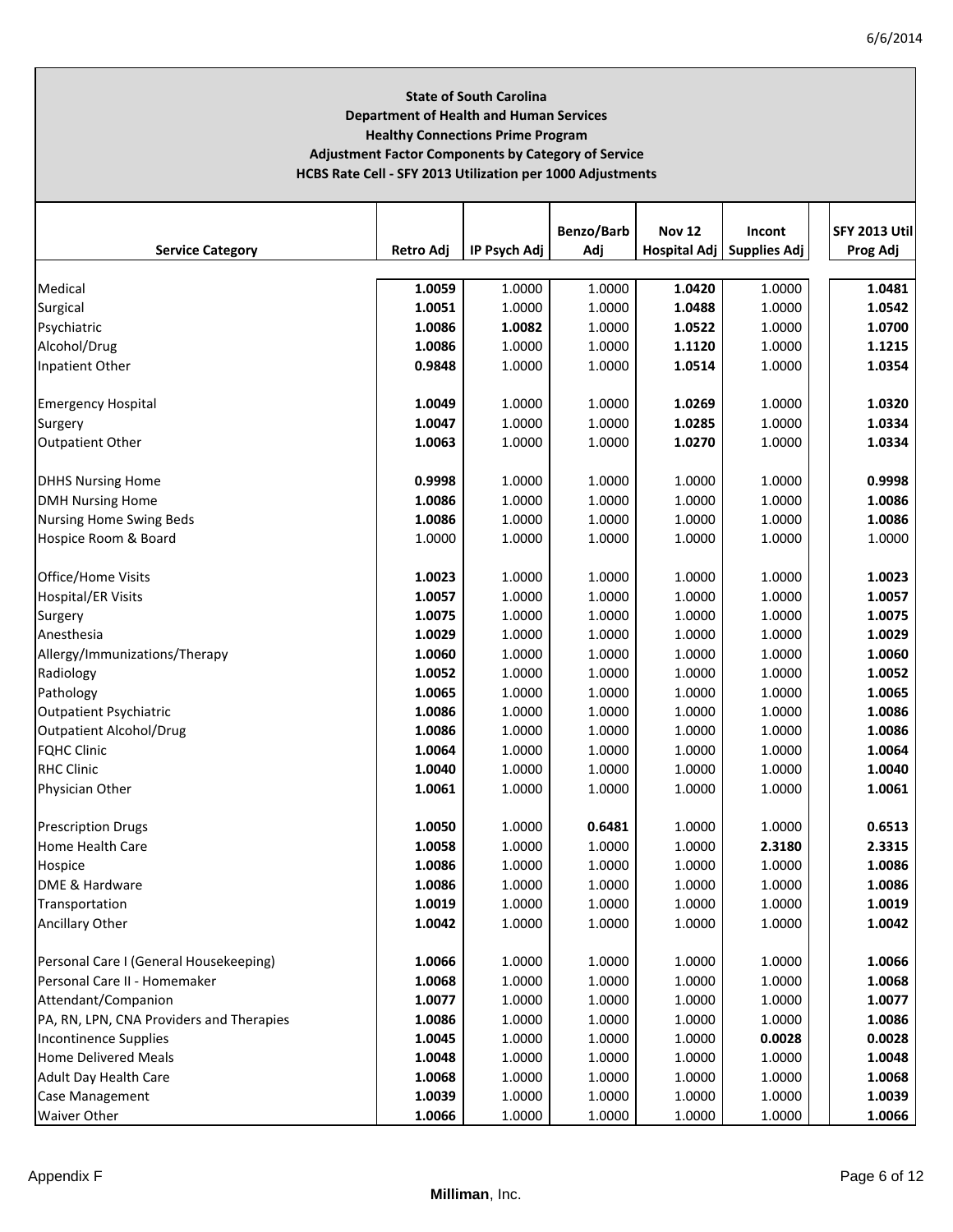# **State of South Carolina Department of Health and Human Services Healthy Connections Prime Program Adjustment Factor Components by Category of Service**

**Community Rate Cell ‐ SFY 2012 Cost per Unit Adjustments**

|                                          |                  |              |                  |                  | <b>Hospice RB</b> |                 |                  | <b>SFY 2012</b>  |
|------------------------------------------|------------------|--------------|------------------|------------------|-------------------|-----------------|------------------|------------------|
|                                          |                  |              | Benzo/Barb       | Incont           | Patient           | Nov 12 Hosp     | Oct 12 NH        | <b>Cost Prog</b> |
| <b>Service Category</b>                  | Retro Adj        | IP Psych Adj | Adj              | Supplies Adj     | Liability         | <b>Increase</b> | Increase         | Adj              |
|                                          |                  |              |                  |                  |                   |                 |                  |                  |
| Medical                                  | 1.0164           | 1.0000       | 1.0000           | 1.0000           | 1.0000            | 0.8866          | 1.0000           | 0.9012           |
| Surgical                                 | 1.0127           | 1.0000       | 1.0000           | 1.0000           | 1.0000            | 0.8866          | 1.0000           | 0.8979           |
| Psychiatric                              | 1.1401           | 1.7583       | 1.0000           | 1.0000           | 1.0000            | 0.9646          | 1.0000           | 1.9338           |
| Alcohol/Drug                             | 1.0000           | 1.0000       | 1.0000           | 1.0000           | 1.0000            | 0.8866          | 1.0000           | 0.8866           |
| Inpatient Other                          | 1.0021           | 1.0000       | 1.0000           | 1.0000           | 1.0000            | 0.8866          | 1.0000           | 0.8885           |
|                                          |                  |              |                  |                  |                   |                 |                  |                  |
| <b>Emergency Hospital</b>                | 0.9973           | 1.0000       | 1.0000           | 1.0000           | 1.0000            | 1.0345          | 1.0000           | 1.0317           |
| Surgery                                  | 0.9965           | 1.0000       | 1.0000           | 1.0000           | 1.0000            | 1.0345          | 1.0000           | 1.0308           |
| <b>Outpatient Other</b>                  | 0.9926           | 1.0000       | 1.0000           | 1.0000           | 1.0000            | 1.0345          | 1.0000           | 1.0268           |
|                                          |                  |              |                  |                  |                   |                 |                  |                  |
| <b>DHHS Nursing Home</b>                 | 0.9997           | 1.0000       | 1.0000           | 1.0000           | 1.0000            | 1.0000          | 1.0197           | 1.0194           |
| <b>DMH Nursing Home</b>                  | 1.0000           | 1.0000       | 1.0000           | 1.0000           | 1.0000            | 1.0000          | 1.0000           | 1.0000           |
| Nursing Home Swing Beds                  | 1.0000           | 1.0000       | 1.0000           | 1.0000           | 1.0000            | 1.0000          | 1.0000           | 1.0000           |
| Hospice Room & Board                     | 1.0017           | 1.0000       | 1.0000           | 1.0000           | 1.0000            | 1.0000          | 1.0195           | 1.0212           |
|                                          |                  |              |                  |                  |                   |                 |                  |                  |
| Office/Home Visits                       | 0.9993           | 1.0000       | 1.0000           | 1.0000           | 1.0000            | 1.0000          | 1.0000           | 0.9993           |
| <b>Hospital/ER Visits</b>                | 0.9795           | 1.0000       | 1.0000           | 1.0000           | 1.0000            | 1.0000          | 1.0000           | 0.9795           |
| Surgery                                  | 1.0001           | 1.0000       | 1.0000           | 1.0000           | 1.0000            | 1.0000          | 1.0000           | 1.0001           |
| Anesthesia                               | 0.9989           | 1.0000       | 1.0000           | 1.0000           | 1.0000            | 1.0000          | 1.0000           | 0.9989           |
| Allergy/Immunizations/Therapy            | 0.9937           | 1.0000       | 1.0000           | 1.0000           | 1.0000            | 1.0000          | 1.0000           | 0.9937           |
| Radiology                                | 0.9852           | 1.0000       | 1.0000           | 1.0000           | 1.0000            | 1.0000          | 1.0000           | 0.9852           |
| Pathology                                | 0.9956           | 1.0000       | 1.0000           | 1.0000           | 1.0000            | 1.0000          | 1.0000           | 0.9956           |
| <b>Outpatient Psychiatric</b>            | 1.0006           | 1.0000       | 1.0000           | 1.0000           | 1.0000            | 1.0000          | 1.0000           | 1.0006           |
| <b>Outpatient Alcohol/Drug</b>           | 1.0002           | 1.0000       | 1.0000           | 1.0000           | 1.0000            | 1.0000          | 1.0000           | 1.0002           |
| <b>FQHC Clinic</b>                       | 1.0007           | 1.0000       | 1.0000           | 1.0000           | 1.0000            | 1.0000          | 1.0000           | 1.0007           |
| <b>RHC Clinic</b>                        | 0.9978           | 1.0000       | 1.0000           | 1.0000           | 1.0000            | 1.0000          | 1.0000           | 0.9978           |
| Physician Other                          | 0.9983           | 1.0000       | 1.0000           | 1.0000           | 1.0000            | 1.0000          | 1.0000           | 0.9983           |
|                                          |                  |              |                  |                  |                   |                 |                  |                  |
| <b>Prescription Drugs</b>                | 0.9687           | 1.0000       | 1.4559           | 1.0000           | 1.0000            | 1.0000          | 1.0000           | 1.4103           |
| <b>Home Health Care</b>                  | 1.0004           | 1.0000       | 1.0000           | 1.0033           | 1.0000            | 1.0000          | 1.0000           | 1.0037           |
| Hospice                                  | 1.0134           | 1.0000       | 1.0000           | 1.0000           | 1.0000            | 1.0000          | 1.0000           | 1.0134           |
| DME & Hardware                           | 1.0031           | 1.0000       | 1.0000           | 1.0000           | 1.0000            | 1.0000          | 1.0000           | 1.0031           |
|                                          | 0.9977           | 1.0000       | 1.0000           | 1.0000           | 1.0000            | 1.0000          |                  | 0.9977           |
| Transportation                           | 1.0041           | 1.0000       | 1.0000           | 1.0000           | 1.0000            | 1.0000          | 1.0000           | 1.0041           |
| Ancillary Other                          |                  |              |                  |                  |                   |                 | 1.0000           |                  |
| Personal Care I (General Housekeeping)   | 1.0000           | 1.0000       | 1.0000           | 1.0000           | 1.0000            | 1.0000          | 1.0000           | 1.0000           |
| Personal Care II - Homemaker             | 1.0000           | 1.0000       | 1.0000           | 1.0000           | 1.0000            | 1.0000          | 1.0000           | 1.0000           |
| Attendant/Companion                      |                  | 1.0000       |                  |                  | 1.0000            | 1.0000          |                  | 1.0000           |
| PA, RN, LPN, CNA Providers and Therapies | 1.0000<br>1.0000 | 1.0000       | 1.0000<br>1.0000 | 1.0000<br>1.0000 | 1.0000            | 1.0000          | 1.0000<br>1.0000 |                  |
|                                          |                  |              |                  |                  |                   |                 |                  | 1.0000           |
| <b>Incontinence Supplies</b>             | 1.0000           | 1.0000       | 1.0000           |                  | 1.0000            | 1.0000          | 1.0000           |                  |
| <b>Home Delivered Meals</b>              | 1.0000           | 1.0000       | 1.0000           | 1.0000           | 1.0000            | 1.0000          | 1.0000           | 1.0000           |
| Adult Day Health Care                    | 1.0000           | 1.0000       | 1.0000           | 1.0000           | 1.0000            | 1.0000          | 1.0000           | 1.0000           |
| Case Management                          | 1.0000           | 1.0000       | 1.0000           | 1.0000           | 1.0000            | 1.0000          | 1.0000           | 1.0000           |
| <b>Waiver Other</b>                      | 1.0000           | 1.0000       | 1.0000           | 1.0000           | 1.0000            | 1.0000          | 1.0000           | 1.0000           |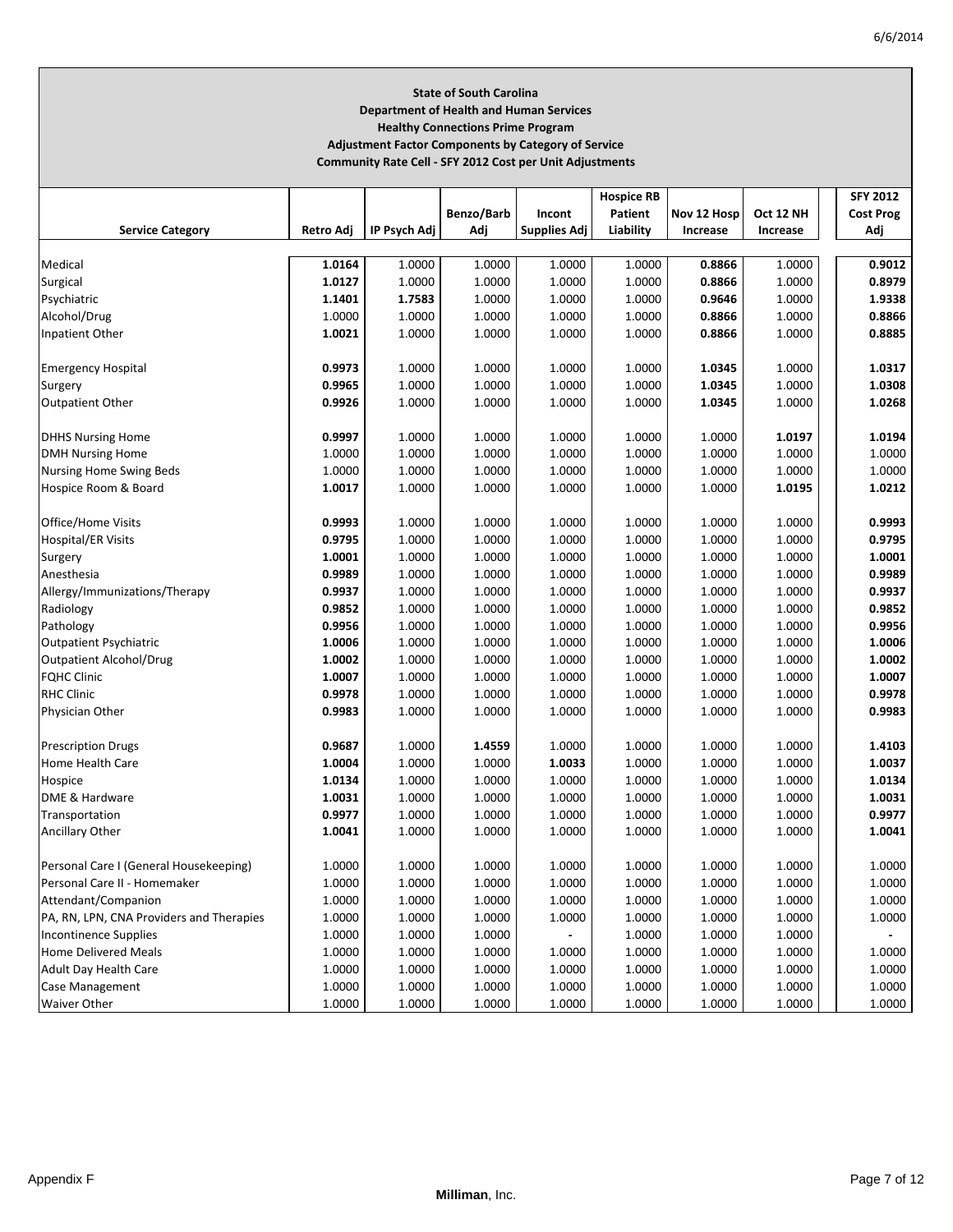# **State of South Carolina Department of Health and Human Services Healthy Connections Prime Program Adjustment Factor Components by Category of Service**

**Nursing Facility Rate Cell ‐ SFY 2012 Cost per Unit Adjustments**

|                                          |           |              |            |                     | <b>Hospice RB</b> |             |           | <b>SFY 2012</b>  |
|------------------------------------------|-----------|--------------|------------|---------------------|-------------------|-------------|-----------|------------------|
|                                          |           |              | Benzo/Barb | Incont              | Patient           | Nov 12 Hosp | Oct 12 NH | <b>Cost Prog</b> |
| <b>Service Category</b>                  | Retro Adj | IP Psych Adj | Adj        | <b>Supplies Adj</b> | Liability         | Increase    | Increase  | Adj              |
|                                          |           |              |            |                     |                   |             |           |                  |
| Medical                                  | 1.0425    | 1.0000       | 1.0000     | 1.0000              | 1.0000            | 0.9222      | 1.0000    | 0.9614           |
| Surgical                                 | 1.0934    | 1.0000       | 1.0000     | 1.0000              | 1.0000            | 0.9222      | 1.0000    | 1.0084           |
| Psychiatric                              | 0.9942    | 3.1866       | 1.0000     | 1.0000              | 1.0000            | 0.9621      | 1.0000    | 3.0480           |
| Alcohol/Drug                             | 1.0834    | 1.0000       | 1.0000     | 1.0000              | 1.0000            | 0.9222      | 1.0000    | 0.9991           |
| Inpatient Other                          | 1.0517    | 1.0000       | 1.0000     | 1.0000              | 1.0000            | 0.9222      | 1.0000    | 0.9699           |
|                                          |           |              |            |                     |                   |             |           |                  |
| <b>Emergency Hospital</b>                | 0.9953    | 1.0000       | 1.0000     | 1.0000              | 1.0000            | 0.9867      | 1.0000    | 0.9820           |
| Surgery                                  | 0.9997    | 1.0000       | 1.0000     | 1.0000              | 1.0000            | 0.9867      | 1.0000    | 0.9864           |
| <b>Outpatient Other</b>                  | 0.9824    | 1.0000       | 1.0000     | 1.0000              | 1.0000            | 0.9867      | 1.0000    | 0.9693           |
|                                          |           |              |            |                     |                   |             |           |                  |
| <b>DHHS Nursing Home</b>                 | 0.9998    | 1.0000       | 1.0000     | 1.0000              | 1.0000            | 1.0000      | 1.0197    | 1.0195           |
| <b>DMH Nursing Home</b>                  | 1.0007    | 1.0000       | 1.0000     | 1.0000              | 1.0000            | 1.0000      | 1.0000    | 1.0007           |
| Nursing Home Swing Beds                  | 1.0052    | 1.0000       | 1.0000     | 1.0000              | 1.0000            | 1.0000      | 1.0000    | 1.0052           |
| Hospice Room & Board                     | 1.0008    | 1.0000       | 1.0000     | 1.0000              | 1.2428            | 1.0000      | 1.0196    | 1.2682           |
|                                          |           |              |            |                     |                   |             |           |                  |
| Office/Home Visits                       | 1.0012    | 1.0000       | 1.0000     | 1.0000              | 1.0000            | 1.0000      | 1.0000    | 1.0012           |
| <b>Hospital/ER Visits</b>                | 0.9993    | 1.0000       | 1.0000     | 1.0000              | 1.0000            | 1.0000      | 1.0000    | 0.9993           |
| Surgery                                  | 1.0011    | 1.0000       | 1.0000     | 1.0000              | 1.0000            | 1.0000      | 1.0000    | 1.0011           |
| Anesthesia                               | 1.0002    | 1.0000       | 1.0000     | 1.0000              | 1.0000            | 1.0000      | 1.0000    | 1.0002           |
| Allergy/Immunizations/Therapy            | 0.9884    | 1.0000       | 1.0000     | 1.0000              | 1.0000            | 1.0000      | 1.0000    | 0.9884           |
| Radiology                                | 1.0024    | 1.0000       | 1.0000     | 1.0000              | 1.0000            | 1.0000      | 1.0000    | 1.0024           |
| Pathology                                | 1.0043    | 1.0000       | 1.0000     | 1.0000              | 1.0000            | 1.0000      | 1.0000    | 1.0043           |
| <b>Outpatient Psychiatric</b>            | 1.0065    | 1.0000       | 1.0000     | 1.0000              | 1.0000            | 1.0000      | 1.0000    | 1.0065           |
| <b>Outpatient Alcohol/Drug</b>           | 1.0005    | 1.0000       | 1.0000     | 1.0000              | 1.0000            | 1.0000      | 1.0000    | 1.0005           |
| <b>FQHC Clinic</b>                       | 1.0008    | 1.0000       | 1.0000     | 1.0000              | 1.0000            | 1.0000      | 1.0000    | 1.0008           |
| <b>RHC Clinic</b>                        | 0.9992    | 1.0000       | 1.0000     | 1.0000              | 1.0000            | 1.0000      | 1.0000    | 0.9992           |
| Physician Other                          | 1.0074    | 1.0000       | 1.0000     | 1.0000              | 1.0000            | 1.0000      | 1.0000    | 1.0074           |
|                                          |           |              |            |                     |                   |             |           |                  |
| <b>Prescription Drugs</b>                | 0.9595    | 1.0000       | 1.3374     | 1.0000              | 1.0000            | 1.0000      | 1.0000    | 1.2833           |
| Home Health Care                         | 0.9842    | 1.0000       | 1.0000     | 1.0049              | 1.0000            | 1.0000      | 1.0000    | 0.9890           |
| Hospice                                  | 1.0000    | 1.0000       | 1.0000     | 1.0000              | 1.0000            | 1.0000      | 1.0000    | 1.0000           |
| DME & Hardware                           | 1.0000    | 1.0000       | 1.0000     | 1.0000              | 1.0000            | 1.0000      | 1.0000    | 1.0000           |
| Transportation                           | 0.9918    | 1.0000       | 1.0000     | 1.0000              | 1.0000            | 1.0000      | 1.0000    | 0.9918           |
| Ancillary Other                          | 1.0074    | 1.0000       | 1.0000     | 1.0000              | 1.0000            | 1.0000      | 1.0000    | 1.0074           |
|                                          |           |              |            |                     |                   |             |           |                  |
| Personal Care I (General Housekeeping)   | 1.0000    | 1.0000       | 1.0000     | 1.0000              | 1.0000            | 1.0000      | 1.0000    | 1.0000           |
| Personal Care II - Homemaker             | 1.0000    | 1.0000       | 1.0000     | 1.0000              | 1.0000            | 1.0000      | 1.0000    | 1.0000           |
| Attendant/Companion                      | 1.0000    | 1.0000       | 1.0000     | 1.0000              | 1.0000            | 1.0000      | 1.0000    | 1.0000           |
| PA, RN, LPN, CNA Providers and Therapies | 1.0000    | 1.0000       | 1.0000     | 1.0000              | 1.0000            | 1.0000      | 1.0000    | 1.0000           |
| <b>Incontinence Supplies</b>             | 1.0000    | 1.0000       | 1.0000     |                     | 1.0000            | 1.0000      | 1.0000    |                  |
| <b>Home Delivered Meals</b>              | 1.0000    | 1.0000       | 1.0000     | 1.0000              | 1.0000            | 1.0000      | 1.0000    | 1.0000           |
| <b>Adult Day Health Care</b>             | 1.0000    | 1.0000       | 1.0000     | 1.0000              | 1.0000            | 1.0000      | 1.0000    | 1.0000           |
| Case Management                          | 1.0000    | 1.0000       | 1.0000     | 1.0000              | 1.0000            | 1.0000      | 1.0000    | 1.0000           |
| <b>Waiver Other</b>                      | 1.0000    | 1.0000       | 1.0000     | 1.0000              | 1.0000            | 1.0000      | 1.0000    | 1.0000           |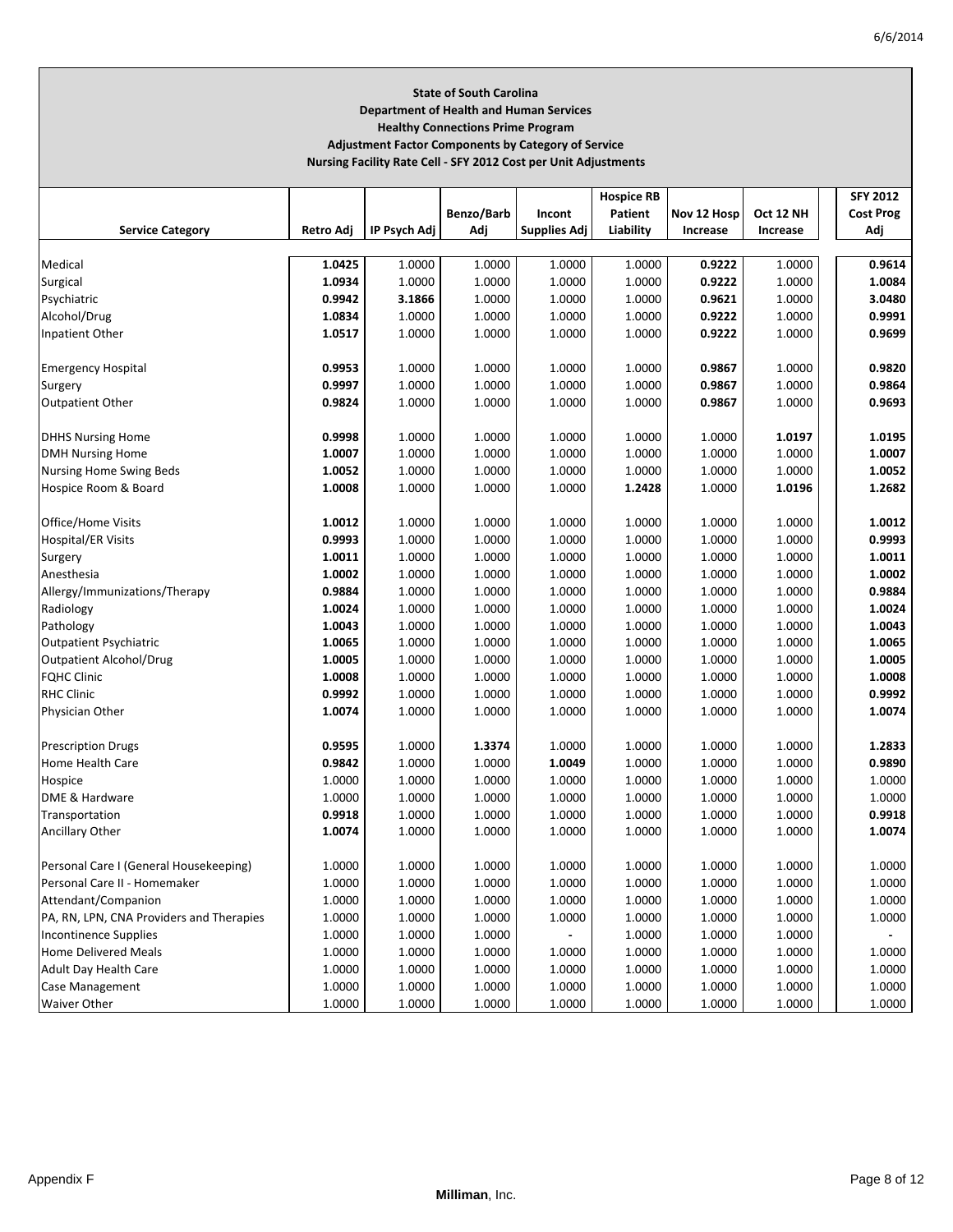## **State of South Carolina Department of Health and Human Services Healthy Connections Prime Program Adjustment Factor Components by Category of Service HCBS Rate Cell ‐ SFY 2012 Cost per Unit Adjustments**

|                                          |           |              |            |                     | <b>Hospice RB</b> |             |           | <b>SFY 2012</b>  |
|------------------------------------------|-----------|--------------|------------|---------------------|-------------------|-------------|-----------|------------------|
|                                          |           |              | Benzo/Barb | Incont              | Patient           | Nov 12 Hosp | Oct 12 NH | <b>Cost Prog</b> |
| <b>Service Category</b>                  | Retro Adj | IP Psych Adj | Adj        | <b>Supplies Adj</b> | Liability         | Increase    | Increase  | Adj              |
|                                          |           |              |            |                     |                   |             |           |                  |
| Medical                                  | 1.0019    | 1.0000       | 1.0000     | 1.0000              | 1.0000            | 0.8981      | 1.0000    | 0.8999           |
| Surgical                                 | 1.0062    | 1.0000       | 1.0000     | 1.0000              | 1.0000            | 0.8981      | 1.0000    | 0.9037           |
| Psychiatric                              | 1.0027    | 1.0000       | 1.0000     | 1.0000              | 1.0000            | 0.8981      | 1.0000    | 0.9006           |
| Alcohol/Drug                             | 1.0538    | 1.0000       | 1.0000     | 1.0000              | 1.0000            | 0.8981      | 1.0000    | 0.9464           |
| Inpatient Other                          | 1.0000    | 1.0000       | 1.0000     | 1.0000              | 1.0000            | 0.8981      | 1.0000    | 0.8981           |
|                                          |           |              |            |                     |                   |             |           |                  |
| <b>Emergency Hospital</b>                | 1.0002    | 1.0000       | 1.0000     | 1.0000              | 1.0000            | 0.9742      | 1.0000    | 0.9744           |
| Surgery                                  | 1.0008    | 1.0000       | 1.0000     | 1.0000              | 1.0000            | 0.9743      | 1.0000    | 0.9751           |
| <b>Outpatient Other</b>                  | 0.9982    | 1.0000       | 1.0000     | 1.0000              | 1.0000            | 0.9742      | 1.0000    | 0.9724           |
|                                          |           |              |            |                     |                   |             |           |                  |
| <b>DHHS Nursing Home</b>                 | 1.0000    | 1.0000       | 1.0000     | 1.0000              | 1.0000            | 1.0000      | 1.0197    | 1.0197           |
| <b>DMH Nursing Home</b>                  | 1.0000    | 1.0000       | 1.0000     | 1.0000              | 1.0000            | 1.0000      | 1.0000    | 1.0000           |
| Nursing Home Swing Beds                  | 1.0000    | 1.0000       | 1.0000     | 1.0000              | 1.0000            | 1.0000      | 1.0000    | 1.0000           |
| Hospice Room & Board                     | 1.0000    | 1.0000       | 1.0000     | 1.0000              | 1.0000            | 1.0000      | 1.0000    | 1.0000           |
|                                          |           |              |            |                     |                   |             |           |                  |
| Office/Home Visits                       | 1.0023    | 1.0000       | 1.0000     | 1.0000              | 1.0000            | 1.0000      | 1.0000    | 1.0023           |
| <b>Hospital/ER Visits</b>                | 0.9870    | 1.0000       | 1.0000     | 1.0000              | 1.0000            | 1.0000      | 1.0000    | 0.9870           |
| Surgery                                  | 1.0010    | 1.0000       | 1.0000     | 1.0000              | 1.0000            | 1.0000      | 1.0000    | 1.0010           |
| Anesthesia                               | 1.0002    | 1.0000       | 1.0000     | 1.0000              | 1.0000            | 1.0000      | 1.0000    | 1.0002           |
| Allergy/Immunizations/Therapy            | 0.9996    | 1.0000       | 1.0000     | 1.0000              | 1.0000            | 1.0000      | 1.0000    | 0.9996           |
| Radiology                                | 0.9977    | 1.0000       | 1.0000     | 1.0000              | 1.0000            | 1.0000      | 1.0000    | 0.9977           |
| Pathology                                | 1.0032    | 1.0000       | 1.0000     | 1.0000              | 1.0000            | 1.0000      | 1.0000    | 1.0032           |
| <b>Outpatient Psychiatric</b>            | 0.9990    | 1.0000       | 1.0000     | 1.0000              | 1.0000            | 1.0000      | 1.0000    | 0.9990           |
| <b>Outpatient Alcohol/Drug</b>           | 1.0000    | 1.0000       | 1.0000     | 1.0000              | 1.0000            | 1.0000      | 1.0000    | 1.0000           |
| <b>FQHC Clinic</b>                       | 1.0001    | 1.0000       | 1.0000     | 1.0000              | 1.0000            | 1.0000      | 1.0000    | 1.0001           |
| <b>RHC Clinic</b>                        |           |              |            |                     |                   |             |           |                  |
|                                          | 1.0002    | 1.0000       | 1.0000     | 1.0000              | 1.0000            | 1.0000      | 1.0000    | 1.0002           |
| Physician Other                          | 0.9972    | 1.0000       | 1.0000     | 1.0000              | 1.0000            | 1.0000      | 1.0000    | 0.9972           |
|                                          | 0.9812    | 1.0000       | 1.3108     | 1.0000              | 1.0000            | 1.0000      | 1.0000    | 1.2862           |
| <b>Prescription Drugs</b>                |           |              |            |                     |                   |             |           |                  |
| Home Health Care                         | 1.0001    | 1.0000       | 1.0000     | 1.1458              | 1.0000            | 1.0000      | 1.0000    | 1.1459           |
| Hospice                                  | 1.0000    | 1.0000       | 1.0000     | 1.0000              | 1.0000            | 1.0000      | 1.0000    | 1.0000           |
| DME & Hardware                           | 1.0000    | 1.0000       | 1.0000     | 1.0000              | 1.0000            | 1.0000      | 1.0000    | 1.0000           |
| Transportation                           | 1.0010    | 1.0000       | 1.0000     | 1.0000              | 1.0000            | 1.0000      | 1.0000    | 1.0010           |
| Ancillary Other                          | 1.0021    | 1.0000       | 1.0000     | 1.0000              | 1.0000            | 1.0000      | 1.0000    | 1.0021           |
|                                          |           |              |            |                     |                   |             |           |                  |
| Personal Care I (General Housekeeping)   | 1.0002    | 1.0000       | 1.0000     | 1.0000              | 1.0000            | 1.0000      | 1.0000    | 1.0002           |
| Personal Care II - Homemaker             | 1.0002    | 1.0000       | 1.0000     | 1.0000              | 1.0000            | 1.0000      | 1.0000    | 1.0002           |
| Attendant/Companion                      | 1.0002    | 1.0000       | 1.0000     | 1.0000              | 1.0000            | 1.0000      | 1.0000    | 1.0002           |
| PA, RN, LPN, CNA Providers and Therapies | 1.0000    | 1.0000       | 1.0000     | 1.0000              | 1.0000            | 1.0000      | 1.0000    | 1.0000           |
| Incontinence Supplies                    | 1.0000    | 1.0000       | 1.0000     | 0.6887              | 1.0000            | 1.0000      | 1.0000    | 0.6888           |
| <b>Home Delivered Meals</b>              | 0.9998    | 1.0000       | 1.0000     | 1.0000              | 1.0000            | 1.0000      | 1.0000    | 0.9998           |
| Adult Day Health Care                    | 1.0000    | 1.0000       | 1.0000     | 1.0000              | 1.0000            | 1.0000      | 1.0000    | 1.0000           |
| Case Management                          | 1.0000    | 1.0000       | 1.0000     | 1.0000              | 1.0000            | 1.0000      | 1.0000    | 1.0000           |
| <b>Waiver Other</b>                      | 0.9994    | 1.0000       | 1.0000     | 1.0000              | 1.0000            | 1.0000      | 1.0000    | 0.9994           |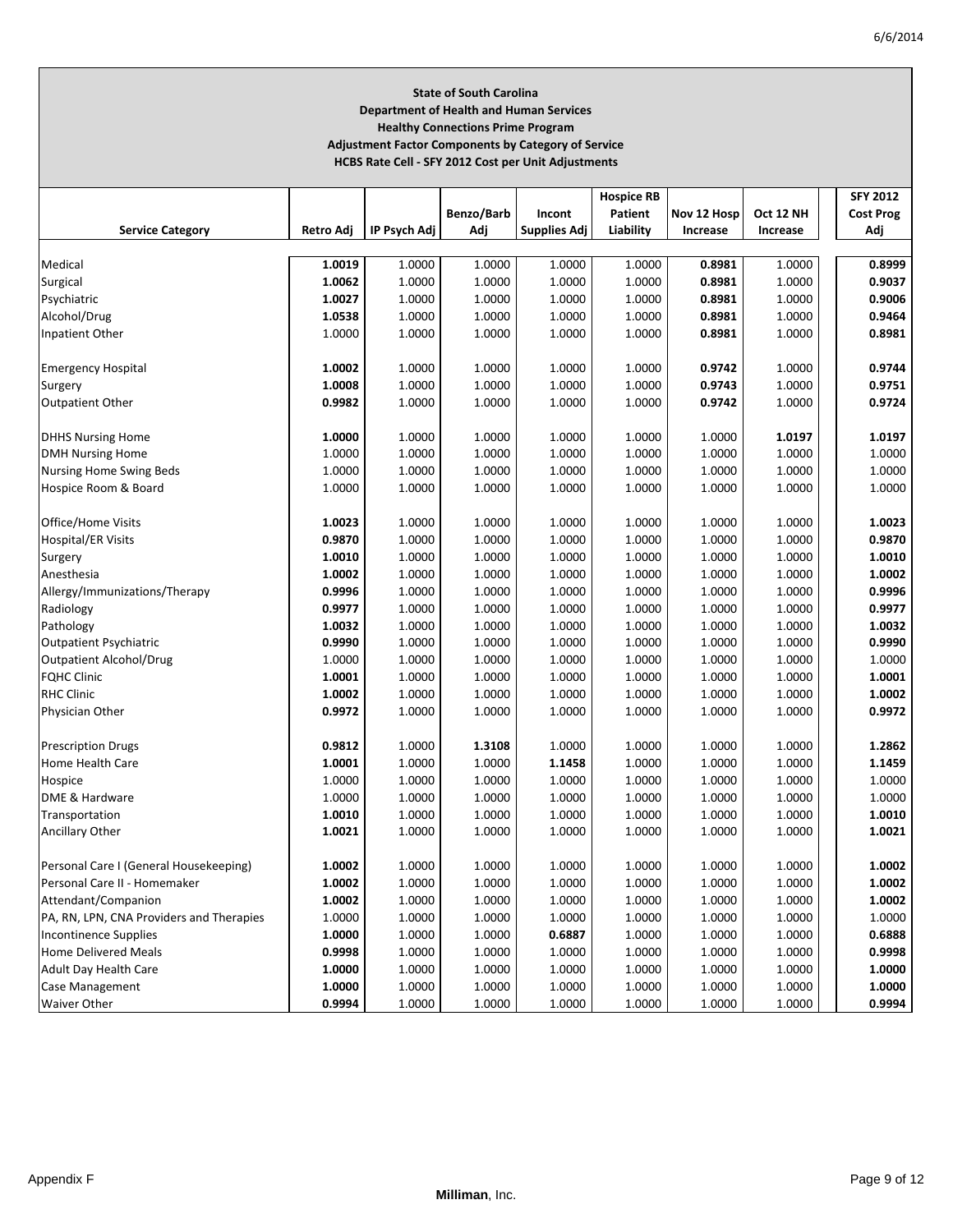# **State of South Carolina Department of Health and Human Services Healthy Connections Prime Program Adjustment Factor Components by Category of Service**

**Community Rate Cell ‐ SFY 2013 Cost per Unit Adjustments**

|                                          |           |              |            |                     | <b>Hospice RB</b> |             |           | <b>SFY 2013</b>  |
|------------------------------------------|-----------|--------------|------------|---------------------|-------------------|-------------|-----------|------------------|
|                                          |           |              | Benzo/Barb | Incont              | Patient           | Nov 12 Hosp | Oct 12 NH | <b>Cost Prog</b> |
| <b>Service Category</b>                  | Retro Adj | IP Psych Adj | Adj        | <b>Supplies Adj</b> | Liability         | Increase    | Increase  | Adj              |
|                                          |           |              |            |                     |                   |             |           |                  |
| Medical                                  | 1.0059    | 1.0000       | 1.0000     | 1.0000              | 1.0000            | 0.9597      | 1.0000    | 0.9653           |
| Surgical                                 | 1.0056    | 1.0000       | 1.0000     | 1.0000              | 1.0000            | 0.9562      | 1.0000    | 0.9616           |
| Psychiatric                              | 2.7467    | 0.9980       | 1.0000     | 1.0000              | 1.0000            | 0.9858      | 1.0000    | 2.7024           |
| Alcohol/Drug                             | 1.0000    | 1.0000       | 1.0000     | 1.0000              | 1.0000            | 0.9480      | 1.0000    | 0.9480           |
| Inpatient Other                          | 1.0009    | 1.0000       | 1.0000     | 1.0000              | 1.0000            | 0.9445      | 1.0000    | 0.9454           |
|                                          |           |              |            |                     |                   |             |           |                  |
| <b>Emergency Hospital</b>                | 0.9978    | 1.0000       | 1.0000     | 1.0000              | 1.0000            | 1.0064      | 1.0000    | 1.0042           |
| Surgery                                  | 1.0029    | 1.0000       | 1.0000     | 1.0000              | 1.0000            | 1.0092      | 1.0000    | 1.0122           |
| <b>Outpatient Other</b>                  | 0.9972    | 1.0000       | 1.0000     | 1.0000              | 1.0000            | 1.0112      | 1.0000    | 1.0083           |
|                                          |           |              |            |                     |                   |             |           |                  |
| <b>DHHS Nursing Home</b>                 | 0.9996    | 1.0000       | 1.0000     | 1.0000              | 1.0000            | 1.0000      | 1.0175    | 1.0171           |
| <b>DMH Nursing Home</b>                  | 1.0000    | 1.0000       | 1.0000     | 1.0000              | 1.0000            | 1.0000      | 1.0000    | 1.0000           |
| Nursing Home Swing Beds                  | 1.0000    | 1.0000       | 1.0000     | 1.0000              | 1.0000            | 1.0000      | 1.0000    | 1.0000           |
| Hospice Room & Board                     | 1.0000    | 1.0000       | 1.0000     | 1.0000              | 1.0000            | 1.0000      | 1.0192    | 1.0192           |
|                                          |           |              |            |                     |                   |             |           |                  |
| Office/Home Visits                       | 0.9984    | 1.0000       | 1.0000     | 1.0000              | 1.0000            | 1.0000      | 1.0000    | 0.9984           |
| <b>Hospital/ER Visits</b>                | 0.9937    | 1.0000       | 1.0000     | 1.0000              | 1.0000            | 1.0000      | 1.0000    | 0.9937           |
| Surgery                                  | 1.0003    | 1.0000       | 1.0000     | 1.0000              | 1.0000            | 1.0000      | 1.0000    | 1.0003           |
| Anesthesia                               | 1.0002    | 1.0000       | 1.0000     | 1.0000              | 1.0000            | 1.0000      | 1.0000    | 1.0002           |
| Allergy/Immunizations/Therapy            | 0.9956    | 1.0000       | 1.0000     | 1.0000              | 1.0000            | 1.0000      | 1.0000    | 0.9956           |
| Radiology                                | 0.9936    | 1.0000       | 1.0000     | 1.0000              | 1.0000            | 1.0000      | 1.0000    | 0.9936           |
| Pathology                                | 0.9994    | 1.0000       | 1.0000     | 1.0000              | 1.0000            | 1.0000      | 1.0000    | 0.9994           |
| <b>Outpatient Psychiatric</b>            | 0.9980    | 1.0000       | 1.0000     | 1.0000              | 1.0000            | 1.0000      | 1.0000    | 0.9980           |
| <b>Outpatient Alcohol/Drug</b>           | 1.0019    | 1.0000       | 1.0000     | 1.0000              | 1.0000            | 1.0000      | 1.0000    | 1.0019           |
| <b>FQHC Clinic</b>                       | 1.0008    | 1.0000       | 1.0000     | 1.0000              | 1.0000            | 1.0000      | 1.0000    | 1.0008           |
| <b>RHC Clinic</b>                        | 0.9981    | 1.0000       | 1.0000     | 1.0000              | 1.0000            | 1.0000      | 1.0000    | 0.9981           |
| Physician Other                          | 0.9916    | 1.0000       | 1.0000     | 1.0000              | 1.0000            | 1.0000      | 1.0000    | 0.9916           |
|                                          |           |              |            |                     |                   |             |           |                  |
| <b>Prescription Drugs</b>                | 0.9516    | 1.0000       | 1.2956     | 1.0000              | 1.0000            | 1.0000      | 1.0000    | 1.2328           |
| <b>Home Health Care</b>                  | 1.0000    | 1.0000       | 1.0000     | 1.0031              | 1.0000            | 1.0000      | 1.0000    | 1.0031           |
| Hospice                                  | 0.9964    | 1.0000       | 1.0000     | 1.0000              | 1.0000            | 1.0000      | 1.0000    | 0.9964           |
| DME & Hardware                           | 1.0057    | 1.0000       | 1.0000     | 1.0000              | 1.0000            | 1.0000      | 1.0000    | 1.0057           |
| Transportation                           | 0.9944    | 1.0000       | 1.0000     | 1.0000              | 1.0000            | 1.0000      | 1.0000    | 0.9944           |
| Ancillary Other                          | 0.9946    | 1.0000       | 1.0000     | 1.0000              | 1.0000            | 1.0000      | 1.0000    | 0.9946           |
|                                          |           |              |            |                     |                   |             |           |                  |
| Personal Care I (General Housekeeping)   | 1.0001    | 1.0000       | 1.0000     | 1.0000              | 1.0000            | 1.0000      | 1.0000    | 1.0001           |
| Personal Care II - Homemaker             | 1.0003    | 1.0000       | 1.0000     | 1.0000              | 1.0000            | 1.0000      | 1.0000    | 1.0003           |
| Attendant/Companion                      | 1.0000    | 1.0000       | 1.0000     | 1.0000              | 1.0000            | 1.0000      | 1.0000    | 1.0000           |
| PA, RN, LPN, CNA Providers and Therapies | 1.0000    | 1.0000       | 1.0000     | 1.0000              | 1.0000            | 1.0000      | 1.0000    | 1.0000           |
| <b>Incontinence Supplies</b>             | 1.0010    | 1.0000       | 1.0000     |                     | 1.0000            | 1.0000      | 1.0000    |                  |
| <b>Home Delivered Meals</b>              | 0.9999    | 1.0000       | 1.0000     | 1.0000              | 1.0000            | 1.0000      | 1.0000    | 0.9999           |
| Adult Day Health Care                    | 1.0000    | 1.0000       | 1.0000     | 1.0000              | 1.0000            | 1.0000      | 1.0000    | 1.0000           |
| Case Management                          | 1.0001    | 1.0000       | 1.0000     | 1.0000              | 1.0000            | 1.0000      | 1.0000    | 1.0001           |
| <b>Waiver Other</b>                      | 0.9980    | 1.0000       | 1.0000     | 1.0000              | 1.0000            | 1.0000      | 1.0000    | 0.9980           |
|                                          |           |              |            |                     |                   |             |           |                  |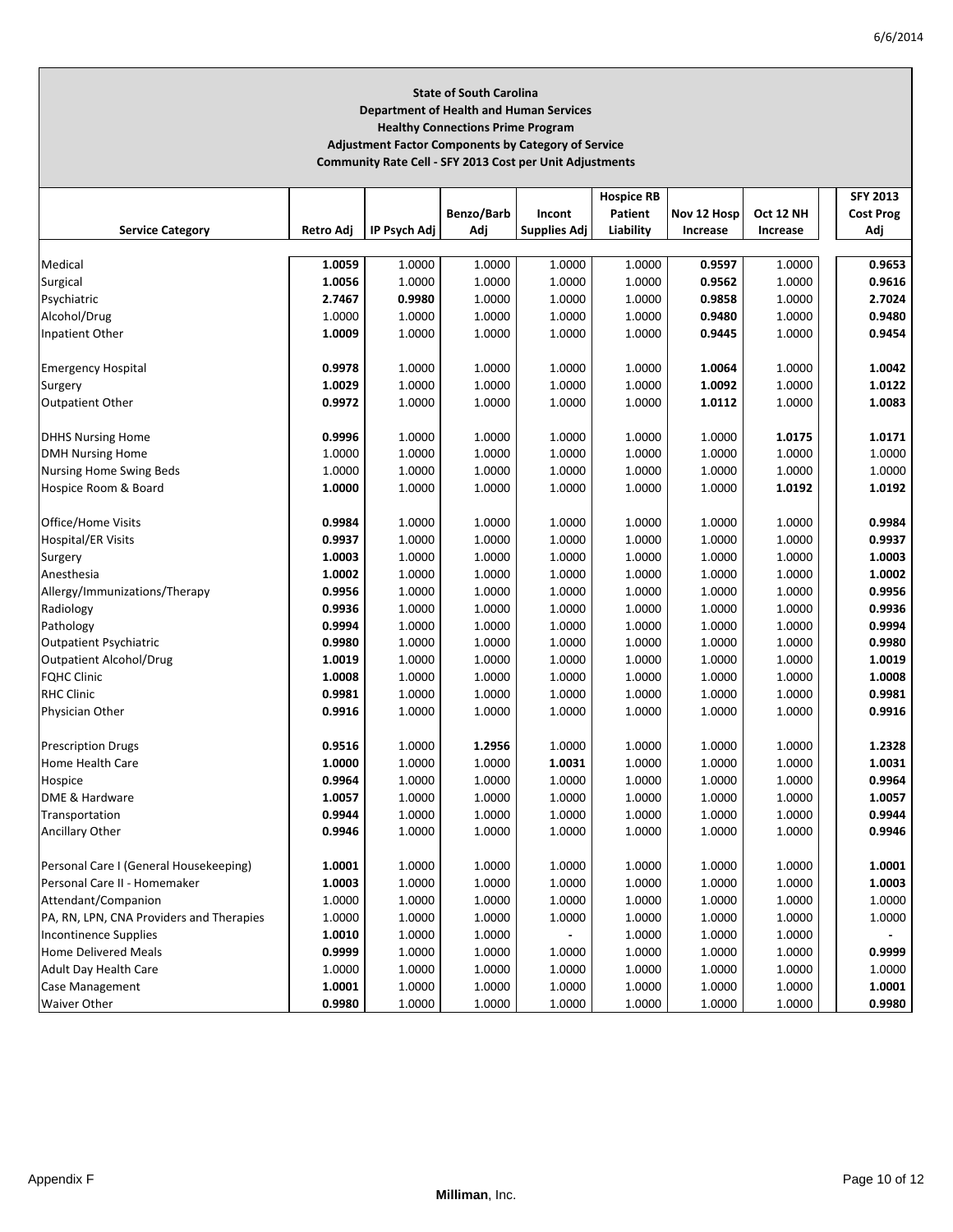# **State of South Carolina Department of Health and Human Services Healthy Connections Prime Program Adjustment Factor Components by Category of Service**

**Nursing Facility Rate Cell ‐ SFY 2013 Cost per Unit Adjustments**

|                                          |           |              |            |                     | <b>Hospice RB</b> |             |           | <b>SFY 2013</b>  |
|------------------------------------------|-----------|--------------|------------|---------------------|-------------------|-------------|-----------|------------------|
|                                          |           |              | Benzo/Barb | Incont              | Patient           | Nov 12 Hosp | Oct 12 NH | <b>Cost Prog</b> |
| <b>Service Category</b>                  | Retro Adj | IP Psych Adj | Adj        | <b>Supplies Adj</b> | Liability         | Increase    | Increase  | Adj              |
|                                          |           |              |            |                     |                   |             |           |                  |
| Medical                                  | 1.0224    | 1.0000       | 1.0000     | 1.0000              | 1.0000            | 0.9720      | 1.0000    | 0.9937           |
| Surgical                                 | 1.0220    | 1.0000       | 1.0000     | 1.0000              | 1.0000            | 0.9718      | 1.0000    | 0.9931           |
| Psychiatric                              | 1.0094    | 1.0377       | 1.0000     | 1.0000              | 1.0000            | 0.9751      | 1.0000    | 1.0231           |
| Alcohol/Drug                             | 1.0000    | 1.0000       | 1.0000     | 1.0000              | 1.0000            | 0.9591      | 1.0000    | 0.9591           |
| Inpatient Other                          | 1.0165    | 1.0000       | 1.0000     | 1.0000              | 1.0000            | 0.9765      | 1.0000    | 0.9926           |
|                                          |           |              |            |                     |                   |             |           |                  |
| <b>Emergency Hospital</b>                | 0.9950    | 1.0000       | 1.0000     | 1.0000              | 1.0000            | 0.9916      | 1.0000    | 0.9867           |
| Surgery                                  | 0.9767    | 1.0000       | 1.0000     | 1.0000              | 1.0000            | 0.9931      | 1.0000    | 0.9699           |
| <b>Outpatient Other</b>                  | 0.9886    | 1.0000       | 1.0000     | 1.0000              | 1.0000            | 0.9968      | 1.0000    | 0.9855           |
|                                          |           |              |            |                     |                   |             |           |                  |
| <b>DHHS Nursing Home</b>                 | 0.9999    | 1.0000       | 1.0000     | 1.0000              | 1.0000            | 1.0000      | 1.0166    | 1.0165           |
| <b>DMH Nursing Home</b>                  | 1.0002    | 1.0000       | 1.0000     | 1.0000              | 1.0000            | 1.0000      | 1.0000    | 1.0002           |
| Nursing Home Swing Beds                  | 1.0000    | 1.0000       | 1.0000     | 1.0000              | 1.0000            | 1.0000      | 1.0000    | 1.0000           |
| Hospice Room & Board                     | 1.0003    | 1.0000       | 1.0000     | 1.0000              | 1.2601            | 1.0000      | 1.0180    | 1.2832           |
|                                          |           |              |            |                     |                   |             |           |                  |
| Office/Home Visits                       | 1.0043    | 1.0000       | 1.0000     | 1.0000              | 1.0000            | 1.0000      | 1.0000    | 1.0043           |
|                                          | 0.9982    | 1.0000       | 1.0000     | 1.0000              | 1.0000            | 1.0000      | 1.0000    | 0.9982           |
| <b>Hospital/ER Visits</b>                |           |              |            |                     |                   |             |           |                  |
| Surgery                                  | 1.0003    | 1.0000       | 1.0000     | 1.0000              | 1.0000            | 1.0000      | 1.0000    | 1.0003           |
| Anesthesia                               | 0.9759    | 1.0000       | 1.0000     | 1.0000              | 1.0000            | 1.0000      | 1.0000    | 0.9759           |
| Allergy/Immunizations/Therapy            | 0.9996    | 1.0000       | 1.0000     | 1.0000              | 1.0000            | 1.0000      | 1.0000    | 0.9996           |
| Radiology                                | 0.9953    | 1.0000       | 1.0000     | 1.0000              | 1.0000            | 1.0000      | 1.0000    | 0.9953           |
| Pathology                                | 0.9083    | 1.0000       | 1.0000     | 1.0000              | 1.0000            | 1.0000      | 1.0000    | 0.9083           |
| <b>Outpatient Psychiatric</b>            | 1.0015    | 1.0000       | 1.0000     | 1.0000              | 1.0000            | 1.0000      | 1.0000    | 1.0015           |
| <b>Outpatient Alcohol/Drug</b>           | 1.0068    | 1.0000       | 1.0000     | 1.0000              | 1.0000            | 1.0000      | 1.0000    | 1.0068           |
| <b>FQHC Clinic</b>                       | 0.9996    | 1.0000       | 1.0000     | 1.0000              | 1.0000            | 1.0000      | 1.0000    | 0.9996           |
| <b>RHC Clinic</b>                        | 1.0010    | 1.0000       | 1.0000     | 1.0000              | 1.0000            | 1.0000      | 1.0000    | 1.0010           |
| Physician Other                          | 1.0025    | 1.0000       | 1.0000     | 1.0000              | 1.0000            | 1.0000      | 1.0000    | 1.0025           |
|                                          |           |              |            |                     |                   |             |           |                  |
| <b>Prescription Drugs</b>                | 0.9576    | 1.0000       | 1.1744     | 1.0000              | 1.0000            | 1.0000      | 1.0000    | 1.1247           |
| Home Health Care                         | 1.0078    | 1.0000       | 1.0000     | 1.0090              | 1.0000            | 1.0000      | 1.0000    | 1.0169           |
| Hospice                                  | 1.0000    | 1.0000       | 1.0000     | 1.0000              | 1.0000            | 1.0000      | 1.0000    | 1.0000           |
| DME & Hardware                           | 1.0000    | 1.0000       | 1.0000     | 1.0000              | 1.0000            | 1.0000      | 1.0000    | 1.0000           |
| Transportation                           | 0.9690    | 1.0000       | 1.0000     | 1.0000              | 1.0000            | 1.0000      | 1.0000    | 0.9690           |
| Ancillary Other                          | 1.0015    | 1.0000       | 1.0000     | 1.0000              | 1.0000            | 1.0000      | 1.0000    | 1.0015           |
|                                          |           |              |            |                     |                   |             |           |                  |
| Personal Care I (General Housekeeping)   | 1.0000    | 1.0000       | 1.0000     | 1.0000              | 1.0000            | 1.0000      | 1.0000    | 1.0000           |
| Personal Care II - Homemaker             | 1.0000    | 1.0000       | 1.0000     | 1.0000              | 1.0000            | 1.0000      | 1.0000    | 1.0000           |
| Attendant/Companion                      | 1.0000    | 1.0000       | 1.0000     | 1.0000              | 1.0000            | 1.0000      | 1.0000    | 1.0000           |
| PA, RN, LPN, CNA Providers and Therapies | 1.0000    | 1.0000       | 1.0000     | 1.0000              | 1.0000            | 1.0000      | 1.0000    | 1.0000           |
| <b>Incontinence Supplies</b>             | 1.0000    | 1.0000       | 1.0000     |                     | 1.0000            | 1.0000      | 1.0000    |                  |
| <b>Home Delivered Meals</b>              | 1.0000    | 1.0000       | 1.0000     | 1.0000              | 1.0000            | 1.0000      | 1.0000    | 1.0000           |
| <b>Adult Day Health Care</b>             | 1.0000    | 1.0000       | 1.0000     | 1.0000              | 1.0000            | 1.0000      | 1.0000    | 1.0000           |
| Case Management                          | 1.0000    | 1.0000       | 1.0000     | 1.0000              | 1.0000            | 1.0000      | 1.0000    | 1.0000           |
| <b>Waiver Other</b>                      | 1.0000    | 1.0000       | 1.0000     | 1.0000              | 1.0000            | 1.0000      | 1.0000    | 1.0000           |
|                                          |           |              |            |                     |                   |             |           |                  |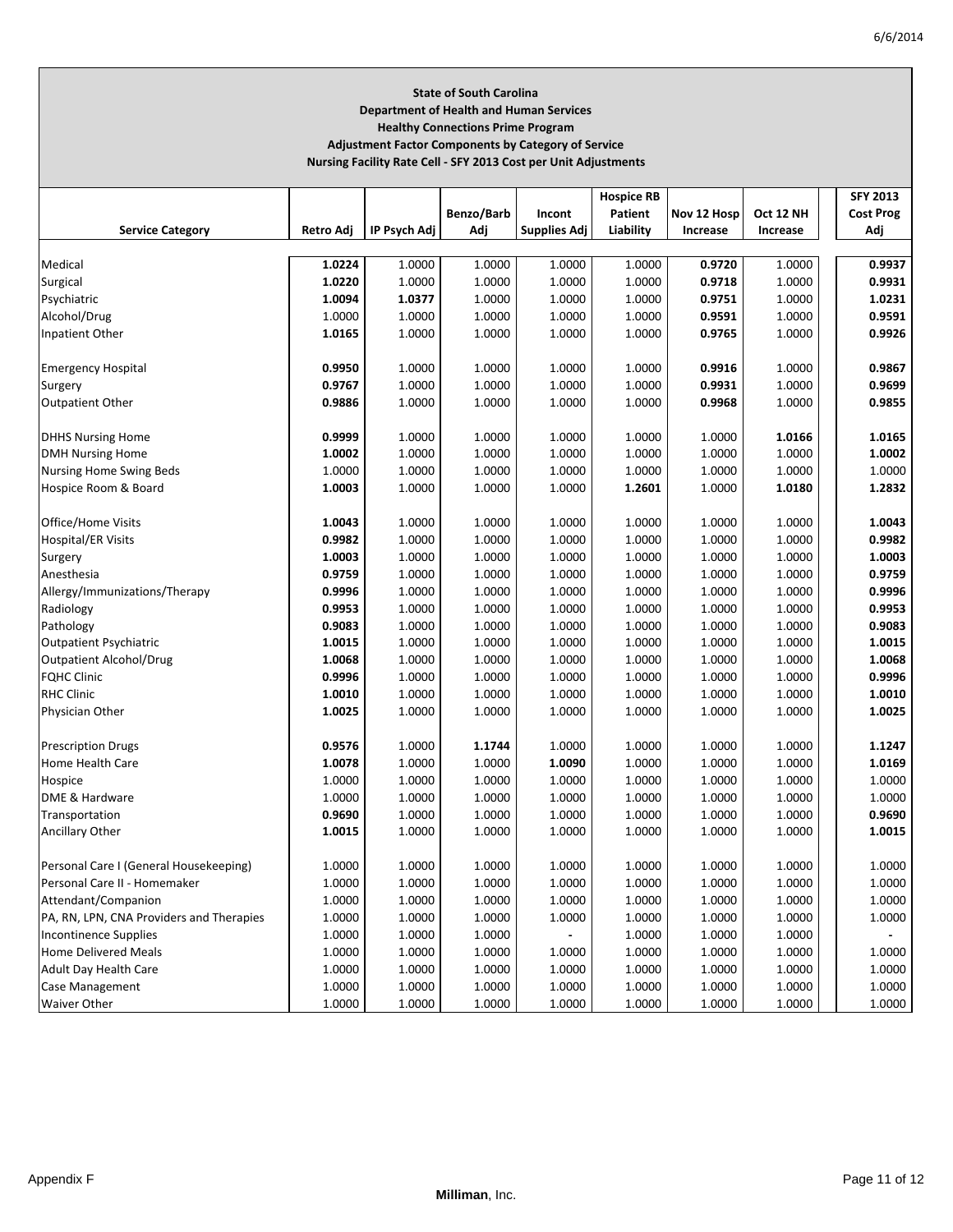## **State of South Carolina Department of Health and Human Services Healthy Connections Prime Program Adjustment Factor Components by Category of Service HCBS Rate Cell ‐ SFY 2013 Cost per Unit Adjustments**

|                                          |           |              |            |                     | <b>Hospice RB</b> |             |           | <b>SFY 2013</b>  |
|------------------------------------------|-----------|--------------|------------|---------------------|-------------------|-------------|-----------|------------------|
|                                          |           |              | Benzo/Barb | Incont              | Patient           | Nov 12 Hosp | Oct 12 NH | <b>Cost Prog</b> |
| <b>Service Category</b>                  | Retro Adj | IP Psych Adj | Adj        | <b>Supplies Adj</b> | Liability         | Increase    | Increase  | Adj              |
|                                          |           |              |            |                     |                   |             |           |                  |
| Medical                                  | 1.0008    | 1.0000       | 1.0000     | 1.0000              | 1.0000            | 0.9643      | 1.0000    | 0.9650           |
| Surgical                                 | 0.9883    | 1.0000       | 1.0000     | 1.0000              | 1.0000            | 0.9582      | 1.0000    | 0.9470           |
| Psychiatric                              | 1.0000    | 0.9918       | 1.0000     | 1.0000              | 1.0000            | 0.9543      | 1.0000    | 0.9465           |
| Alcohol/Drug                             | 1.0000    | 1.0000       | 1.0000     | 1.0000              | 1.0000            | 0.9095      | 1.0000    | 0.9095           |
| Inpatient Other                          | 0.9440    | 1.0000       | 1.0000     | 1.0000              | 1.0000            | 0.9559      | 1.0000    | 0.9023           |
|                                          |           |              |            |                     |                   |             |           |                  |
| <b>Emergency Hospital</b>                | 0.9988    | 1.0000       | 1.0000     | 1.0000              | 1.0000            | 0.9883      | 1.0000    | 0.9871           |
| Surgery                                  | 0.9989    | 1.0000       | 1.0000     | 1.0000              | 1.0000            | 0.9881      | 1.0000    | 0.9870           |
| Outpatient Other                         | 1.0004    | 1.0000       | 1.0000     | 1.0000              | 1.0000            | 0.9913      | 1.0000    | 0.9916           |
|                                          |           |              |            |                     |                   |             |           |                  |
| <b>DHHS Nursing Home</b>                 | 1.0021    | 1.0000       | 1.0000     | 1.0000              | 1.0000            | 1.0000      | 1.0176    | 1.0198           |
| <b>DMH Nursing Home</b>                  | 1.0000    | 1.0000       | 1.0000     | 1.0000              | 1.0000            | 1.0000      | 1.0000    | 1.0000           |
| Nursing Home Swing Beds                  | 1.0000    | 1.0000       | 1.0000     | 1.0000              | 1.0000            | 1.0000      | 1.0000    | 1.0000           |
| Hospice Room & Board                     | 1.0000    | 1.0000       | 1.0000     | 1.0000              | 1.0000            | 1.0000      | 1.0000    | 1.0000           |
|                                          |           |              |            |                     |                   |             |           |                  |
| Office/Home Visits                       | 1.0005    | 1.0000       | 1.0000     | 1.0000              | 1.0000            | 1.0000      | 1.0000    | 1.0005           |
| <b>Hospital/ER Visits</b>                | 0.9985    | 1.0000       | 1.0000     | 1.0000              | 1.0000            | 1.0000      | 1.0000    | 0.9985           |
| Surgery                                  | 0.9995    | 1.0000       | 1.0000     | 1.0000              | 1.0000            | 1.0000      | 1.0000    | 0.9995           |
| Anesthesia                               | 1.0010    | 1.0000       | 1.0000     | 1.0000              | 1.0000            | 1.0000      | 1.0000    | 1.0010           |
| Allergy/Immunizations/Therapy            | 0.9893    | 1.0000       | 1.0000     | 1.0000              | 1.0000            | 1.0000      | 1.0000    | 0.9893           |
| Radiology                                | 1.0005    | 1.0000       | 1.0000     | 1.0000              | 1.0000            | 1.0000      | 1.0000    | 1.0005           |
| Pathology                                | 0.9989    | 1.0000       | 1.0000     | 1.0000              | 1.0000            | 1.0000      | 1.0000    | 0.9989           |
| <b>Outpatient Psychiatric</b>            | 1.0000    | 1.0000       | 1.0000     | 1.0000              | 1.0000            | 1.0000      | 1.0000    | 1.0000           |
| Outpatient Alcohol/Drug                  | 1.0000    | 1.0000       | 1.0000     | 1.0000              | 1.0000            | 1.0000      | 1.0000    | 1.0000           |
| <b>FQHC Clinic</b>                       | 1.0008    | 1.0000       | 1.0000     | 1.0000              | 1.0000            | 1.0000      | 1.0000    | 1.0008           |
|                                          |           |              |            |                     |                   |             |           |                  |
| <b>RHC Clinic</b>                        | 1.0010    | 1.0000       | 1.0000     | 1.0000              | 1.0000            | 1.0000      | 1.0000    | 1.0010           |
| Physician Other                          | 0.9956    | 1.0000       | 1.0000     | 1.0000              | 1.0000            | 1.0000      | 1.0000    | 0.9956           |
|                                          | 0.9946    | 1.0000       | 1.1871     | 1.0000              | 1.0000            |             | 1.0000    | 1.1806           |
| <b>Prescription Drugs</b>                |           |              |            |                     |                   | 1.0000      |           |                  |
| Home Health Care                         | 1.0004    | 1.0000       | 1.0000     | 1.0045              | 1.0000            | 1.0000      | 1.0000    | 1.0048           |
| Hospice                                  | 1.0000    | 1.0000       | 1.0000     | 1.0000              | 1.0000            | 1.0000      | 1.0000    | 1.0000           |
| DME & Hardware                           | 1.0000    | 1.0000       | 1.0000     | 1.0000              | 1.0000            | 1.0000      | 1.0000    | 1.0000           |
| Transportation                           | 0.9972    | 1.0000       | 1.0000     | 1.0000              | 1.0000            | 1.0000      | 1.0000    | 0.9972           |
| Ancillary Other                          | 1.0016    | 1.0000       | 1.0000     | 1.0000              | 1.0000            | 1.0000      | 1.0000    | 1.0016           |
|                                          |           |              |            |                     |                   |             |           |                  |
| Personal Care I (General Housekeeping)   | 1.0001    | 1.0000       | 1.0000     | 1.0000              | 1.0000            | 1.0000      | 1.0000    | 1.0001           |
| Personal Care II - Homemaker             | 1.0002    | 1.0000       | 1.0000     | 1.0000              | 1.0000            | 1.0000      | 1.0000    | 1.0002           |
| Attendant/Companion                      | 1.0003    | 1.0000       | 1.0000     | 1.0000              | 1.0000            | 1.0000      | 1.0000    | 1.0003           |
| PA, RN, LPN, CNA Providers and Therapies | 1.0000    | 1.0000       | 1.0000     | 1.0000              | 1.0000            | 1.0000      | 1.0000    | 1.0000           |
| <b>Incontinence Supplies</b>             | 0.9998    | 1.0000       | 1.0000     | 0.6937              | 1.0000            | 1.0000      | 1.0000    | 0.6935           |
| <b>Home Delivered Meals</b>              | 0.9993    | 1.0000       | 1.0000     | 1.0000              | 1.0000            | 1.0000      | 1.0000    | 0.9993           |
| Adult Day Health Care                    | 1.0000    | 1.0000       | 1.0000     | 1.0000              | 1.0000            | 1.0000      | 1.0000    | 1.0000           |
| Case Management                          | 1.0000    | 1.0000       | 1.0000     | 1.0000              | 1.0000            | 1.0000      | 1.0000    | 1.0000           |
| <b>Waiver Other</b>                      | 0.9999    | 1.0000       | 1.0000     | 1.0000              | 1.0000            | 1.0000      | 1.0000    | 0.9999           |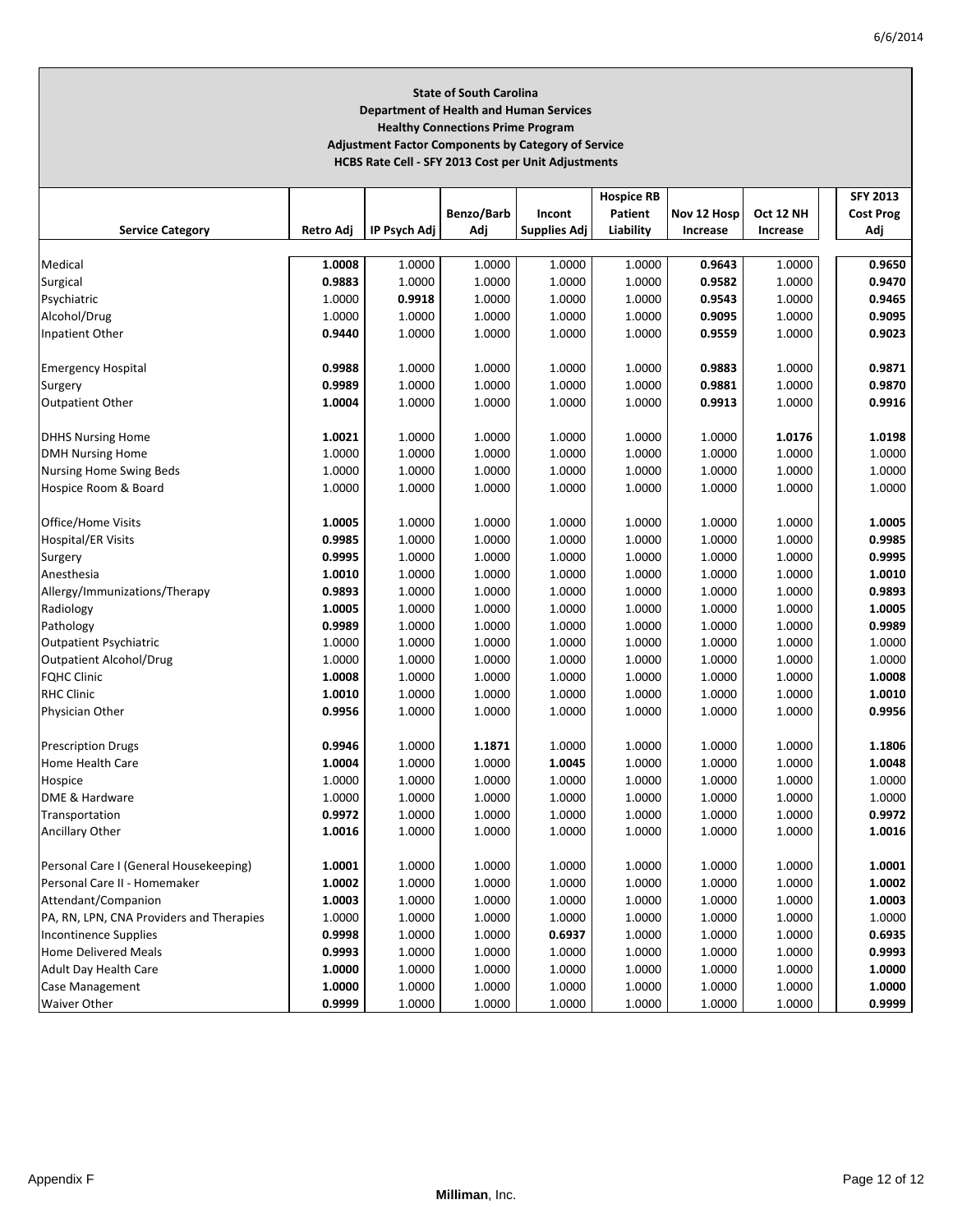**APPENDIX G**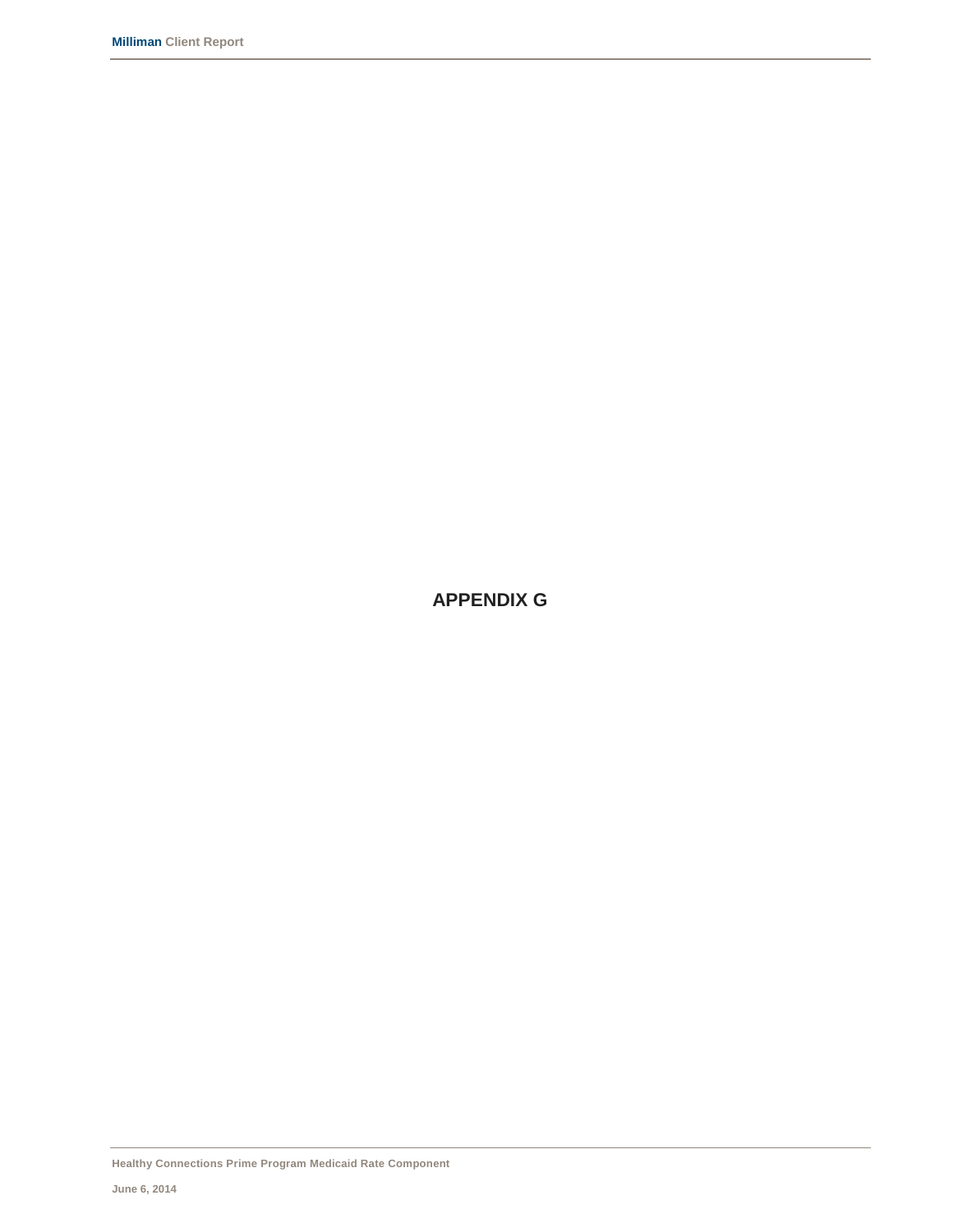# **State of South Carolina Department of Health and Human Services Healthy Connections Prime Program Adjustment Factor Components by Category of Service Community Rate Cell ‐ Prospective Utilization per 1000 Adjustments**

|                                          |           | <b>Nursing</b>  |             |
|------------------------------------------|-----------|-----------------|-------------|
| <b>Service Category</b>                  | Community | <b>Facility</b> | <b>HCBS</b> |
|                                          |           |                 |             |
| Medical                                  | 1.0718    | 0.9929          | 0.9974      |
| Surgical                                 | 1.0126    | 0.9882          | 1.0170      |
| Psychiatric                              | 1.2710    | 1.0186          | 1.1739      |
| Alcohol/Drug                             | 1.0045    | 1.0186          | 1.3165      |
| Inpatient Other                          | 1.0515    | 1.0186          | 1.1114      |
| <b>Emergency Hospital</b>                | 0.9579    | 0.9987          | 0.9449      |
| Surgery                                  | 0.9819    | 0.9889          | 1.0596      |
| <b>Outpatient Other</b>                  | 0.9059    | 0.9496          | 0.8826      |
| <b>DHHS Nursing Home</b>                 | 1.1898    | 1.0030          | 1.1544      |
| <b>DMH Nursing Home</b>                  | 1.3195    | 1.0134          | 1.3165      |
| <b>Nursing Home Swing Beds</b>           | 1.3224    | 1.0186          | 1.3165      |
| Hospice Room & Board                     | 1.2170    | 1.0010          | 1.0000      |
| Office/Home Visits                       | 1.0001    | 0.9774          | 0.9443      |
| <b>Hospital/ER Visits</b>                | 1.1895    | 1.0120          | 1.1972      |
| Surgery                                  | 1.0788    | 1.0074          | 1.0451      |
| Anesthesia                               | 1.1062    | 1.0104          | 1.1483      |
| Allergy/Immunizations/Therapy            | 1.0617    | 1.0164          | 1.1034      |
| Radiology                                | 1.2271    | 1.0161          | 1.2680      |
| Pathology                                | 0.5454    | 0.8938          | 0.4934      |
| <b>Outpatient Psychiatric</b>            | 1.0675    | 1.0186          | 0.8982      |
| <b>Outpatient Alcohol/Drug</b>           | 0.9669    | 1.0032          | 0.9616      |
| <b>FQHC Clinic</b>                       | 0.7235    | 1.0000          | 1.0066      |
| <b>RHC Clinic</b>                        | 0.9666    | 1.0186          | 0.9891      |
| Physician Other                          | 1.0106    | 0.9998          | 1.0218      |
| <b>Prescription Drugs</b>                | 1.0176    | 1.0074          | 0.9601      |
| <b>Home Health Care</b>                  | 0.9267    | 0.9552          | 1.0149      |
| Hospice                                  | 0.9866    | 1.0084          | 0.9782      |
| DME & Hardware                           | 1.1476    | 1.0186          | 1.2083      |
| Transportation                           | 1.0132    | 1.0004          | 0.9085      |
| <b>Ancillary Other</b>                   | 1.0019    | 0.9994          | 1.0040      |
| Personal Care I (General Housekeeping)   | 1.1412    | 1.0186          | 0.9706      |
| Personal Care II - Homemaker             | 1.0973    | 0.8695          | 0.9850      |
| Attendant/Companion                      | 0.7860    | 1.0186          | 1.0603      |
| PA, RN, LPN, CNA Providers and Therapies | 1.0000    | 1.0000          | 1.3165      |
| <b>Incontinence Supplies</b>             | 1.0000    | 1.0000          | 1.0529      |
| <b>Home Delivered Meals</b>              | 0.9897    | 0.8415          | 0.9566      |
| <b>Adult Day Health Care</b>             | 1.2186    | 1.0186          | 1.0649      |
| Case Management                          | 1.1169    | 0.9846          | 0.9979      |
| <b>Waiver Other</b>                      | 1.1631    | 0.9402          | 1.0443      |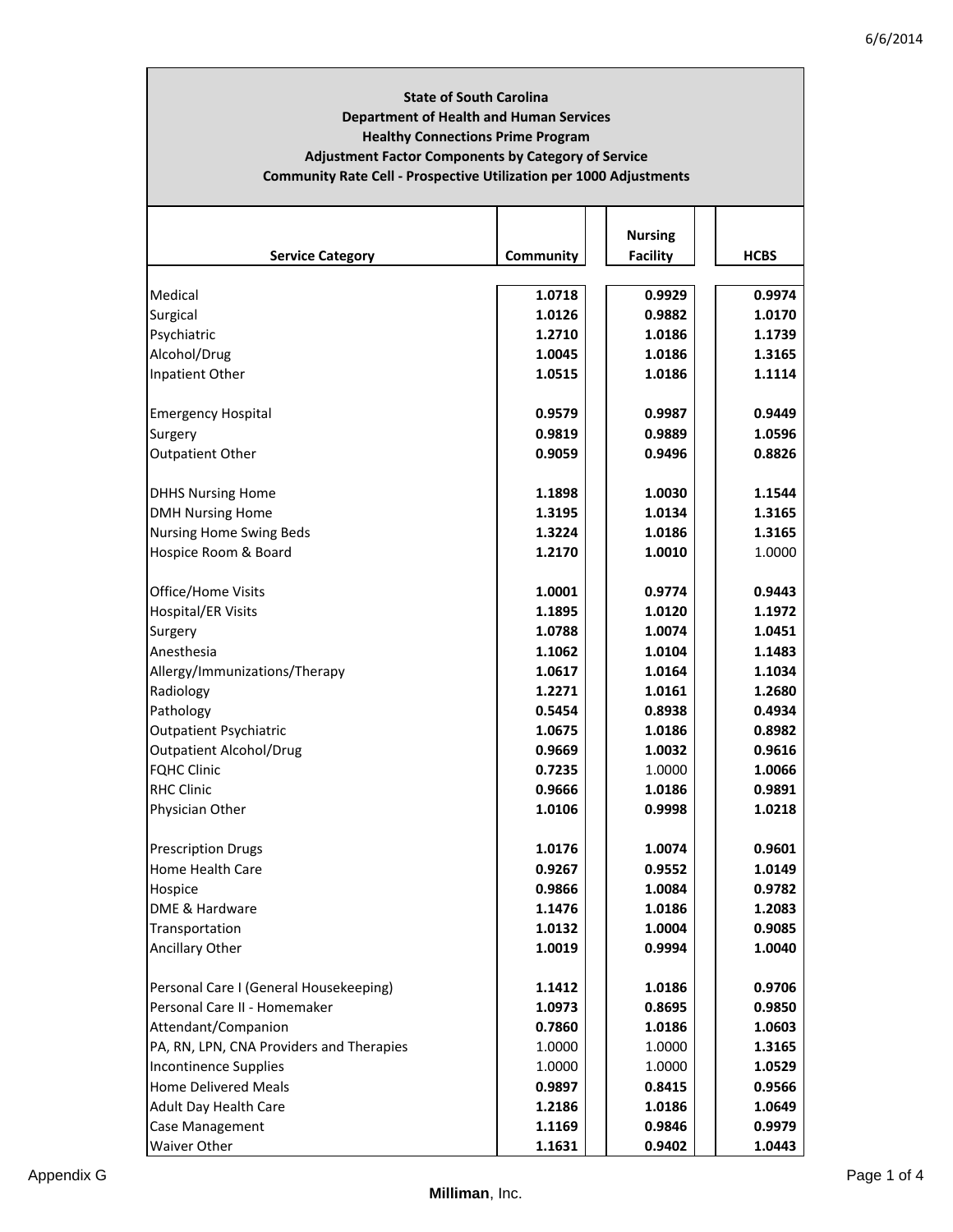| <b>Department of Health and Human Services</b><br><b>Healthy Connections Prime Program</b> |                  |                      |                     |                  |                      |  |  |  |  |  |  |  |  |  |
|--------------------------------------------------------------------------------------------|------------------|----------------------|---------------------|------------------|----------------------|--|--|--|--|--|--|--|--|--|
| <b>Adjustment Factor Components by Category of Service</b>                                 |                  |                      |                     |                  |                      |  |  |  |  |  |  |  |  |  |
| <b>Community Rate Cell - SFY 2013 Cost per Unit Adjustments</b>                            |                  |                      |                     |                  |                      |  |  |  |  |  |  |  |  |  |
|                                                                                            |                  |                      |                     | Oct 2013         |                      |  |  |  |  |  |  |  |  |  |
|                                                                                            |                  |                      | <b>Nov 2013</b>     | <b>Nursing</b>   |                      |  |  |  |  |  |  |  |  |  |
|                                                                                            |                  | Jul 13 ADHC          | <b>DMH Facility</b> | Home             | Prospective          |  |  |  |  |  |  |  |  |  |
| <b>Service Category</b>                                                                    | <b>D-SNP Adi</b> | <b>Rate Increase</b> | Increase            | <b>Increase</b>  | <b>Cost Prog Adj</b> |  |  |  |  |  |  |  |  |  |
| Medical                                                                                    | 1.0760           | 1.0000               | 1.0000              | 1.0000           | 1.0760               |  |  |  |  |  |  |  |  |  |
| Surgical                                                                                   | 1.0650           | 1.0000               | 1.0000              | 1.0000           | 1.0650               |  |  |  |  |  |  |  |  |  |
| Psychiatric                                                                                | 1.0202           | 1.0000               | 1.0396              | 1.0000           | 1.0607               |  |  |  |  |  |  |  |  |  |
| Alcohol/Drug                                                                               | 1.0924           | 1.0000               | 1.0000              | 1.0000           | 1.0924               |  |  |  |  |  |  |  |  |  |
| Inpatient Other                                                                            | 1.1603           | 1.0000               | 1.0000              | 1.0000           | 1.1603               |  |  |  |  |  |  |  |  |  |
|                                                                                            |                  |                      |                     |                  |                      |  |  |  |  |  |  |  |  |  |
| <b>Emergency Hospital</b>                                                                  | 0.9961           | 1.0000               | 1.0000              | 1.0000           | 0.9961               |  |  |  |  |  |  |  |  |  |
| Surgery                                                                                    | 0.9904           | 1.0000               | 1.0000              | 1.0000           | 0.9904               |  |  |  |  |  |  |  |  |  |
| <b>Outpatient Other</b>                                                                    | 1.1131           | 1.0000               | 1.0000              | 1.0000           | 1.1131               |  |  |  |  |  |  |  |  |  |
| <b>DHHS Nursing Home</b>                                                                   | 1.0014           | 1.0000               | 1.0000              | 1.0322           | 1.0336               |  |  |  |  |  |  |  |  |  |
| <b>DMH Nursing Home</b>                                                                    | 1.0006           | 1.0000               | 1.1226              | 1.0000           | 1.1233               |  |  |  |  |  |  |  |  |  |
| <b>Nursing Home Swing Beds</b>                                                             | 1.0000           | 1.0000               | 1.0000              | 1.0000           | 1.0000               |  |  |  |  |  |  |  |  |  |
| Hospice Room & Board                                                                       | 1.0103           | 1.0000               | 1.0000              | 1.0322           | 1.0428               |  |  |  |  |  |  |  |  |  |
| Office/Home Visits                                                                         | 1.0113           | 1.0000               | 1.0000              | 1.0000           | 1.0113               |  |  |  |  |  |  |  |  |  |
| <b>Hospital/ER Visits</b>                                                                  | 0.9481           | 1.0000               | 1.0000              | 1.0000           | 0.9481               |  |  |  |  |  |  |  |  |  |
| Surgery                                                                                    | 0.9921           | 1.0000               | 1.0000              | 1.0000           | 0.9921               |  |  |  |  |  |  |  |  |  |
| Anesthesia                                                                                 | 1.0027           | 1.0000               | 1.0000              | 1.0000           | 1.0027               |  |  |  |  |  |  |  |  |  |
| Allergy/Immunizations/Therapy                                                              | 1.0324           | 1.0000               | 1.0000              | 1.0000           | 1.0324               |  |  |  |  |  |  |  |  |  |
| Radiology                                                                                  | 0.9134           | 1.0000               | 1.0000              | 1.0000           | 0.9134               |  |  |  |  |  |  |  |  |  |
| Pathology                                                                                  | 1.2806           | 1.0000               | 1.0000              | 1.0000           | 1.2806               |  |  |  |  |  |  |  |  |  |
| <b>Outpatient Psychiatric</b>                                                              | 0.9672           | 1.0000               | 1.0000              | 1.0000           | 0.9672               |  |  |  |  |  |  |  |  |  |
| <b>Outpatient Alcohol/Drug</b>                                                             | 0.9915           | 1.0000               | 1.0000              | 1.0000           | 0.9915               |  |  |  |  |  |  |  |  |  |
| <b>FQHC Clinic</b>                                                                         | 1.3441           | 1.0000               | 1.0000              | 1.0000           | 1.3441               |  |  |  |  |  |  |  |  |  |
| <b>RHC Clinic</b>                                                                          | 0.7693           | 1.0000               | 1.0000              | 1.0000           | 0.7693               |  |  |  |  |  |  |  |  |  |
| Physician Other                                                                            | 1.1179           | 1.0000               | 1.0000              | 1.0000           | 1.1179               |  |  |  |  |  |  |  |  |  |
|                                                                                            |                  |                      |                     |                  |                      |  |  |  |  |  |  |  |  |  |
| <b>Prescription Drugs</b><br><b>Home Health Care</b>                                       | 1.1062           | 1.0000               | 1.0000              | 1.0000           | 1.1062               |  |  |  |  |  |  |  |  |  |
|                                                                                            | 1.0517<br>1.1793 | 1.0000<br>1.0000     | 1.0000<br>1.0000    | 1.0000<br>1.0000 | 1.0517<br>1.1793     |  |  |  |  |  |  |  |  |  |
| Hospice<br>DME & Hardware                                                                  | 1.1286           | 1.0000               | 1.0000              | 1.0000           | 1.1286               |  |  |  |  |  |  |  |  |  |
| Transportation                                                                             | 1.0056           | 1.0000               | 1.0000              | 1.0000           | 1.0056               |  |  |  |  |  |  |  |  |  |
| Ancillary Other                                                                            | 1.0912           | 1.0000               | 1.0000              | 1.0000           | 1.0912               |  |  |  |  |  |  |  |  |  |
|                                                                                            |                  |                      |                     |                  |                      |  |  |  |  |  |  |  |  |  |
| Personal Care I (General Housekeeping)                                                     | 1.0006           | 1.0000               | 1.0000              | 1.0000           | 1.0006               |  |  |  |  |  |  |  |  |  |
| Personal Care II - Homemaker                                                               | 1.0135           | 1.0000               | 1.0000              | 1.0000           | 1.0135               |  |  |  |  |  |  |  |  |  |
| Attendant/Companion                                                                        | 0.9498           | 1.0000               | 1.0000              | 1.0000           | 0.9498               |  |  |  |  |  |  |  |  |  |
| PA, RN, LPN, CNA Providers and Therapies                                                   | 1.0000           | 1.0000               | 1.0000              | 1.0000           | 1.0000               |  |  |  |  |  |  |  |  |  |
| <b>Incontinence Supplies</b>                                                               | 1.0000           | 1.0000               | 1.0000              | 1.0000           | 1.0000               |  |  |  |  |  |  |  |  |  |
| <b>Home Delivered Meals</b>                                                                | 1.0422           | 1.0000               | 1.0000              | 1.0000           | 1.0422               |  |  |  |  |  |  |  |  |  |
| Adult Day Health Care                                                                      | 0.9949           | 1.1001               | 1.0000              | 1.0000           | 1.0945               |  |  |  |  |  |  |  |  |  |
| Case Management                                                                            | 1.0000           | 1.0000               | 1.0000              | 1.0000           | 1.0000               |  |  |  |  |  |  |  |  |  |
| Waiver Other                                                                               | 0.9455           | 1.0000               | 1.0000              | 1.0000           | 0.9455               |  |  |  |  |  |  |  |  |  |

**State of South Carolina**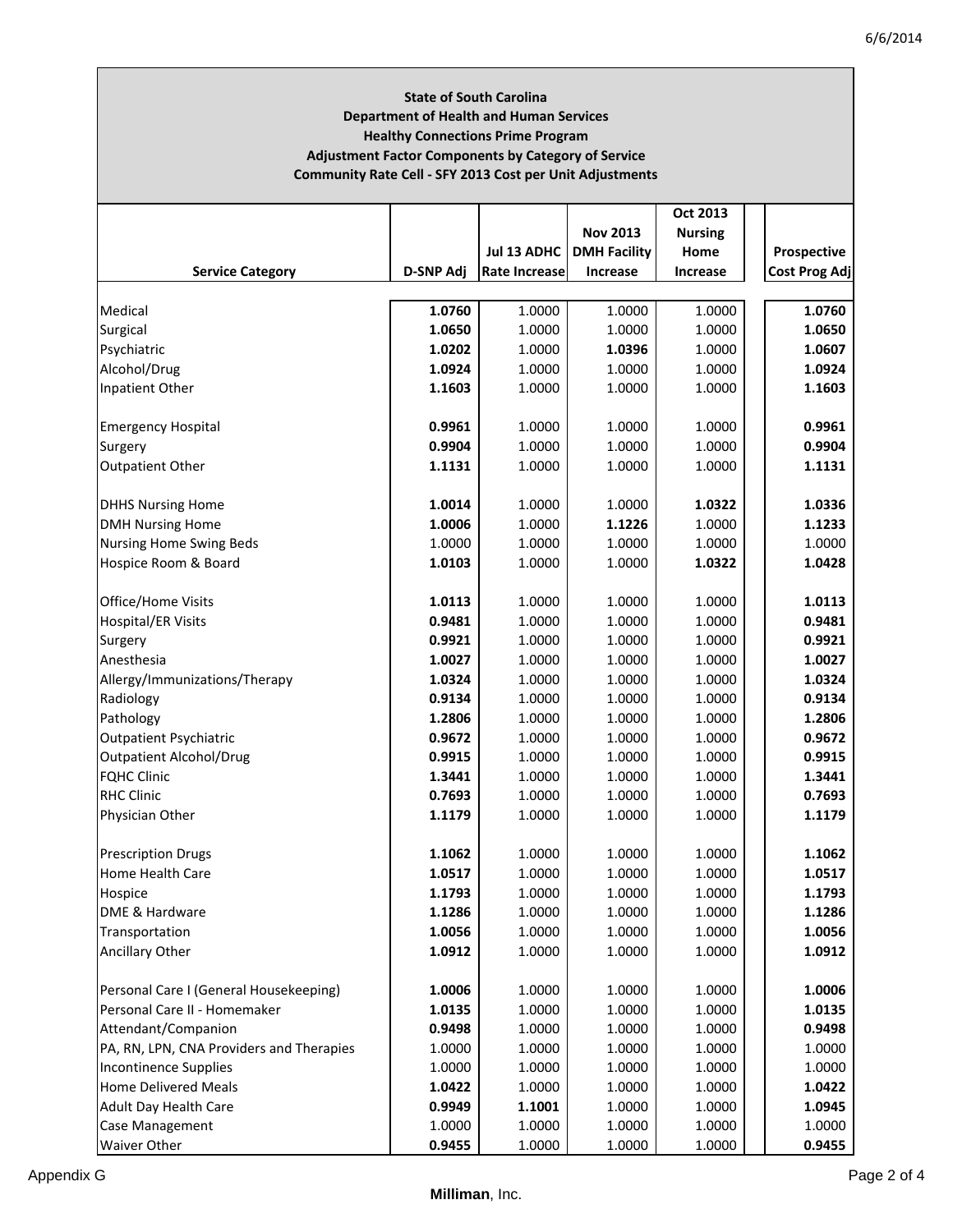ī

| <b>State of South Carolina</b><br><b>Department of Health and Human Services</b><br><b>Healthy Connections Prime Program</b><br><b>Adjustment Factor Components by Category of Service</b><br>Nursing Facility Rate Cell - SFY 2013 Cost per Unit Adjustments |                  |               |                     |                |                      |  |  |  |  |  |  |  |  |  |
|---------------------------------------------------------------------------------------------------------------------------------------------------------------------------------------------------------------------------------------------------------------|------------------|---------------|---------------------|----------------|----------------------|--|--|--|--|--|--|--|--|--|
|                                                                                                                                                                                                                                                               |                  |               |                     | Oct 2013       |                      |  |  |  |  |  |  |  |  |  |
|                                                                                                                                                                                                                                                               |                  |               | <b>Nov 2013</b>     | <b>Nursing</b> |                      |  |  |  |  |  |  |  |  |  |
|                                                                                                                                                                                                                                                               |                  | Jul 13 ADHC   | <b>DMH Facility</b> | Home           | Prospective          |  |  |  |  |  |  |  |  |  |
| <b>Service Category</b>                                                                                                                                                                                                                                       | <b>D-SNP Adj</b> | Rate Increase | <b>Increase</b>     | Increase       | <b>Cost Prog Adj</b> |  |  |  |  |  |  |  |  |  |
| Medical                                                                                                                                                                                                                                                       | 1.0123           | 1.0000        | 1.0000              | 1.0000         | 1.0123               |  |  |  |  |  |  |  |  |  |
| Surgical                                                                                                                                                                                                                                                      | 1.0190           | 1.0000        | 1.0000              | 1.0000         | 1.0190               |  |  |  |  |  |  |  |  |  |
| Psychiatric                                                                                                                                                                                                                                                   | 1.0000           | 1.0000        | 1.0000              | 1.0000         | 1.0000               |  |  |  |  |  |  |  |  |  |
| Alcohol/Drug                                                                                                                                                                                                                                                  | 1.0000           | 1.0000        | 1.0000              | 1.0000         | 1.0000               |  |  |  |  |  |  |  |  |  |
| Inpatient Other                                                                                                                                                                                                                                               | 1.0000           | 1.0000        | 1.0000              | 1.0000         | 1.0000               |  |  |  |  |  |  |  |  |  |
|                                                                                                                                                                                                                                                               |                  |               |                     |                |                      |  |  |  |  |  |  |  |  |  |
| <b>Emergency Hospital</b>                                                                                                                                                                                                                                     | 0.9981           | 1.0000        | 1.0000              | 1.0000         | 0.9981               |  |  |  |  |  |  |  |  |  |
| Surgery                                                                                                                                                                                                                                                       | 1.0082           | 1.0000        | 1.0000              | 1.0000         | 1.0082               |  |  |  |  |  |  |  |  |  |
| Outpatient Other                                                                                                                                                                                                                                              | 1.0428           | 1.0000        | 1.0000              | 1.0000         | 1.0428               |  |  |  |  |  |  |  |  |  |
| <b>DHHS Nursing Home</b>                                                                                                                                                                                                                                      | 0.9992           | 1.0000        | 1.0000              | 1.0322         | 1.0314               |  |  |  |  |  |  |  |  |  |
| <b>DMH Nursing Home</b>                                                                                                                                                                                                                                       | 1.0014           | 1.0000        | 1.1226              | 1.0000         | 1.1241               |  |  |  |  |  |  |  |  |  |
| <b>Nursing Home Swing Beds</b>                                                                                                                                                                                                                                | 1.0000           | 1.0000        | 1.0000              | 1.0000         | 1.0000               |  |  |  |  |  |  |  |  |  |
| Hospice Room & Board                                                                                                                                                                                                                                          | 0.9984           | 1.0000        | 1.0000              | 1.0325         | 1.0309               |  |  |  |  |  |  |  |  |  |
|                                                                                                                                                                                                                                                               |                  |               |                     |                |                      |  |  |  |  |  |  |  |  |  |
| Office/Home Visits                                                                                                                                                                                                                                            | 0.9992           | 1.0000        | 1.0000              | 1.0000         | 0.9992               |  |  |  |  |  |  |  |  |  |
| <b>Hospital/ER Visits</b>                                                                                                                                                                                                                                     | 1.0005           | 1.0000        | 1.0000              | 1.0000         | 1.0005               |  |  |  |  |  |  |  |  |  |
| Surgery                                                                                                                                                                                                                                                       | 0.9865           | 1.0000        | 1.0000              | 1.0000         | 0.9865               |  |  |  |  |  |  |  |  |  |
| Anesthesia                                                                                                                                                                                                                                                    | 1.0018           | 1.0000        | 1.0000              | 1.0000         | 1.0018               |  |  |  |  |  |  |  |  |  |
| Allergy/Immunizations/Therapy                                                                                                                                                                                                                                 | 1.0022           | 1.0000        | 1.0000              | 1.0000         | 1.0022               |  |  |  |  |  |  |  |  |  |
| Radiology                                                                                                                                                                                                                                                     | 0.9956           | 1.0000        | 1.0000              | 1.0000         | 0.9956               |  |  |  |  |  |  |  |  |  |
| Pathology                                                                                                                                                                                                                                                     | 1.0388           | 1.0000        | 1.0000              | 1.0000         | 1.0388               |  |  |  |  |  |  |  |  |  |
| <b>Outpatient Psychiatric</b>                                                                                                                                                                                                                                 | 1.0000           | 1.0000        | 1.0000              | 1.0000         | 1.0000               |  |  |  |  |  |  |  |  |  |
| <b>Outpatient Alcohol/Drug</b>                                                                                                                                                                                                                                | 0.9790           | 1.0000        | 1.0000              | 1.0000         | 0.9790               |  |  |  |  |  |  |  |  |  |
| <b>FQHC Clinic</b>                                                                                                                                                                                                                                            | 1.0000           | 1.0000        | 1.0000              | 1.0000         | 1.0000               |  |  |  |  |  |  |  |  |  |
| <b>RHC Clinic</b>                                                                                                                                                                                                                                             | 1.0000           | 1.0000        | 1.0000              | 1.0000         | 1.0000               |  |  |  |  |  |  |  |  |  |
| Physician Other                                                                                                                                                                                                                                               | 1.0020           | 1.0000        | 1.0000              | 1.0000         | 1.0020               |  |  |  |  |  |  |  |  |  |
| <b>Prescription Drugs</b>                                                                                                                                                                                                                                     | 1.0051           | 1.0000        | 1.0000              | 1.0000         | 1.0051               |  |  |  |  |  |  |  |  |  |
| Home Health Care                                                                                                                                                                                                                                              | 1.0246           | 1.0000        | 1.0000              | 1.0000         | 1.0246               |  |  |  |  |  |  |  |  |  |
| Hospice                                                                                                                                                                                                                                                       | 1.0058           | 1.0000        | 1.0000              | 1.0000         | 1.0058               |  |  |  |  |  |  |  |  |  |
| DME & Hardware                                                                                                                                                                                                                                                | 1.0000           | 1.0000        | 1.0000              | 1.0000         | 1.0000               |  |  |  |  |  |  |  |  |  |
| Transportation                                                                                                                                                                                                                                                | 1.0033           | 1.0000        | 1.0000              | 1.0000         | 1.0033               |  |  |  |  |  |  |  |  |  |
| Ancillary Other                                                                                                                                                                                                                                               | 1.0042           | 1.0000        | 1.0000              | 1.0000         | 1.0042               |  |  |  |  |  |  |  |  |  |
| Personal Care I (General Housekeeping)                                                                                                                                                                                                                        | 1.0000           | 1.0000        | 1.0000              | 1.0000         | 1.0000               |  |  |  |  |  |  |  |  |  |
| Personal Care II - Homemaker                                                                                                                                                                                                                                  | 0.8914           | 1.0000        | 1.0000              | 1.0000         | 0.8914               |  |  |  |  |  |  |  |  |  |
| Attendant/Companion                                                                                                                                                                                                                                           | 1.0000           | 1.0000        | 1.0000              | 1.0000         | 1.0000               |  |  |  |  |  |  |  |  |  |
| PA, RN, LPN, CNA Providers and Therapies                                                                                                                                                                                                                      | 1.0000           | 1.0000        | 1.0000              | 1.0000         | 1.0000               |  |  |  |  |  |  |  |  |  |
| <b>Incontinence Supplies</b>                                                                                                                                                                                                                                  | 1.0000           | 1.0000        | 1.0000              | 1.0000         | 1.0000               |  |  |  |  |  |  |  |  |  |
| <b>Home Delivered Meals</b>                                                                                                                                                                                                                                   | 1.0273           | 1.0000        | 1.0000              | 1.0000         | 1.0273               |  |  |  |  |  |  |  |  |  |
| Adult Day Health Care                                                                                                                                                                                                                                         | 1.0000           | 1.1001        | 1.0000              | 1.0000         | 1.1001               |  |  |  |  |  |  |  |  |  |
| Case Management                                                                                                                                                                                                                                               | 1.0000           | 1.0000        | 1.0000              | 1.0000         | 1.0000               |  |  |  |  |  |  |  |  |  |
| Waiver Other                                                                                                                                                                                                                                                  | 1.0067           | 1.0000        | 1.0000              | 1.0000         | 1.0067               |  |  |  |  |  |  |  |  |  |

Г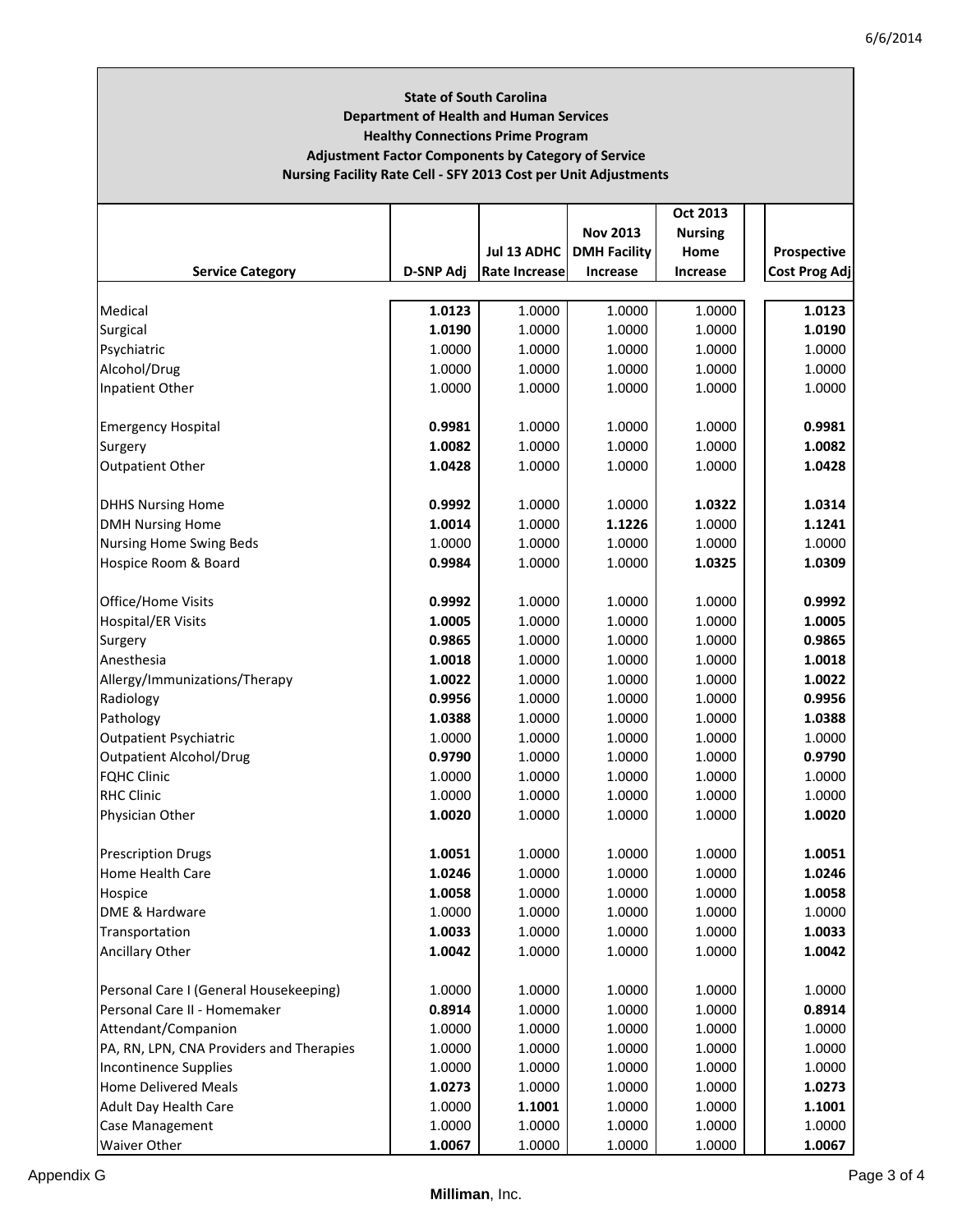# **State of South Carolina Department of Health and Human Services Healthy Connections Prime Program Adjustment Factor Components by Category of Service HCBS Rate Cell ‐ SFY 2013 Cost per Unit Adjustments**

|                                          |                  |                      |                     | Oct 2013         |                      |
|------------------------------------------|------------------|----------------------|---------------------|------------------|----------------------|
|                                          |                  |                      | <b>Nov 2013</b>     | <b>Nursing</b>   |                      |
|                                          |                  | Jul 13 ADHC          | <b>DMH Facility</b> | Home             | Prospective          |
| <b>Service Category</b>                  | <b>D-SNP Adj</b> | <b>Rate Increase</b> | Increase            | <b>Increase</b>  | <b>Cost Prog Adj</b> |
| Medical                                  | 1.0959           | 1.0000               | 1.0000              | 1.0000           | 1.0959               |
|                                          | 1.1361           | 1.0000               | 1.0000              | 1.0000           | 1.1361               |
| Surgical                                 | 0.9672           | 1.0000               | 1.0000              |                  | 0.9672               |
| Psychiatric                              | 1.0000           | 1.0000               | 1.0000              | 1.0000<br>1.0000 | 1.0000               |
| Alcohol/Drug                             |                  |                      |                     |                  |                      |
| Inpatient Other                          | 1.0602           | 1.0000               | 1.0000              | 1.0000           | 1.0602               |
| <b>Emergency Hospital</b>                | 0.9774           | 1.0000               | 1.0000              | 1.0000           | 0.9774               |
| Surgery                                  | 0.9871           | 1.0000               | 1.0000              | 1.0000           | 0.9871               |
| Outpatient Other                         | 1.1082           | 1.0000               | 1.0000              | 1.0000           | 1.1082               |
| <b>DHHS Nursing Home</b>                 | 0.9971           | 1.0000               | 1.0000              | 1.0322           | 1.0292               |
| <b>DMH Nursing Home</b>                  | 1.0000           | 1.0000               | 1.1226              | 1.0000           | 1.1226               |
| <b>Nursing Home Swing Beds</b>           | 1.0000           | 1.0000               | 1.0000              | 1.0000           | 1.0000               |
| Hospice Room & Board                     | 1.0000           | 1.0000               | 1.0000              | 1.0322           | 1.0322               |
| Office/Home Visits                       | 1.0055           | 1.0000               | 1.0000              | 1.0000           | 1.0055               |
| Hospital/ER Visits                       | 1.0010           | 1.0000               | 1.0000              | 1.0000           | 1.0010               |
| Surgery                                  | 1.0082           | 1.0000               | 1.0000              | 1.0000           | 1.0082               |
| Anesthesia                               | 1.0165           | 1.0000               | 1.0000              | 1.0000           | 1.0165               |
| Allergy/Immunizations/Therapy            | 0.8250           | 1.0000               | 1.0000              | 1.0000           | 0.8250               |
| Radiology                                | 0.8786           | 1.0000               | 1.0000              | 1.0000           | 0.8786               |
| Pathology                                | 1.3452           | 1.0000               | 1.0000              | 1.0000           | 1.3452               |
| <b>Outpatient Psychiatric</b>            | 0.9652           | 1.0000               | 1.0000              | 1.0000           | 0.9652               |
| <b>Outpatient Alcohol/Drug</b>           | 1.1572           | 1.0000               | 1.0000              | 1.0000           | 1.1572               |
| <b>FQHC Clinic</b>                       | 0.9496           | 1.0000               | 1.0000              | 1.0000           | 0.9496               |
| <b>RHC Clinic</b>                        | 0.6753           | 1.0000               | 1.0000              | 1.0000           | 0.6753               |
| Physician Other                          | 1.0373           | 1.0000               | 1.0000              | 1.0000           | 1.0373               |
| <b>Prescription Drugs</b>                | 1.2063           | 1.0000               | 1.0000              | 1.0000           | 1.2063               |
| Home Health Care                         | 1.0009           | 1.0000               | 1.0000              | 1.0000           | 1.0009               |
| Hospice                                  | 0.9912           | 1.0000               | 1.0000              | 1.0000           | 0.9912               |
| DME & Hardware                           | 1.0623           | 1.0000               | 1.0000              | 1.0000           | 1.0623               |
| Transportation                           | 0.9905           | 1.0000               | 1.0000              | 1.0000           | 0.9905               |
| Ancillary Other                          | 1.0717           | 1.0000               | 1.0000              | 1.0000           | 1.0717               |
| Personal Care I (General Housekeeping)   | 1.0034           | 1.0000               | 1.0000              | 1.0000           | 1.0034               |
| Personal Care II - Homemaker             | 0.9993           | 1.0000               | 1.0000              | 1.0000           | 0.9993               |
| Attendant/Companion                      | 1.0148           | 1.0000               | 1.0000              | 1.0000           | 1.0148               |
| PA, RN, LPN, CNA Providers and Therapies | 1.0000           | 1.0000               | 1.0000              | 1.0000           | 1.0000               |
| <b>Incontinence Supplies</b>             | 0.9962           | 1.0000               | 1.0000              | 1.0000           | 0.9962               |
| <b>Home Delivered Meals</b>              | 0.9923           | 1.0000               | 1.0000              | 1.0000           | 0.9923               |
| Adult Day Health Care                    | 0.9988           | 1.1001               | 1.0000              | 1.0000           | 1.0988               |
| Case Management                          | 1.0000           | 1.0000               | 1.0000              | 1.0000           | 1.0000               |
| Waiver Other                             | 0.9831           | 1.0000               | 1.0000              | 1.0000           | 0.9831               |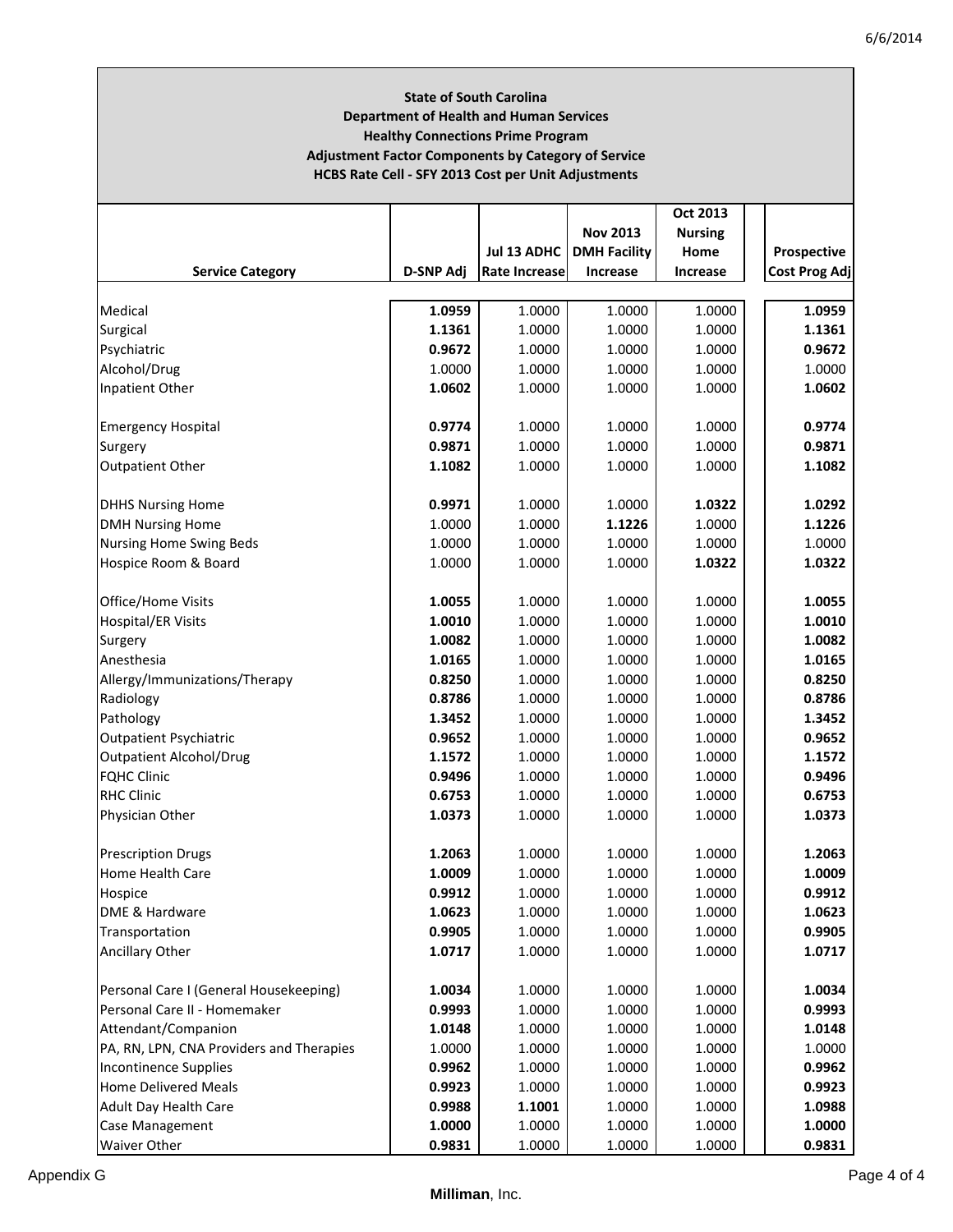**APPENDIX H**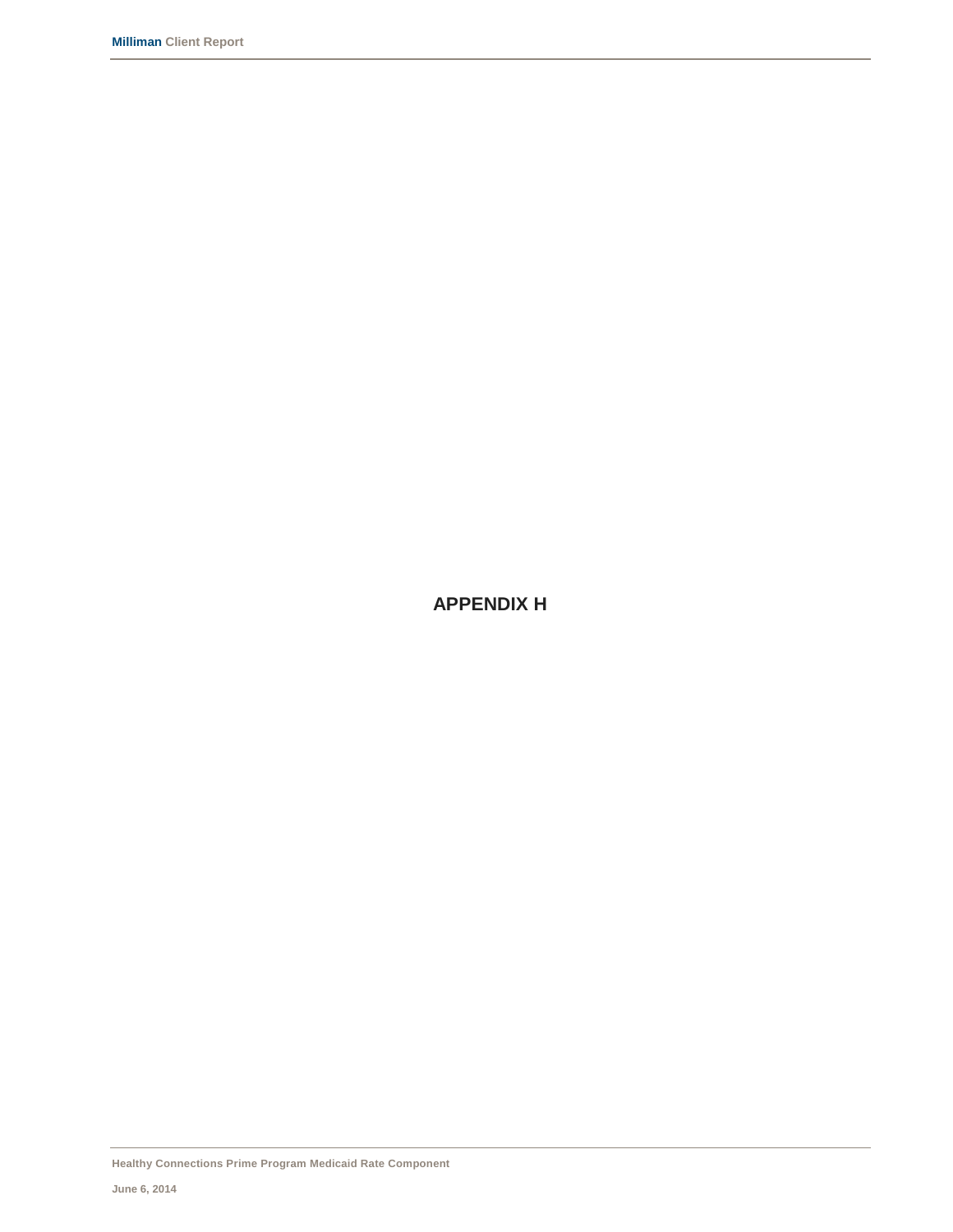#### **State of South Carolina Department of Health and Human Services Rate Cell Payment Methodology for Healthy Connections Prime Program**

| $INST$ -> $HCBS$                         | Elig Cat<br>Rate Cell | $Jan-15$<br><b>INST</b><br>NF1 | $Feb-15$<br><b>HCBS</b><br>H2           | $Mar-15$<br><b>HCBS</b><br>H2 | Apr- $15$<br><b>HCBS</b><br>H2 | $May-15$<br><b>HCBS</b><br>H1 | Jun-15<br><b>HCBS</b><br>H1   | Jul-15<br><b>HCBS</b><br>H1    | Aug- $15$<br><b>HCBS</b><br>H1             | $Sep-15$<br><b>HCBS</b><br>H1             | $Oct-15$<br><b>HCBS</b><br>H1  | $Nov-15$<br><b>HCBS</b><br>H1  | $Dec-15$<br><b>HCBS</b><br>H1  | $Jan-16$<br><b>HCBS</b><br>H1  | Feb-16<br><b>HCBS</b><br>H1    | Mar-16<br><b>HCBS</b><br>H1    | Apr- $16$<br><b>HCBS</b><br>H1  | $May-16$<br><b>HCBS</b><br>H1           | Jun-16<br><b>HCBS</b><br>H1    |
|------------------------------------------|-----------------------|--------------------------------|-----------------------------------------|-------------------------------|--------------------------------|-------------------------------|-------------------------------|--------------------------------|--------------------------------------------|-------------------------------------------|--------------------------------|--------------------------------|--------------------------------|--------------------------------|--------------------------------|--------------------------------|---------------------------------|-----------------------------------------|--------------------------------|
| $HCBS \rightarrow INST$                  | Elig Cat<br>Rate Cell | $Jan-15$<br><b>HCBS</b><br>H1  | Feb-15<br><b>HCBS</b><br>H1             | $Mar-15$<br><b>HCBS</b><br>H1 | $Ar-15$<br><b>INST</b><br>H1   | $May-15$<br><b>INST</b><br>HI | Jun-15<br><b>INST</b><br>H1   | $Jul-15$<br><b>INST</b><br>NF1 | Aug-15<br><b>INST</b><br>NF1               | $Sep-15$<br><b>INST</b><br>NF1            | $Oct-15$<br><b>INST</b><br>NF1 | $Nov-15$<br><b>INST</b><br>NF1 | $Dec-15$<br><b>INST</b><br>NF1 | $Jan-16$<br><b>INST</b><br>NF1 | Feb-16<br><b>INST</b><br>NF1   | Mar-16<br><b>INST</b><br>NF1   | Apr-16<br><b>INST</b><br>NF1    | $May-16$<br><b>INST</b><br>NF1          | $Jun-16$<br><b>INST</b><br>NF1 |
| $HCBS+->INST$                            | Elig Cat<br>Rate Cell | $Jan-15$<br><b>INST</b><br>NF1 | Feb-15<br><b>HCBS</b><br>H2             | $Mar-15$<br><b>HCBS</b><br>H2 | Apr- $15$<br><b>INST</b><br>H2 | $May-15$<br><b>INST</b><br>H1 | $Jun-15$<br><b>INST</b><br>H1 | $Jul-15$<br><b>INST</b><br>NF1 | Aug- $15$<br><b>INST</b><br>NF1            | $Sep-15$<br><b>INST</b><br>NF1            | $Oct-15$<br><b>INST</b><br>NF1 | $Nov-15$<br><b>INST</b><br>NF1 | $Dec-15$<br><b>INST</b><br>NF1 | $Jan-16$<br><b>INST</b><br>NF1 | $Feb-16$<br><b>INST</b><br>NF1 | $Mar-16$<br><b>INST</b><br>NF1 | Apr- $16$<br><b>INST</b><br>NF1 | $May-16$<br><b>INST</b><br>NF1          | $Jun-16$<br><b>INST</b><br>NF1 |
| $HCBS - COMM$                            | Elig Cat<br>Rate Cell | $Jan-15$<br><b>HCBS</b><br>H1  | Feb-15<br><b>HCBS</b><br>H1             | Mar-15<br><b>HCBS</b><br>H1   | Apr- $15$<br><b>HCBS</b><br>H1 | May-15<br><b>HCBS</b><br>H1   | Jun-15<br><b>HCBS</b><br>H1   | $Jul-15$<br><b>HCBS</b><br>H1  | Aug-15<br><b>COMM</b><br>$\overline{C}$    | $Sep-15$<br><b>COMM</b><br>C <sub>1</sub> | $Oct-15$<br><b>COMM</b><br>C1  | $Nov-15$<br>COMM<br>C1         | $Dec-15$<br><b>COMM</b><br>C1  | $Jan-16$<br><b>COMM</b><br>C1  | $Feb-16$<br>COMM<br>C1         | Mar-16<br><b>COMM</b><br>C1    | Apr-16<br><b>COMM</b><br>C1     | May-16<br><b>COMM</b><br>C <sub>1</sub> | $Jun-16$<br><b>COMM</b><br>C1  |
| $COMM \rightarrow INST$                  | Elig Cat<br>Rate Cell | $Jan-15$<br><b>COMM</b><br>C1  | Feb-15<br><b>COMM</b><br>C1             | $Mar-15$<br><b>COMM</b><br>C1 | Apr- $15$<br>COMM<br>C1        | $May-15$<br>COMM<br>C1        | $Jun-15$<br><b>COMM</b><br>C1 | $Jul-15$<br><b>COMM</b><br>C1  | Aug- $15$<br><b>COMM</b><br>C1             | $Sep-15$<br><b>COMM</b><br>C1             | $Oct-15$<br><b>COMM</b><br>C1  | $Nov-15$<br><b>COMM</b><br>C1  | $Dec-15$<br><b>INST</b><br>C1  | $Jan-16$<br><b>INST</b><br>C1. | $Feb-16$<br><b>INST</b><br>C1  | $Mar-16$<br><b>INST</b><br>NF1 | Apr-16<br><b>INST</b><br>NF1    | May-16<br><b>INST</b><br>NF1            | $Jun-16$<br><b>INST</b><br>NF1 |
| $COMM \rightarrow HCBS$                  | Elig Cat<br>Rate Cell | $Jan-15$<br><b>COMM</b><br>C1  | Feb-15<br><b>COMM</b><br>C <sub>1</sub> | $Mar-15$<br><b>COMM</b><br>C1 | Apr- $15$<br>COMM<br>C1        | $May-15$<br><b>COMM</b><br>C1 | $Jun-15$<br><b>COMM</b><br>C1 | $Jul-15$<br><b>COMM</b><br>C1  | Aug- $15$<br><b>COMM</b><br>C <sub>1</sub> | $Sep-15$<br><b>COMM</b><br>C1             | $Oct-15$<br><b>COMM</b><br>C1  | $Nov-15$<br><b>COMM</b><br>C1  | $Dec-15$<br><b>HCBS</b><br>H1  | $Jan-16$<br><b>HCBS</b><br>H1  | $Feb-16$<br><b>HCBS</b><br>H1  | $Mar-16$<br><b>HCBS</b><br>H1  | Apr-16<br><b>HCBS</b><br>H1     | $May-16$<br><b>HCBS</b><br>H1           | $Jun-16$<br><b>HCBS</b><br>H1  |
| $INST$ -> $HCBS$ -> $INST$               | Elig Cat<br>Rate Cell | $Jan-15$<br><b>INST</b><br>NF1 | Feb-15<br><b>HCBS</b><br>H2             | $Mar-15$<br><b>HCBS</b><br>H2 | Apr- $15$<br><b>HCBS</b><br>H2 | $May-15$<br><b>HCBS</b><br>H1 | $Jun-15$<br><b>HCBS</b><br>H1 | $Jul-15$<br><b>HCBS</b><br>H1  | Aug- $15$<br><b>HCBS</b><br>H1             | $Sep-15$<br><b>HCBS</b><br>H1             | $Oct-15$<br><b>HCBS</b><br>H1  | $Nov-15$<br><b>HCBS</b><br>H1  | $Dec-15$<br><b>HCBS</b><br>H1  | $Jan-16$<br><b>HCBS</b><br>H1  | $Feb-16$<br><b>INST</b><br>H1  | $Mar-16$<br><b>INST</b><br>H1  | Apr- $16$<br><b>INST</b><br>H1  | $May-16$<br><b>INST</b><br>NF1          | $Jun-16$<br><b>INST</b><br>NF1 |
| $HCBS \rightarrow INST \rightarrow HCBS$ | Elig Cat<br>Rate Cell | $Jan-15$<br><b>HCBS</b><br>H1  | Feb-15<br><b>HCBS</b><br>H1             | $Mar-15$<br><b>HCBS</b><br>H1 | Apr- $15$<br><b>INST</b><br>H1 | $May-15$<br><b>INST</b><br>H1 | $Jun-15$<br><b>INST</b><br>H1 | $Jul-15$<br><b>INST</b><br>NF1 | Aug- $15$<br><b>INST</b><br>NF1            | $Sep-15$<br><b>HCBS</b><br>H2             | $Oct-15$<br><b>HCBS</b><br>H2  | $Nov-15$<br><b>HCBS</b><br>H2  | $Dec-15$<br><b>HCBS</b><br>H1  | $Jan-16$<br><b>HCBS</b><br>H1  | $Feb-16$<br><b>HCBS</b><br>H1  | $Mar-16$<br><b>HCBS</b><br>H1  | Apr-16<br><b>HCBS</b><br>H1     | $May-16$<br><b>HCBS</b><br>H1           | $Jun-16$<br><b>HCBS</b><br>H1  |

#### **Notes:**

1. NF1 represents Institutional; H1 represents Waiver; H2 represents Waiver Plus; C1 represents Community (non-HCBS) Residents.

2. For members who move from Institutional to Waiver services, the Waiver Plus rate will be paid for the three months following the move. The additional payment may initially be paid as a lump sum because of administrative

3. For members who move from Waiver Services to Institutional, the Waiver Services rate will be paid for the three months following the move.

4. If a member moves from Institutional to Waiver Services and then back to Institutional, the Waiver Plus rate will be paid for the three months following the move from Institutional to Waiver Services and the Waiver Serv

rate will be paid for the remainder of the three months following the return to Institutional.

5. For members who move from Waiver Services to the Community, the Community rate will commence at the beginning of the month following the move.

6. For members who move from the Community to Institutional, the Community rate will be paid for three months following the move.

6/6/2014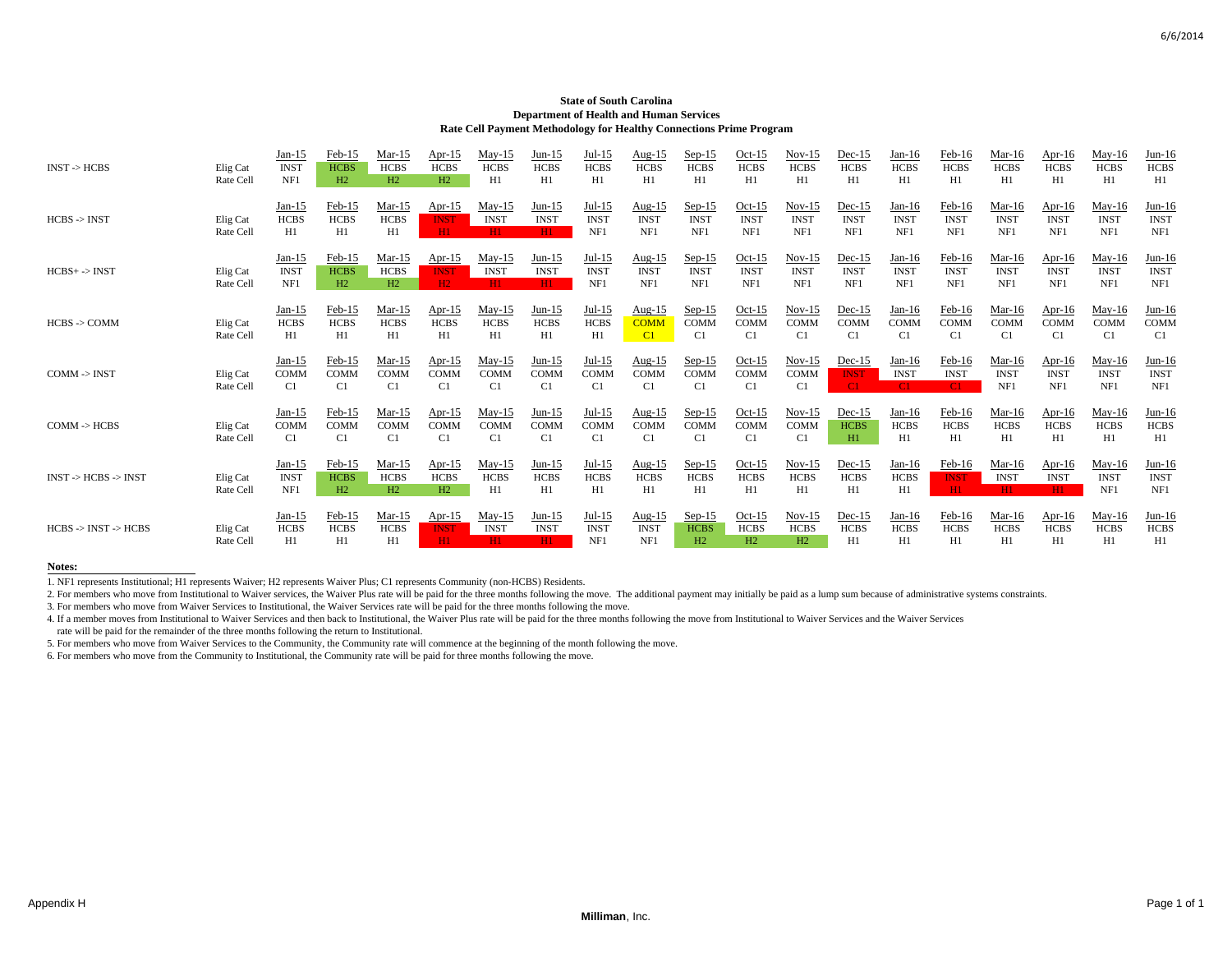**APPENDIX I**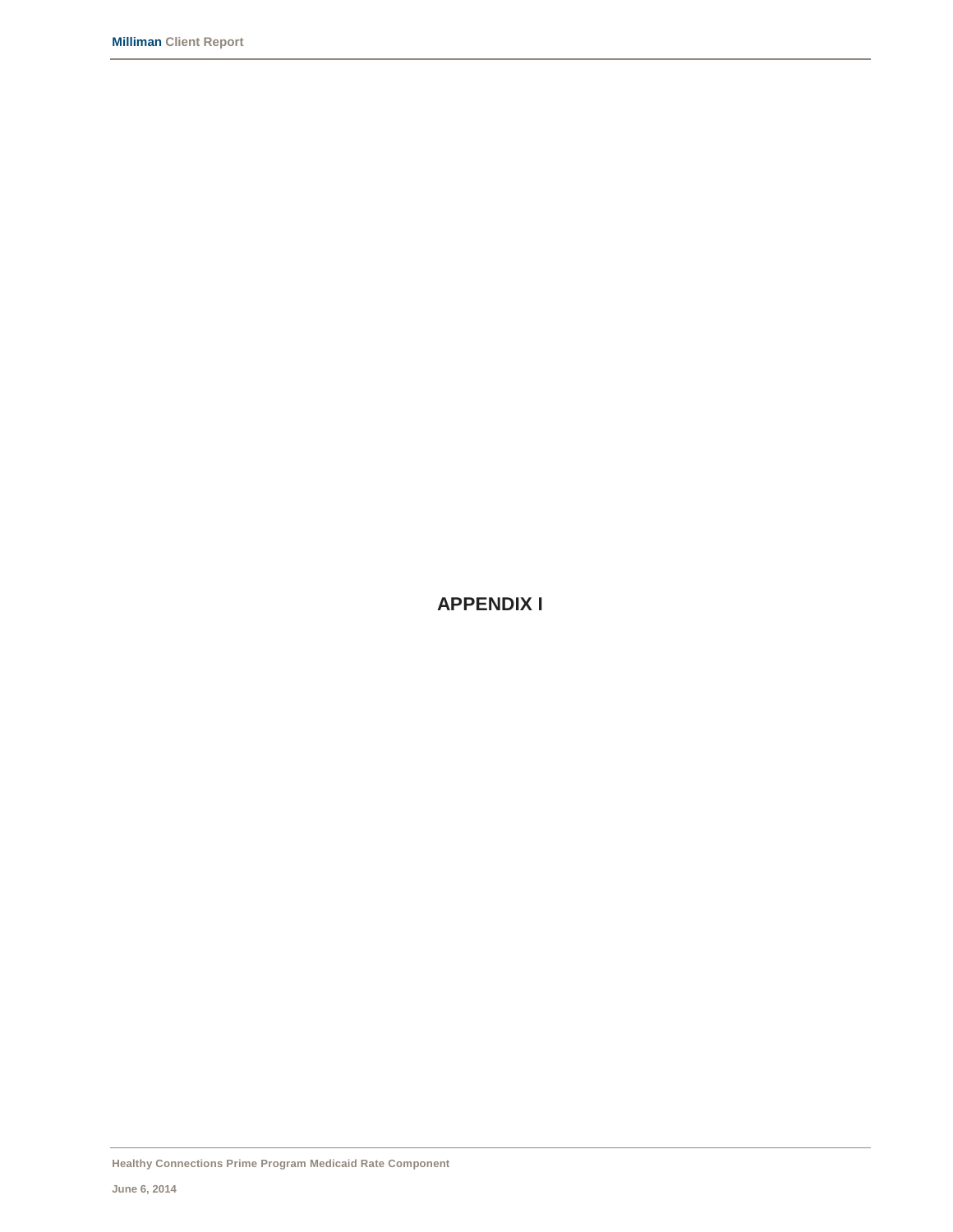# **State of South Carolina Department of Health & Human Services Healthy Connection Prime Program Nursing Home Transition Analysis - Uses Data through September 2012 Individuals New to Nursing Home during Jan 2009-Dec 2009**

**Switched to (number of recipients)**

| <b>Months of</b>  | <b>Remaining</b>     |                  |                 | <b>Exiting</b>      |                    |                  |         |                    |
|-------------------|----------------------|------------------|-----------------|---------------------|--------------------|------------------|---------|--------------------|
| <b>Enrollment</b> | <b>Recipients at</b> | <b>Remaining</b> | # of Recipients | Recipients as %     |                    |                  |         | <b>No Longer</b>   |
| in Nursing        | <b>Beginning of</b>  | Recipients as %  | that Leave      | of Beginning of     |                    |                  |         | <b>Enrolled</b> in |
| Home              | Period               | of Initial Total | during Period   | <b>Period Total</b> | <b>HCBS</b> Waiver | <b>Community</b> | Hospice | <b>Medicaid</b>    |
| $1 - 3$           | 5,741                | 100.0%           | 1,455           | 25.3%               | 79                 | 641              | 70      | 665                |
| $4-6$             | 4,286                | 74.7%            | 757             | 17.7%               | 21                 | 296              | 29      | 411                |
| $7-9$             | 3,529                | 61.5%            | 503             | 14.3%               | $\,8$              | 202              | 18      | 275                |
| $10 - 12$         | 3,026                | 52.7%            | 406             | 13.4%               | 5                  | 152              | 16      | 233                |
| $13 - 15$         | 2,620                | 45.6%            | 306             | 11.7%               | 5                  | 128              | 19      | 154                |
| $16-18$           | 2,314                | 40.3%            | 272             | 11.8%               | $\mathfrak{2}$     | 109              | 14      | 147                |
| 19-21             | 2,042                | 35.6%            | 208             | 10.2%               | 2                  | 66               | 14      | 126                |
| $22 - 24$         | 1,834                | 31.9%            | 216             | 11.8%               |                    | 63               | 21      | 131                |
| $25 - 27$         | 1,618                | 28.2%            | 164             | 10.1%               | 3                  | 46               | 8       | 107                |
| 28-30             | 1,454                | 25.3%            | 161             | 11.1%               | 3                  | 42               | 14      | 102                |
| $31 - 33$         | 1,293                | 22.5%            | 129             | 10.0%               | $\overline{3}$     | 26               | 12      | 88                 |
| $34+$             | 1,164                | 20.3%            |                 |                     | N/A                |                  |         |                    |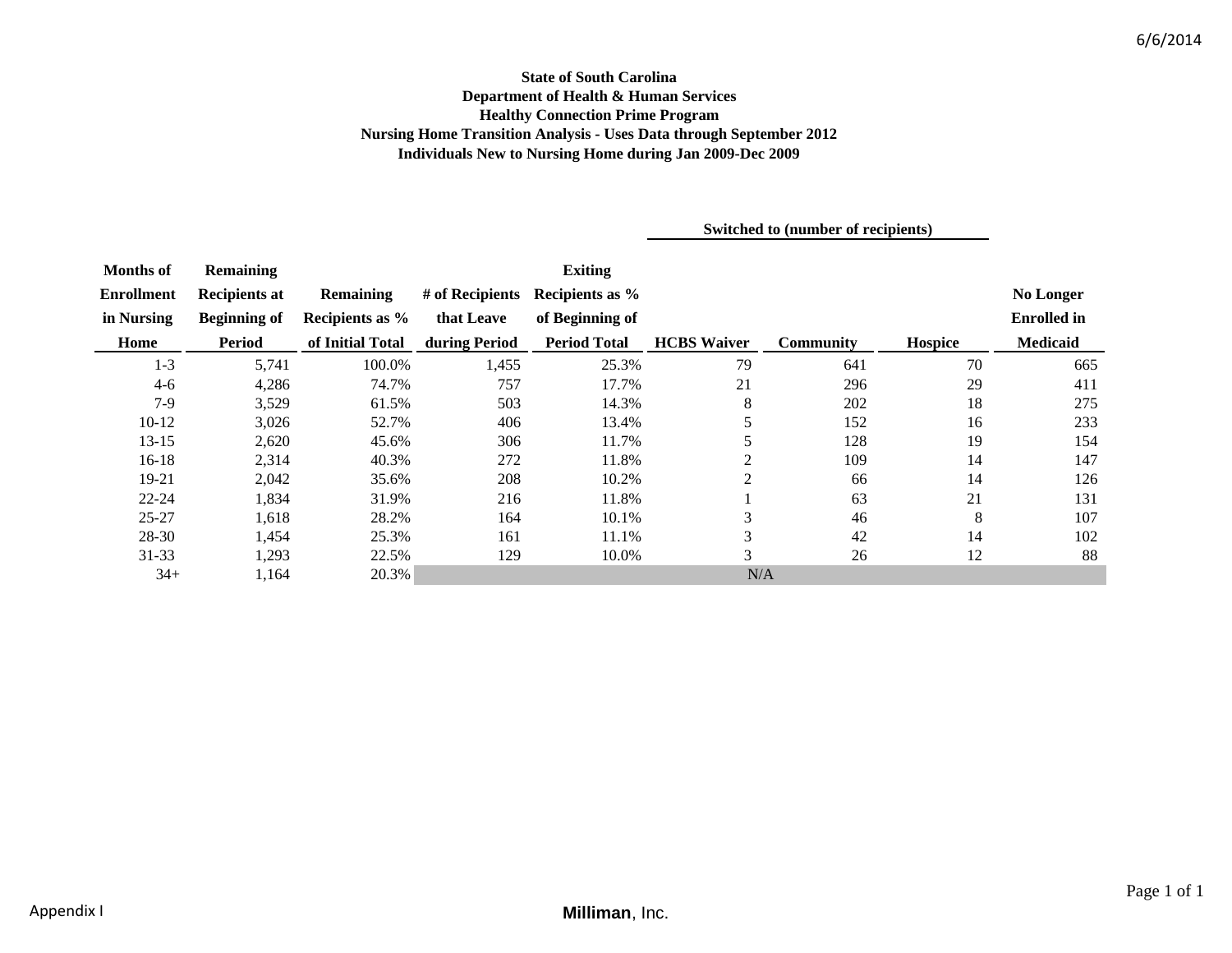**APPENDIX J**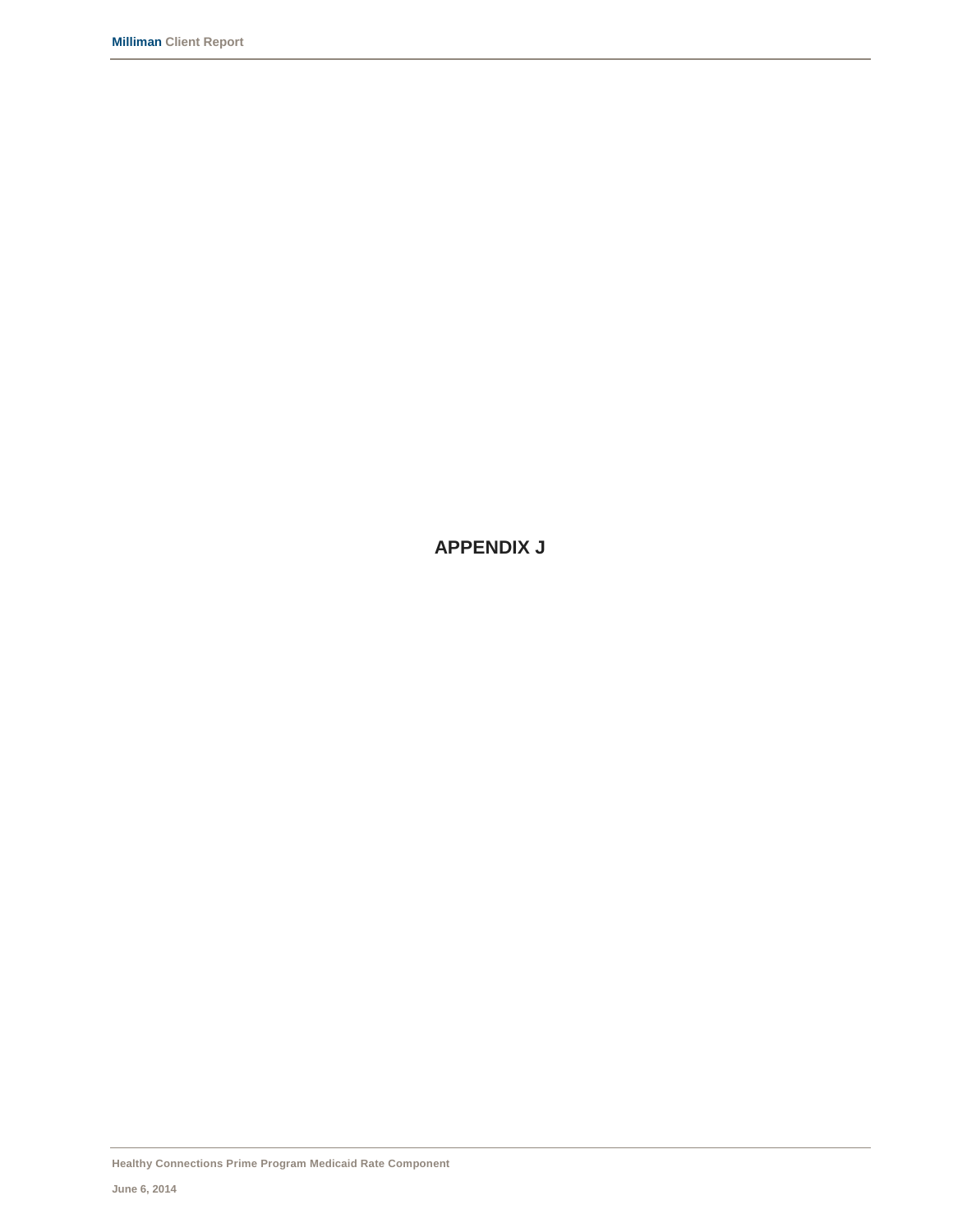|                 |                       | Age Band: 65-69      |                         |                      |                      |                                                           |                       |                       |                      |                                                         |                  |                  |
|-----------------|-----------------------|----------------------|-------------------------|----------------------|----------------------|-----------------------------------------------------------|-----------------------|-----------------------|----------------------|---------------------------------------------------------|------------------|------------------|
|                 |                       | <b>Gender: Male</b>  |                         |                      |                      |                                                           |                       |                       |                      |                                                         |                  |                  |
|                 |                       |                      |                         |                      |                      | <b>Categories Excluded from Demonstration Eligibility</b> |                       |                       |                      | <b>Categories Included in Demonstration Eligibility</b> |                  |                  |
|                 |                       |                      |                         | 65 and Older         |                      |                                                           |                       |                       |                      |                                                         |                  |                  |
|                 |                       |                      |                         | <b>Dual Eligible</b> |                      |                                                           |                       |                       |                      |                                                         |                  |                  |
|                 |                       | 65 and Older         |                         | Hospice              |                      |                                                           |                       | 65 and Older          | 65 and Older         | 65 and Older                                            | 65 and Older     | 65 and Older     |
|                 |                       | <b>Dual Eligible</b> | 65 and Older            | Recipients not in    | 65 and Older         |                                                           |                       | <b>Dual Total</b>     | <b>Dual Eligible</b> | Dual Eligible in                                        | Dual Eligible in | Dual Eligible in |
|                 |                       | (Full Medicaid       | <b>Dual Eligible</b>    | a Nursing            | <b>Dual Eligible</b> | 65 and Older                                              | 65 and Older          | <b>Minus Excluded</b> | Community            | Community                                               | <b>HIV/AIDS</b>  | Ventilator       |
|                 |                       |                      |                         |                      |                      |                                                           |                       |                       |                      |                                                         |                  |                  |
| Region          | County                | <b>Benefits)</b>     | <b>Nursing Facility</b> | Facility             | <b>DDSN Waivers</b>  | <b>PACE Enrollees</b>                                     | <b>DSNP Enrollees</b> | <b>Categories</b>     | Population           | <b>Choices Waiver</b>                                   | Waiver           | Waiver           |
| <b>Region 1</b> | <b>ABBEVILLE</b>      | 37                   |                         |                      | $\mathbf{1}$         |                                                           | 8                     | 28                    | 25                   | 3                                                       |                  |                  |
|                 | <b>AIKEN</b>          | 196                  | 22                      | $\mathbf{1}$         | з                    |                                                           | 24                    | 146                   | 139                  | 7                                                       |                  |                  |
|                 | <b>ANDERSON</b>       | 263                  | 12                      |                      |                      |                                                           | 63                    | 184                   | 152                  | 30                                                      | $\overline{2}$   |                  |
|                 | <b>BAMBERG</b>        | 45                   | $\overline{3}$          |                      |                      |                                                           | 13                    | 28                    | 27                   |                                                         |                  |                  |
|                 | <b>BARNWELL</b>       | 57                   |                         |                      |                      |                                                           | 11                    | 38                    | 33                   |                                                         |                  |                  |
|                 | <b>CHEROKEE</b>       | 63                   |                         |                      | $\overline{1}$       |                                                           | 12                    | 46                    | 41                   |                                                         |                  |                  |
|                 | <b>CHESTER</b>        | 68                   |                         |                      |                      |                                                           | 14                    | 53                    | 46                   |                                                         |                  |                  |
|                 | <b>EDGEFIELD</b>      | 36                   |                         |                      |                      |                                                           | 8                     | 24                    | 23                   |                                                         |                  |                  |
|                 | <b>FAIRFIELD</b>      | 69                   | 14                      | 1                    | 3                    |                                                           | 13                    | 38                    | 35                   | 3                                                       |                  |                  |
|                 | <b>GREENVILLE</b>     | 462                  | 29                      | $\mathbf{1}$         | q                    |                                                           | 128                   | 295                   | 264                  | 28                                                      | 3                |                  |
|                 | <b>GREENWOOD</b>      | 69                   | 3                       |                      | 3                    |                                                           | 15                    | 48                    | 45                   | 3                                                       |                  |                  |
|                 | <b>KERSHAW</b>        | 89                   | 8                       |                      | $\overline{2}$       |                                                           | 15                    | 64                    | 59                   |                                                         | 1                |                  |
|                 | <b>LANCASTER</b>      | 104                  | $\Delta$                | 1                    | $\mathbf{1}$         |                                                           | 20                    | 78                    | 73                   | 5                                                       |                  |                  |
|                 | <b>LAURENS</b>        | 109                  | 9                       |                      | 10                   | $\overline{\phantom{a}}$                                  | 26                    | 63                    | 60                   | $\overline{3}$                                          |                  |                  |
|                 | <b>LEXINGTON</b>      | 222                  | 10                      | $\overline{2}$       | $\overline{4}$       | 1                                                         | 36                    | 169                   | 155                  | 10                                                      | $\overline{4}$   |                  |
|                 | <b>MCCORMICK</b>      | 24                   | 6                       |                      | ٠                    | ٠                                                         | 10                    | 8                     | 6                    | $\overline{2}$                                          |                  |                  |
|                 | <b>NEWBERRY</b>       | 64                   |                         |                      | 4                    |                                                           | 21                    | 35                    | 34                   |                                                         |                  |                  |
|                 | <b>OCONEE</b>         | 116                  | 5                       |                      |                      |                                                           | 31                    | 73                    | 65                   | 8                                                       |                  |                  |
|                 | <b>PICKENS</b>        | 115                  | 5                       | $\overline{2}$       | 3                    |                                                           | 27                    | 78                    | 69                   | 9                                                       |                  |                  |
|                 | <b>RICHLAND</b>       | 416                  | 29                      | $\mathbf{1}$         | 16                   | 13                                                        | 84                    | 273                   | 242                  | 27                                                      | $\overline{4}$   |                  |
|                 | <b>SALUDA</b>         | 27                   | $\overline{4}$          |                      | $\mathbf{1}$         | ٠                                                         | 5                     | 17                    | 16                   | $\mathbf{1}$                                            | ۰                |                  |
|                 | <b>SPARTANBURG</b>    | 380                  | 33                      | 3                    | 13                   | ٠                                                         | 95                    | 236                   | 224                  | 10                                                      | $\overline{2}$   |                  |
|                 | <b>UNION</b>          | 55                   | 6                       |                      |                      | $\overline{\phantom{a}}$                                  | 18                    | 31                    | 29                   | $\overline{2}$                                          |                  |                  |
|                 | <b>YORK</b>           | 148                  | 13                      | 1                    | $\overline{4}$       | $\overline{\phantom{a}}$                                  | 17                    | 113                   | 98                   | 14                                                      | 1                |                  |
|                 | <b>Total Region 1</b> | 3,234                | 235                     | 14                   | 91                   | 14                                                        | 714                   | 2,166                 | 1,960                | 189                                                     | 17               |                  |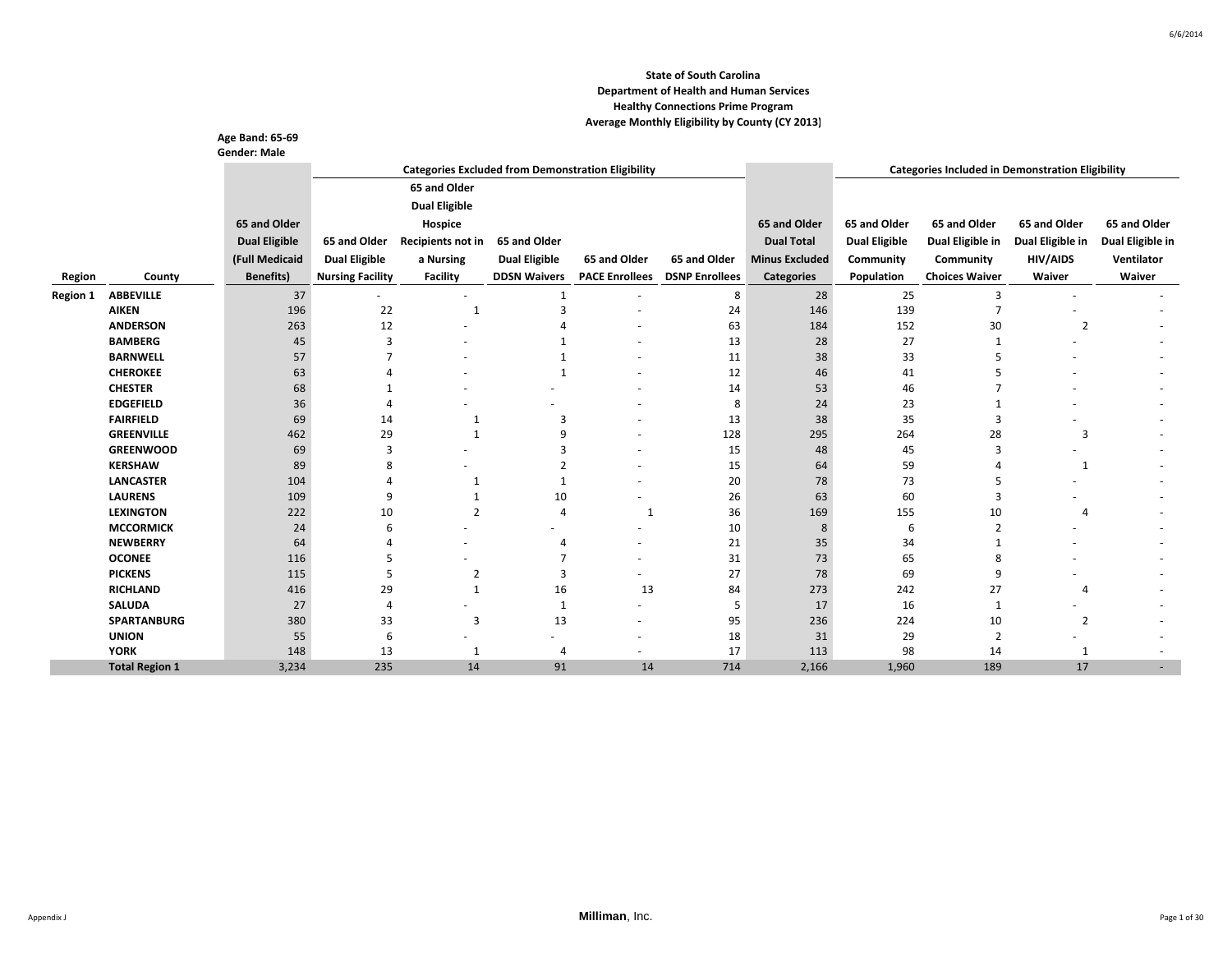|                 |                                | Age Band: 65-69      |                         |                      |                          |                                                           |                       |                       |                      |                                                         |                  |                  |
|-----------------|--------------------------------|----------------------|-------------------------|----------------------|--------------------------|-----------------------------------------------------------|-----------------------|-----------------------|----------------------|---------------------------------------------------------|------------------|------------------|
|                 |                                | <b>Gender: Male</b>  |                         |                      |                          |                                                           |                       |                       |                      |                                                         |                  |                  |
|                 |                                |                      |                         |                      |                          | <b>Categories Excluded from Demonstration Eligibility</b> |                       |                       |                      | <b>Categories Included in Demonstration Eligibility</b> |                  |                  |
|                 |                                |                      |                         | 65 and Older         |                          |                                                           |                       |                       |                      |                                                         |                  |                  |
|                 |                                |                      |                         | <b>Dual Eligible</b> |                          |                                                           |                       |                       |                      |                                                         |                  |                  |
|                 |                                | 65 and Older         |                         | Hospice              |                          |                                                           |                       | 65 and Older          | 65 and Older         | 65 and Older                                            | 65 and Older     | 65 and Older     |
|                 |                                | <b>Dual Eligible</b> | 65 and Older            | Recipients not in    | 65 and Older             |                                                           |                       | <b>Dual Total</b>     | <b>Dual Eligible</b> | Dual Eligible in                                        | Dual Eligible in | Dual Eligible in |
|                 |                                | (Full Medicaid       | <b>Dual Eligible</b>    | a Nursing            | <b>Dual Eligible</b>     | 65 and Older                                              | 65 and Older          | <b>Minus Excluded</b> | Community            | Community                                               | <b>HIV/AIDS</b>  | Ventilator       |
| Region          | County                         | <b>Benefits</b> )    | <b>Nursing Facility</b> | <b>Facility</b>      | <b>DDSN Waivers</b>      | <b>PACE Enrollees</b>                                     | <b>DSNP Enrollees</b> | <b>Categories</b>     | Population           | <b>Choices Waiver</b>                                   | Waiver           | Waiver           |
| <b>Region 2</b> | <b>ALLENDALE</b>               | 40                   | $\overline{4}$          | $\sim$               | 1                        | ٠                                                         | 13                    | 22                    | 19                   | 3                                                       |                  |                  |
|                 | <b>BEAUFORT</b>                | 101                  | 10                      | 1                    | $\overline{\phantom{a}}$ | ٠                                                         | 23                    | 65                    | 62                   |                                                         | $\overline{2}$   |                  |
|                 | <b>BERKELEY</b>                | 118                  | 9                       |                      | 3                        |                                                           | 25                    | 81                    | 77                   |                                                         | $\mathbf{1}$     |                  |
|                 | <b>CALHOUN</b>                 | 25                   | $\overline{2}$          |                      | $\overline{z}$           |                                                           | 5                     | 16                    | 15                   |                                                         |                  |                  |
|                 | <b>CHARLESTON</b>              | 442                  | 21                      | 4                    | 11                       |                                                           | 90                    | 316                   | 301                  | 14                                                      | 1                |                  |
|                 | <b>CHESTERFIELD</b>            | 92                   | 9                       |                      |                          |                                                           | 7                     | 72                    | 69                   | 3                                                       |                  |                  |
|                 | <b>CLARENDON</b>               | 101                  | 10                      |                      |                          |                                                           | 29                    | 60                    | 52                   |                                                         |                  |                  |
|                 | <b>COLLETON</b>                | 103                  | $\overline{7}$          |                      |                          |                                                           | 26                    | 68                    | 64                   |                                                         | $\overline{2}$   |                  |
|                 | <b>DARLINGTON</b>              | 135                  | 10                      | 1                    |                          | 1                                                         | 23                    | 96                    | 93                   |                                                         |                  |                  |
|                 | <b>DILLON</b>                  | 94                   | 11                      | $\mathbf{1}$         |                          |                                                           | 18                    | 62                    | 57                   |                                                         |                  |                  |
|                 | <b>DORCHESTER</b>              | 93                   | $\overline{7}$          |                      |                          |                                                           | 14                    | 68                    | 63                   |                                                         | $\overline{2}$   |                  |
|                 | <b>FLORENCE</b>                | 272                  | 27                      | 2                    | 14                       |                                                           | 42                    | 187                   | 177                  | q                                                       | $\mathbf{1}$     |                  |
|                 | <b>GEORGETOWN</b>              | 100                  | $\overline{7}$          | 1                    | $\overline{2}$           |                                                           | 15                    | 75                    | 65                   | 8                                                       | $\overline{2}$   |                  |
|                 | <b>HAMPTON</b><br><b>HORRY</b> | 51                   | -5                      |                      | 3                        |                                                           | 13<br>33              | 30<br>231             | 29<br>219            | 11                                                      |                  |                  |
|                 | <b>JASPER</b>                  | 285<br>29            | 16<br>$\mathbf{1}$      | 1                    |                          |                                                           | 10                    | 18                    | 18                   |                                                         | 1                |                  |
|                 | <b>LEE</b>                     | 73                   | .5                      |                      | $\overline{4}$           |                                                           | 12                    | 52                    | 48                   | 3                                                       |                  | 1                |
|                 | <b>MARION</b>                  | 111                  | $\overline{2}$          | $\overline{2}$       |                          |                                                           | 26                    | 81                    | 74                   |                                                         |                  |                  |
|                 | <b>MARLBORO</b>                | 86                   | 6                       |                      |                          |                                                           | 11                    | 67                    | 62                   |                                                         |                  |                  |
|                 | <b>ORANGEBURG</b>              | 231                  | 18                      | $\overline{2}$       | 6                        | 6                                                         | 58                    | 141                   | 134                  |                                                         | $\mathbf{1}$     |                  |
|                 | <b>SUMTER</b>                  | 205                  | 12                      | 1                    | .5                       |                                                           | 40                    | 147                   | 137                  | 10                                                      |                  |                  |
|                 | <b>WILLIAMSBURG</b>            | 103                  | $\overline{7}$          |                      |                          |                                                           | 30                    | 66                    | 57                   | 9                                                       |                  |                  |
|                 | <b>Total Region 2</b>          | 2,890                | 206                     | 18                   | 75                       | $\overline{7}$                                            | 563                   | 2,021                 | 1,892                | 115                                                     | 13               | 1                |
|                 | <b>Grand Total</b>             | 6,124                | 441                     | 32                   | 166                      | 21                                                        | 1,277                 | 4,187                 | 3,852                | 304                                                     | 30               | $\mathbf{1}$     |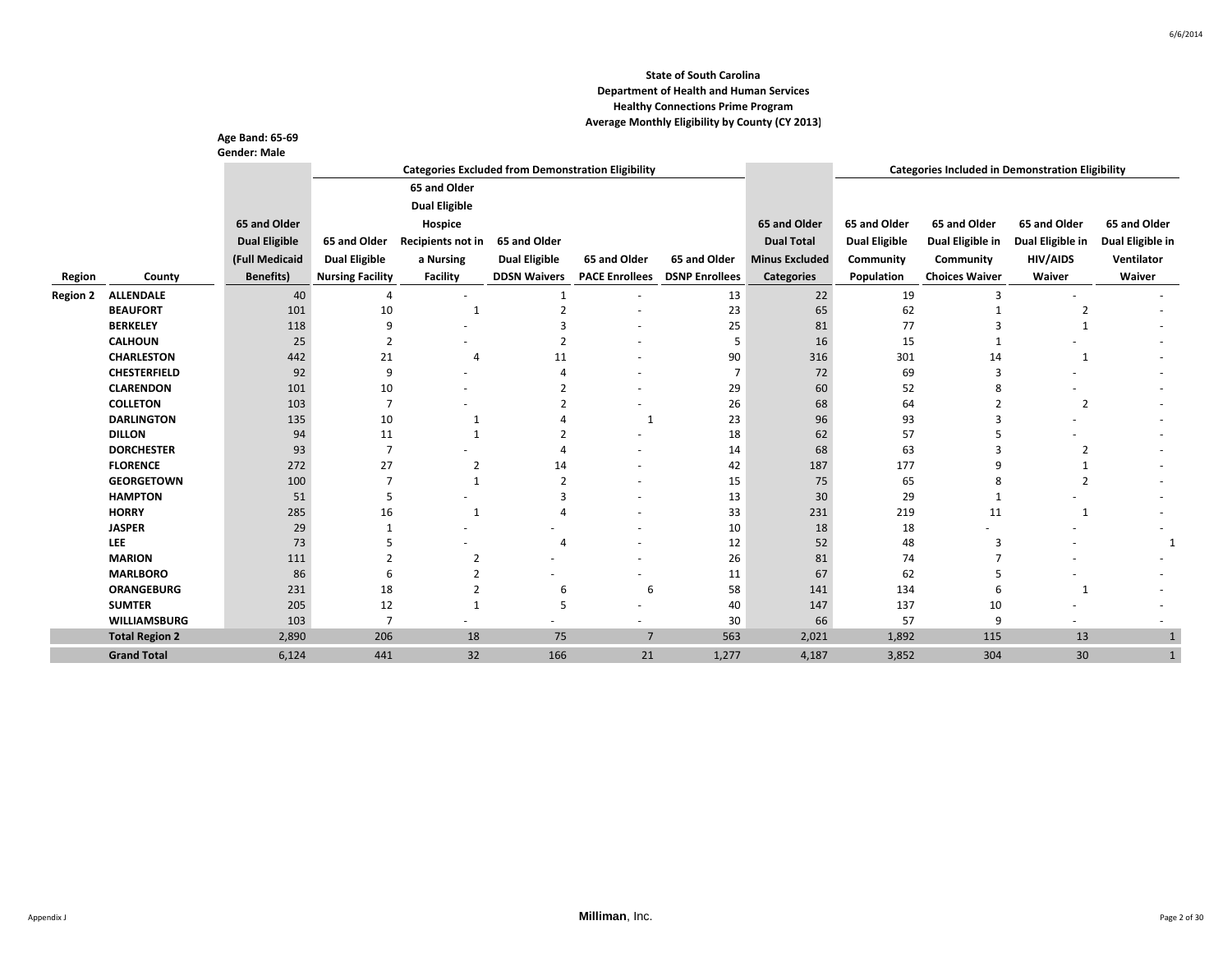|                 |                       | <b>Age Band: 70-74</b> |                         |                      |                      |                                                           |                       |                       |                      |                                                         |                  |                  |
|-----------------|-----------------------|------------------------|-------------------------|----------------------|----------------------|-----------------------------------------------------------|-----------------------|-----------------------|----------------------|---------------------------------------------------------|------------------|------------------|
|                 |                       | <b>Gender: Male</b>    |                         |                      |                      | <b>Categories Excluded from Demonstration Eligibility</b> |                       |                       |                      | <b>Categories Included in Demonstration Eligibility</b> |                  |                  |
|                 |                       |                        |                         | 65 and Older         |                      |                                                           |                       |                       |                      |                                                         |                  |                  |
|                 |                       |                        |                         |                      |                      |                                                           |                       |                       |                      |                                                         |                  |                  |
|                 |                       |                        |                         | <b>Dual Eligible</b> |                      |                                                           |                       |                       |                      |                                                         |                  |                  |
|                 |                       | 65 and Older           |                         | Hospice              |                      |                                                           |                       | 65 and Older          | 65 and Older         | 65 and Older                                            | 65 and Older     | 65 and Older     |
|                 |                       | <b>Dual Eligible</b>   | 65 and Older            | Recipients not in    | 65 and Older         |                                                           |                       | <b>Dual Total</b>     | <b>Dual Eligible</b> | Dual Eligible in                                        | Dual Eligible in | Dual Eligible in |
|                 |                       | (Full Medicaid         | <b>Dual Eligible</b>    | a Nursing            | <b>Dual Eligible</b> | 65 and Older                                              | 65 and Older          | <b>Minus Excluded</b> | Community            | Community                                               | <b>HIV/AIDS</b>  | Ventilator       |
| Region          | County                | <b>Benefits)</b>       | <b>Nursing Facility</b> | <b>Facility</b>      | <b>DDSN Waivers</b>  | <b>PACE Enrollees</b>                                     | <b>DSNP Enrollees</b> | <b>Categories</b>     | Population           | <b>Choices Waiver</b>                                   | Waiver           | Waiver           |
| <b>Region 1</b> | <b>ABBEVILLE</b>      | 34                     | $\mathbf{1}$            | $\sim$               |                      |                                                           | 10                    | 23                    | 20                   | 3                                                       |                  |                  |
|                 | <b>AIKEN</b>          | 120                    | 17                      |                      | 5                    |                                                           | 14                    | 84                    | 72                   | 12                                                      |                  |                  |
|                 | <b>ANDERSON</b>       | 170                    | 16                      | 1                    | $\overline{2}$       |                                                           | 30                    | 121                   | 104                  | 16                                                      | 1                |                  |
|                 | <b>BAMBERG</b>        | 26                     | $\overline{2}$          |                      |                      |                                                           | 12                    | 12                    | 11                   |                                                         |                  |                  |
|                 | <b>BARNWELL</b>       | 37                     | $\overline{2}$          |                      | $\mathbf{1}$         |                                                           | 9                     | 25                    | 24                   |                                                         |                  |                  |
|                 | <b>CHEROKEE</b>       | 49                     | 3                       |                      |                      |                                                           | 8                     | 38                    | 30                   | 8                                                       |                  |                  |
|                 | <b>CHESTER</b>        | 43                     | 2                       |                      |                      |                                                           | 8                     | 33                    | 28                   |                                                         |                  |                  |
|                 | <b>EDGEFIELD</b>      | 41                     | 3                       |                      | $\overline{2}$       |                                                           | 11                    | 25                    | 23                   |                                                         |                  |                  |
|                 | <b>FAIRFIELD</b>      | 51                     | 11                      |                      |                      | 1                                                         | 17                    | 22                    | 18                   |                                                         |                  |                  |
|                 | <b>GREENVILLE</b>     | 322                    | 34                      | $\mathbf{1}$         | $\mathbf{1}$         |                                                           | 83                    | 203                   | 177                  | 25                                                      | $\mathbf{1}$     |                  |
|                 | <b>GREENWOOD</b>      | 57                     | 8                       |                      | $\overline{2}$       |                                                           | 12                    | 35                    | 29                   | 6                                                       |                  |                  |
|                 | <b>KERSHAW</b>        | 66                     | 7                       |                      | 1                    |                                                           | 16                    | 42                    | 40                   | $\overline{2}$                                          |                  |                  |
|                 | <b>LANCASTER</b>      | 61                     | 6                       |                      |                      |                                                           | 9                     | 46                    | 41                   | 5                                                       |                  |                  |
|                 | <b>LAURENS</b>        | 79                     | 13                      |                      | 6                    |                                                           | 22                    | 38                    | 35                   | ς                                                       |                  |                  |
|                 | <b>LEXINGTON</b>      | 145                    | 11                      |                      | $\overline{2}$       | $\overline{2}$                                            | 32                    | 98                    | 91                   |                                                         |                  |                  |
|                 | <b>MCCORMICK</b>      | 20                     | 3                       |                      | ٠                    | ٠                                                         | 5                     | 12                    | 10                   | $\mathfrak{p}$                                          |                  |                  |
|                 | <b>NEWBERRY</b>       | 42                     | 9                       |                      | $\overline{2}$       |                                                           | 12                    | 19                    | 18                   |                                                         |                  |                  |
|                 | <b>OCONEE</b>         | 73                     | 9                       | 1                    | $\overline{2}$       |                                                           | 17                    | 44                    | 39                   | 5                                                       |                  |                  |
|                 | <b>PICKENS</b>        | 82                     | 6                       | 1                    |                      |                                                           | 29                    | 46                    | 38                   | 8                                                       |                  |                  |
|                 | <b>RICHLAND</b>       | 291                    | 43                      | $\mathbf{1}$         | 11                   | 13                                                        | 76                    | 147                   | 127                  | 17                                                      | $\overline{2}$   |                  |
|                 | <b>SALUDA</b>         | 32                     | 6                       | $\overline{a}$       | $\mathbf{1}$         | ٠                                                         | 6                     | 19                    | 18                   |                                                         |                  |                  |
|                 | <b>SPARTANBURG</b>    | 275                    | 30                      | 1                    | 6                    | ٠                                                         | 77                    | 161                   | 150                  | 11                                                      |                  |                  |
|                 | <b>UNION</b>          | 40                     | $\overline{7}$          |                      |                      | $\overline{\phantom{a}}$                                  | 11                    | 22                    | 19                   | $\overline{3}$                                          |                  |                  |
|                 | <b>YORK</b>           | 144                    | 20                      | 1                    | $\overline{4}$       | $\overline{\phantom{a}}$                                  | 23                    | 96                    | 85                   | 10                                                      |                  |                  |
|                 | <b>Total Region 1</b> | 2,300                  | 269                     | $\overline{7}$       | 48                   | 16                                                        | 549                   | 1,411                 | 1,247                | 158                                                     | 5                |                  |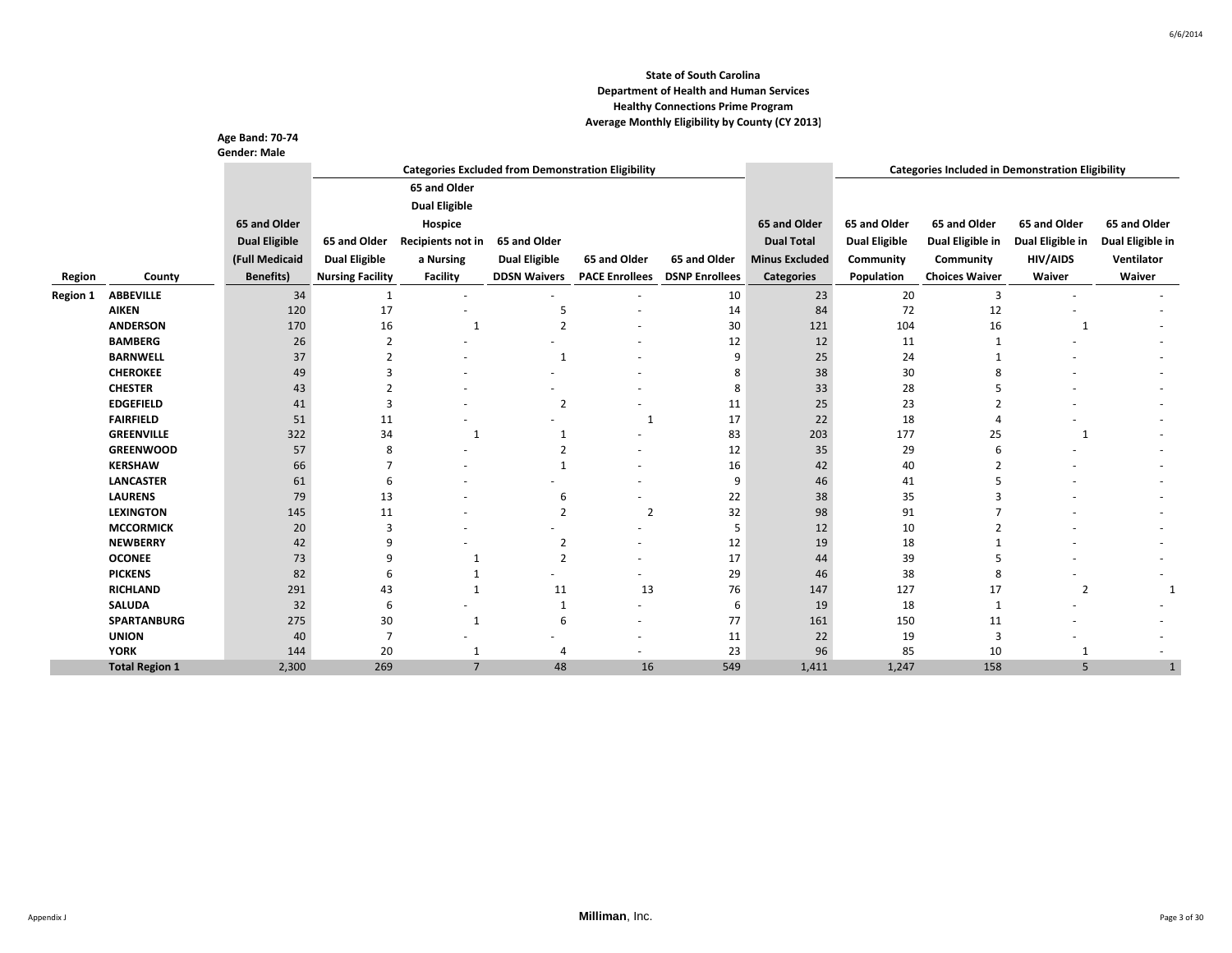|                 |                             | Age Band: 70-74<br><b>Gender: Male</b> |                             |                                                           |                      |                       |                       |                       |                                                         |                       |                  |                          |  |
|-----------------|-----------------------------|----------------------------------------|-----------------------------|-----------------------------------------------------------|----------------------|-----------------------|-----------------------|-----------------------|---------------------------------------------------------|-----------------------|------------------|--------------------------|--|
|                 |                             |                                        |                             | <b>Categories Excluded from Demonstration Eligibility</b> |                      |                       |                       |                       | <b>Categories Included in Demonstration Eligibility</b> |                       |                  |                          |  |
|                 |                             |                                        |                             | 65 and Older                                              |                      |                       |                       |                       |                                                         |                       |                  |                          |  |
|                 |                             |                                        |                             | <b>Dual Eligible</b>                                      |                      |                       |                       |                       |                                                         |                       |                  |                          |  |
|                 |                             | 65 and Older                           |                             | Hospice                                                   |                      |                       |                       | 65 and Older          | 65 and Older                                            | 65 and Older          | 65 and Older     | 65 and Older             |  |
|                 |                             | <b>Dual Eligible</b>                   | 65 and Older                | Recipients not in                                         | 65 and Older         |                       |                       | <b>Dual Total</b>     | <b>Dual Eligible</b>                                    | Dual Eligible in      | Dual Eligible in | Dual Eligible in         |  |
|                 |                             |                                        |                             |                                                           |                      |                       |                       |                       |                                                         |                       |                  |                          |  |
|                 |                             | (Full Medicaid                         | <b>Dual Eligible</b>        | a Nursing                                                 | <b>Dual Eligible</b> | 65 and Older          | 65 and Older          | <b>Minus Excluded</b> | Community                                               | Community             | <b>HIV/AIDS</b>  | Ventilator               |  |
| Region          | County                      | <b>Benefits</b> )                      | <b>Nursing Facility</b>     | Facility                                                  | <b>DDSN Waivers</b>  | <b>PACE Enrollees</b> | <b>DSNP Enrollees</b> | <b>Categories</b>     | Population                                              | <b>Choices Waiver</b> | Waiver           | Waiver                   |  |
| <b>Region 2</b> | <b>ALLENDALE</b>            | 35                                     | 5                           |                                                           | $\overline{2}$       | ä,                    | 14                    | 14                    | 11                                                      | 3                     |                  |                          |  |
|                 | <b>BEAUFORT</b>             | 65                                     | 10                          |                                                           | $\mathbf{1}$         |                       | 14                    | 40                    | 40                                                      |                       |                  |                          |  |
|                 | <b>BERKELEY</b>             | 78                                     | 15                          | 1                                                         | $\overline{z}$       |                       | 12                    | 48                    | 44                                                      | 3                     | 1                |                          |  |
|                 | <b>CALHOUN</b>              | 20                                     | $\overline{2}$              |                                                           |                      |                       | 6                     | 12                    | 10                                                      | $\overline{2}$        |                  |                          |  |
|                 | <b>CHARLESTON</b>           | 268                                    | 38                          | 1                                                         | -5                   |                       | 58                    | 166                   | 155                                                     | 11                    |                  |                          |  |
|                 | <b>CHESTERFIELD</b>         | 72                                     | 11                          |                                                           |                      |                       | 10                    | 51                    | 48                                                      | 3                     |                  |                          |  |
|                 | <b>CLARENDON</b>            | 81                                     | 12                          | 1                                                         |                      |                       | 17                    | 51                    | 42                                                      | q                     |                  |                          |  |
|                 | <b>COLLETON</b>             | 61                                     | $\overline{7}$              |                                                           |                      |                       | 20                    | 34                    | 32                                                      |                       | 1                |                          |  |
|                 | <b>DARLINGTON</b>           | 84                                     | 14                          | 1                                                         | $\mathbf{1}$         |                       | 14                    | 54                    | 50                                                      |                       |                  |                          |  |
|                 | <b>DILLON</b>               | 74                                     | 8                           |                                                           |                      |                       | 16                    | 50                    | 47                                                      |                       |                  |                          |  |
|                 | <b>DORCHESTER</b>           | 63                                     | $\overline{7}$              |                                                           |                      |                       | 12                    | 44                    | 42                                                      |                       |                  |                          |  |
|                 | <b>FLORENCE</b>             | 180                                    | 31                          | $\overline{2}$                                            | $\Delta$             |                       | 18                    | 125                   | 115                                                     | 10                    |                  |                          |  |
|                 | <b>GEORGETOWN</b>           | 62                                     | 6                           |                                                           |                      |                       | 10                    | 46                    | 40                                                      |                       |                  |                          |  |
|                 | <b>HAMPTON</b>              | 47                                     | $\overline{2}$              |                                                           |                      |                       | 21                    | 24                    | 20                                                      |                       |                  |                          |  |
|                 | <b>HORRY</b>                | 219                                    | 23                          | $\mathbf{1}$                                              |                      |                       | 36                    | 159                   | 141                                                     | 18                    |                  |                          |  |
|                 | <b>JASPER</b>               | 21                                     | 1                           |                                                           |                      |                       | 8                     | 12                    | 12                                                      |                       |                  |                          |  |
|                 | <b>LEE</b><br><b>MARION</b> | 47<br>64                               | 6<br>7                      |                                                           |                      |                       | 11<br>12              | 30                    | 27<br>38                                                | 3<br>6                |                  |                          |  |
|                 | <b>MARLBORO</b>             |                                        | $\boldsymbol{\vartriangle}$ | 1                                                         |                      |                       | 9                     | 44<br>52              | 50                                                      | $\overline{2}$        |                  |                          |  |
|                 | <b>ORANGEBURG</b>           | 66<br>166                              |                             |                                                           | 3                    | 7                     | 55                    | 85                    | 72                                                      |                       |                  |                          |  |
|                 | <b>SUMTER</b>               | 141                                    | 15<br>16                    | 2                                                         | 3                    |                       | 29                    | 91                    | 82                                                      | 13<br>9               |                  |                          |  |
|                 | <b>WILLIAMSBURG</b>         | 66                                     | 9                           | $\mathbf{1}$                                              | 1                    |                       | 20                    | 35                    | 26                                                      | 9                     |                  |                          |  |
|                 | <b>Total Region 2</b>       | 1,980                                  | 249                         | 13                                                        | 22                   | $\overline{7}$        | 422                   | 1,267                 | 1,144                                                   | 121                   | $\overline{2}$   | $\overline{\phantom{a}}$ |  |
|                 | <b>Grand Total</b>          | 4,280                                  | 518                         | 20                                                        | 70                   | 23                    | 971                   | 2,678                 | 2,391                                                   | 279                   | $\overline{7}$   |                          |  |
|                 |                             |                                        |                             |                                                           |                      |                       |                       |                       |                                                         |                       |                  |                          |  |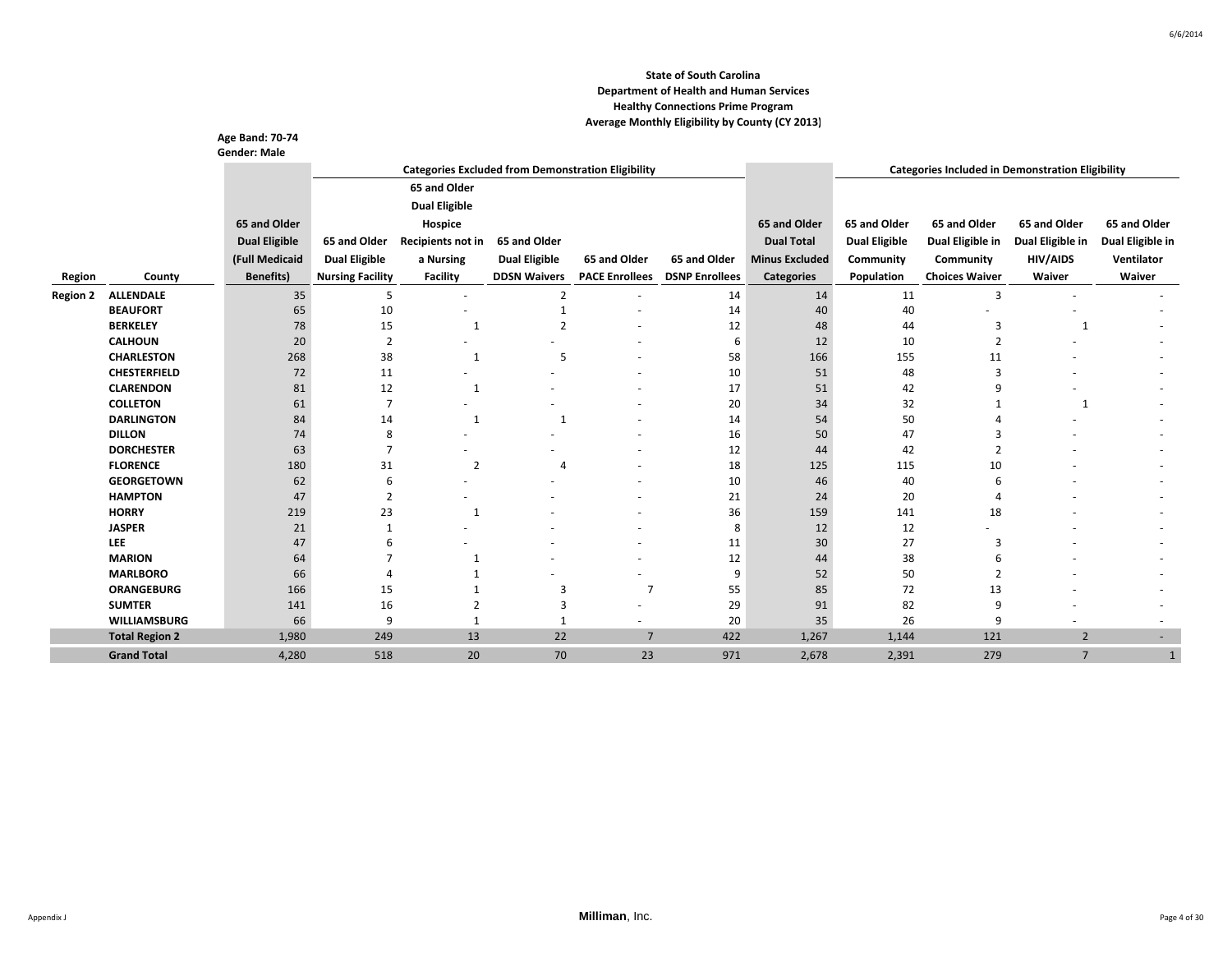|                 |                       | Age Band: 75-79      |                         |                          |                      |                                                           |                       |                       |                                                         |                       |                  |                  |
|-----------------|-----------------------|----------------------|-------------------------|--------------------------|----------------------|-----------------------------------------------------------|-----------------------|-----------------------|---------------------------------------------------------|-----------------------|------------------|------------------|
|                 |                       | <b>Gender: Male</b>  |                         |                          |                      |                                                           |                       |                       |                                                         |                       |                  |                  |
|                 |                       |                      |                         |                          |                      | <b>Categories Excluded from Demonstration Eligibility</b> |                       |                       | <b>Categories Included in Demonstration Eligibility</b> |                       |                  |                  |
|                 |                       |                      |                         | 65 and Older             |                      |                                                           |                       |                       |                                                         |                       |                  |                  |
|                 |                       |                      |                         | <b>Dual Eligible</b>     |                      |                                                           |                       |                       |                                                         |                       |                  |                  |
|                 |                       | 65 and Older         |                         | Hospice                  |                      |                                                           |                       | 65 and Older          | 65 and Older                                            | 65 and Older          | 65 and Older     | 65 and Older     |
|                 |                       | <b>Dual Eligible</b> | 65 and Older            | Recipients not in        | 65 and Older         |                                                           |                       | <b>Dual Total</b>     | <b>Dual Eligible</b>                                    | Dual Eligible in      | Dual Eligible in | Dual Eligible in |
|                 |                       |                      |                         |                          |                      |                                                           |                       |                       |                                                         |                       |                  |                  |
|                 |                       | (Full Medicaid       | <b>Dual Eligible</b>    | a Nursing                | <b>Dual Eligible</b> | 65 and Older                                              | 65 and Older          | <b>Minus Excluded</b> | Community                                               | Community             | <b>HIV/AIDS</b>  | Ventilator       |
| Region          | County                | <b>Benefits</b> )    | <b>Nursing Facility</b> | <b>Facility</b>          | <b>DDSN Waivers</b>  | <b>PACE Enrollees</b>                                     | <b>DSNP Enrollees</b> | <b>Categories</b>     | Population                                              | <b>Choices Waiver</b> | Waiver           | Waiver           |
| <b>Region 1</b> | <b>ABBEVILLE</b>      | 33                   | 5                       | $\overline{\phantom{a}}$ | ٠                    | ٠                                                         | 12                    | 16                    | 13                                                      | $\overline{3}$        |                  |                  |
|                 | <b>AIKEN</b>          | 79                   | 19                      |                          | $\mathbf{1}$         |                                                           | $\overline{7}$        | 52                    | 45                                                      |                       |                  |                  |
|                 | <b>ANDERSON</b>       | 120                  | 14                      | 1                        |                      |                                                           | 31                    | 74                    | 52                                                      | 22                    |                  |                  |
|                 | <b>BAMBERG</b>        | 20                   | $\overline{2}$          |                          |                      |                                                           | 8                     | 10                    | 9                                                       |                       |                  |                  |
|                 | <b>BARNWELL</b>       | 24                   | $\overline{2}$          |                          |                      |                                                           | 7                     | 15                    | 11                                                      |                       |                  |                  |
|                 | <b>CHEROKEE</b>       | 37                   | 5                       |                          |                      |                                                           | 10                    | 22                    | 18                                                      |                       |                  |                  |
|                 | <b>CHESTER</b>        | 23                   | з                       |                          |                      |                                                           | 5                     | 15                    | 14                                                      |                       |                  |                  |
|                 | <b>EDGEFIELD</b>      | 31                   | 6                       |                          |                      |                                                           | 5                     | 20                    | 14                                                      | 6                     |                  |                  |
|                 | <b>FAIRFIELD</b>      | 41                   | 11                      |                          |                      |                                                           | 10                    | 20                    | 16                                                      |                       |                  |                  |
|                 | <b>GREENVILLE</b>     | 225                  | 39                      | 1                        |                      |                                                           | 46                    | 138                   | 123                                                     | 14                    | 1                |                  |
|                 | <b>GREENWOOD</b>      | 34                   | 5                       |                          |                      |                                                           | 6                     | 22                    | 19                                                      | $\overline{3}$        |                  |                  |
|                 | <b>KERSHAW</b>        | 33                   |                         |                          |                      |                                                           | 10                    | 18                    | 17                                                      |                       |                  |                  |
|                 | <b>LANCASTER</b>      | 43                   | 8                       |                          | $\mathbf 1$          |                                                           | $\overline{4}$        | 30                    | 25                                                      |                       |                  |                  |
|                 | <b>LAURENS</b>        | 60                   | 9                       | 1                        | $\overline{3}$       |                                                           | 10                    | 37                    | 30                                                      |                       |                  |                  |
|                 | <b>LEXINGTON</b>      | 99                   | 19                      | 1                        |                      | 3                                                         | 13                    | 63                    | 55                                                      |                       |                  |                  |
|                 | <b>MCCORMICK</b>      | 11                   | 3                       |                          |                      |                                                           | $\overline{3}$        |                       | 3                                                       | $\overline{2}$        |                  |                  |
|                 | <b>NEWBERRY</b>       | 20                   |                         |                          |                      |                                                           | 6                     |                       | $\overline{7}$                                          |                       |                  |                  |
|                 | <b>OCONEE</b>         | 61                   | 8                       |                          | -1                   |                                                           | 14                    | 38                    | 31                                                      |                       |                  |                  |
|                 | <b>PICKENS</b>        | 52                   | 9                       |                          |                      |                                                           | 17                    | 26                    | 23                                                      | $\overline{3}$        |                  |                  |
|                 | <b>RICHLAND</b>       | 171                  | 31                      | $\overline{3}$           | 5                    | 14                                                        | 36                    | 82                    | 71                                                      | 11                    |                  |                  |
|                 | <b>SALUDA</b>         | 22                   | 9                       | $\overline{a}$           | ٠                    | ٠                                                         | 5                     | 8                     | 8                                                       |                       |                  |                  |
|                 | <b>SPARTANBURG</b>    | 193                  | 30                      | $\overline{2}$           | $\overline{2}$       |                                                           | 50                    | 109                   | 94                                                      | 14                    | 1                |                  |
|                 | <b>UNION</b>          | 32                   | 8                       | $\mathbf{1}$             |                      | ٠                                                         | 9                     | 14                    | 13                                                      | -1                    |                  |                  |
|                 | <b>YORK</b>           | 85                   | 18                      |                          | 3                    | $\overline{\phantom{a}}$                                  | 9                     | 55                    | 45                                                      | 10                    |                  |                  |
|                 | <b>Total Region 1</b> | 1,549                | 274                     | 10                       | 19                   | 17                                                        | 333                   | 896                   | 756                                                     | 138                   | $\overline{2}$   |                  |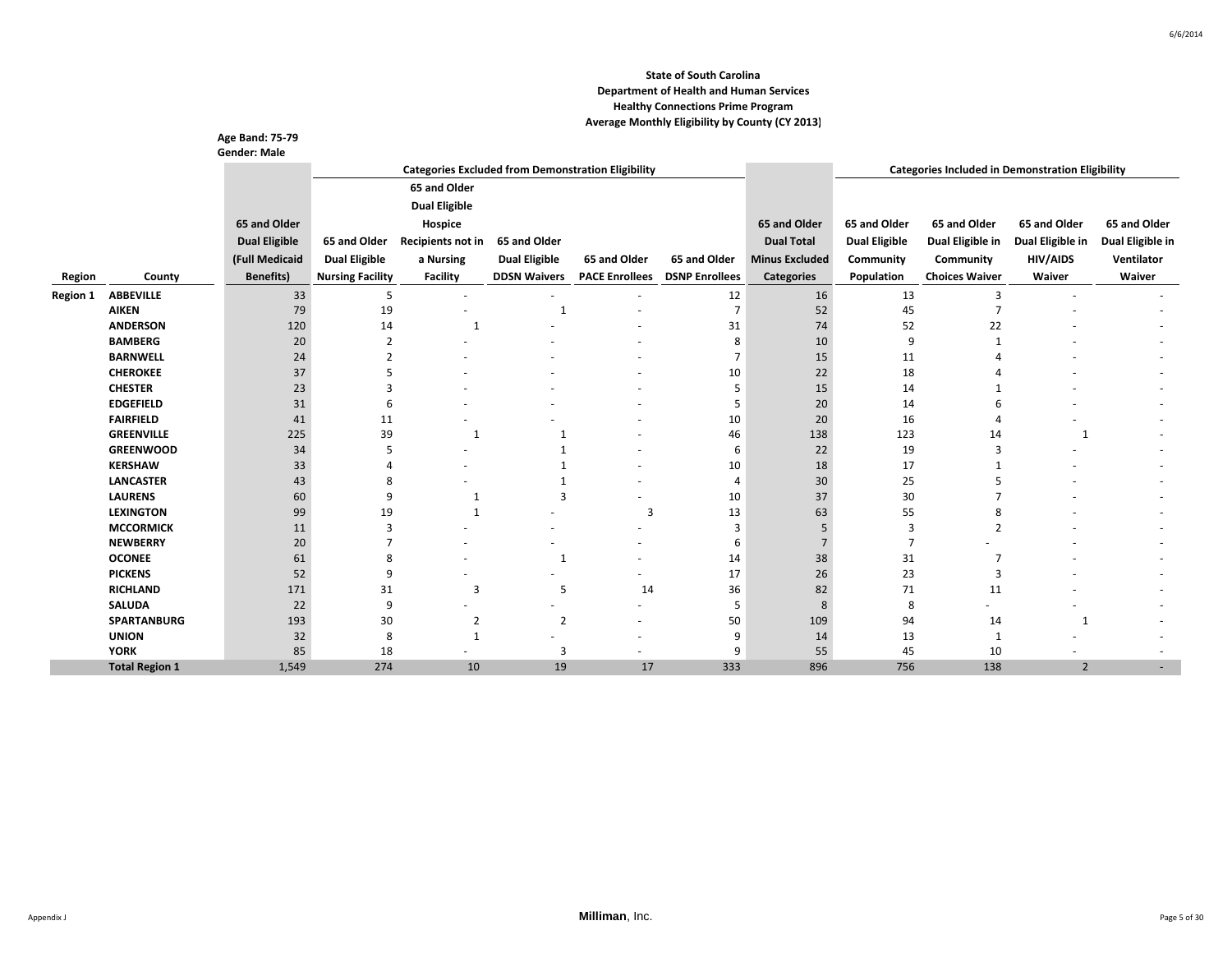|                 |                                      | Age Band: 75-79<br><b>Gender: Male</b> |                         |                                                           |                      |                       |                       |                       |                                                         |                       |                  |                          |
|-----------------|--------------------------------------|----------------------------------------|-------------------------|-----------------------------------------------------------|----------------------|-----------------------|-----------------------|-----------------------|---------------------------------------------------------|-----------------------|------------------|--------------------------|
|                 |                                      |                                        |                         | <b>Categories Excluded from Demonstration Eligibility</b> |                      |                       |                       |                       | <b>Categories Included in Demonstration Eligibility</b> |                       |                  |                          |
|                 |                                      |                                        |                         | 65 and Older                                              |                      |                       |                       |                       |                                                         |                       |                  |                          |
|                 |                                      |                                        |                         | <b>Dual Eligible</b>                                      |                      |                       |                       |                       |                                                         |                       |                  |                          |
|                 |                                      | 65 and Older                           |                         | Hospice                                                   |                      |                       |                       | 65 and Older          | 65 and Older                                            | 65 and Older          | 65 and Older     | 65 and Older             |
|                 |                                      | <b>Dual Eligible</b>                   | 65 and Older            | Recipients not in                                         | 65 and Older         |                       |                       | <b>Dual Total</b>     | <b>Dual Eligible</b>                                    | Dual Eligible in      | Dual Eligible in | Dual Eligible in         |
|                 |                                      |                                        |                         |                                                           |                      |                       |                       |                       |                                                         |                       |                  | Ventilator               |
|                 |                                      | (Full Medicaid                         | <b>Dual Eligible</b>    | a Nursing                                                 | <b>Dual Eligible</b> | 65 and Older          | 65 and Older          | <b>Minus Excluded</b> | Community                                               | Community             | HIV/AIDS         |                          |
| Region          | County                               | <b>Benefits)</b>                       | <b>Nursing Facility</b> | <b>Facility</b>                                           | <b>DDSN Waivers</b>  | <b>PACE Enrollees</b> | <b>DSNP Enrollees</b> | <b>Categories</b>     | Population                                              | <b>Choices Waiver</b> | Waiver           | Waiver                   |
| <b>Region 2</b> | <b>ALLENDALE</b>                     | 19                                     | 3                       |                                                           |                      |                       | 10                    | 6                     | $\overline{4}$                                          | 2                     |                  |                          |
|                 | <b>BEAUFORT</b>                      | 51                                     | 10                      | 1                                                         |                      |                       | 10                    | 30                    | 27                                                      | 3                     |                  |                          |
|                 | <b>BERKELEY</b>                      | 60                                     | 12                      |                                                           | 1                    |                       | 10                    | 37                    | 35                                                      |                       |                  |                          |
|                 | <b>CALHOUN</b>                       | 23                                     | 8                       |                                                           |                      | $\mathbf{1}$          | 6                     | 8                     | 7                                                       |                       |                  |                          |
|                 | <b>CHARLESTON</b>                    | 160                                    | 22                      | 2                                                         | 3                    |                       | 29                    | 104                   | 96                                                      |                       | 1                |                          |
|                 | <b>CHESTERFIELD</b>                  | 43                                     | 8                       |                                                           |                      |                       | $\overline{4}$        | 30                    | 29                                                      |                       |                  |                          |
|                 | <b>CLARENDON</b>                     | 56                                     | 12                      | 1                                                         | $\mathbf 1$          |                       | 15                    | 27                    | 20                                                      |                       |                  |                          |
|                 | <b>COLLETON</b>                      | 41                                     | 6                       |                                                           |                      |                       | 13                    | 22                    | 22                                                      |                       |                  |                          |
|                 | <b>DARLINGTON</b>                    | 52                                     | 14                      |                                                           |                      |                       | 8                     | 30                    | 29                                                      |                       |                  |                          |
|                 | <b>DILLON</b>                        | 46                                     | 8                       | $\overline{2}$                                            |                      |                       | 5                     | 31                    | 30                                                      |                       |                  |                          |
|                 | <b>DORCHESTER</b>                    | 40                                     | 5                       |                                                           | -1                   |                       | 10                    | 24                    | 21                                                      | 3                     |                  |                          |
|                 | <b>FLORENCE</b><br><b>GEORGETOWN</b> | 127                                    | 28                      | 2                                                         |                      |                       | 18<br>7               | 79                    | 68                                                      | 10                    | 1                |                          |
|                 | <b>HAMPTON</b>                       | 57                                     | 14<br>$\overline{4}$    | $\mathbf{1}$                                              |                      |                       | 5                     | 35                    | 26                                                      | 8<br>3                | $\mathbf{1}$     |                          |
|                 | <b>HORRY</b>                         | 26<br>141                              | 17                      | $\mathbf{1}$                                              |                      |                       |                       | 17<br>102             | 14                                                      |                       |                  |                          |
|                 | <b>JASPER</b>                        | 18                                     |                         |                                                           | 3                    |                       | 21<br>$\overline{4}$  | 11                    | 90<br>11                                                | 12                    |                  |                          |
|                 | <b>LEE</b>                           | 44                                     | 7                       | $\mathbf{1}$                                              |                      |                       | 10                    | 26                    | 24                                                      | $\overline{2}$        |                  |                          |
|                 | <b>MARION</b>                        | 39                                     | з                       | $\mathbf{1}$                                              |                      |                       | $\overline{7}$        | 28                    | 24                                                      |                       |                  |                          |
|                 | <b>MARLBORO</b>                      | 47                                     | 6                       |                                                           | -1                   |                       | 8                     | 32                    | 30                                                      |                       |                  |                          |
|                 | <b>ORANGEBURG</b>                    | 94                                     | 5                       |                                                           |                      | $\overline{3}$        | 36                    | 50                    | 45                                                      |                       |                  |                          |
|                 | <b>SUMTER</b>                        | 113                                    | 19                      | 1                                                         |                      |                       | 18                    | 75                    | 62                                                      | 13                    |                  |                          |
|                 | <b>WILLIAMSBURG</b>                  | 60                                     | 12                      |                                                           | 1                    |                       | 13                    | 34                    | 27                                                      | 7                     |                  |                          |
|                 | <b>Total Region 2</b>                | 1,357                                  | 223                     | 13                                                        | 12                   | $\overline{4}$        | 267                   | 838                   | 741                                                     | 94                    | $\overline{3}$   | $\overline{\phantom{a}}$ |
|                 | <b>Grand Total</b>                   | 2,906                                  | 497                     | 23                                                        | 31                   | 21                    | 600                   | 1,734                 | 1,497                                                   | 232                   | 5                |                          |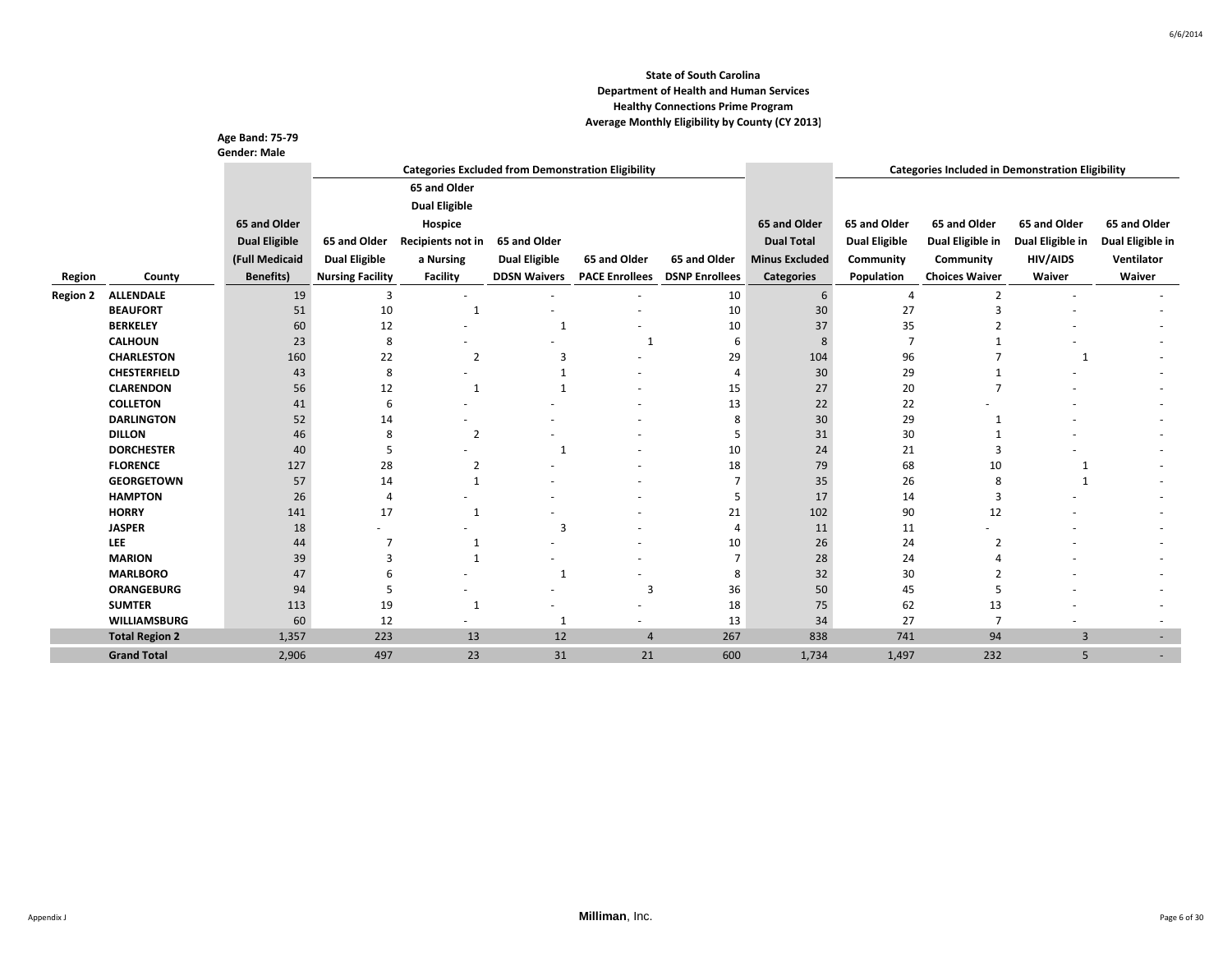|                 |                       | <b>Age Band: 80-84</b> |                             |                                                           |                      |                          |                       |                       |                                                         |                          |                  |                  |  |
|-----------------|-----------------------|------------------------|-----------------------------|-----------------------------------------------------------|----------------------|--------------------------|-----------------------|-----------------------|---------------------------------------------------------|--------------------------|------------------|------------------|--|
|                 |                       | <b>Gender: Male</b>    |                             |                                                           |                      |                          |                       |                       |                                                         |                          |                  |                  |  |
|                 |                       |                        |                             | <b>Categories Excluded from Demonstration Eligibility</b> |                      |                          |                       |                       | <b>Categories Included in Demonstration Eligibility</b> |                          |                  |                  |  |
|                 |                       |                        |                             | 65 and Older                                              |                      |                          |                       |                       |                                                         |                          |                  |                  |  |
|                 |                       |                        |                             | <b>Dual Eligible</b>                                      |                      |                          |                       |                       |                                                         |                          |                  |                  |  |
|                 |                       | 65 and Older           |                             | Hospice                                                   |                      |                          |                       | 65 and Older          | 65 and Older                                            | 65 and Older             | 65 and Older     | 65 and Older     |  |
|                 |                       | <b>Dual Eligible</b>   | 65 and Older                | Recipients not in                                         | 65 and Older         |                          |                       | <b>Dual Total</b>     | <b>Dual Eligible</b>                                    | Dual Eligible in         | Dual Eligible in | Dual Eligible in |  |
|                 |                       | (Full Medicaid         | <b>Dual Eligible</b>        |                                                           | <b>Dual Eligible</b> | 65 and Older             | 65 and Older          | <b>Minus Excluded</b> | Community                                               |                          | <b>HIV/AIDS</b>  | Ventilator       |  |
|                 |                       |                        |                             | a Nursing                                                 |                      |                          |                       |                       |                                                         | Community                |                  |                  |  |
| Region          | County                | <b>Benefits</b> )      | <b>Nursing Facility</b>     | <b>Facility</b>                                           | <b>DDSN Waivers</b>  | <b>PACE Enrollees</b>    | <b>DSNP Enrollees</b> | <b>Categories</b>     | Population                                              | <b>Choices Waiver</b>    | Waiver           | Waiver           |  |
| <b>Region 1</b> | <b>ABBEVILLE</b>      | 13                     | $\overline{4}$              | $\overline{\phantom{a}}$                                  |                      |                          | 3                     | 6                     | 5                                                       | $\mathbf{1}$             |                  |                  |  |
|                 | <b>AIKEN</b>          | 48                     | 21                          |                                                           |                      |                          | 5                     | 22                    | 18                                                      |                          |                  |                  |  |
|                 | <b>ANDERSON</b>       | 67                     | 11                          |                                                           |                      |                          | 18                    | 38                    | 24                                                      | 14                       |                  |                  |  |
|                 | <b>BAMBERG</b>        | 12                     | $\overline{2}$              |                                                           |                      |                          |                       | 6                     | 6                                                       |                          |                  |                  |  |
|                 | <b>BARNWELL</b>       | 16                     | $\overline{2}$              |                                                           |                      |                          | 3                     | 11                    | $\overline{7}$                                          |                          |                  |                  |  |
|                 | <b>CHEROKEE</b>       | 21                     | 6                           |                                                           |                      |                          | 3                     | 12                    | 10                                                      |                          |                  |                  |  |
|                 | <b>CHESTER</b>        | 20                     |                             | 1                                                         |                      |                          | 5                     | 14                    | 12                                                      | $\overline{2}$           |                  |                  |  |
|                 | <b>EDGEFIELD</b>      | 14                     | 3                           | ٠                                                         |                      |                          | $\mathbf{1}$          | 10                    | 10                                                      |                          |                  |                  |  |
|                 | <b>FAIRFIELD</b>      | 21                     | 10                          | 1                                                         |                      |                          | $\overline{2}$        | 8                     | 8                                                       |                          |                  |                  |  |
|                 | <b>GREENVILLE</b>     | 135                    | 30                          | $\overline{2}$                                            | $\mathbf{1}$         |                          | 28                    | 74                    | 58                                                      | 16                       |                  |                  |  |
|                 | <b>GREENWOOD</b>      | 25                     | 8                           |                                                           |                      |                          | 5                     | 12                    | 10                                                      | $\overline{2}$           |                  |                  |  |
|                 | <b>KERSHAW</b>        | 29                     | 8                           | 1                                                         |                      |                          | -3                    | 17                    | 16                                                      |                          |                  |                  |  |
|                 | <b>LANCASTER</b>      | 25                     | 6                           |                                                           |                      |                          | $\overline{3}$        | 16                    | 10                                                      | 6                        |                  |                  |  |
|                 | <b>LAURENS</b>        | 39                     | 14                          |                                                           | $\overline{2}$       |                          |                       | 19                    | 16                                                      |                          |                  |                  |  |
|                 | <b>LEXINGTON</b>      | 41                     | 10                          | -1                                                        |                      | $\mathbf{1}$             | $\overline{2}$        | 27                    | 23                                                      |                          |                  |                  |  |
|                 | <b>MCCORMICK</b>      | 8                      | $\overline{2}$              |                                                           |                      |                          |                       | 6                     |                                                         | $\overline{\phantom{a}}$ |                  |                  |  |
|                 | <b>NEWBERRY</b>       | 18                     | 10                          |                                                           |                      |                          | $\overline{2}$        | 6                     | $\boldsymbol{\Delta}$                                   |                          |                  |                  |  |
|                 | <b>OCONEE</b>         | 31                     | 8                           |                                                           |                      |                          | 3                     | 20                    | 16                                                      |                          |                  |                  |  |
|                 | <b>PICKENS</b>        | 25                     | $\overline{4}$              |                                                           |                      |                          | 7                     | 14                    | 9                                                       |                          |                  |                  |  |
|                 | <b>RICHLAND</b>       | 89                     | 21                          |                                                           | $\overline{2}$       | $\overline{2}$           | 19                    | 45                    | 38                                                      |                          |                  |                  |  |
|                 | <b>SALUDA</b>         | 6                      | $\mathbf{1}$                |                                                           |                      |                          | $\overline{2}$        | 3                     | 3                                                       |                          |                  |                  |  |
|                 | <b>SPARTANBURG</b>    | 130                    | 30                          |                                                           |                      |                          | 23                    | 77                    | 63                                                      | 14                       |                  |                  |  |
|                 | <b>UNION</b>          | 11                     | $\boldsymbol{\vartriangle}$ |                                                           |                      |                          | $\overline{2}$        | 5                     | 5                                                       |                          |                  |                  |  |
|                 | <b>YORK</b>           | 67                     | 14                          |                                                           |                      | $\overline{\phantom{a}}$ | 8                     | 44                    | 34                                                      | 10                       |                  |                  |  |
|                 | <b>Total Region 1</b> | 911                    | 229                         | $\overline{7}$                                            | 5                    | $\overline{3}$           | 155                   | 512                   | 409                                                     | 103                      |                  |                  |  |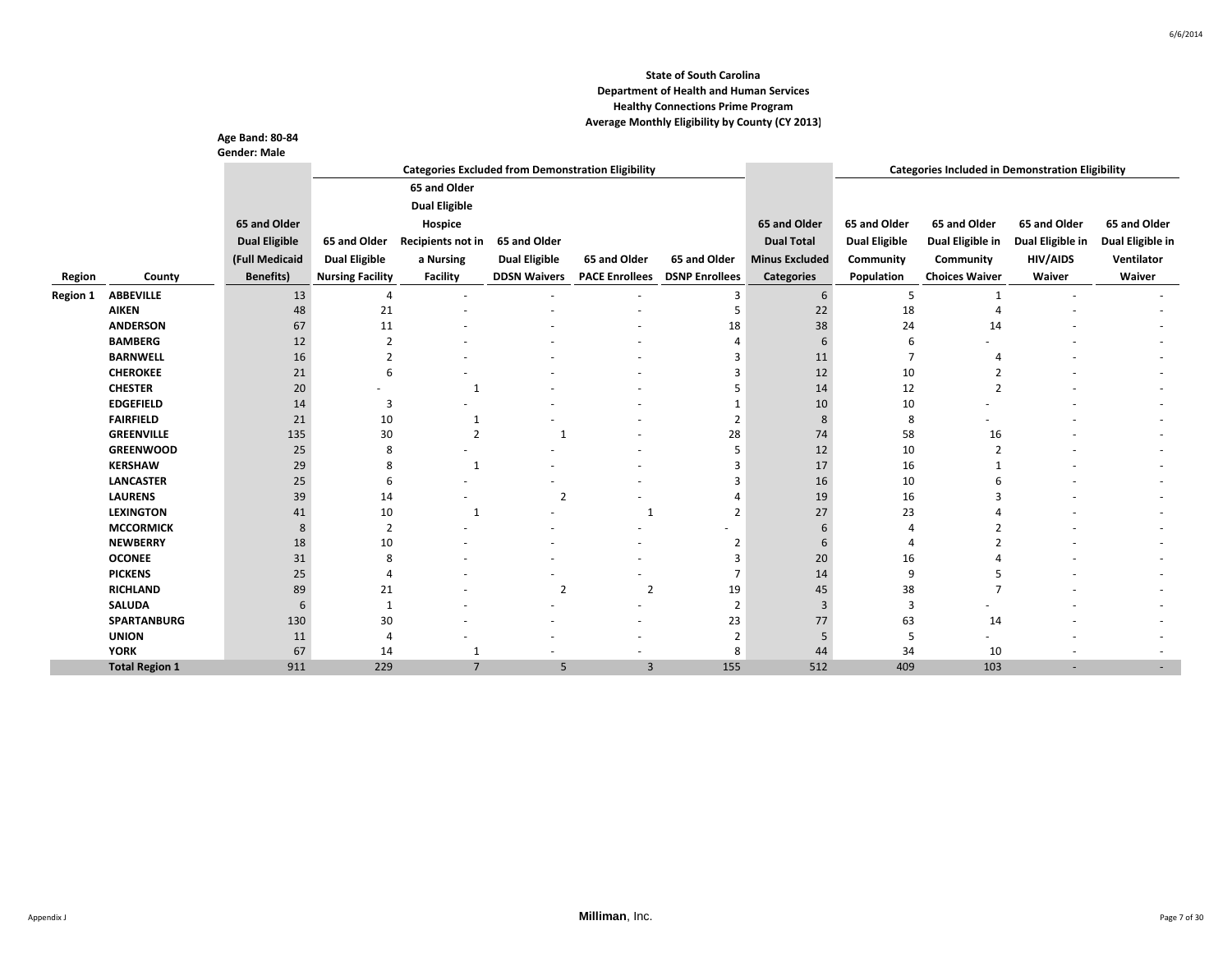|                 |                                      | Age Band: 80-84<br><b>Gender: Male</b> |                         |                      |                                                           |                       |                       |                       |                      |                                                         |                  |                          |
|-----------------|--------------------------------------|----------------------------------------|-------------------------|----------------------|-----------------------------------------------------------|-----------------------|-----------------------|-----------------------|----------------------|---------------------------------------------------------|------------------|--------------------------|
|                 |                                      |                                        |                         |                      | <b>Categories Excluded from Demonstration Eligibility</b> |                       |                       |                       |                      | <b>Categories Included in Demonstration Eligibility</b> |                  |                          |
|                 |                                      |                                        |                         | 65 and Older         |                                                           |                       |                       |                       |                      |                                                         |                  |                          |
|                 |                                      |                                        |                         | <b>Dual Eligible</b> |                                                           |                       |                       |                       |                      |                                                         |                  |                          |
|                 |                                      | 65 and Older                           |                         | Hospice              |                                                           |                       |                       | 65 and Older          | 65 and Older         | 65 and Older                                            | 65 and Older     | 65 and Older             |
|                 |                                      | <b>Dual Eligible</b>                   | 65 and Older            | Recipients not in    | 65 and Older                                              |                       |                       | <b>Dual Total</b>     | <b>Dual Eligible</b> | Dual Eligible in                                        | Dual Eligible in | Dual Eligible in         |
|                 |                                      |                                        |                         |                      |                                                           |                       |                       |                       |                      |                                                         |                  |                          |
|                 |                                      | (Full Medicaid                         | <b>Dual Eligible</b>    | a Nursing            | <b>Dual Eligible</b>                                      | 65 and Older          | 65 and Older          | <b>Minus Excluded</b> | Community            | Community                                               | <b>HIV/AIDS</b>  | Ventilator               |
| Region          | County                               | <b>Benefits)</b>                       | <b>Nursing Facility</b> | <b>Facility</b>      | <b>DDSN Waivers</b>                                       | <b>PACE Enrollees</b> | <b>DSNP Enrollees</b> | <b>Categories</b>     | Population           | <b>Choices Waiver</b>                                   | Waiver           | Waiver                   |
| <b>Region 2</b> | <b>ALLENDALE</b>                     | 18                                     | 5                       | 1                    |                                                           |                       | 9                     | 3                     | 3                    |                                                         |                  |                          |
|                 | <b>BEAUFORT</b>                      | 29                                     | 3                       |                      |                                                           |                       | $\boldsymbol{\Delta}$ | 22                    | 22                   |                                                         |                  |                          |
|                 | <b>BERKELEY</b>                      | 33                                     | 8                       |                      |                                                           |                       | 9                     | 16                    | 16                   |                                                         |                  |                          |
|                 | <b>CALHOUN</b>                       | 10                                     | $\overline{2}$          |                      |                                                           |                       | $\mathbf{1}$          |                       | 6                    |                                                         |                  |                          |
|                 | <b>CHARLESTON</b>                    | 111                                    | 23                      |                      | $\overline{2}$                                            |                       | 23                    | 62                    | 53                   | q                                                       |                  |                          |
|                 | <b>CHESTERFIELD</b>                  | 31                                     | 10                      |                      |                                                           |                       | 3                     | 17                    | 15                   |                                                         |                  |                          |
|                 | <b>CLARENDON</b>                     | 28                                     | 8                       |                      |                                                           |                       | 5                     | 14                    | 10                   |                                                         |                  |                          |
|                 | <b>COLLETON</b>                      | 28                                     | 5                       |                      |                                                           |                       | 5                     | 17                    | 16                   |                                                         |                  |                          |
|                 | <b>DARLINGTON</b>                    | 42                                     | 12                      |                      |                                                           |                       | $\overline{ }$        | 23                    | 19                   |                                                         |                  |                          |
|                 | <b>DILLON</b>                        | 23                                     | $\overline{4}$          | 1                    |                                                           |                       | 6                     | 12                    | 10                   | $\overline{2}$                                          |                  |                          |
|                 | <b>DORCHESTER</b>                    | 22                                     | 6                       |                      |                                                           |                       | $\overline{2}$        | 14                    | 14                   |                                                         |                  |                          |
|                 | <b>FLORENCE</b>                      | 72                                     | 19                      | 2                    |                                                           |                       | 6                     | 45                    | 41                   |                                                         |                  |                          |
|                 | <b>GEORGETOWN</b>                    | 37                                     | 9                       | $\mathbf{1}$         |                                                           |                       | $\overline{7}$        | 20                    | 15                   |                                                         |                  |                          |
|                 | <b>HAMPTON</b>                       | 15                                     | $\Delta$                |                      |                                                           |                       | 6                     | 5                     | 3                    | $\overline{2}$                                          |                  |                          |
|                 | <b>HORRY</b>                         | 71                                     | 10                      | $\mathbf{1}$         | -1                                                        |                       | 9                     | 50                    | 38                   | 12                                                      |                  |                          |
|                 | <b>JASPER</b>                        | 14                                     |                         |                      |                                                           |                       | $\mathbf{1}$          | 12                    | 12                   |                                                         |                  |                          |
|                 | <b>LEE</b>                           | 14                                     | Р                       |                      |                                                           |                       | 3                     | 8                     | $\overline{7}$       | -1                                                      |                  |                          |
|                 | <b>MARION</b>                        | 28                                     | 5                       |                      |                                                           |                       | $\boldsymbol{\Delta}$ | 19                    | 12                   |                                                         |                  |                          |
|                 | <b>MARLBORO</b>                      | 24                                     | 5                       |                      |                                                           |                       | 5                     | 14                    | 13                   |                                                         |                  |                          |
|                 | <b>ORANGEBURG</b>                    | 72                                     | 14                      |                      | $\mathbf{1}$                                              | $\mathbf{1}$          | 21                    | 35                    | 30                   |                                                         |                  |                          |
|                 | <b>SUMTER</b><br><b>WILLIAMSBURG</b> | 64                                     | 9<br>3                  |                      |                                                           |                       | 9                     | 45                    | 40                   |                                                         |                  |                          |
|                 |                                      | 37                                     |                         |                      | 1                                                         |                       | 11                    | 22                    | 15                   |                                                         |                  |                          |
|                 | <b>Total Region 2</b>                | 823                                    | 168                     | 10                   | 6                                                         | $\mathbf{1}$          | 156                   | 482                   | 410                  | 72                                                      |                  | $\overline{\phantom{a}}$ |
|                 | <b>Grand Total</b>                   | 1,734                                  | 397                     | 17                   | 11                                                        | 4                     | 311                   | 994                   | 819                  | 175                                                     |                  |                          |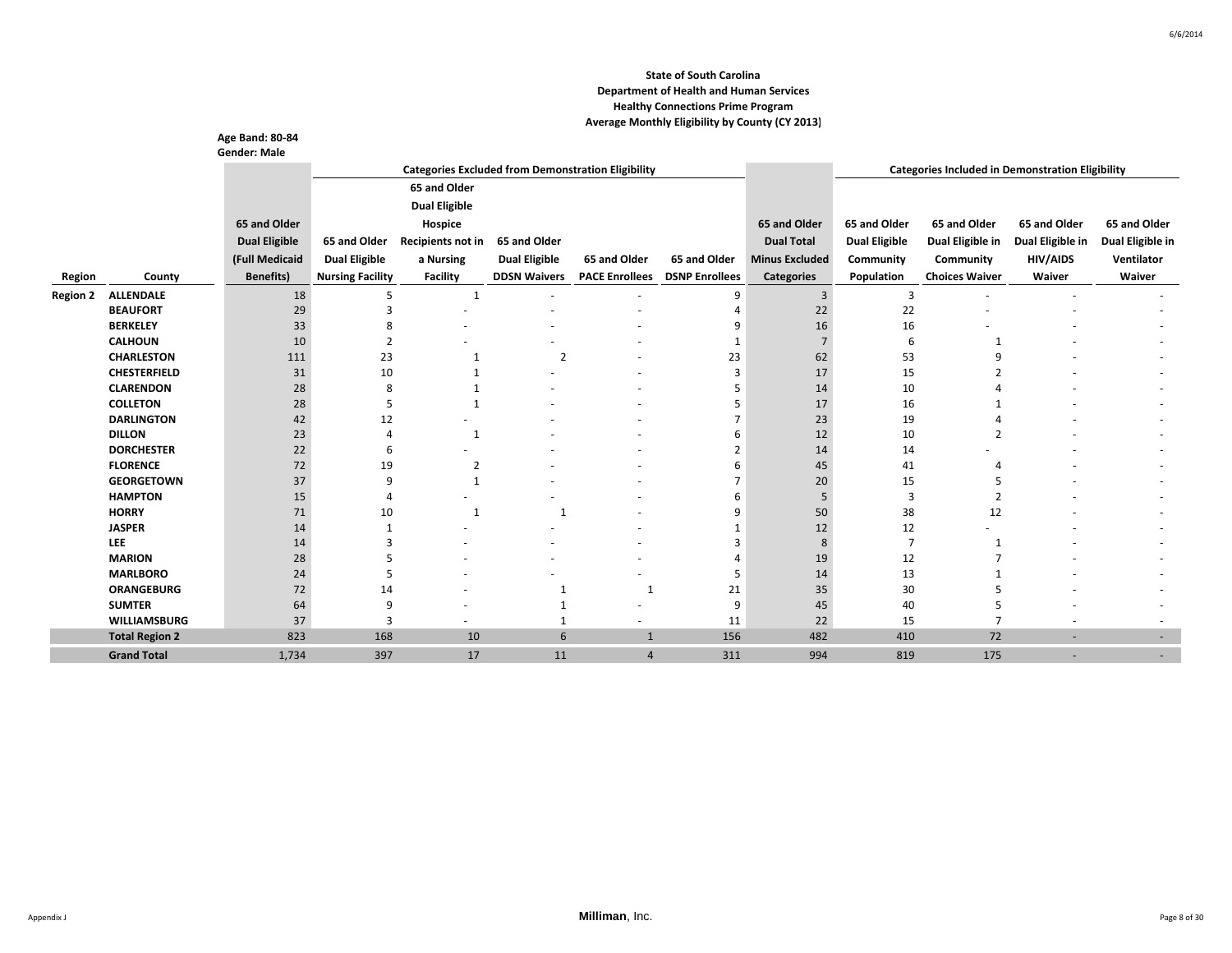|                 |                       | <b>Age Band: 85-89</b> |                         |                      |                          |                                                           |                       |                       |                      |                                                         |                  |                  |
|-----------------|-----------------------|------------------------|-------------------------|----------------------|--------------------------|-----------------------------------------------------------|-----------------------|-----------------------|----------------------|---------------------------------------------------------|------------------|------------------|
|                 |                       | <b>Gender: Male</b>    |                         |                      |                          |                                                           |                       |                       |                      |                                                         |                  |                  |
|                 |                       |                        |                         |                      |                          | <b>Categories Excluded from Demonstration Eligibility</b> |                       |                       |                      | <b>Categories Included in Demonstration Eligibility</b> |                  |                  |
|                 |                       |                        |                         | 65 and Older         |                          |                                                           |                       |                       |                      |                                                         |                  |                  |
|                 |                       |                        |                         | <b>Dual Eligible</b> |                          |                                                           |                       |                       |                      |                                                         |                  |                  |
|                 |                       | 65 and Older           |                         | Hospice              |                          |                                                           |                       | 65 and Older          | 65 and Older         | 65 and Older                                            | 65 and Older     | 65 and Older     |
|                 |                       | <b>Dual Eligible</b>   | 65 and Older            | Recipients not in    | 65 and Older             |                                                           |                       | <b>Dual Total</b>     | <b>Dual Eligible</b> | Dual Eligible in                                        | Dual Eligible in | Dual Eligible in |
|                 |                       | (Full Medicaid         | <b>Dual Eligible</b>    | a Nursing            | <b>Dual Eligible</b>     | 65 and Older                                              | 65 and Older          | <b>Minus Excluded</b> | Community            | Community                                               | <b>HIV/AIDS</b>  | Ventilator       |
| Region          | County                | <b>Benefits)</b>       | <b>Nursing Facility</b> | Facility             | <b>DDSN Waivers</b>      | <b>PACE Enrollees</b>                                     | <b>DSNP Enrollees</b> | <b>Categories</b>     | Population           | <b>Choices Waiver</b>                                   | Waiver           | Waiver           |
|                 | <b>ABBEVILLE</b>      |                        | 5                       |                      |                          |                                                           |                       | $2^{\circ}$           |                      |                                                         |                  |                  |
| <b>Region 1</b> | <b>AIKEN</b>          | 8<br>28                | 8                       | $\sim$               | $\overline{\phantom{a}}$ | ٠                                                         | 1<br>3                | 17                    | ۰<br>14              | 2                                                       |                  |                  |
|                 | <b>ANDERSON</b>       | 38                     |                         |                      |                          |                                                           | 6                     | 23                    | 13                   | 10                                                      |                  |                  |
|                 | <b>BAMBERG</b>        | 18                     |                         |                      |                          |                                                           |                       | 12                    | 10                   | $\overline{2}$                                          |                  |                  |
|                 | <b>BARNWELL</b>       | 10                     |                         |                      |                          |                                                           | 3                     |                       | Δ                    |                                                         |                  |                  |
|                 | <b>CHEROKEE</b>       | 13                     |                         |                      |                          |                                                           | 3                     |                       | 8                    |                                                         |                  |                  |
|                 | <b>CHESTER</b>        | 14                     |                         |                      |                          |                                                           |                       |                       | $\overline{7}$       | -1                                                      |                  |                  |
|                 | <b>EDGEFIELD</b>      | 10                     |                         |                      |                          |                                                           |                       |                       |                      |                                                         |                  |                  |
|                 | <b>FAIRFIELD</b>      | 10                     | 3                       |                      |                          |                                                           | $\overline{2}$        |                       | Δ                    | 1                                                       |                  |                  |
|                 | <b>GREENVILLE</b>     | 71                     | 22                      |                      |                          |                                                           | 14                    | 35                    | 25                   | 10                                                      |                  |                  |
|                 | <b>GREENWOOD</b>      | 21                     | 5                       |                      |                          |                                                           | $\overline{7}$        |                       | 6                    | 3                                                       |                  |                  |
|                 | <b>KERSHAW</b>        | 15                     |                         |                      |                          |                                                           | $\overline{2}$        |                       | 8                    |                                                         |                  |                  |
|                 | <b>LANCASTER</b>      | 17                     |                         |                      |                          |                                                           |                       | 12                    | q                    |                                                         |                  |                  |
|                 | <b>LAURENS</b>        | 16                     |                         |                      | 1                        |                                                           |                       | 9                     | $\overline{7}$       |                                                         |                  |                  |
|                 | <b>LEXINGTON</b>      | 31                     |                         |                      |                          | $\overline{2}$                                            | 3                     | 18                    | 15                   |                                                         |                  |                  |
|                 | <b>MCCORMICK</b>      | 9                      |                         |                      |                          |                                                           | $\overline{2}$        |                       |                      | $\overline{2}$                                          |                  |                  |
|                 | <b>NEWBERRY</b>       | 12                     |                         |                      |                          |                                                           |                       |                       | 8                    |                                                         |                  |                  |
|                 | <b>OCONEE</b>         | 15                     |                         |                      |                          |                                                           |                       |                       |                      |                                                         |                  |                  |
|                 | <b>PICKENS</b>        | 19                     | 9                       |                      |                          |                                                           | 3                     |                       | $\overline{2}$       | .5                                                      |                  |                  |
|                 | <b>RICHLAND</b>       | 55                     | 15                      |                      |                          | 3                                                         | 9                     | 28                    | 21                   | $\overline{\phantom{a}}$                                |                  |                  |
|                 | <b>SALUDA</b>         | 9                      | 6                       |                      |                          |                                                           | $\overline{2}$        |                       |                      |                                                         |                  |                  |
|                 | <b>SPARTANBURG</b>    | 57                     | 16                      |                      |                          |                                                           | 12                    | 29                    | 24                   | 5                                                       |                  |                  |
|                 | <b>UNION</b>          |                        | $\overline{2}$          |                      |                          |                                                           | 1                     |                       |                      |                                                         |                  |                  |
|                 | <b>YORK</b>           | 19                     | 10                      |                      |                          | $\overline{\phantom{a}}$                                  | 1                     | 8                     | 8                    |                                                         |                  |                  |
|                 | <b>Total Region 1</b> | 519                    | 158                     |                      | $\mathbf{1}$             | 5                                                         | 88                    | 267                   | 207                  | 60                                                      |                  |                  |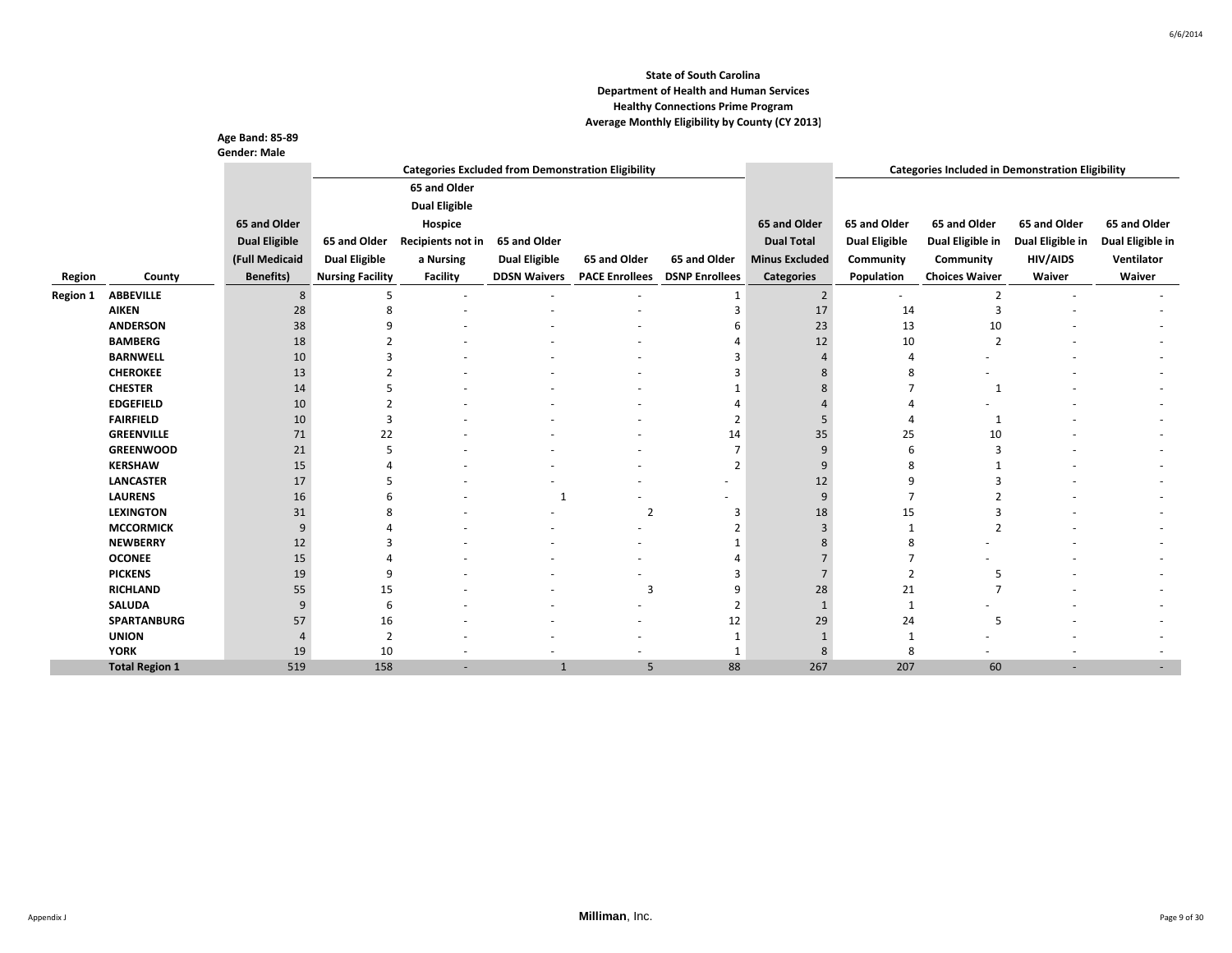|                 |                                     | <b>Age Band: 85-89</b><br><b>Gender: Male</b> |                         |                      |                      |                                                           |                       |                       |                      |                                                         |                  |                          |
|-----------------|-------------------------------------|-----------------------------------------------|-------------------------|----------------------|----------------------|-----------------------------------------------------------|-----------------------|-----------------------|----------------------|---------------------------------------------------------|------------------|--------------------------|
|                 |                                     |                                               |                         |                      |                      | <b>Categories Excluded from Demonstration Eligibility</b> |                       |                       |                      | <b>Categories Included in Demonstration Eligibility</b> |                  |                          |
|                 |                                     |                                               |                         | 65 and Older         |                      |                                                           |                       |                       |                      |                                                         |                  |                          |
|                 |                                     |                                               |                         | <b>Dual Eligible</b> |                      |                                                           |                       |                       |                      |                                                         |                  |                          |
|                 |                                     | 65 and Older                                  |                         | Hospice              |                      |                                                           |                       | 65 and Older          | 65 and Older         | 65 and Older                                            | 65 and Older     | 65 and Older             |
|                 |                                     | <b>Dual Eligible</b>                          | 65 and Older            | Recipients not in    | 65 and Older         |                                                           |                       | <b>Dual Total</b>     | <b>Dual Eligible</b> | Dual Eligible in                                        | Dual Eligible in | Dual Eligible in         |
|                 |                                     | (Full Medicaid                                | <b>Dual Eligible</b>    | a Nursing            | <b>Dual Eligible</b> | 65 and Older                                              | 65 and Older          | <b>Minus Excluded</b> | Community            | Community                                               | <b>HIV/AIDS</b>  | Ventilator               |
|                 |                                     |                                               |                         |                      |                      |                                                           |                       |                       |                      |                                                         |                  |                          |
| Region          | County                              | <b>Benefits)</b>                              | <b>Nursing Facility</b> | <b>Facility</b>      | <b>DDSN Waivers</b>  | <b>PACE Enrollees</b>                                     | <b>DSNP Enrollees</b> | <b>Categories</b>     | Population           | <b>Choices Waiver</b>                                   | Waiver           | Waiver                   |
| <b>Region 2</b> | <b>ALLENDALE</b>                    | 9                                             | $\Delta$                |                      |                      |                                                           | $\overline{2}$        | 3                     | 3                    |                                                         |                  |                          |
|                 | <b>BEAUFORT</b>                     | 12                                            | 3                       |                      |                      |                                                           | $\boldsymbol{\Delta}$ | 5                     | 3                    |                                                         |                  |                          |
|                 | <b>BERKELEY</b>                     | 28                                            |                         |                      |                      |                                                           | 1                     | 20                    | 16                   |                                                         |                  |                          |
|                 | <b>CALHOUN</b>                      | 3                                             | 3                       |                      |                      |                                                           |                       |                       |                      |                                                         |                  |                          |
|                 | <b>CHARLESTON</b>                   | 67                                            | 21<br>$\overline{7}$    | $\overline{2}$       | $\mathbf{1}$         |                                                           | 5                     | 38                    | 33                   | 5                                                       |                  |                          |
|                 | <b>CHESTERFIELD</b>                 | 16                                            |                         |                      |                      |                                                           | 3                     | 6                     | 6                    |                                                         |                  |                          |
|                 | <b>CLARENDON</b><br><b>COLLETON</b> | 19                                            | 6<br>7                  |                      |                      |                                                           | 3<br>$\overline{2}$   | 10<br>9               | 7                    | 3                                                       |                  |                          |
|                 | <b>DARLINGTON</b>                   | 19<br>24                                      | 8                       |                      |                      |                                                           | $\overline{2}$        | 13                    | 10                   |                                                         |                  |                          |
|                 | <b>DILLON</b>                       | 24                                            | 11                      |                      |                      |                                                           | 5                     |                       | 6                    |                                                         |                  |                          |
|                 | <b>DORCHESTER</b>                   | 12                                            | $\overline{4}$          | $\mathbf{1}$         |                      |                                                           |                       |                       | 6                    |                                                         |                  |                          |
|                 | <b>FLORENCE</b>                     | 58                                            | 16                      |                      |                      |                                                           | 3                     | 39                    | 36                   |                                                         |                  |                          |
|                 | <b>GEORGETOWN</b>                   | 19                                            | $\overline{7}$          | 1                    |                      |                                                           | 2                     | 9                     | 6                    | 3                                                       |                  |                          |
|                 | <b>HAMPTON</b>                      | 8                                             | $\overline{1}$          |                      |                      |                                                           | $\overline{2}$        | 5                     | 5                    |                                                         |                  |                          |
|                 | <b>HORRY</b>                        | 36                                            | 11                      |                      |                      |                                                           |                       | 21                    | 16                   | 5                                                       |                  |                          |
|                 | <b>JASPER</b>                       | 6                                             | 1                       |                      |                      |                                                           | $\overline{2}$        | 3                     | 3                    |                                                         |                  |                          |
|                 | LEE                                 | 19                                            | 6                       |                      |                      |                                                           | 3                     | 10                    | 8                    | $\overline{2}$                                          |                  |                          |
|                 | <b>MARION</b>                       | 16                                            |                         |                      |                      |                                                           | $\mathbf{1}$          | 15                    | 12                   |                                                         |                  |                          |
|                 | <b>MARLBORO</b>                     | 14                                            | $\overline{4}$          | $\mathbf{1}$         |                      |                                                           | $\overline{2}$        | $\overline{7}$        | 6                    |                                                         |                  |                          |
|                 | <b>ORANGEBURG</b>                   | 44                                            | 11                      |                      |                      | 1                                                         | 11                    | 21                    | 16                   |                                                         |                  |                          |
|                 | <b>SUMTER</b>                       | 40                                            | 9                       | 1                    |                      |                                                           | 8                     | 22                    | 17                   |                                                         |                  |                          |
|                 | <b>WILLIAMSBURG</b>                 | 22                                            | $\overline{4}$          | $\mathbf{1}$         |                      |                                                           | 5                     | 12                    | 8                    |                                                         |                  |                          |
|                 | <b>Total Region 2</b>               | 515                                           | 150                     | 10                   | $\overline{2}$       | $\mathbf{1}$                                              | 70                    | 282                   | 230                  | 52                                                      |                  | $\overline{\phantom{a}}$ |
|                 | <b>Grand Total</b>                  | 1,034                                         | 308                     | 10                   | $\overline{3}$       | 6                                                         | 158                   | 549                   | 437                  | 112                                                     |                  |                          |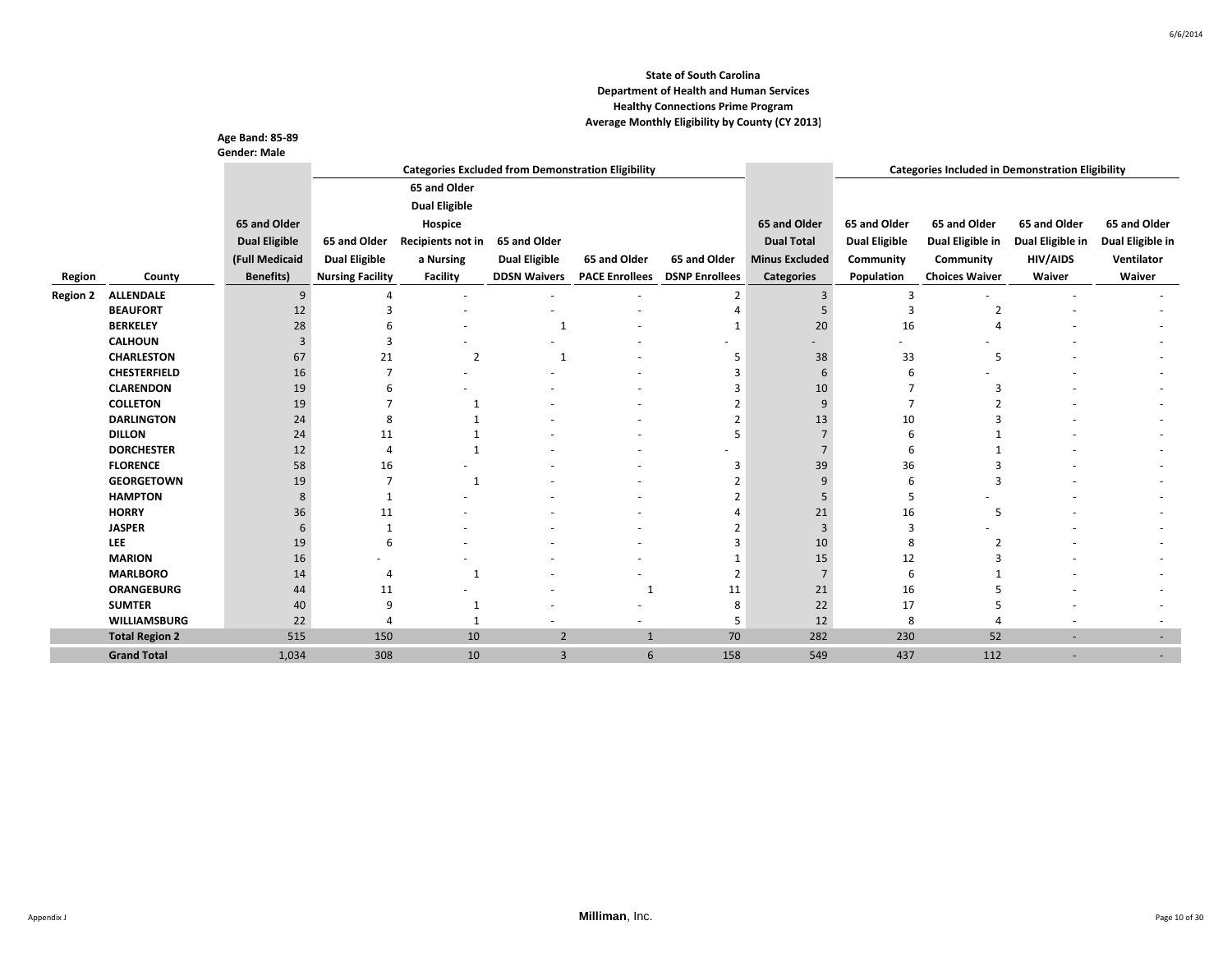|                 |                       | Age Band: 90+<br><b>Gender: Male</b> |                         |                      |                      |                                                           |                       |                       |                          |                                                         |                  |                  |
|-----------------|-----------------------|--------------------------------------|-------------------------|----------------------|----------------------|-----------------------------------------------------------|-----------------------|-----------------------|--------------------------|---------------------------------------------------------|------------------|------------------|
|                 |                       |                                      |                         |                      |                      | <b>Categories Excluded from Demonstration Eligibility</b> |                       |                       |                          | <b>Categories Included in Demonstration Eligibility</b> |                  |                  |
|                 |                       |                                      |                         | 65 and Older         |                      |                                                           |                       |                       |                          |                                                         |                  |                  |
|                 |                       |                                      |                         | <b>Dual Eligible</b> |                      |                                                           |                       |                       |                          |                                                         |                  |                  |
|                 |                       | 65 and Older                         |                         | Hospice              |                      |                                                           |                       | 65 and Older          | 65 and Older             | 65 and Older                                            | 65 and Older     | 65 and Older     |
|                 |                       | <b>Dual Eligible</b>                 | 65 and Older            | Recipients not in    | 65 and Older         |                                                           |                       | <b>Dual Total</b>     | <b>Dual Eligible</b>     | Dual Eligible in                                        | Dual Eligible in | Dual Eligible in |
|                 |                       | (Full Medicaid                       | <b>Dual Eligible</b>    | a Nursing            | <b>Dual Eligible</b> | 65 and Older                                              | 65 and Older          | <b>Minus Excluded</b> | Community                | Community                                               | <b>HIV/AIDS</b>  | Ventilator       |
|                 |                       |                                      |                         |                      |                      |                                                           |                       |                       |                          |                                                         |                  |                  |
| Region          | County                | <b>Benefits)</b>                     | <b>Nursing Facility</b> | <b>Facility</b>      | <b>DDSN Waivers</b>  | <b>PACE Enrollees</b>                                     | <b>DSNP Enrollees</b> | <b>Categories</b>     | Population               | <b>Choices Waiver</b>                                   | Waiver           | Waiver           |
| <b>Region 1</b> | <b>ABBEVILLE</b>      | $\overline{4}$                       | $\overline{2}$          |                      |                      |                                                           |                       | $\overline{2}$        | $\overline{2}$           |                                                         |                  |                  |
|                 | <b>AIKEN</b>          | 16                                   | 11                      |                      |                      |                                                           |                       |                       |                          | $\mathbf 1$                                             |                  |                  |
|                 | <b>ANDERSON</b>       | 23                                   | 11                      |                      |                      |                                                           | 1                     | 11                    |                          |                                                         |                  |                  |
|                 | <b>BAMBERG</b>        |                                      |                         |                      |                      |                                                           |                       | 3                     | $\mathbf{1}$             |                                                         |                  |                  |
|                 | <b>BARNWELL</b>       | 6                                    |                         |                      |                      |                                                           | 3                     |                       |                          | $\mathfrak{p}$                                          |                  |                  |
|                 | <b>CHEROKEE</b>       | 5                                    |                         |                      |                      |                                                           |                       |                       | $\mathbf{1}$             |                                                         |                  |                  |
|                 | <b>CHESTER</b>        | $\overline{2}$                       |                         |                      |                      |                                                           |                       |                       |                          | -1                                                      |                  |                  |
|                 | <b>EDGEFIELD</b>      | 6                                    |                         |                      |                      |                                                           |                       |                       | Δ                        |                                                         |                  |                  |
|                 | <b>FAIRFIELD</b>      | 6                                    | 3                       | $\overline{2}$       |                      |                                                           |                       |                       | -1                       |                                                         |                  |                  |
|                 | <b>GREENVILLE</b>     | 42                                   | 22                      |                      |                      |                                                           | $\overline{4}$        | 15                    | 11                       | 4                                                       |                  |                  |
|                 | <b>GREENWOOD</b>      | 4                                    | 3                       |                      |                      |                                                           | $\mathbf{1}$          |                       |                          |                                                         |                  |                  |
|                 | <b>KERSHAW</b>        | 10                                   |                         |                      |                      |                                                           |                       |                       | 5                        | 2                                                       |                  |                  |
|                 | <b>LANCASTER</b>      | 9                                    |                         |                      |                      |                                                           |                       |                       | з                        | $\mathbf 1$                                             |                  |                  |
|                 | <b>LAURENS</b>        | 10                                   |                         | -1                   |                      |                                                           | 1                     |                       | $\mathcal{P}$            |                                                         |                  |                  |
|                 | <b>LEXINGTON</b>      | 14                                   |                         |                      |                      | $\overline{2}$                                            | $\mathbf{1}$          | q                     | 6                        | 3                                                       |                  |                  |
|                 | <b>MCCORMICK</b>      | 5                                    |                         |                      |                      |                                                           | ٠                     |                       |                          | $\overline{\phantom{0}}$                                |                  |                  |
|                 | <b>NEWBERRY</b>       | $\overline{2}$                       |                         |                      |                      |                                                           |                       |                       |                          |                                                         |                  |                  |
|                 | <b>OCONEE</b>         |                                      |                         |                      |                      |                                                           |                       | $\overline{2}$        | $\mathbf{1}$             |                                                         |                  |                  |
|                 | <b>PICKENS</b>        | 7                                    |                         |                      |                      |                                                           |                       | 3                     | 3                        |                                                         |                  |                  |
|                 | <b>RICHLAND</b>       | 30                                   | 12                      |                      |                      | $\overline{2}$                                            | 5                     | 11                    | 9                        | $\overline{2}$                                          |                  |                  |
|                 | <b>SALUDA</b>         |                                      | $\mathbf{1}$            |                      |                      |                                                           |                       |                       | $\overline{\phantom{a}}$ |                                                         |                  |                  |
|                 | <b>SPARTANBURG</b>    | 25                                   | 10                      |                      |                      |                                                           | 5                     | 10                    | 8                        | $\overline{2}$                                          |                  |                  |
|                 | <b>UNION</b>          | 1                                    |                         |                      |                      |                                                           |                       |                       |                          |                                                         |                  |                  |
|                 | <b>YORK</b>           | 17                                   | 11                      |                      |                      |                                                           | $\mathbf{1}$          |                       | 3                        |                                                         |                  |                  |
|                 | <b>Total Region 1</b> | 253                                  | 121                     | 5                    |                      | $\overline{4}$                                            | 23                    | 100                   | 70                       | 30                                                      |                  |                  |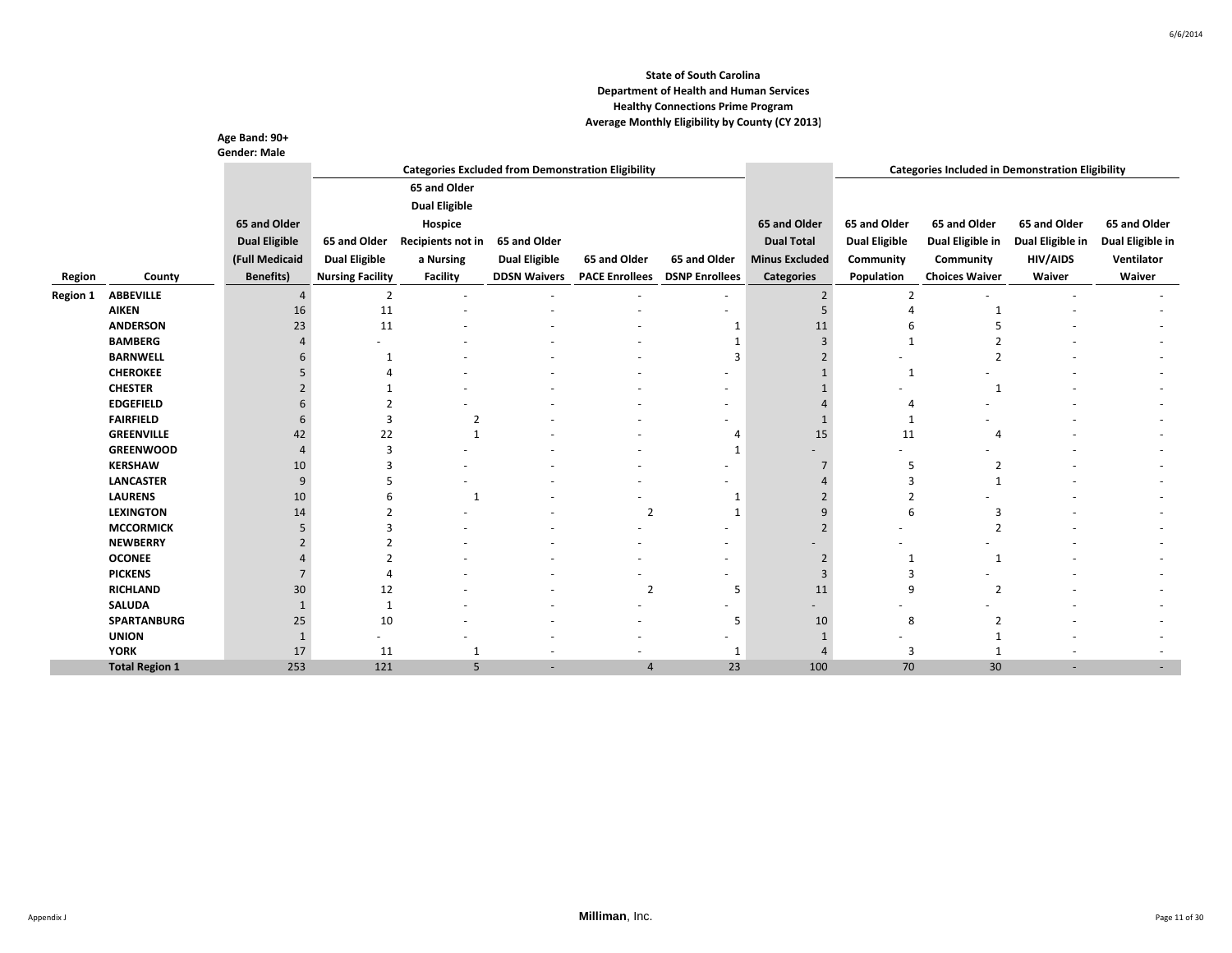|                 |                                     | Age Band: 90+        |                         |                      |                      |                                                           |                       |                       |                          |                                                         |                  |                  |
|-----------------|-------------------------------------|----------------------|-------------------------|----------------------|----------------------|-----------------------------------------------------------|-----------------------|-----------------------|--------------------------|---------------------------------------------------------|------------------|------------------|
|                 |                                     | <b>Gender: Male</b>  |                         |                      |                      | <b>Categories Excluded from Demonstration Eligibility</b> |                       |                       |                          | <b>Categories Included in Demonstration Eligibility</b> |                  |                  |
|                 |                                     |                      |                         | 65 and Older         |                      |                                                           |                       |                       |                          |                                                         |                  |                  |
|                 |                                     |                      |                         |                      |                      |                                                           |                       |                       |                          |                                                         |                  |                  |
|                 |                                     |                      |                         | <b>Dual Eligible</b> |                      |                                                           |                       |                       |                          |                                                         |                  |                  |
|                 |                                     | 65 and Older         |                         | Hospice              |                      |                                                           |                       | 65 and Older          | 65 and Older             | 65 and Older                                            | 65 and Older     | 65 and Older     |
|                 |                                     | <b>Dual Eligible</b> | 65 and Older            | Recipients not in    | 65 and Older         |                                                           |                       | <b>Dual Total</b>     | <b>Dual Eligible</b>     | Dual Eligible in                                        | Dual Eligible in | Dual Eligible in |
|                 |                                     | (Full Medicaid       | <b>Dual Eligible</b>    | a Nursing            | <b>Dual Eligible</b> | 65 and Older                                              | 65 and Older          | <b>Minus Excluded</b> | Community                | Community                                               | <b>HIV/AIDS</b>  | Ventilator       |
| Region          | County                              | <b>Benefits)</b>     | <b>Nursing Facility</b> | <b>Facility</b>      | <b>DDSN Waivers</b>  | <b>PACE Enrollees</b>                                     | <b>DSNP Enrollees</b> | <b>Categories</b>     | Population               | <b>Choices Waiver</b>                                   | Waiver           | Waiver           |
| <b>Region 2</b> | <b>ALLENDALE</b>                    | $\overline{7}$       | 1                       |                      |                      |                                                           | 3                     | 3                     | $\overline{\phantom{a}}$ | $\mathbf{1}$                                            |                  |                  |
|                 | <b>BEAUFORT</b>                     | 12                   | 6                       |                      |                      |                                                           |                       | հ                     |                          | $\overline{2}$                                          |                  |                  |
|                 | <b>BERKELEY</b>                     | 12                   |                         |                      |                      |                                                           | 2                     |                       | 3                        |                                                         |                  |                  |
|                 | <b>CALHOUN</b>                      | 6                    |                         |                      |                      |                                                           | 3                     |                       |                          |                                                         |                  |                  |
|                 | <b>CHARLESTON</b>                   | 28                   |                         |                      |                      |                                                           |                       | 16                    | 12                       |                                                         |                  |                  |
|                 | <b>CHESTERFIELD</b>                 | 14                   |                         |                      |                      |                                                           |                       |                       | 6                        |                                                         |                  |                  |
|                 | <b>CLARENDON</b>                    | 14                   |                         | $\mathbf{1}$         |                      |                                                           | $\mathcal{P}$         |                       |                          |                                                         |                  |                  |
|                 | <b>COLLETON</b>                     | 14                   |                         |                      |                      |                                                           | 2                     |                       |                          |                                                         |                  |                  |
|                 | <b>DARLINGTON</b>                   | 16                   | q                       |                      |                      |                                                           | $\mathbf{1}$          |                       |                          |                                                         |                  |                  |
|                 | <b>DILLON</b>                       | 8                    |                         |                      |                      |                                                           | $\overline{2}$        |                       |                          |                                                         |                  |                  |
|                 | <b>DORCHESTER</b>                   | 5                    |                         |                      |                      |                                                           |                       |                       | $\overline{2}$           |                                                         |                  |                  |
|                 | <b>FLORENCE</b>                     | 31                   | 12                      | 1                    |                      |                                                           | 1                     | 17                    | 13                       |                                                         |                  |                  |
|                 | <b>GEORGETOWN</b><br><b>HAMPTON</b> | 6                    |                         |                      |                      |                                                           |                       |                       | $\mathbf{1}$             |                                                         |                  |                  |
|                 | <b>HORRY</b>                        | 14                   |                         |                      |                      |                                                           | 1<br>$\overline{2}$   |                       |                          | $\overline{2}$                                          |                  |                  |
|                 | <b>JASPER</b>                       |                      |                         |                      |                      |                                                           |                       |                       |                          |                                                         |                  |                  |
|                 | <b>LEE</b>                          |                      | 1                       |                      |                      |                                                           | $\overline{2}$        |                       |                          | $\overline{\phantom{a}}$                                |                  |                  |
|                 | <b>MARION</b>                       |                      | $\mathcal{P}$           |                      |                      |                                                           |                       |                       |                          |                                                         |                  |                  |
|                 | <b>MARLBORO</b>                     | 6                    |                         |                      |                      |                                                           | $\mathcal{P}$         |                       |                          |                                                         |                  |                  |
|                 | <b>ORANGEBURG</b>                   | 21                   | 5                       | $\overline{2}$       |                      |                                                           | 1                     | 13                    | 10                       |                                                         |                  |                  |
|                 | <b>SUMTER</b>                       | 24                   | 14                      |                      |                      |                                                           | 1                     | 9                     |                          |                                                         |                  |                  |
|                 | <b>WILLIAMSBURG</b>                 | 15                   | $\overline{4}$          |                      |                      |                                                           | $\overline{2}$        | 9                     | 6                        | 3                                                       |                  |                  |
|                 | <b>Total Region 2</b>               | 275                  | 97                      | 5                    |                      | ٠                                                         | 35                    | 138                   | 97                       | 41                                                      |                  | ٠                |
|                 | <b>Grand Total</b>                  | 528                  | 218                     | 10                   | ٠                    | 4                                                         | 58                    | 238                   | 167                      | 71                                                      | ٠                |                  |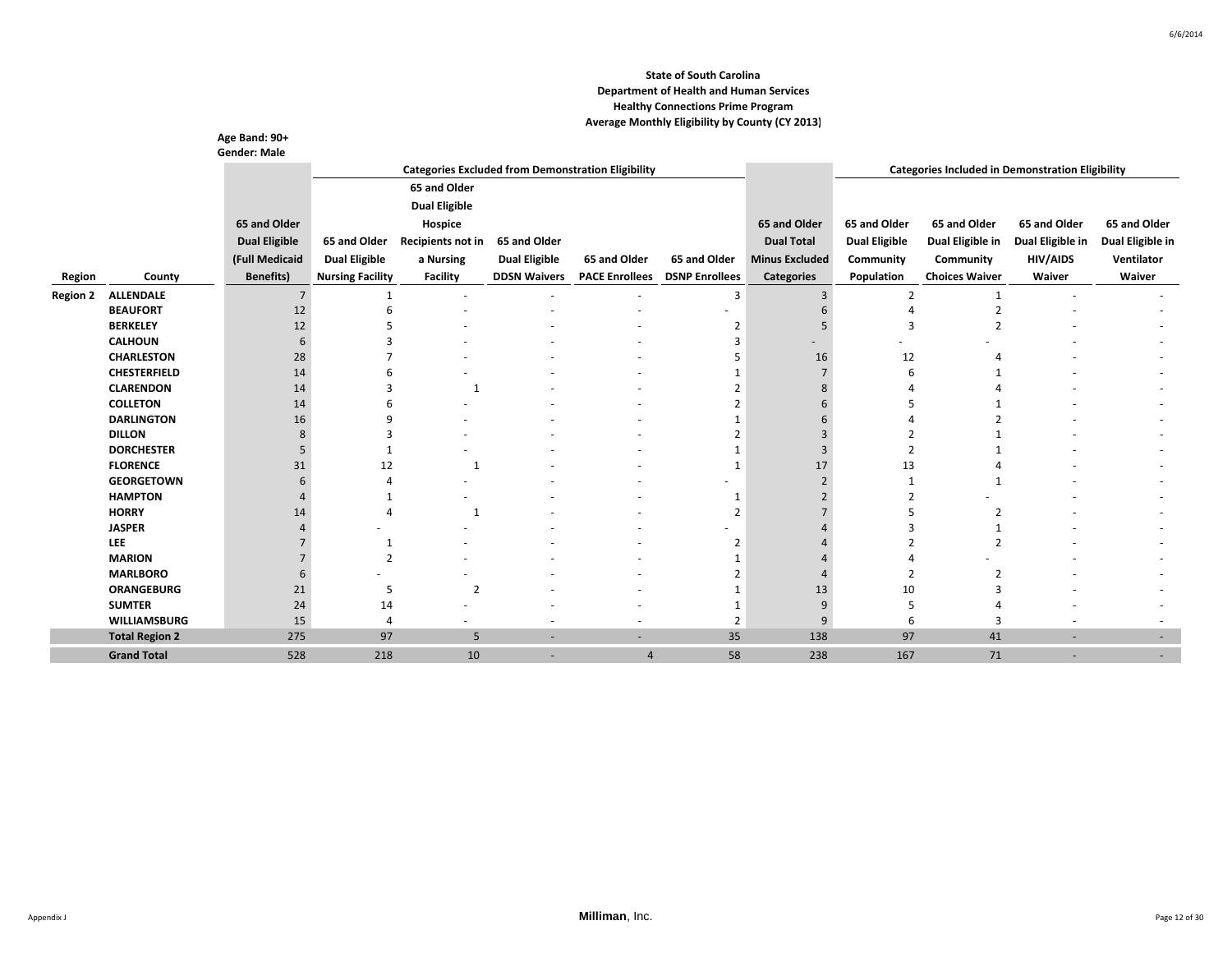|                 |                       | Age Band: All Ages<br><b>Gender: Male</b> |                         |                      |                      |                                                           |                       |                       |                      |                                                         |                  |                  |
|-----------------|-----------------------|-------------------------------------------|-------------------------|----------------------|----------------------|-----------------------------------------------------------|-----------------------|-----------------------|----------------------|---------------------------------------------------------|------------------|------------------|
|                 |                       |                                           |                         |                      |                      | <b>Categories Excluded from Demonstration Eligibility</b> |                       |                       |                      | <b>Categories Included in Demonstration Eligibility</b> |                  |                  |
|                 |                       |                                           |                         | 65 and Older         |                      |                                                           |                       |                       |                      |                                                         |                  |                  |
|                 |                       |                                           |                         | <b>Dual Eligible</b> |                      |                                                           |                       |                       |                      |                                                         |                  |                  |
|                 |                       | 65 and Older                              |                         | Hospice              |                      |                                                           |                       | 65 and Older          | 65 and Older         | 65 and Older                                            | 65 and Older     | 65 and Older     |
|                 |                       | <b>Dual Eligible</b>                      | 65 and Older            | Recipients not in    | 65 and Older         |                                                           |                       | <b>Dual Total</b>     | <b>Dual Eligible</b> | Dual Eligible in                                        | Dual Eligible in | Dual Eligible in |
|                 |                       | (Full Medicaid                            | <b>Dual Eligible</b>    | a Nursing            | <b>Dual Eligible</b> | 65 and Older                                              | 65 and Older          | <b>Minus Excluded</b> | Community            | Community                                               | <b>HIV/AIDS</b>  | Ventilator       |
|                 |                       |                                           |                         |                      | <b>DDSN Waivers</b>  |                                                           | <b>DSNP Enrollees</b> |                       |                      | <b>Choices Waiver</b>                                   | Waiver           | Waiver           |
| Region          | County                | <b>Benefits)</b>                          | <b>Nursing Facility</b> | <b>Facility</b>      |                      | <b>PACE Enrollees</b>                                     |                       | <b>Categories</b>     | Population           |                                                         |                  |                  |
| <b>Region 1</b> | <b>ABBEVILLE</b>      | 129                                       | 17                      |                      | 1                    |                                                           | 34                    | 77                    | 65                   | 12                                                      |                  |                  |
|                 | <b>AIKEN</b>          | 487                                       | 98                      | 1                    | 9                    |                                                           | 53                    | 326                   | 292                  | 34                                                      |                  |                  |
|                 | <b>ANDERSON</b>       | 681                                       | 73                      | $\overline{2}$       | 6                    |                                                           | 149                   | 451                   | 351                  | 97                                                      | 3                |                  |
|                 | <b>BAMBERG</b>        | 125                                       | 11                      | ٠                    |                      |                                                           | 42                    | 71                    | 64                   | $\overline{7}$                                          |                  |                  |
|                 | <b>BARNWELL</b>       | 150                                       | 17                      |                      |                      |                                                           | 36                    | 95                    | 79                   | 16                                                      |                  |                  |
|                 | <b>CHEROKEE</b>       | 188                                       | 24                      |                      | 1                    |                                                           | 36                    | 127                   | 108                  | 19                                                      |                  |                  |
|                 | <b>CHESTER</b>        | 170                                       | 12                      | 1                    |                      | ٠                                                         | 33                    | 124                   | 107                  | 17                                                      |                  |                  |
|                 | <b>EDGEFIELD</b>      | 138                                       | 20                      |                      | $\overline{2}$       | $\overline{\phantom{a}}$                                  | 29                    | 87                    | 78                   | 9                                                       |                  |                  |
|                 | <b>FAIRFIELD</b>      | 198                                       | 52                      | 4                    | 3                    | 1                                                         | 44                    | 94                    | 82                   | 12                                                      |                  |                  |
|                 | <b>GREENVILLE</b>     | 1,257                                     | 176                     | 6                    | 12                   | $\overline{a}$                                            | 303                   | 760                   | 658                  | 97                                                      | 5                |                  |
|                 | <b>GREENWOOD</b>      | 210                                       | 32                      |                      | 6                    | ٠                                                         | 46                    | 126                   | 109                  | 17                                                      |                  |                  |
|                 | <b>KERSHAW</b>        | 242                                       | 34                      | 1                    | Δ                    | ٠                                                         | 46                    | 157                   | 145                  | 11                                                      | 1                |                  |
|                 | <b>LANCASTER</b>      | 259                                       | 34                      |                      | $\overline{2}$       |                                                           | 36                    | 186                   | 161                  | 25                                                      |                  |                  |
|                 | <b>LAURENS</b>        | 313                                       | 57                      | 3                    | 22                   | ٠                                                         | 63                    | 168                   | 150                  | 18                                                      |                  |                  |
|                 | <b>LEXINGTON</b>      | 552                                       | 60                      | 4                    | 6                    | 11                                                        | 87                    | 384                   | 345                  | 35                                                      | $\overline{4}$   |                  |
|                 | <b>MCCORMICK</b>      | 77                                        | 21                      |                      | ٠                    | ٠                                                         | 20                    | 36                    | 24                   | 12                                                      |                  |                  |
|                 | <b>NEWBERRY</b>       | 158                                       | 35                      |                      | 6                    | ٠                                                         | 42                    | 75                    | 71                   | $\overline{4}$                                          |                  |                  |
|                 | <b>OCONEE</b>         | 300                                       | 36                      | 1                    | 10                   | ٠                                                         | 69                    | 184                   | 159                  | 25                                                      |                  |                  |
|                 | <b>PICKENS</b>        | 300                                       | 37                      | $\overline{3}$       | 3                    |                                                           | 83                    | 174                   | 144                  | 30                                                      |                  |                  |
|                 | <b>RICHLAND</b>       | 1,052                                     | 151                     | 5                    | 34                   | 47                                                        | 229                   | 586                   | 508                  | 71                                                      | 6                | $\overline{1}$   |
|                 | <b>SALUDA</b>         | 97                                        | 27                      |                      | $\overline{2}$       | ٠                                                         | 20                    | 48                    | 46                   | $\overline{2}$                                          |                  |                  |
|                 | <b>SPARTANBURG</b>    | 1,060                                     | 149                     | 6                    | 21                   | ٠                                                         | 262                   | 622                   | 563                  | 56                                                      | 3                |                  |
|                 | <b>UNION</b>          | 143                                       | 27                      | 1                    |                      | ۰                                                         | 41                    | 74                    | 67                   | $\overline{7}$                                          |                  |                  |
|                 | <b>YORK</b>           | 480                                       | 86                      | 4                    | 11                   | ۰                                                         | 59                    | 320                   | 273                  | 45                                                      | $\overline{2}$   |                  |
|                 | <b>Total Region 1</b> | 8,766                                     | 1,286                   | 43                   | 164                  | 59                                                        | 1,862                 | 5,352                 | 4,649                | 678                                                     | 24               |                  |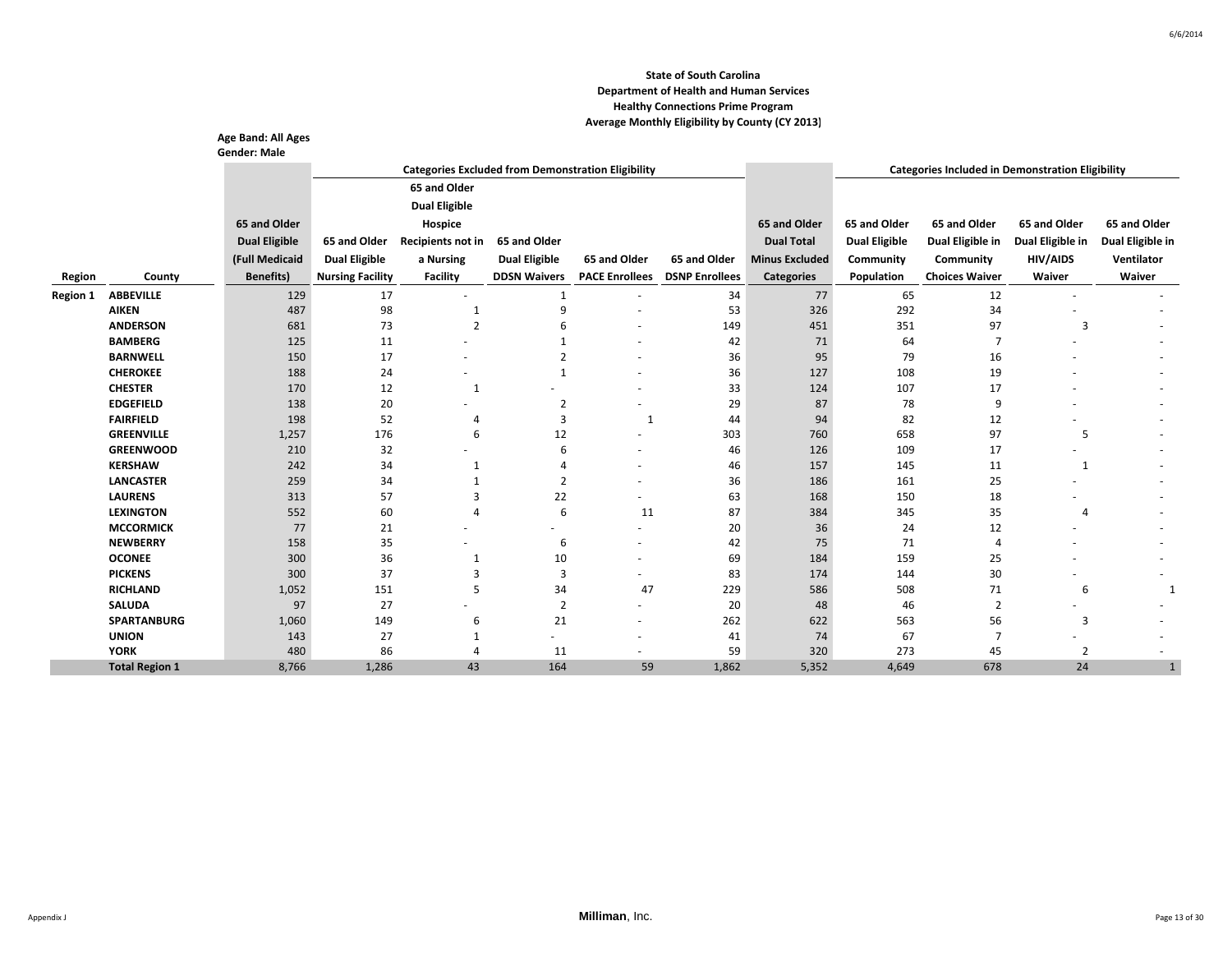|                 |                                    | Age Band: All Ages   |                         |                                                           |                      |                       |                       |                       |                      |                                                         |                                  |                  |
|-----------------|------------------------------------|----------------------|-------------------------|-----------------------------------------------------------|----------------------|-----------------------|-----------------------|-----------------------|----------------------|---------------------------------------------------------|----------------------------------|------------------|
|                 |                                    | <b>Gender: Male</b>  |                         |                                                           |                      |                       |                       |                       |                      |                                                         |                                  |                  |
|                 |                                    |                      |                         | <b>Categories Excluded from Demonstration Eligibility</b> |                      |                       |                       |                       |                      | <b>Categories Included in Demonstration Eligibility</b> |                                  |                  |
|                 |                                    |                      |                         | 65 and Older                                              |                      |                       |                       |                       |                      |                                                         |                                  |                  |
|                 |                                    |                      |                         | <b>Dual Eligible</b>                                      |                      |                       |                       |                       |                      |                                                         |                                  |                  |
|                 |                                    | 65 and Older         |                         | Hospice                                                   |                      |                       |                       | 65 and Older          | 65 and Older         | 65 and Older                                            | 65 and Older                     | 65 and Older     |
|                 |                                    | <b>Dual Eligible</b> | 65 and Older            | Recipients not in                                         | 65 and Older         |                       |                       | <b>Dual Total</b>     | <b>Dual Eligible</b> | Dual Eligible in                                        | Dual Eligible in                 | Dual Eligible in |
|                 |                                    | (Full Medicaid       | <b>Dual Eligible</b>    | a Nursing                                                 | <b>Dual Eligible</b> | 65 and Older          | 65 and Older          | <b>Minus Excluded</b> | Community            | Community                                               | <b>HIV/AIDS</b>                  | Ventilator       |
| Region          | County                             | <b>Benefits)</b>     | <b>Nursing Facility</b> | <b>Facility</b>                                           | <b>DDSN Waivers</b>  | <b>PACE Enrollees</b> | <b>DSNP Enrollees</b> | <b>Categories</b>     | Population           | <b>Choices Waiver</b>                                   | Waiver                           | Waiver           |
|                 |                                    |                      |                         |                                                           |                      |                       |                       |                       |                      |                                                         |                                  |                  |
| <b>Region 2</b> | <b>ALLENDALE</b>                   | 128                  | 22                      | 1                                                         | 3<br>3               |                       | 51                    | 51                    | 42                   | 9                                                       |                                  |                  |
|                 | <b>BEAUFORT</b><br><b>BERKELEY</b> | 270                  | 42                      | $\overline{2}$<br>$\mathbf{1}$                            | $\overline{7}$       |                       | 55                    | 168<br>207            | 158                  | 8                                                       | $\overline{2}$<br>$\overline{2}$ |                  |
|                 | <b>CALHOUN</b>                     | 329<br>87            | 55<br>20                |                                                           | $\overline{2}$       | 1                     | 59<br>21              | 43                    | 191<br>38            | 14<br>5                                                 |                                  |                  |
|                 | <b>CHARLESTON</b>                  | 1,076                | 132                     | 10                                                        | 22                   |                       | 210                   | 702                   | 650                  | 50                                                      | $\overline{2}$                   |                  |
|                 | <b>CHESTERFIELD</b>                | 268                  | 51                      | 1                                                         | 5                    |                       | 28                    | 183                   | 173                  | 10                                                      |                                  |                  |
|                 | <b>CLARENDON</b>                   | 299                  | 51                      |                                                           | 3                    |                       | 71                    | 170                   | 135                  | 35                                                      |                                  |                  |
|                 | <b>COLLETON</b>                    | 266                  | 38                      | 2                                                         | $\overline{2}$       |                       | 68                    | 156                   | 146                  | 7                                                       | 3                                |                  |
|                 | <b>DARLINGTON</b>                  | 353                  | 67                      | з                                                         | 5                    | 1                     | 55                    | 222                   | 205                  | 17                                                      |                                  |                  |
|                 | <b>DILLON</b>                      | 269                  | 45                      |                                                           | $\overline{2}$       |                       | 52                    | 165                   | 152                  | 13                                                      |                                  |                  |
|                 | <b>DORCHESTER</b>                  | 235                  | 30                      |                                                           | 5                    |                       | 39                    | 160                   | 148                  | 10                                                      | $\overline{2}$                   |                  |
|                 | <b>FLORENCE</b>                    | 740                  | 133                     | q                                                         | 18                   |                       | 88                    | 492                   | 450                  | 40                                                      | 2                                |                  |
|                 | <b>GEORGETOWN</b>                  | 281                  | 47                      | $\overline{a}$                                            | $\overline{2}$       |                       | 41                    | 187                   | 153                  | 31                                                      | 3                                |                  |
|                 | <b>HAMPTON</b>                     | 151                  | 17                      |                                                           | 3                    |                       | 48                    | 83                    | 73                   | 10                                                      |                                  |                  |
|                 | <b>HORRY</b>                       | 766                  | 81                      | 5                                                         |                      |                       | 105                   | 570                   | 509                  | 60                                                      | $\mathbf{1}$                     |                  |
|                 | <b>JASPER</b>                      | 92                   | $\overline{4}$          |                                                           | 3                    |                       | 25                    | 60                    | 59                   | $\mathbf{1}$                                            |                                  |                  |
|                 | <b>LEE</b>                         | 204                  | 28                      | 1                                                         | Δ                    |                       | 41                    | 130                   | 116                  | 13                                                      |                                  | 1                |
|                 | <b>MARION</b>                      | 265                  | 19                      |                                                           |                      |                       | 51                    | 191                   | 164                  | 27                                                      |                                  |                  |
|                 | <b>MARLBORO</b>                    | 243                  | 25                      |                                                           | 1                    |                       | 37                    | 176                   | 163                  | 13                                                      |                                  |                  |
|                 | <b>ORANGEBURG</b>                  | 628                  | 68                      |                                                           | 10                   | 18                    | 182                   | 345                   | 307                  | 37                                                      | 1                                |                  |
|                 | <b>SUMTER</b>                      | 587                  | 79                      | 5                                                         | 9                    |                       | 105                   | 389                   | 343                  | 46                                                      |                                  |                  |
|                 | <b>WILLIAMSBURG</b>                | 303                  | 39                      | $\overline{2}$                                            | 3                    |                       | 81                    | 178                   | 139                  | 39                                                      |                                  |                  |
|                 | <b>Total Region 2</b>              | 7,840                | 1,093                   | 69                                                        | 117                  | 20                    | 1,513                 | 5,028                 | 4,514                | 495                                                     | 18                               | $\mathbf{1}$     |
|                 | <b>Grand Total</b>                 | 16,606               | 2,379                   | 112                                                       | 281                  | 79                    | 3,375                 | 10,380                | 9,163                | 1,173                                                   | 42                               | $\overline{2}$   |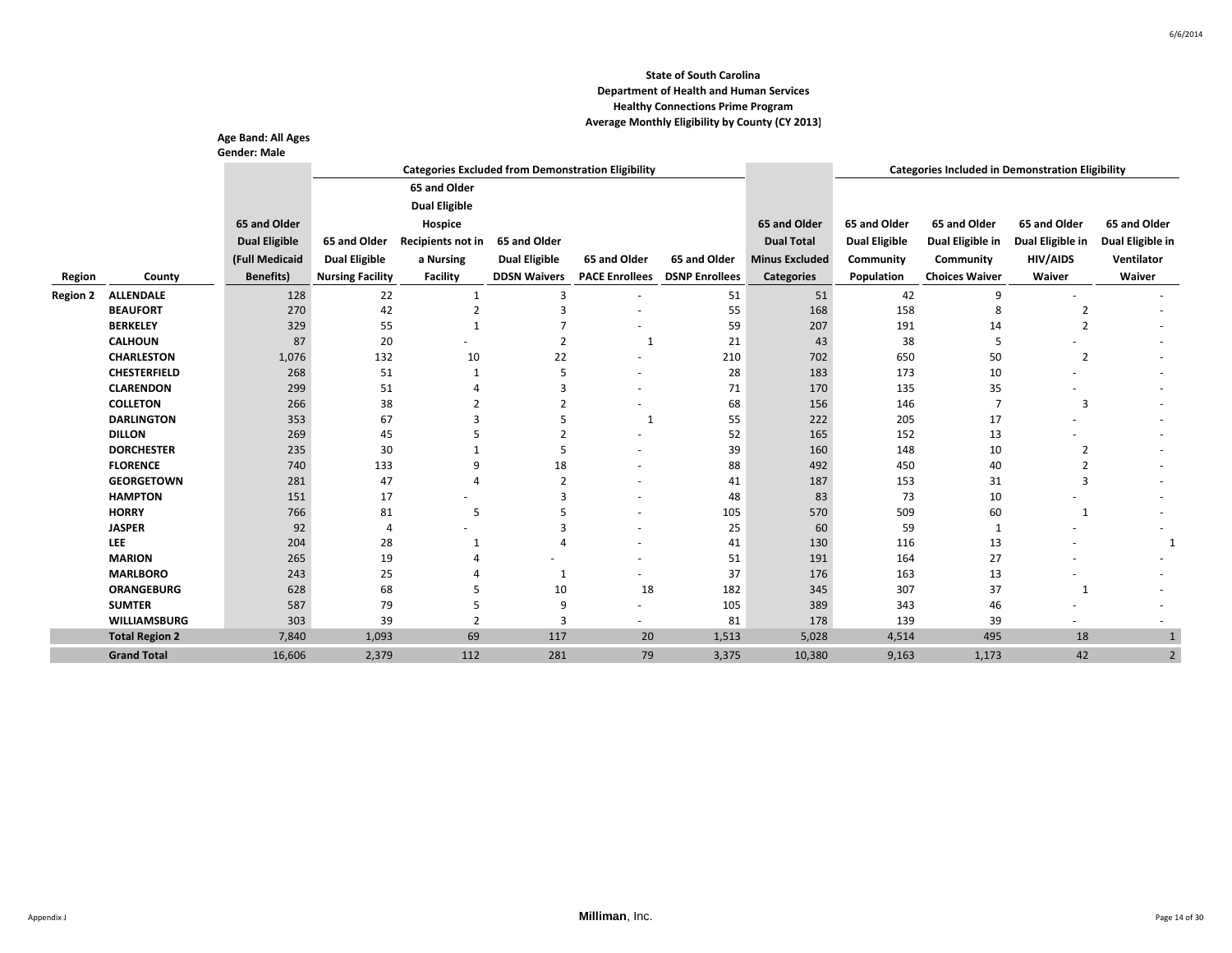|                 |                       | Age Band: 65-69<br><b>Gender: Female</b> |                         |                          |                      |                                                           |                       |                       |                      |                                                         |                  |                  |
|-----------------|-----------------------|------------------------------------------|-------------------------|--------------------------|----------------------|-----------------------------------------------------------|-----------------------|-----------------------|----------------------|---------------------------------------------------------|------------------|------------------|
|                 |                       |                                          |                         |                          |                      | <b>Categories Excluded from Demonstration Eligibility</b> |                       |                       |                      | <b>Categories Included in Demonstration Eligibility</b> |                  |                  |
|                 |                       |                                          |                         | 65 and Older             |                      |                                                           |                       |                       |                      |                                                         |                  |                  |
|                 |                       |                                          |                         | <b>Dual Eligible</b>     |                      |                                                           |                       |                       |                      |                                                         |                  |                  |
|                 |                       | 65 and Older                             |                         | Hospice                  |                      |                                                           |                       | 65 and Older          | 65 and Older         | 65 and Older                                            | 65 and Older     | 65 and Older     |
|                 |                       | <b>Dual Eligible</b>                     | 65 and Older            | Recipients not in        | 65 and Older         |                                                           |                       | <b>Dual Total</b>     | <b>Dual Eligible</b> | Dual Eligible in                                        | Dual Eligible in | Dual Eligible in |
|                 |                       | (Full Medicaid                           | <b>Dual Eligible</b>    | a Nursing                | <b>Dual Eligible</b> | 65 and Older                                              | 65 and Older          | <b>Minus Excluded</b> | Community            | Community                                               | HIV/AIDS         | Ventilator       |
|                 |                       |                                          |                         |                          |                      |                                                           |                       |                       |                      |                                                         |                  |                  |
| Region          | County                | <b>Benefits</b> )                        | <b>Nursing Facility</b> | <b>Facility</b>          | <b>DDSN Waivers</b>  | <b>PACE Enrollees</b>                                     | <b>DSNP Enrollees</b> | <b>Categories</b>     | Population           | <b>Choices Waiver</b>                                   | Waiver           | Waiver           |
| <b>Region 1</b> | <b>ABBEVILLE</b>      | 88                                       | 3                       |                          |                      |                                                           | 25                    | 60                    | 49                   | 11                                                      |                  |                  |
|                 | <b>AIKEN</b>          | 368                                      | 22                      | $\mathbf{1}$             | 5                    |                                                           | 76                    | 264                   | 243                  | 21                                                      |                  |                  |
|                 | <b>ANDERSON</b>       | 444                                      | 15                      | $\mathbf{1}$             |                      |                                                           | 139                   | 285                   | 237                  | 48                                                      |                  |                  |
|                 | <b>BAMBERG</b>        | 97                                       | $\overline{3}$          |                          |                      |                                                           | 39                    | 54                    | 46                   | 8                                                       |                  |                  |
|                 | <b>BARNWELL</b>       | 107                                      | 2                       |                          |                      |                                                           | 35                    | 68                    | 59                   | q                                                       |                  |                  |
|                 | <b>CHEROKEE</b>       | 148                                      | 3                       |                          |                      |                                                           | 45                    | 99                    | 93                   | 6                                                       |                  |                  |
|                 | <b>CHESTER</b>        | 103                                      | з                       | 1                        | $\mathbf 1$          |                                                           | 25                    | 73                    | 66                   |                                                         |                  |                  |
|                 | <b>EDGEFIELD</b>      | 70                                       | 6                       |                          |                      |                                                           | 22                    | 41                    | 40                   |                                                         |                  |                  |
|                 | <b>FAIRFIELD</b>      | 73                                       | $\overline{7}$          |                          | з                    |                                                           | 24                    | 39                    | 32                   |                                                         |                  |                  |
|                 | <b>GREENVILLE</b>     | 873                                      | 37                      | $\overline{2}$           |                      | $\overline{\phantom{a}}$                                  | 288                   | 541                   | 482                  | 57                                                      | $\overline{2}$   |                  |
|                 | <b>GREENWOOD</b>      | 179                                      | $\overline{7}$          |                          | з                    |                                                           | 65                    | 104                   | 94                   | 10                                                      |                  |                  |
|                 | <b>KERSHAW</b>        | 166                                      |                         |                          | 2                    |                                                           | 33                    | 127                   | 120                  | 6                                                       | 1                |                  |
|                 | <b>LANCASTER</b>      | 158                                      | 7                       | $\mathbf{1}$             | $\overline{2}$       |                                                           | 28                    | 120                   | 110                  | 10                                                      |                  |                  |
|                 | <b>LAURENS</b>        | 151                                      | 6                       |                          | 10                   | $\overline{\phantom{a}}$                                  | 36                    | 99                    | 89                   | 10                                                      |                  |                  |
|                 | <b>LEXINGTON</b>      | 380                                      | 23                      | 3                        | $\overline{2}$       | $\overline{4}$                                            | 92                    | 256                   | 230                  | 26                                                      |                  |                  |
|                 | <b>MCCORMICK</b>      | 42                                       | 5                       | $\overline{\phantom{a}}$ | ٠                    | $\overline{\phantom{a}}$                                  | 15                    | 22                    | 20                   | $\overline{2}$                                          |                  |                  |
|                 | <b>NEWBERRY</b>       | 100                                      | 9                       |                          | $\overline{2}$       |                                                           | 41                    | 48                    | 42                   | 5                                                       | $\mathbf{1}$     |                  |
|                 | <b>OCONEE</b>         | 166                                      | 5                       |                          | $\overline{2}$       |                                                           | 33                    | 126                   | 113                  | 12                                                      | 1                |                  |
|                 | <b>PICKENS</b>        | 224                                      | 8                       | 1                        |                      |                                                           | 76                    | 135                   | 116                  | 19                                                      |                  |                  |
|                 | <b>RICHLAND</b>       | 681                                      | 41                      | $\overline{4}$           | q                    | 19                                                        | 208                   | 400                   | 357                  | 40                                                      | 3                |                  |
|                 | <b>SALUDA</b>         | 46                                       | $\overline{4}$          | ٠                        |                      | ٠                                                         | 13                    | 28                    | 24                   | 4                                                       | ٠                |                  |
|                 | <b>SPARTANBURG</b>    | 688                                      | 38                      | 2                        |                      | ٠                                                         | 239                   | 402                   | 384                  | 17                                                      | 1                |                  |
|                 | <b>UNION</b>          | 110                                      | -5                      |                          | $\mathbf{1}$         | ٠                                                         | 48                    | 56                    | 51                   | 5                                                       |                  |                  |
|                 | <b>YORK</b>           | 309                                      | 16                      | $\mathbf{1}$             | $\mathbf{1}$         | $\overline{\phantom{a}}$                                  | 52                    | 239                   | 216                  | 21                                                      | 1                |                  |
|                 | <b>Total Region 1</b> | 5,771                                    | 279                     | 17                       | 69                   | 23                                                        | 1,697                 | 3,686                 | 3,313                | 362                                                     | 10               |                  |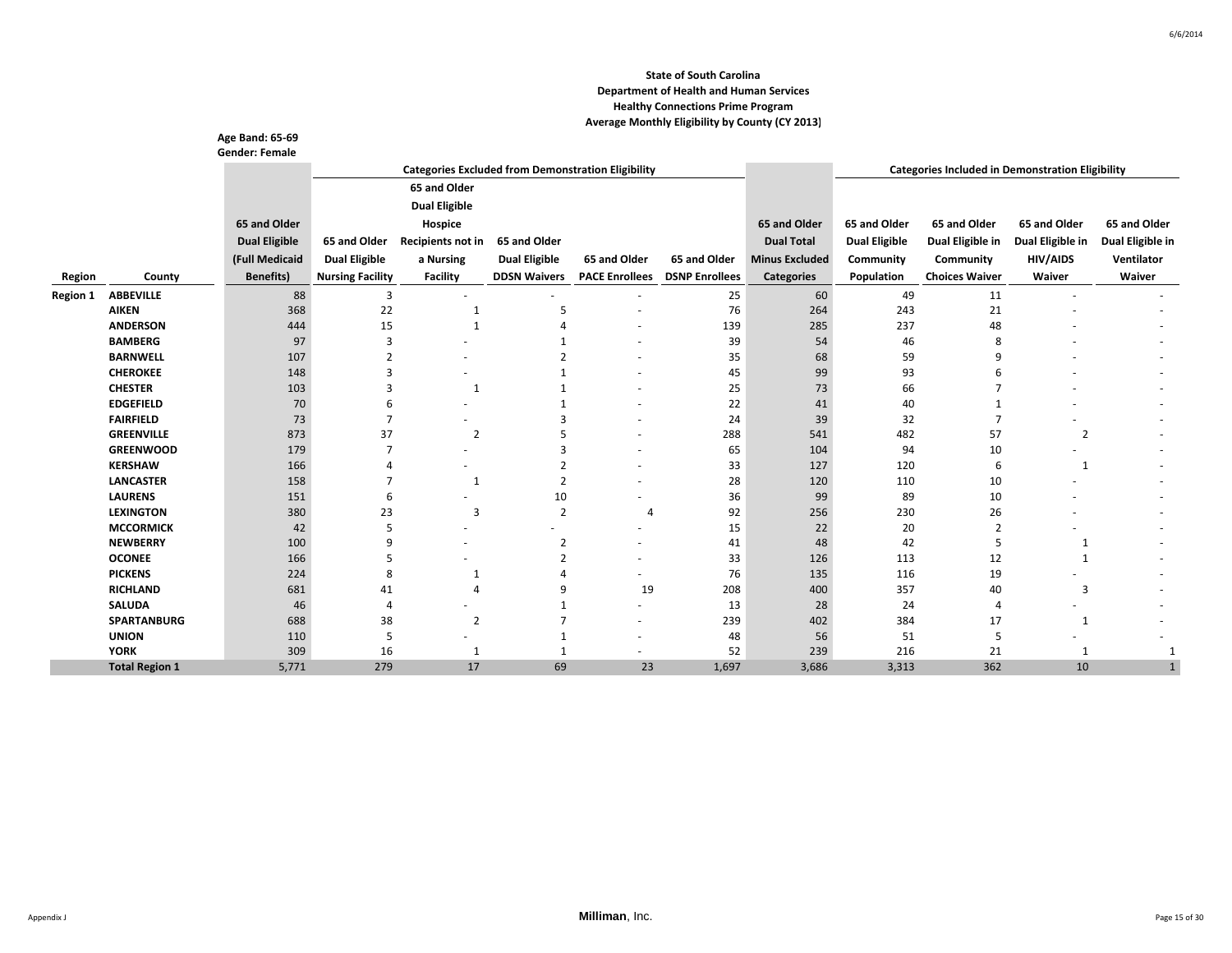|                 |                                      | Age Band: 65-69       |                         |                      |                          |                                                           |                       |                       |                      |                                                         |                  |                  |
|-----------------|--------------------------------------|-----------------------|-------------------------|----------------------|--------------------------|-----------------------------------------------------------|-----------------------|-----------------------|----------------------|---------------------------------------------------------|------------------|------------------|
|                 |                                      | <b>Gender: Female</b> |                         |                      |                          |                                                           |                       |                       |                      |                                                         |                  |                  |
|                 |                                      |                       |                         |                      |                          | <b>Categories Excluded from Demonstration Eligibility</b> |                       |                       |                      | <b>Categories Included in Demonstration Eligibility</b> |                  |                  |
|                 |                                      |                       |                         | 65 and Older         |                          |                                                           |                       |                       |                      |                                                         |                  |                  |
|                 |                                      |                       |                         | <b>Dual Eligible</b> |                          |                                                           |                       |                       |                      |                                                         |                  |                  |
|                 |                                      | 65 and Older          |                         | Hospice              |                          |                                                           |                       | 65 and Older          | 65 and Older         | 65 and Older                                            | 65 and Older     | 65 and Older     |
|                 |                                      | <b>Dual Eligible</b>  | 65 and Older            | Recipients not in    | 65 and Older             |                                                           |                       | <b>Dual Total</b>     | <b>Dual Eligible</b> | Dual Eligible in                                        | Dual Eligible in | Dual Eligible in |
|                 |                                      | (Full Medicaid        | <b>Dual Eligible</b>    | a Nursing            | <b>Dual Eligible</b>     | 65 and Older                                              | 65 and Older          | <b>Minus Excluded</b> | Community            | Community                                               | HIV/AIDS         | Ventilator       |
| Region          | County                               | <b>Benefits)</b>      | <b>Nursing Facility</b> | Facility             | <b>DDSN Waivers</b>      | <b>PACE Enrollees</b>                                     | <b>DSNP Enrollees</b> | <b>Categories</b>     | Population           | <b>Choices Waiver</b>                                   | Waiver           | Waiver           |
|                 |                                      |                       |                         |                      |                          |                                                           |                       |                       |                      |                                                         |                  |                  |
| <b>Region 2</b> | <b>ALLENDALE</b><br><b>BEAUFORT</b>  | 74<br>186             | $\overline{2}$<br>9     | $\overline{a}$       | ٠<br>$\overline{2}$      |                                                           | 31<br>46              | 41<br>129             | 40<br>126            | $\mathbf{1}$<br>3                                       | ٠                |                  |
|                 | <b>BERKELEY</b>                      | 250                   | 8                       |                      | $\mathbf{1}$             |                                                           | 69                    | 172                   | 166                  | 6                                                       |                  |                  |
|                 | <b>CALHOUN</b>                       | 49                    | 5                       |                      | $\overline{\phantom{a}}$ |                                                           | 17                    | 25                    | 25                   |                                                         |                  |                  |
|                 | <b>CHARLESTON</b>                    | 781                   | 26                      | $\overline{2}$       |                          |                                                           | 203                   | 541                   | 517                  | 24                                                      |                  |                  |
|                 | <b>CHESTERFIELD</b>                  | 167                   | 8                       |                      |                          |                                                           | 26                    | 131                   | 121                  | 10                                                      |                  |                  |
|                 | <b>CLARENDON</b>                     | 190                   | 6                       | 1                    |                          |                                                           | 72                    | 107                   | 94                   | 13                                                      |                  |                  |
|                 | <b>COLLETON</b>                      | 178                   | 6                       |                      |                          |                                                           | 52                    | 118                   | 113                  | 5                                                       |                  |                  |
|                 | <b>DARLINGTON</b>                    | 244                   | 13                      | $\mathbf{1}$         | $\mathbf{1}$             |                                                           | 53                    | 176                   | 162                  | 14                                                      |                  |                  |
|                 | <b>DILLON</b>                        | 173                   | 9                       |                      |                          |                                                           | 45                    | 119                   | 109                  | 10                                                      |                  |                  |
|                 | <b>DORCHESTER</b>                    | 160                   | $\overline{7}$          | 1                    | $\overline{4}$           |                                                           | 41                    | 107                   | 99                   | 8                                                       |                  |                  |
|                 | <b>FLORENCE</b>                      | 519                   | 22                      | 1                    | 18                       |                                                           | 92                    | 386                   | 360                  | 24                                                      | 1                |                  |
|                 | <b>GEORGETOWN</b>                    | 180                   | 6                       |                      | $\overline{2}$           |                                                           | 41                    | 131                   | 120                  | 11                                                      |                  |                  |
|                 | <b>HAMPTON</b>                       | 98                    | $\overline{4}$          |                      |                          |                                                           | 42                    | 52                    | 51                   | 1                                                       |                  |                  |
|                 | <b>HORRY</b>                         | 558                   | 17                      | 1                    | $\overline{2}$           |                                                           | 101                   | 437                   | 395                  | 42                                                      |                  |                  |
|                 | <b>JASPER</b>                        | 56                    |                         |                      |                          |                                                           | 29                    | 26                    | 25                   |                                                         |                  |                  |
|                 | <b>LEE</b>                           | 94                    | 7                       |                      | $\overline{2}$           |                                                           | 23                    | 62                    | 59                   | 3                                                       |                  |                  |
|                 | <b>MARION</b>                        | 198                   | 5                       | 1                    |                          |                                                           | 40                    | 152                   | 134                  | 18                                                      |                  |                  |
|                 | <b>MARLBORO</b>                      | 145                   | $\overline{7}$          |                      |                          |                                                           | 35                    | 102                   | 97                   | 4                                                       | 1                |                  |
|                 | <b>ORANGEBURG</b>                    | 422                   | 13                      |                      | 4                        | 8                                                         | 155                   | 241                   | 228                  | 13                                                      |                  |                  |
|                 | <b>SUMTER</b><br><b>WILLIAMSBURG</b> | 342                   | 11                      | 1                    | 5                        |                                                           | 88                    | 237                   | 208                  | 29                                                      |                  |                  |
|                 |                                      | 202                   | 6                       |                      | $\overline{4}$           |                                                           | 87                    | 105                   | 89                   | 16                                                      |                  |                  |
|                 | <b>Total Region 2</b>                | 5,266                 | 197                     | 11                   | 65                       | 8                                                         | 1,388                 | 3,597                 | 3,338                | 256                                                     | $\overline{2}$   | $\mathbf{1}$     |
|                 | <b>Grand Total</b>                   | 11,037                | 476                     | 28                   | 134                      | 31                                                        | 3,085                 | 7,283                 | 6,651                | 618                                                     | 12               | 2                |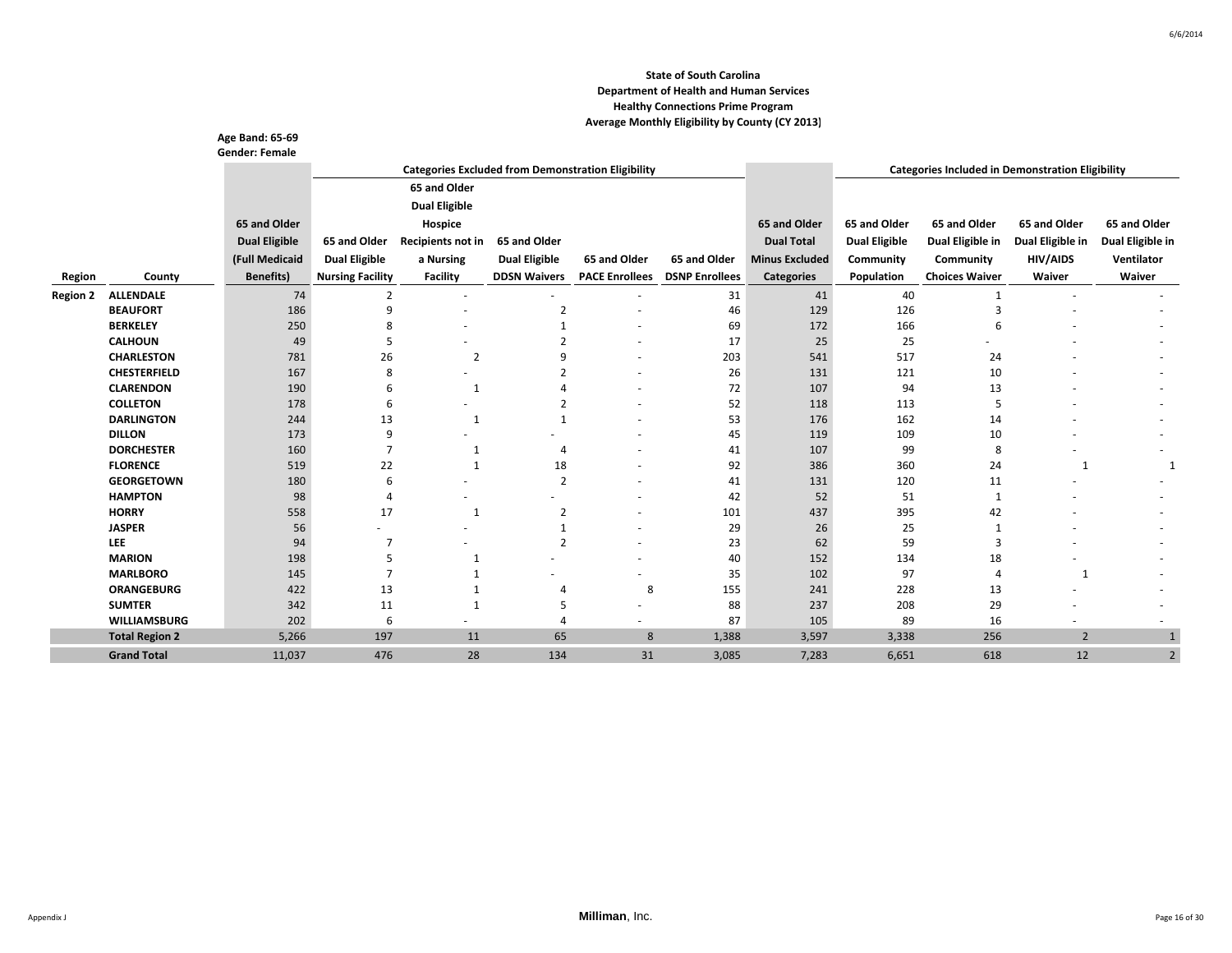|                 |                       | Age Band: 70-74<br><b>Gender: Female</b> |                         |                      |                      |                                                           |                       |                       |                      |                                                         |                  |                  |
|-----------------|-----------------------|------------------------------------------|-------------------------|----------------------|----------------------|-----------------------------------------------------------|-----------------------|-----------------------|----------------------|---------------------------------------------------------|------------------|------------------|
|                 |                       |                                          |                         |                      |                      | <b>Categories Excluded from Demonstration Eligibility</b> |                       |                       |                      | <b>Categories Included in Demonstration Eligibility</b> |                  |                  |
|                 |                       |                                          |                         | 65 and Older         |                      |                                                           |                       |                       |                      |                                                         |                  |                  |
|                 |                       |                                          |                         | <b>Dual Eligible</b> |                      |                                                           |                       |                       |                      |                                                         |                  |                  |
|                 |                       | 65 and Older                             |                         | Hospice              |                      |                                                           |                       | 65 and Older          | 65 and Older         | 65 and Older                                            | 65 and Older     | 65 and Older     |
|                 |                       | <b>Dual Eligible</b>                     | 65 and Older            | Recipients not in    | 65 and Older         |                                                           |                       | <b>Dual Total</b>     | <b>Dual Eligible</b> | Dual Eligible in                                        | Dual Eligible in | Dual Eligible in |
|                 |                       | (Full Medicaid                           | <b>Dual Eligible</b>    |                      | <b>Dual Eligible</b> | 65 and Older                                              | 65 and Older          | <b>Minus Excluded</b> | Community            | Community                                               | <b>HIV/AIDS</b>  | Ventilator       |
|                 |                       |                                          |                         | a Nursing            |                      |                                                           |                       |                       |                      |                                                         |                  |                  |
| Region          | County                | <b>Benefits</b> )                        | <b>Nursing Facility</b> | <b>Facility</b>      | <b>DDSN Waivers</b>  | <b>PACE Enrollees</b>                                     | <b>DSNP Enrollees</b> | <b>Categories</b>     | Population           | <b>Choices Waiver</b>                                   | Waiver           | Waiver           |
| <b>Region 1</b> | <b>ABBEVILLE</b>      | 79                                       | $\overline{2}$          | $\sim$               | $\overline{2}$       |                                                           | 28                    | 47                    | 40                   | 6                                                       | 1                |                  |
|                 | <b>AIKEN</b>          | 269                                      | 33                      | 1                    |                      |                                                           | 53                    | 181                   | 163                  | 18                                                      |                  |                  |
|                 | <b>ANDERSON</b>       | 339                                      | 30                      |                      |                      |                                                           | 121                   | 187                   | 149                  | 38                                                      |                  |                  |
|                 | <b>BAMBERG</b>        | 70                                       | 3                       |                      |                      |                                                           | 33                    | 34                    | 31                   | 3                                                       |                  |                  |
|                 | <b>BARNWELL</b>       | 73                                       | -1                      |                      |                      |                                                           | 25                    | 47                    | 43                   | 4                                                       |                  |                  |
|                 | <b>CHEROKEE</b>       | 137                                      | 10                      |                      | $\mathbf{1}$         |                                                           | 35                    | 91                    | 82                   | 9                                                       |                  |                  |
|                 | <b>CHESTER</b>        | 88                                       | $\overline{2}$          |                      | 1                    |                                                           | 27                    | 58                    | 50                   | 8                                                       |                  |                  |
|                 | <b>EDGEFIELD</b>      | 60                                       | 6                       |                      |                      |                                                           | 17                    | 37                    | 31                   | 6                                                       |                  |                  |
|                 | <b>FAIRFIELD</b>      | 80                                       | 8                       |                      | 3                    |                                                           | 34                    | 35                    | 29                   | 6                                                       |                  |                  |
|                 | <b>GREENVILLE</b>     | 665                                      | 60                      | 2                    | $\overline{2}$       |                                                           | 213                   | 388                   | 328                  | 58                                                      | $\overline{2}$   |                  |
|                 | <b>GREENWOOD</b>      | 146                                      | 11                      | $\mathbf{1}$         | 5                    |                                                           | 52                    | 77                    | 65                   | 12                                                      |                  |                  |
|                 | <b>KERSHAW</b>        | 133                                      | 14                      | 1                    | $\mathbf 1$          |                                                           | 34                    | 83                    | 81                   | $\overline{2}$                                          |                  |                  |
|                 | <b>LANCASTER</b>      | 131                                      | 8                       |                      |                      |                                                           | 26                    | 97                    | 86                   | 11                                                      |                  |                  |
|                 | <b>LAURENS</b>        | 147                                      | 15                      |                      | 6                    |                                                           | 36                    | 90                    | 77                   | 12                                                      | 1                |                  |
|                 | <b>LEXINGTON</b>      | 304                                      | 25                      | 3                    | 3                    | 8                                                         | 78                    | 187                   | 162                  | 25                                                      |                  |                  |
|                 | <b>MCCORMICK</b>      | 37                                       | 8                       |                      |                      |                                                           | 18                    | 11                    | 9                    | $\overline{2}$                                          |                  |                  |
|                 | <b>NEWBERRY</b>       | 76                                       | 11                      |                      | $\overline{2}$       |                                                           | 24                    | 39                    | 33                   | 6                                                       |                  |                  |
|                 | <b>OCONEE</b>         | 149                                      | 12                      | 1                    |                      |                                                           | 41                    | 95                    | 82                   | 13                                                      |                  |                  |
|                 | <b>PICKENS</b>        | 186                                      | 17                      | 2                    | -1                   |                                                           | 50                    | 116                   | 92                   | 24                                                      |                  |                  |
|                 | <b>RICHLAND</b>       | 542                                      | 41                      | $\mathbf{1}$         | 4                    | 25                                                        | 167                   | 304                   | 260                  | 43                                                      | 1                |                  |
|                 | <b>SALUDA</b>         | 48                                       | 10                      |                      |                      |                                                           | 14                    | 24                    | 22                   | 2                                                       |                  |                  |
|                 | <b>SPARTANBURG</b>    | 615                                      | 67                      | 3                    | 8                    |                                                           | 202                   | 335                   | 308                  | 27                                                      |                  |                  |
|                 | <b>UNION</b>          | 67                                       | 4                       |                      | $\mathbf{1}$         |                                                           | 34                    | 28                    | 27                   | 1                                                       |                  |                  |
|                 | <b>YORK</b>           | 276                                      | 18                      | 1                    | 3                    |                                                           | 50                    | 204                   | 175                  | 29                                                      |                  |                  |
|                 | <b>Total Region 1</b> | 4,717                                    | 416                     | 16                   | 45                   | 33                                                        | 1,412                 | 2,795                 | 2,425                | 365                                                     | 5                |                  |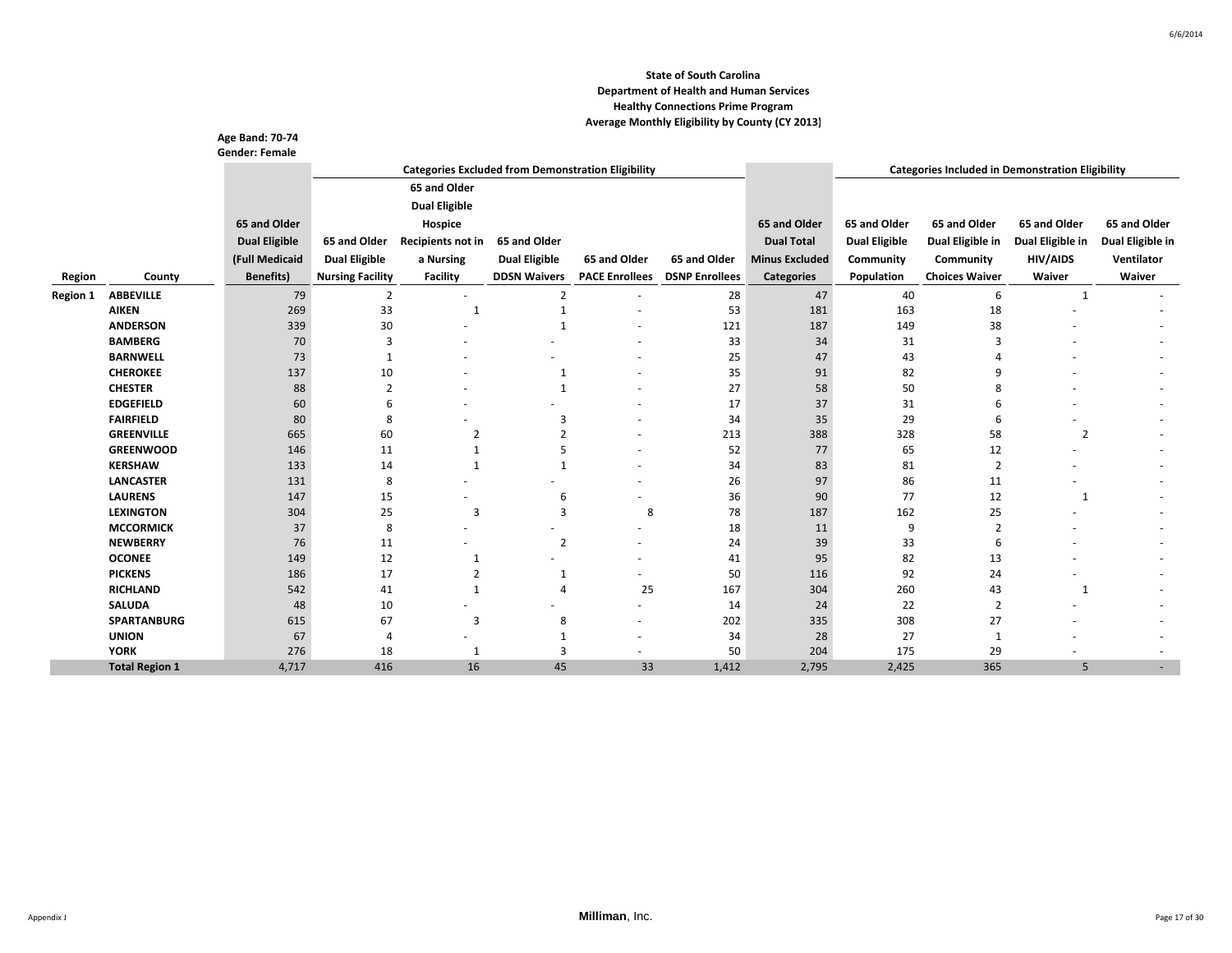|                 |                       | <b>Age Band: 70-74</b><br><b>Gender: Female</b> |                         |                      |                      |                                                           |                       |                       |                      |                                                         |                  |                  |
|-----------------|-----------------------|-------------------------------------------------|-------------------------|----------------------|----------------------|-----------------------------------------------------------|-----------------------|-----------------------|----------------------|---------------------------------------------------------|------------------|------------------|
|                 |                       |                                                 |                         |                      |                      | <b>Categories Excluded from Demonstration Eligibility</b> |                       |                       |                      | <b>Categories Included in Demonstration Eligibility</b> |                  |                  |
|                 |                       |                                                 |                         | 65 and Older         |                      |                                                           |                       |                       |                      |                                                         |                  |                  |
|                 |                       |                                                 |                         | <b>Dual Eligible</b> |                      |                                                           |                       |                       |                      |                                                         |                  |                  |
|                 |                       | 65 and Older                                    |                         | Hospice              |                      |                                                           |                       | 65 and Older          | 65 and Older         | 65 and Older                                            | 65 and Older     | 65 and Older     |
|                 |                       | <b>Dual Eligible</b>                            | 65 and Older            | Recipients not in    | 65 and Older         |                                                           |                       | <b>Dual Total</b>     | <b>Dual Eligible</b> | Dual Eligible in                                        | Dual Eligible in | Dual Eligible in |
|                 |                       |                                                 |                         |                      |                      |                                                           |                       |                       |                      |                                                         |                  |                  |
|                 |                       | (Full Medicaid                                  | <b>Dual Eligible</b>    | a Nursing            | <b>Dual Eligible</b> | 65 and Older                                              | 65 and Older          | <b>Minus Excluded</b> | Community            | Community                                               | <b>HIV/AIDS</b>  | Ventilator       |
| Region          | County                | <b>Benefits)</b>                                | <b>Nursing Facility</b> | <b>Facility</b>      | <b>DDSN Waivers</b>  | <b>PACE Enrollees</b>                                     | <b>DSNP Enrollees</b> | <b>Categories</b>     | Population           | <b>Choices Waiver</b>                                   | Waiver           | Waiver           |
| <b>Region 2</b> | <b>ALLENDALE</b>      | 49                                              | 4                       |                      |                      |                                                           | 25                    | 20                    | 16                   | 4                                                       |                  |                  |
|                 | <b>BEAUFORT</b>       | 141                                             | 8                       |                      | $\overline{2}$       |                                                           | 46                    | 85                    | 80                   | 5                                                       |                  |                  |
|                 | <b>BERKELEY</b>       | 183                                             | 16                      |                      |                      |                                                           | 53                    | 114                   | 103                  | 11                                                      |                  |                  |
|                 | <b>CALHOUN</b>        | 36                                              | 6                       |                      | -1                   |                                                           | 11                    | 18                    | 15                   | 3                                                       |                  |                  |
|                 | <b>CHARLESTON</b>     | 633                                             | 39                      | 1                    |                      |                                                           | 202                   | 383                   | 359                  | 24                                                      |                  |                  |
|                 | <b>CHESTERFIELD</b>   | 141                                             | 12                      |                      |                      |                                                           | 27                    | 99                    | 94                   | 5                                                       |                  |                  |
|                 | <b>CLARENDON</b>      | 137                                             | 11                      |                      | Δ                    |                                                           | 50                    | 72                    | 65                   |                                                         |                  |                  |
|                 | <b>COLLETON</b>       | 139                                             | 5                       | $\mathbf{1}$         |                      |                                                           | 51                    | 82                    | 76                   | 6                                                       |                  |                  |
|                 | <b>DARLINGTON</b>     | 199                                             | 18                      |                      | $\mathbf 1$          |                                                           | 52                    | 127                   | 117                  | 10                                                      |                  |                  |
|                 | <b>DILLON</b>         | 141                                             | 13                      |                      |                      |                                                           | 42                    | 84                    | 77                   |                                                         |                  |                  |
|                 | <b>DORCHESTER</b>     | 132                                             | 13                      |                      |                      |                                                           | 41                    | 72                    | 69                   | 3                                                       |                  |                  |
|                 | <b>FLORENCE</b>       | 425                                             | 36                      | 5                    | 3                    |                                                           | 68                    | 313                   | 282                  | 31                                                      |                  |                  |
|                 | <b>GEORGETOWN</b>     | 153                                             | 8                       |                      |                      |                                                           | 49                    | 96                    | 86                   | 9                                                       |                  |                  |
|                 | <b>HAMPTON</b>        | 80                                              | 3                       |                      |                      |                                                           | 32                    | 45                    | 41                   | $\overline{4}$                                          |                  |                  |
|                 | <b>HORRY</b>          | 383                                             | 21                      | $\mathbf{1}$         |                      |                                                           | 76                    | 285                   | 246                  | 39                                                      |                  |                  |
|                 | <b>JASPER</b>         | 48                                              |                         |                      | 1                    |                                                           | 27                    | 20                    | 18                   | $\overline{2}$                                          |                  |                  |
|                 | LEE                   | 97                                              | 6                       | $\mathbf{1}$         |                      |                                                           | 36                    | 54                    | 48                   | 6                                                       |                  |                  |
|                 | <b>MARION</b>         | 155                                             |                         |                      | $\overline{1}$       |                                                           | 45                    | 102                   | 90                   | 11                                                      |                  |                  |
|                 | <b>MARLBORO</b>       | 117                                             | 6                       | $\mathbf{1}$         |                      |                                                           | 28                    | 82                    | 71                   | 11                                                      |                  |                  |
|                 | <b>ORANGEBURG</b>     | 358                                             | 14                      | 1                    | 5                    | 12                                                        | 127                   | 199                   | 181                  | 17                                                      |                  |                  |
|                 | <b>SUMTER</b>         | 318                                             | 22                      | $\overline{2}$       | $\mathbf{1}$         |                                                           | 91                    | 202                   | 169                  | 32                                                      |                  |                  |
|                 | <b>WILLIAMSBURG</b>   | 138                                             | 11                      |                      |                      |                                                           | 52                    | 75                    | 63                   | 11                                                      |                  |                  |
|                 | <b>Total Region 2</b> | 4,203                                           | 279                     | 17                   | 35                   | 12                                                        | 1,231                 | 2,629                 | 2,366                | 258                                                     | 5                | ٠                |
|                 | <b>Grand Total</b>    | 8,920                                           | 695                     | 33                   | 80                   | 45                                                        | 2,643                 | 5,424                 | 4,791                | 623                                                     | 10               |                  |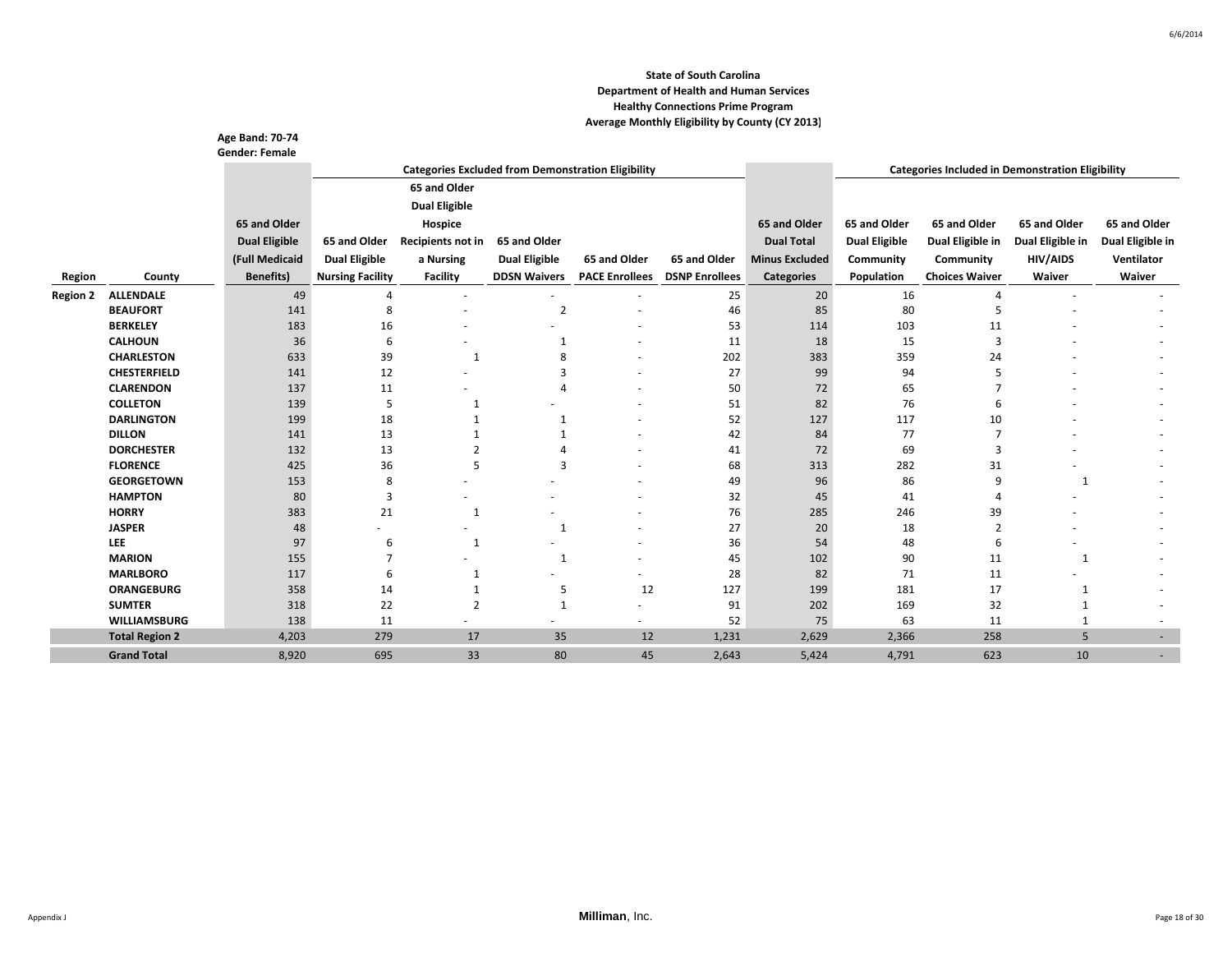|                 |                       | <b>Age Band: 75-79</b><br><b>Gender: Female</b> |                         |                      |                                                           |                       |                       |                       |                      |                                                         |                  |                  |
|-----------------|-----------------------|-------------------------------------------------|-------------------------|----------------------|-----------------------------------------------------------|-----------------------|-----------------------|-----------------------|----------------------|---------------------------------------------------------|------------------|------------------|
|                 |                       |                                                 |                         |                      | <b>Categories Excluded from Demonstration Eligibility</b> |                       |                       |                       |                      | <b>Categories Included in Demonstration Eligibility</b> |                  |                  |
|                 |                       |                                                 |                         | 65 and Older         |                                                           |                       |                       |                       |                      |                                                         |                  |                  |
|                 |                       |                                                 |                         | <b>Dual Eligible</b> |                                                           |                       |                       |                       |                      |                                                         |                  |                  |
|                 |                       | 65 and Older                                    |                         | Hospice              |                                                           |                       |                       | 65 and Older          | 65 and Older         | 65 and Older                                            | 65 and Older     | 65 and Older     |
|                 |                       | <b>Dual Eligible</b>                            | 65 and Older            | Recipients not in    | 65 and Older                                              |                       |                       | <b>Dual Total</b>     | <b>Dual Eligible</b> | Dual Eligible in                                        | Dual Eligible in | Dual Eligible in |
|                 |                       |                                                 |                         |                      |                                                           |                       |                       |                       |                      |                                                         |                  |                  |
|                 |                       | (Full Medicaid                                  | <b>Dual Eligible</b>    | a Nursing            | <b>Dual Eligible</b>                                      | 65 and Older          | 65 and Older          | <b>Minus Excluded</b> | Community            | Community                                               | <b>HIV/AIDS</b>  | Ventilator       |
| Region          | County                | <b>Benefits)</b>                                | <b>Nursing Facility</b> | <b>Facility</b>      | <b>DDSN Waivers</b>                                       | <b>PACE Enrollees</b> | <b>DSNP Enrollees</b> | <b>Categories</b>     | Population           | <b>Choices Waiver</b>                                   | Waiver           | Waiver           |
| <b>Region 1</b> | <b>ABBEVILLE</b>      | 64                                              | 3                       | $\sim$               |                                                           |                       | 22                    | 39                    | 32                   | $\overline{7}$                                          |                  |                  |
|                 | <b>AIKEN</b>          | 238                                             | 49                      |                      | $\overline{2}$                                            |                       | 49                    | 138                   | 122                  | 16                                                      |                  |                  |
|                 | <b>ANDERSON</b>       | 320                                             | 47                      | $\overline{2}$       | $\overline{2}$                                            |                       | 86                    | 183                   | 138                  | 44                                                      | 1                |                  |
|                 | <b>BAMBERG</b>        | 58                                              | 5                       |                      |                                                           |                       | 26                    | 27                    | 24                   | 3                                                       |                  |                  |
|                 | <b>BARNWELL</b>       | 52                                              | 5                       |                      | $\mathbf{1}$                                              |                       | 13                    | 33                    | 26                   |                                                         |                  |                  |
|                 | <b>CHEROKEE</b>       | 116                                             | 16                      |                      |                                                           |                       | 33                    | 67                    | 62                   | 5                                                       |                  |                  |
|                 | <b>CHESTER</b>        | 93                                              | 6                       |                      |                                                           |                       | 25                    | 62                    | 49                   | 13                                                      |                  |                  |
|                 | <b>EDGEFIELD</b>      | 56                                              | 6                       |                      |                                                           |                       | 19                    | 31                    | 26                   | 5                                                       |                  |                  |
|                 | <b>FAIRFIELD</b>      | 90                                              | 9                       |                      | $\mathbf{1}$                                              |                       | 26                    | 54                    | 41                   | 13                                                      |                  |                  |
|                 | <b>GREENVILLE</b>     | 559                                             | 85                      | 3                    |                                                           |                       | 150                   | 320                   | 262                  | 58                                                      |                  |                  |
|                 | <b>GREENWOOD</b>      | 126                                             | 14                      | 2                    |                                                           |                       | 33                    | 76                    | 63                   | 12                                                      | 1                |                  |
|                 | <b>KERSHAW</b>        | 121                                             | 14                      | 1                    | $\mathbf{1}$                                              | $\mathbf{1}$          | 34                    | 70                    | 63                   | $\overline{7}$                                          |                  |                  |
|                 | <b>LANCASTER</b>      | 127                                             | 10                      | $\overline{2}$       |                                                           |                       | 22                    | 93                    | 77                   | 16                                                      |                  |                  |
|                 | <b>LAURENS</b>        | 132                                             | 39                      |                      | $\mathbf{1}$                                              |                       | 24                    | 68                    | 58                   | 10                                                      |                  |                  |
|                 | <b>LEXINGTON</b>      | 249                                             | 38                      | 3                    | $\overline{1}$                                            | 4                     | 64                    | 139                   | 122                  | 17                                                      |                  |                  |
|                 | <b>MCCORMICK</b>      | 43                                              | 8                       |                      |                                                           |                       | 12                    | 23                    | 17                   | 6                                                       |                  |                  |
|                 | <b>NEWBERRY</b>       | 80                                              | 10                      |                      |                                                           |                       | 26                    | 44                    | 38                   | 6                                                       |                  |                  |
|                 | <b>OCONEE</b>         | 111                                             | 11                      |                      |                                                           |                       | 21                    | 79                    | 71                   | 8                                                       |                  |                  |
|                 | <b>PICKENS</b>        | 154                                             | 26                      | 2                    | -1                                                        |                       | 34                    | 91                    | 74                   | 17                                                      |                  |                  |
|                 | <b>RICHLAND</b>       | 429                                             | 65                      | $\mathbf{1}$         | $\mathbf{1}$                                              | 25                    | 119                   | 218                   | 191                  | 27                                                      |                  |                  |
|                 | <b>SALUDA</b>         | 48                                              | $\overline{7}$          |                      |                                                           |                       | 15                    | 26                    | 23                   | 3                                                       |                  |                  |
|                 | <b>SPARTANBURG</b>    | 474                                             | 77                      | $\mathbf{1}$         | 3                                                         |                       | 156                   | 237                   | 210                  | 27                                                      |                  |                  |
|                 | <b>UNION</b>          | 69                                              | 11                      | 1                    |                                                           |                       | 21                    | 36                    | 29                   | $\overline{7}$                                          |                  |                  |
|                 | <b>YORK</b>           | 266                                             | 34                      | 5                    | $\mathbf{1}$                                              |                       | 42                    | 184                   | 147                  | 37                                                      |                  |                  |
|                 | <b>Total Region 1</b> | 4,075                                           | 595                     | 23                   | 17                                                        | 30                    | 1,072                 | 2,338                 | 1,965                | 371                                                     | $\overline{2}$   |                  |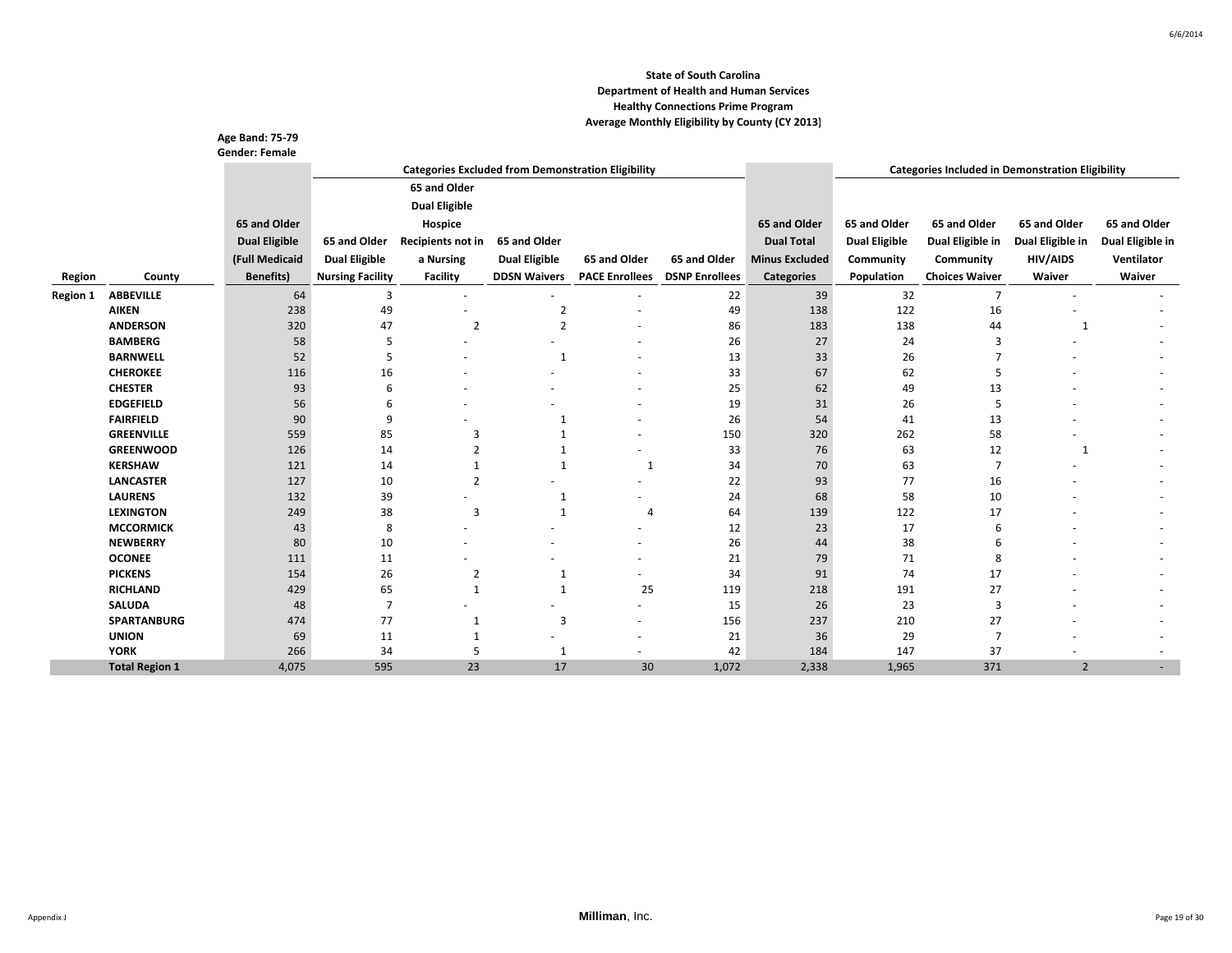|                 |                             | <b>Age Band: 75-79</b> |                         |                      |                      |                                                           |                       |                       |                      |                                                         |                  |                  |
|-----------------|-----------------------------|------------------------|-------------------------|----------------------|----------------------|-----------------------------------------------------------|-----------------------|-----------------------|----------------------|---------------------------------------------------------|------------------|------------------|
|                 |                             | <b>Gender: Female</b>  |                         |                      |                      |                                                           |                       |                       |                      |                                                         |                  |                  |
|                 |                             |                        |                         |                      |                      | <b>Categories Excluded from Demonstration Eligibility</b> |                       |                       |                      | <b>Categories Included in Demonstration Eligibility</b> |                  |                  |
|                 |                             |                        |                         | 65 and Older         |                      |                                                           |                       |                       |                      |                                                         |                  |                  |
|                 |                             |                        |                         | <b>Dual Eligible</b> |                      |                                                           |                       |                       |                      |                                                         |                  |                  |
|                 |                             | 65 and Older           |                         | Hospice              |                      |                                                           |                       | 65 and Older          | 65 and Older         | 65 and Older                                            | 65 and Older     | 65 and Older     |
|                 |                             | <b>Dual Eligible</b>   | 65 and Older            | Recipients not in    | 65 and Older         |                                                           |                       | <b>Dual Total</b>     | <b>Dual Eligible</b> | Dual Eligible in                                        | Dual Eligible in | Dual Eligible in |
|                 |                             | (Full Medicaid         | <b>Dual Eligible</b>    | a Nursing            | <b>Dual Eligible</b> | 65 and Older                                              | 65 and Older          | <b>Minus Excluded</b> | Community            | Community                                               | HIV/AIDS         | Ventilator       |
| Region          | County                      | <b>Benefits)</b>       | <b>Nursing Facility</b> | Facility             | <b>DDSN Waivers</b>  | <b>PACE Enrollees</b>                                     | <b>DSNP Enrollees</b> | <b>Categories</b>     | Population           | <b>Choices Waiver</b>                                   | Waiver           | Waiver           |
| <b>Region 2</b> | <b>ALLENDALE</b>            | 53                     | -5                      |                      | ٠                    |                                                           | 24                    | 24                    | 23                   | $\mathbf{1}$                                            |                  |                  |
|                 | <b>BEAUFORT</b>             | 124                    | 9                       | $\mathbf{1}$         |                      |                                                           | 43                    | 71                    | 65                   | 6                                                       |                  |                  |
|                 | <b>BERKELEY</b>             | 171                    | 21                      |                      |                      |                                                           | 39                    | 111                   | 99                   | 12                                                      |                  |                  |
|                 | <b>CALHOUN</b>              | 42                     | 8                       |                      |                      |                                                           | 10                    | 24                    | 24                   |                                                         |                  |                  |
|                 | <b>CHARLESTON</b>           | 495                    | 36                      | 3                    |                      |                                                           | 130                   | 322                   | 290                  | 32                                                      |                  |                  |
|                 | <b>CHESTERFIELD</b>         | 112                    | 14                      | $\mathbf{1}$         |                      |                                                           | 16                    | 80                    | 74                   | 6                                                       |                  |                  |
|                 | <b>CLARENDON</b>            | 124                    | 15                      |                      | $\overline{2}$       |                                                           | 37                    | 70                    | 57                   | 13                                                      |                  |                  |
|                 | <b>COLLETON</b>             | 122                    | 9                       |                      |                      |                                                           | 47                    | 66                    | 58                   | 8                                                       |                  |                  |
|                 | <b>DARLINGTON</b>           | 187                    | 26                      | $\overline{2}$       | $\mathbf{1}$         |                                                           | 43                    | 115                   | 104                  | 11                                                      |                  |                  |
|                 | <b>DILLON</b>               | 156                    | 11                      | $\mathbf{1}$         |                      |                                                           | 42                    | 102                   | 93                   | 9                                                       |                  |                  |
|                 | <b>DORCHESTER</b>           | 126                    | 13                      |                      | $\overline{2}$       |                                                           | 36                    | 75                    | 70                   | 5                                                       |                  |                  |
|                 | <b>FLORENCE</b>             | 368                    | 52                      | 3                    | 6                    |                                                           | 59                    | 248                   | 220                  | 27                                                      |                  |                  |
|                 | <b>GEORGETOWN</b>           | 120                    | 9                       |                      | $\mathbf{1}$         |                                                           | 38                    | 72                    | 58                   | 14                                                      |                  |                  |
|                 | <b>HAMPTON</b>              | 69                     | $\overline{A}$          | 1                    | $\mathbf{1}$         |                                                           | 27                    | 36                    | 34                   | $\overline{2}$                                          |                  |                  |
|                 | <b>HORRY</b>                | 325                    | 36                      | $\overline{2}$       |                      |                                                           | 65                    | 222                   | 190                  | 32                                                      |                  |                  |
|                 | <b>JASPER</b>               | 40                     | -1                      |                      | -1                   |                                                           | 17                    | 21                    | 21                   |                                                         |                  |                  |
|                 | <b>LEE</b><br><b>MARION</b> | 94<br>124              | 13<br>6                 | 2<br>$\overline{2}$  |                      |                                                           | 18<br>31              | 61<br>85              | 46<br>73             | 15<br>12                                                |                  |                  |
|                 | <b>MARLBORO</b>             | 109                    | 9                       |                      |                      |                                                           | 34                    | 65                    | 61                   | 4                                                       |                  |                  |
|                 | <b>ORANGEBURG</b>           | 287                    | 27                      |                      | $\mathbf{1}$         | 8                                                         | 108                   | 142                   | 122                  | 20                                                      |                  |                  |
|                 | <b>SUMTER</b>               | 305                    | 28                      | 3                    | $\overline{2}$       |                                                           | 64                    | 208                   | 169                  | 39                                                      |                  |                  |
|                 | <b>WILLIAMSBURG</b>         | 142                    | 8                       | $\overline{2}$       |                      |                                                           | 51                    | 81                    | 65                   | 16                                                      |                  |                  |
|                 | <b>Total Region 2</b>       | 3,695                  | 360                     | 25                   | 22                   | 8                                                         | 979                   | 2,301                 | 2,016                | 284                                                     | ٠                | $\mathbf{1}$     |
|                 | <b>Grand Total</b>          | 7,770                  | 955                     | 48                   | 39                   | 38                                                        | 2,051                 | 4,639                 | 3,981                | 655                                                     | $\overline{2}$   | $\mathbf{1}$     |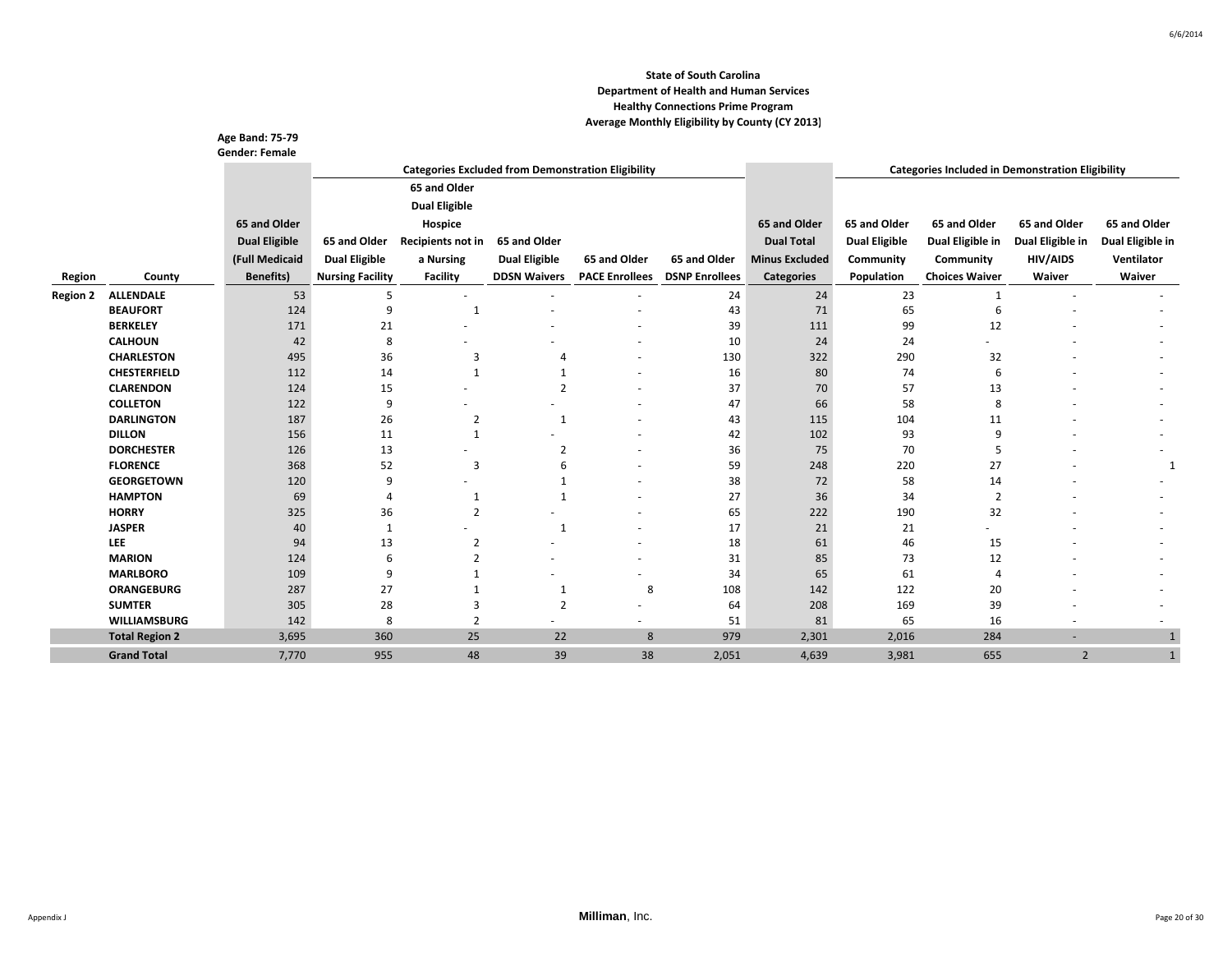|                 |                       | <b>Age Band: 80-84</b><br><b>Gender: Female</b> |                         |                      |                      |                                                           |                       |                       |                      |                                                         |                  |                  |
|-----------------|-----------------------|-------------------------------------------------|-------------------------|----------------------|----------------------|-----------------------------------------------------------|-----------------------|-----------------------|----------------------|---------------------------------------------------------|------------------|------------------|
|                 |                       |                                                 |                         |                      |                      | <b>Categories Excluded from Demonstration Eligibility</b> |                       |                       |                      | <b>Categories Included in Demonstration Eligibility</b> |                  |                  |
|                 |                       |                                                 |                         | 65 and Older         |                      |                                                           |                       |                       |                      |                                                         |                  |                  |
|                 |                       |                                                 |                         | <b>Dual Eligible</b> |                      |                                                           |                       |                       |                      |                                                         |                  |                  |
|                 |                       | 65 and Older                                    |                         | Hospice              |                      |                                                           |                       | 65 and Older          | 65 and Older         | 65 and Older                                            | 65 and Older     | 65 and Older     |
|                 |                       | <b>Dual Eligible</b>                            | 65 and Older            | Recipients not in    | 65 and Older         |                                                           |                       | <b>Dual Total</b>     | <b>Dual Eligible</b> | Dual Eligible in                                        | Dual Eligible in | Dual Eligible in |
|                 |                       | (Full Medicaid                                  |                         |                      |                      | 65 and Older                                              | 65 and Older          | <b>Minus Excluded</b> |                      |                                                         | <b>HIV/AIDS</b>  | Ventilator       |
|                 |                       |                                                 | <b>Dual Eligible</b>    | a Nursing            | <b>Dual Eligible</b> |                                                           |                       |                       | Community            | Community                                               |                  |                  |
| Region          | County                | <b>Benefits</b> )                               | <b>Nursing Facility</b> | <b>Facility</b>      | <b>DDSN Waivers</b>  | <b>PACE Enrollees</b>                                     | <b>DSNP Enrollees</b> | <b>Categories</b>     | Population           | <b>Choices Waiver</b>                                   | Waiver           | Waiver           |
| <b>Region 1</b> | <b>ABBEVILLE</b>      | 67                                              | 14                      | $\sim$               | $\sim$               | $\overline{a}$                                            | 17                    | 36                    | 24                   | 12                                                      |                  |                  |
|                 | <b>AIKEN</b>          | 202                                             | 59                      |                      |                      |                                                           | 33                    | 110                   | 96                   | 14                                                      |                  |                  |
|                 | <b>ANDERSON</b>       | 306                                             | 88                      | $\overline{2}$       |                      |                                                           | 57                    | 159                   | 105                  | 54                                                      |                  |                  |
|                 | <b>BAMBERG</b>        | 66                                              | 7                       | $\mathbf{1}$         |                      |                                                           | 20                    | 38                    | 31                   | 7                                                       |                  |                  |
|                 | <b>BARNWELL</b>       | 47                                              | 4                       |                      |                      |                                                           | 14                    | 29                    | 19                   | 10                                                      |                  |                  |
|                 | <b>CHEROKEE</b>       | 107                                             | 29                      |                      |                      |                                                           | 24                    | 54                    | 49                   | 5                                                       |                  |                  |
|                 | <b>CHESTER</b>        | 57                                              | 7                       |                      |                      |                                                           | 11                    | 39                    | 34                   | 5                                                       |                  |                  |
|                 | <b>EDGEFIELD</b>      | 47                                              | 11                      |                      |                      |                                                           | 5                     | 31                    | 27                   | 4                                                       |                  |                  |
|                 | <b>FAIRFIELD</b>      | 73                                              | 14                      | 1                    | 1                    |                                                           | 22                    | 35                    | 22                   | 13                                                      |                  |                  |
|                 | <b>GREENVILLE</b>     | 478                                             | 112                     | $\mathbf{1}$         | $\mathbf{1}$         | $\mathbf{1}$                                              | 105                   | 258                   | 212                  | 46                                                      |                  |                  |
|                 | <b>GREENWOOD</b>      | 104                                             | 33                      | 1                    |                      |                                                           | 20                    | 50                    | 40                   | 10                                                      |                  |                  |
|                 | <b>KERSHAW</b>        | 83                                              | 26                      | $\overline{2}$       |                      |                                                           | 16                    | 39                    | 36                   | 3                                                       |                  |                  |
|                 | <b>LANCASTER</b>      | 113                                             | 34                      |                      |                      |                                                           | 12                    | 67                    | 56                   | 11                                                      |                  |                  |
|                 | <b>LAURENS</b>        | 122                                             | 41                      | 1                    |                      |                                                           | 22                    | 58                    | 45                   | 13                                                      |                  |                  |
|                 | <b>LEXINGTON</b>      | 231                                             | 62                      | 3                    | -1                   | 6                                                         | 36                    | 123                   | 100                  | 23                                                      |                  |                  |
|                 | <b>MCCORMICK</b>      | 26                                              | $\overline{7}$          |                      |                      |                                                           | 8                     | 11                    | 8                    | 3                                                       |                  |                  |
|                 | <b>NEWBERRY</b>       | 68                                              | 21                      | $\mathbf{1}$         | $\mathbf{1}$         |                                                           | 16                    | 29                    | 25                   | 4                                                       |                  |                  |
|                 | <b>OCONEE</b>         | 114                                             | 20                      |                      |                      |                                                           | 19                    | 75                    | 62                   | 13                                                      |                  |                  |
|                 | <b>PICKENS</b>        | 136                                             | 33                      | 2                    |                      |                                                           | 23                    | 78                    | 60                   | 18                                                      |                  |                  |
|                 | <b>RICHLAND</b>       | 356                                             | 75                      | $\mathbf{1}$         | $\overline{2}$       | 31                                                        | 84                    | 163                   | 130                  | 33                                                      |                  |                  |
|                 | <b>SALUDA</b>         | 44                                              | 12                      |                      |                      | $\sim$                                                    | 14                    | 17                    | 17                   |                                                         |                  |                  |
|                 | <b>SPARTANBURG</b>    | 469                                             | 107                     | 2                    | -1                   | $\overline{\phantom{a}}$                                  | 119                   | 240                   | 205                  | 35                                                      |                  |                  |
|                 | <b>UNION</b>          | 64                                              | 13                      |                      |                      |                                                           | 23                    | 28                    | 23                   | 5                                                       |                  |                  |
|                 | <b>YORK</b>           | 226                                             | 61                      | $\overline{2}$       |                      | $\overline{a}$                                            | 39                    | 124                   | 96                   | 28                                                      |                  | $\overline{a}$   |
|                 | <b>Total Region 1</b> | 3,606                                           | 890                     | 20                   | 8                    | 38                                                        | 759                   | 1,891                 | 1,522                | 369                                                     |                  |                  |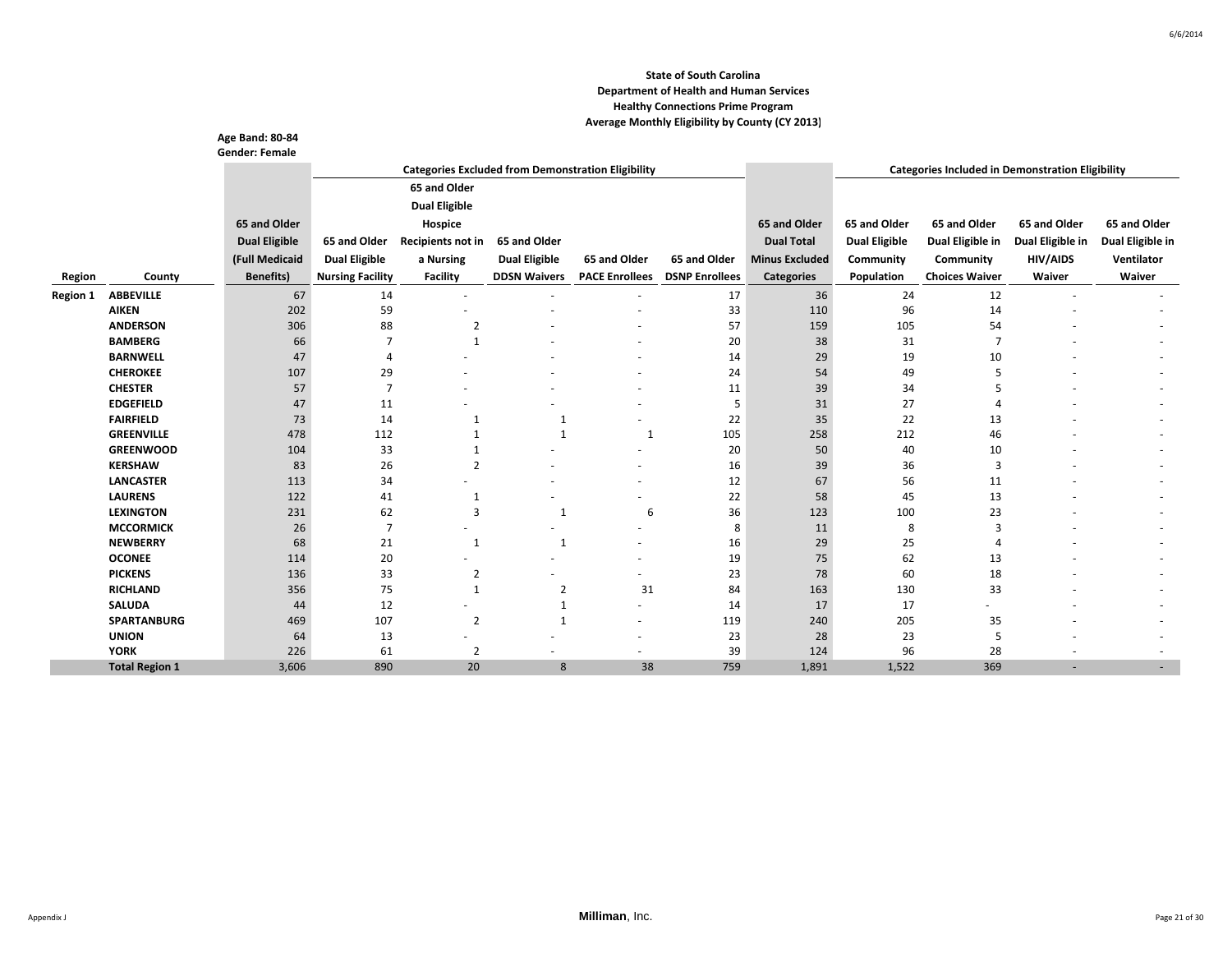|                 |                       | <b>Age Band: 80-84</b><br><b>Gender: Female</b> |                         |                      |                      |                                                           |                       |                       |                      |                                                         |                  |                  |
|-----------------|-----------------------|-------------------------------------------------|-------------------------|----------------------|----------------------|-----------------------------------------------------------|-----------------------|-----------------------|----------------------|---------------------------------------------------------|------------------|------------------|
|                 |                       |                                                 |                         |                      |                      | <b>Categories Excluded from Demonstration Eligibility</b> |                       |                       |                      | <b>Categories Included in Demonstration Eligibility</b> |                  |                  |
|                 |                       |                                                 |                         | 65 and Older         |                      |                                                           |                       |                       |                      |                                                         |                  |                  |
|                 |                       |                                                 |                         | <b>Dual Eligible</b> |                      |                                                           |                       |                       |                      |                                                         |                  |                  |
|                 |                       | 65 and Older                                    |                         | Hospice              |                      |                                                           |                       | 65 and Older          | 65 and Older         | 65 and Older                                            | 65 and Older     | 65 and Older     |
|                 |                       | <b>Dual Eligible</b>                            | 65 and Older            | Recipients not in    | 65 and Older         |                                                           |                       | <b>Dual Total</b>     | <b>Dual Eligible</b> | Dual Eligible in                                        | Dual Eligible in | Dual Eligible in |
|                 |                       |                                                 |                         |                      |                      |                                                           |                       |                       |                      |                                                         |                  |                  |
|                 |                       | (Full Medicaid                                  | <b>Dual Eligible</b>    | a Nursing            | <b>Dual Eligible</b> | 65 and Older                                              | 65 and Older          | <b>Minus Excluded</b> | Community            | Community                                               | <b>HIV/AIDS</b>  | Ventilator       |
| Region          | County                | <b>Benefits)</b>                                | <b>Nursing Facility</b> | Facility             | <b>DDSN Waivers</b>  | <b>PACE Enrollees</b>                                     | <b>DSNP Enrollees</b> | <b>Categories</b>     | Population           | <b>Choices Waiver</b>                                   | Waiver           | Waiver           |
| <b>Region 2</b> | <b>ALLENDALE</b>      | 45                                              | 4                       |                      |                      |                                                           | 19                    | 22                    | 17                   | 5                                                       |                  |                  |
|                 | <b>BEAUFORT</b>       | 96                                              | 11                      |                      |                      |                                                           | 29                    | 56                    | 51                   | 5                                                       |                  |                  |
|                 | <b>BERKELEY</b>       | 141                                             | 27                      | $\overline{2}$       | $\mathbf{1}$         |                                                           | 27                    | 84                    | 72                   | 12                                                      |                  |                  |
|                 | <b>CALHOUN</b>        | 35                                              | 12                      |                      | $\mathbf{1}$         | $\mathbf{1}$                                              | 8                     | 13                    | 12                   |                                                         |                  |                  |
|                 | <b>CHARLESTON</b>     | 384                                             | 48                      | $\overline{2}$       |                      |                                                           | 85                    | 249                   | 227                  | 22                                                      |                  |                  |
|                 | <b>CHESTERFIELD</b>   | 116                                             | 33                      |                      |                      |                                                           | 15                    | 68                    | 59                   | 9                                                       |                  |                  |
|                 | <b>CLARENDON</b>      | 116                                             | 23                      | 1                    | $\mathbf{1}$         |                                                           | 33                    | 58                    | 41                   | 17                                                      |                  |                  |
|                 | <b>COLLETON</b>       | 79                                              | 14                      |                      | $\mathbf{1}$         |                                                           | 26                    | 38                    | 33                   | 5                                                       |                  |                  |
|                 | <b>DARLINGTON</b>     | 151                                             | 44                      | 3                    |                      |                                                           | 21                    | 83                    | 76                   | $\overline{7}$                                          |                  |                  |
|                 | <b>DILLON</b>         | 108                                             | 20                      | $\overline{2}$       |                      |                                                           | 20                    | 66                    | 57                   | 9                                                       |                  |                  |
|                 | <b>DORCHESTER</b>     | 111                                             | 20                      |                      |                      |                                                           | 25                    | 66                    | 54                   | 12                                                      |                  |                  |
|                 | <b>FLORENCE</b>       | 328                                             | 69                      | 3                    |                      |                                                           | 48                    | 208                   | 165                  | 43                                                      |                  |                  |
|                 | <b>GEORGETOWN</b>     | 84                                              | 7                       |                      |                      |                                                           | 21                    | 56                    | 43                   | 13                                                      |                  |                  |
|                 | <b>HAMPTON</b>        | 54                                              | 6                       |                      |                      |                                                           | 24                    | 24                    | 20                   | $\overline{4}$                                          |                  |                  |
|                 | <b>HORRY</b>          | 291                                             | 60                      | 3                    | $\overline{1}$       |                                                           | 44                    | 183                   | 137                  | 46                                                      |                  |                  |
|                 | <b>JASPER</b>         | 40                                              | 4                       |                      |                      |                                                           | 17                    | 19                    | 18                   | 1                                                       |                  |                  |
|                 | LEE                   | 80                                              | 18                      | $\overline{2}$       |                      |                                                           | 13                    | 47                    | 35                   | 12                                                      |                  |                  |
|                 | <b>MARION</b>         | 148                                             | 16                      | 4                    |                      |                                                           | 24                    | 104                   | 82                   | 22                                                      |                  |                  |
|                 | <b>MARLBORO</b>       | 101                                             | 9                       |                      |                      | $\overline{a}$                                            | 26                    | 65                    | 57                   | 8                                                       |                  |                  |
|                 | <b>ORANGEBURG</b>     | 260                                             | 20                      | $\mathfrak{p}$       | $\mathbf{1}$         | 15                                                        | 70                    | 152                   | 124                  | 28                                                      |                  |                  |
|                 | <b>SUMTER</b>         | 263                                             | 35                      | 2                    |                      |                                                           | 49                    | 177                   | 132                  | 45                                                      |                  |                  |
|                 | <b>WILLIAMSBURG</b>   | 146                                             | 19                      | $\mathbf{1}$         |                      |                                                           | 39                    | 87                    | 61                   | 26                                                      |                  |                  |
|                 | <b>Total Region 2</b> | 3,177                                           | 519                     | 28                   | 6                    | 16                                                        | 683                   | 1,925                 | 1,573                | 352                                                     | ۰                | ٠                |
|                 | <b>Grand Total</b>    | 6,783                                           | 1,409                   | 48                   | 14                   | 54                                                        | 1,442                 | 3,816                 | 3,095                | 721                                                     | ۰                |                  |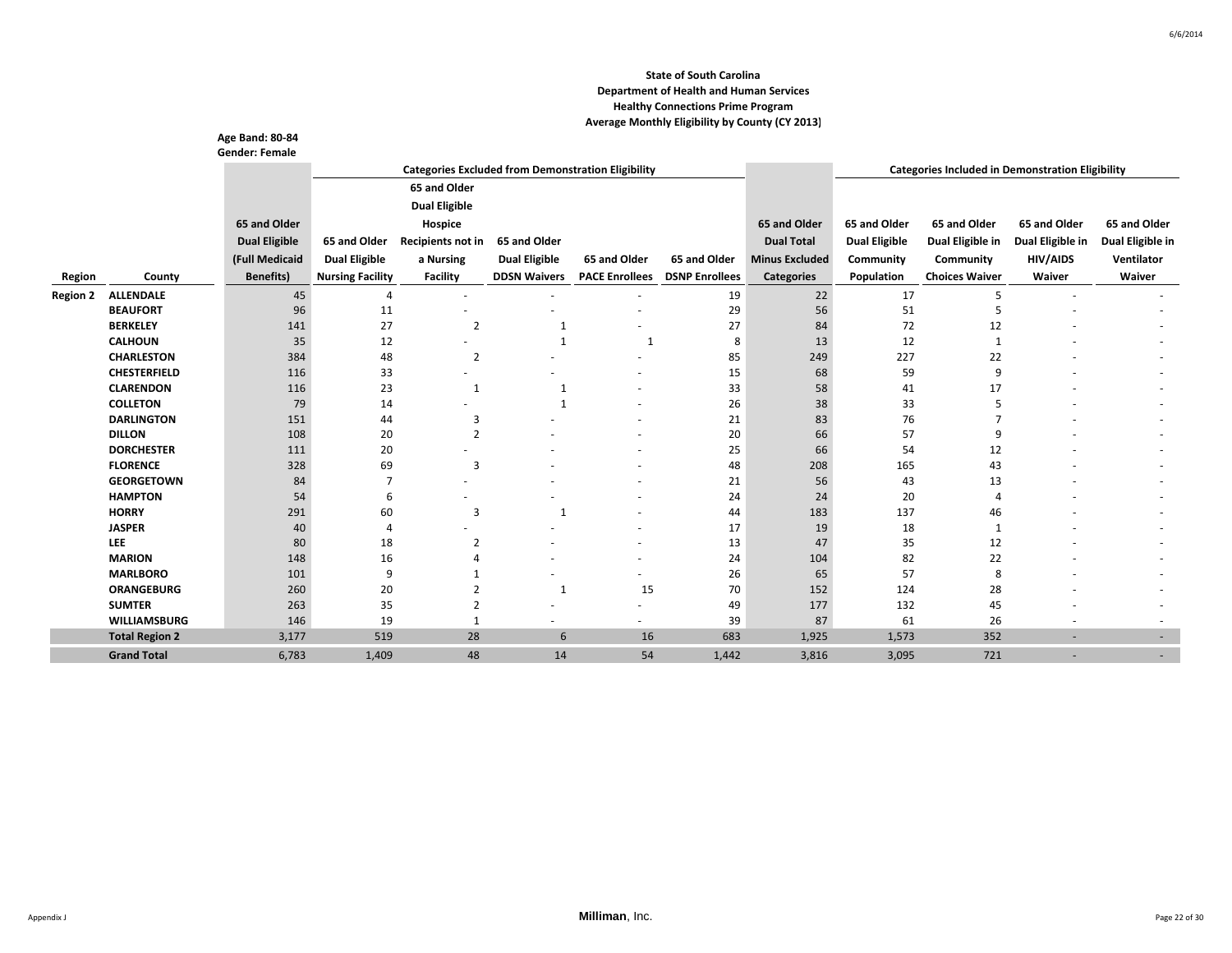|                 |                       | <b>Age Band: 85-89</b> |                         |                      |                      |                                                           |                       |                       |                      |                                                         |                  |                  |
|-----------------|-----------------------|------------------------|-------------------------|----------------------|----------------------|-----------------------------------------------------------|-----------------------|-----------------------|----------------------|---------------------------------------------------------|------------------|------------------|
|                 |                       | <b>Gender: Female</b>  |                         |                      |                      |                                                           |                       |                       |                      |                                                         |                  |                  |
|                 |                       |                        |                         |                      |                      | <b>Categories Excluded from Demonstration Eligibility</b> |                       |                       |                      | <b>Categories Included in Demonstration Eligibility</b> |                  |                  |
|                 |                       |                        |                         | 65 and Older         |                      |                                                           |                       |                       |                      |                                                         |                  |                  |
|                 |                       |                        |                         | <b>Dual Eligible</b> |                      |                                                           |                       |                       |                      |                                                         |                  |                  |
|                 |                       | 65 and Older           |                         | Hospice              |                      |                                                           |                       | 65 and Older          | 65 and Older         | 65 and Older                                            | 65 and Older     | 65 and Older     |
|                 |                       | <b>Dual Eligible</b>   | 65 and Older            | Recipients not in    | 65 and Older         |                                                           |                       | <b>Dual Total</b>     | <b>Dual Eligible</b> | Dual Eligible in                                        | Dual Eligible in | Dual Eligible in |
|                 |                       | (Full Medicaid         | <b>Dual Eligible</b>    | a Nursing            | <b>Dual Eligible</b> | 65 and Older                                              | 65 and Older          | <b>Minus Excluded</b> | Community            | Community                                               | <b>HIV/AIDS</b>  | Ventilator       |
| Region          | County                | <b>Benefits)</b>       | <b>Nursing Facility</b> | <b>Facility</b>      | <b>DDSN Waivers</b>  | <b>PACE Enrollees</b>                                     | <b>DSNP Enrollees</b> | <b>Categories</b>     | Population           | <b>Choices Waiver</b>                                   | Waiver           | Waiver           |
|                 | <b>ABBEVILLE</b>      |                        |                         |                      |                      |                                                           | $\overline{7}$        | 26                    |                      |                                                         |                  |                  |
| <b>Region 1</b> | <b>AIKEN</b>          | 48<br>163              | 15<br>64                | $\sim$               | $\mathbf{1}$         |                                                           |                       | 80                    | 15<br>61             | 11<br>19                                                |                  |                  |
|                 | <b>ANDERSON</b>       | 250                    | 90                      | 3                    |                      |                                                           | 18<br>40              | 117                   | 76                   | 41                                                      |                  |                  |
|                 | <b>BAMBERG</b>        | 40                     | 9                       |                      |                      |                                                           | 10                    | 21                    | 16                   | 5                                                       |                  |                  |
|                 | <b>BARNWELL</b>       | 34                     | 3                       |                      |                      |                                                           | $\overline{4}$        | 27                    | 14                   | 13                                                      |                  |                  |
|                 | <b>CHEROKEE</b>       | 77                     | 25                      | $\mathbf{1}$         |                      |                                                           | 8                     | 43                    | 38                   | 5                                                       |                  |                  |
|                 | <b>CHESTER</b>        | 49                     | $\overline{7}$          |                      |                      |                                                           | 4                     | 38                    | 28                   | 10                                                      |                  |                  |
|                 | <b>EDGEFIELD</b>      | 36                     | 13                      |                      |                      |                                                           | 5                     | 18                    | 16                   | $\overline{2}$                                          |                  |                  |
|                 | <b>FAIRFIELD</b>      | 65                     | 18                      | $\overline{2}$       |                      |                                                           | 13                    | 32                    | 18                   | 14                                                      |                  |                  |
|                 | <b>GREENVILLE</b>     | 444                    | 159                     | 5                    |                      |                                                           | 77                    | 203                   | 154                  | 49                                                      |                  |                  |
|                 | <b>GREENWOOD</b>      | 118                    | 40                      |                      |                      |                                                           | 13                    | 64                    | 51                   | 13                                                      |                  |                  |
|                 | <b>KERSHAW</b>        | 86                     | 35                      | $\overline{2}$       |                      |                                                           | 8                     | 41                    | 36                   | 5                                                       |                  |                  |
|                 | <b>LANCASTER</b>      | 105                    | 38                      |                      |                      |                                                           | 7                     | 59                    | 41                   | 18                                                      |                  |                  |
|                 | <b>LAURENS</b>        | 105                    | 52                      |                      |                      |                                                           | 13                    | 39                    | 27                   | 12                                                      |                  |                  |
|                 | <b>LEXINGTON</b>      | 186                    | 69                      | $\mathbf{1}$         | $\mathbf{1}$         | 10                                                        | 20                    | 85                    | 70                   | 15                                                      |                  |                  |
|                 | <b>MCCORMICK</b>      | 25                     | 8                       |                      |                      |                                                           | 6                     | 11                    | 8                    | 3                                                       |                  |                  |
|                 | <b>NEWBERRY</b>       | 60                     | 29                      |                      |                      |                                                           | 12                    | 19                    | 15                   | Δ                                                       |                  |                  |
|                 | <b>OCONEE</b>         | 90                     | 22                      | 1                    | -1                   |                                                           | 14                    | 52                    | 36                   | 16                                                      |                  |                  |
|                 | <b>PICKENS</b>        | 104                    | 34                      | 1                    |                      |                                                           | 16                    | 53                    | 38                   | 15                                                      |                  |                  |
|                 | <b>RICHLAND</b>       | 293                    | 86                      | $\overline{2}$       | $\overline{2}$       | 34                                                        | 36                    | 133                   | 100                  | 33                                                      |                  |                  |
|                 | <b>SALUDA</b>         | 37                     | 17                      |                      | ٠                    | $\sim$                                                    | 7                     | 13                    | 11                   | $\overline{2}$                                          |                  |                  |
|                 | <b>SPARTANBURG</b>    | 350                    | 127                     | 1                    | $\mathbf{1}$         |                                                           | 63                    | 158                   | 131                  | 27                                                      |                  |                  |
|                 | <b>UNION</b>          | 62                     | 28                      |                      |                      |                                                           | 13                    | 21                    | 15                   | 6                                                       |                  |                  |
|                 | <b>YORK</b>           | 170                    | 64                      | $\overline{2}$       |                      | $\overline{a}$                                            | 13                    | 91                    | 68                   | 23                                                      |                  |                  |
|                 | <b>Total Region 1</b> | 2,997                  | 1,052                   | 24                   | 6                    | 44                                                        | 427                   | 1,444                 | 1,083                | 361                                                     |                  |                  |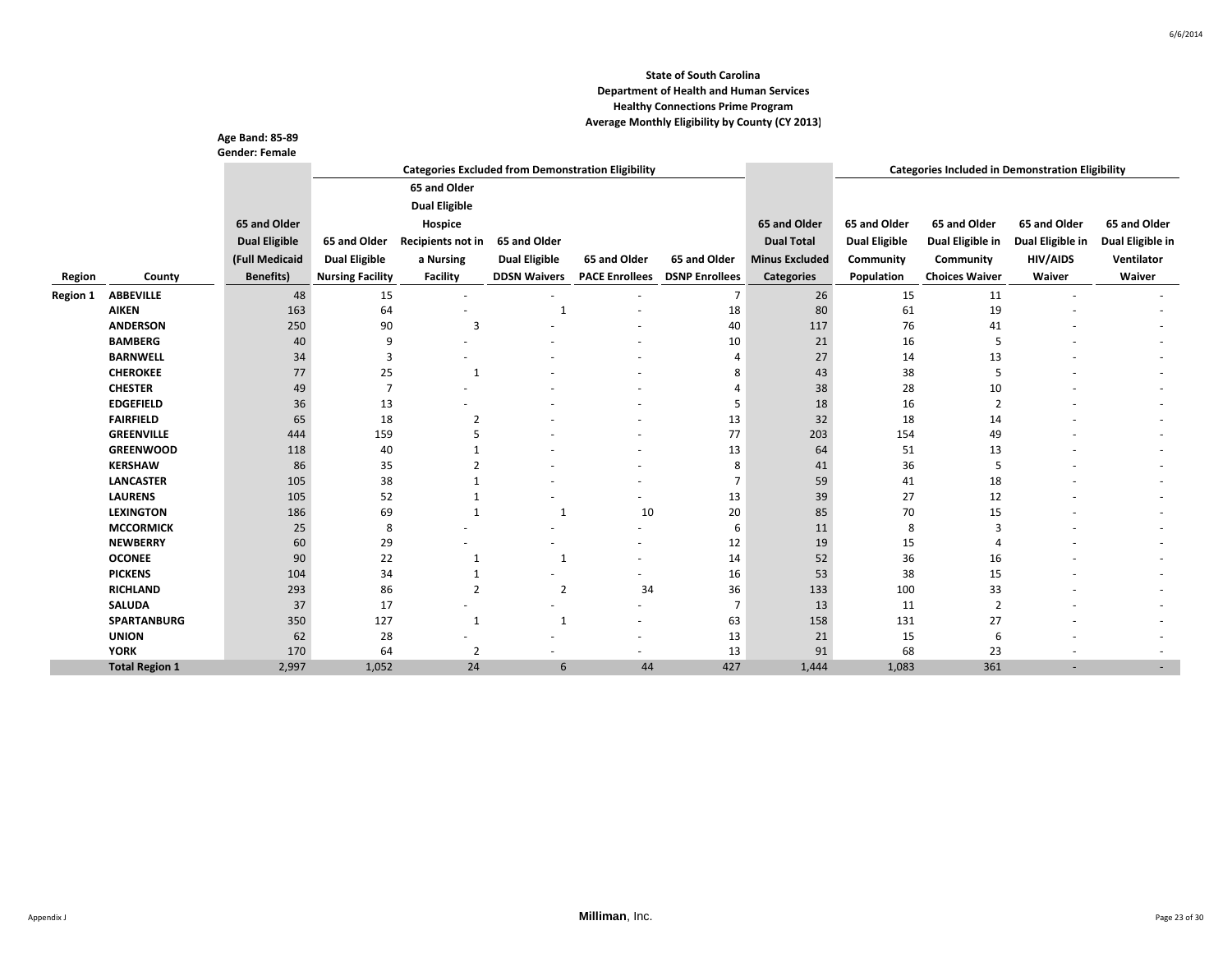|                 |                       | Age Band: 85-89       |                         |                                                           |                      |                       |                       |                       |                      |                                                         |                  |                  |
|-----------------|-----------------------|-----------------------|-------------------------|-----------------------------------------------------------|----------------------|-----------------------|-----------------------|-----------------------|----------------------|---------------------------------------------------------|------------------|------------------|
|                 |                       | <b>Gender: Female</b> |                         | <b>Categories Excluded from Demonstration Eligibility</b> |                      |                       |                       |                       |                      | <b>Categories Included in Demonstration Eligibility</b> |                  |                  |
|                 |                       |                       |                         | 65 and Older                                              |                      |                       |                       |                       |                      |                                                         |                  |                  |
|                 |                       |                       |                         |                                                           |                      |                       |                       |                       |                      |                                                         |                  |                  |
|                 |                       |                       |                         | <b>Dual Eligible</b>                                      |                      |                       |                       |                       |                      |                                                         |                  |                  |
|                 |                       | 65 and Older          |                         | Hospice                                                   |                      |                       |                       | 65 and Older          | 65 and Older         | 65 and Older                                            | 65 and Older     | 65 and Older     |
|                 |                       | <b>Dual Eligible</b>  | 65 and Older            | Recipients not in                                         | 65 and Older         |                       |                       | <b>Dual Total</b>     | <b>Dual Eligible</b> | Dual Eligible in                                        | Dual Eligible in | Dual Eligible in |
|                 |                       | (Full Medicaid        | <b>Dual Eligible</b>    | a Nursing                                                 | <b>Dual Eligible</b> | 65 and Older          | 65 and Older          | <b>Minus Excluded</b> | Community            | Community                                               | <b>HIV/AIDS</b>  | Ventilator       |
| Region          | County                | <b>Benefits)</b>      | <b>Nursing Facility</b> | <b>Facility</b>                                           | <b>DDSN Waivers</b>  | <b>PACE Enrollees</b> | <b>DSNP Enrollees</b> | <b>Categories</b>     | Population           | <b>Choices Waiver</b>                                   | Waiver           | Waiver           |
| <b>Region 2</b> | <b>ALLENDALE</b>      | 31                    | 10                      |                                                           |                      |                       | 10                    | 11                    | 9                    | $\overline{2}$                                          |                  |                  |
|                 | <b>BEAUFORT</b>       | 80                    | 14                      |                                                           |                      |                       | 19                    | 47                    | 41                   | 6                                                       |                  |                  |
|                 | <b>BERKELEY</b>       | 125                   | 33                      | $\mathbf{1}$                                              | $\overline{1}$       |                       | 21                    | 69                    | 57                   | 12                                                      |                  |                  |
|                 | <b>CALHOUN</b>        | 28                    | 11                      |                                                           |                      |                       | 6                     | 11                    | 10                   | $\mathbf{1}$                                            |                  |                  |
|                 | <b>CHARLESTON</b>     | 348                   | 72                      | 4                                                         |                      |                       | 71                    | 201                   | 165                  | 36                                                      |                  |                  |
|                 | <b>CHESTERFIELD</b>   | 98                    | 27                      |                                                           |                      |                       | 11                    | 60                    | 49                   | 11                                                      |                  |                  |
|                 | <b>CLARENDON</b>      | 88                    | 20                      | $\mathbf{1}$                                              |                      |                       | 18                    | 49                    | 26                   | 23                                                      |                  |                  |
|                 | <b>COLLETON</b>       | 83                    | 17                      | $\mathbf 1$                                               |                      |                       | 21                    | 44                    | 34                   | 10                                                      |                  |                  |
|                 | <b>DARLINGTON</b>     | 133                   | 40                      | 3                                                         |                      |                       | 15                    | 75                    | 56                   | 19                                                      |                  |                  |
|                 | <b>DILLON</b>         | 87                    | 20                      | $\overline{2}$                                            |                      |                       | 19                    | 46                    | 37                   | 9                                                       |                  |                  |
|                 | <b>DORCHESTER</b>     | 85                    | 19                      |                                                           |                      |                       | 14                    | 52                    | 41                   | 11                                                      |                  |                  |
|                 | <b>FLORENCE</b>       | 252                   | 68                      | $\overline{2}$                                            |                      |                       | 19                    | 163                   | 115                  | 48                                                      |                  |                  |
|                 | <b>GEORGETOWN</b>     | 79                    | 26                      | $\mathbf{1}$                                              |                      |                       | 16                    | 36                    | 25                   | 11                                                      |                  |                  |
|                 | <b>HAMPTON</b>        | 43                    | 4                       |                                                           |                      |                       | 17                    | 22                    | 17                   | 5                                                       |                  |                  |
|                 | <b>HORRY</b>          | 211                   | 54                      | 3                                                         |                      |                       | 21                    | 133                   | 92                   | 41                                                      |                  |                  |
|                 | <b>JASPER</b>         | 21                    | $\mathbf{1}$            |                                                           |                      |                       | 6                     | 14                    | 14                   |                                                         |                  |                  |
|                 | LEE                   | 67                    | 12                      | $\mathbf{1}$                                              |                      |                       | 13                    | 41                    | 33                   | 8                                                       |                  |                  |
|                 | <b>MARION</b>         | 107                   | 17                      |                                                           |                      |                       | 13                    | 76                    | 53                   | 23                                                      |                  |                  |
|                 | <b>MARLBORO</b>       | 84                    | 13                      | 2                                                         |                      | $\sim$                | 17                    | 52                    | 39                   | 13                                                      |                  |                  |
|                 | <b>ORANGEBURG</b>     | 217                   | 40                      | 3                                                         |                      | 20                    | 50                    | 104                   | 79                   | 25                                                      |                  |                  |
|                 | <b>SUMTER</b>         | 223                   | 38                      | 7                                                         | 1                    |                       | 37                    | 140                   | 99                   | 41                                                      |                  |                  |
|                 | <b>WILLIAMSBURG</b>   | 114                   | 15                      | $\mathbf{1}$                                              |                      |                       | 29                    | 69                    | 51                   | 18                                                      |                  |                  |
|                 | <b>Total Region 2</b> | 2,604                 | 571                     | 33                                                        | $\overline{2}$       | 20                    | 463                   | 1,515                 | 1,142                | 373                                                     |                  | ٠                |
|                 | <b>Grand Total</b>    | 5,601                 | 1,623                   | 57                                                        | 8                    | 64                    | 890                   | 2,959                 | 2,225                | 734                                                     |                  |                  |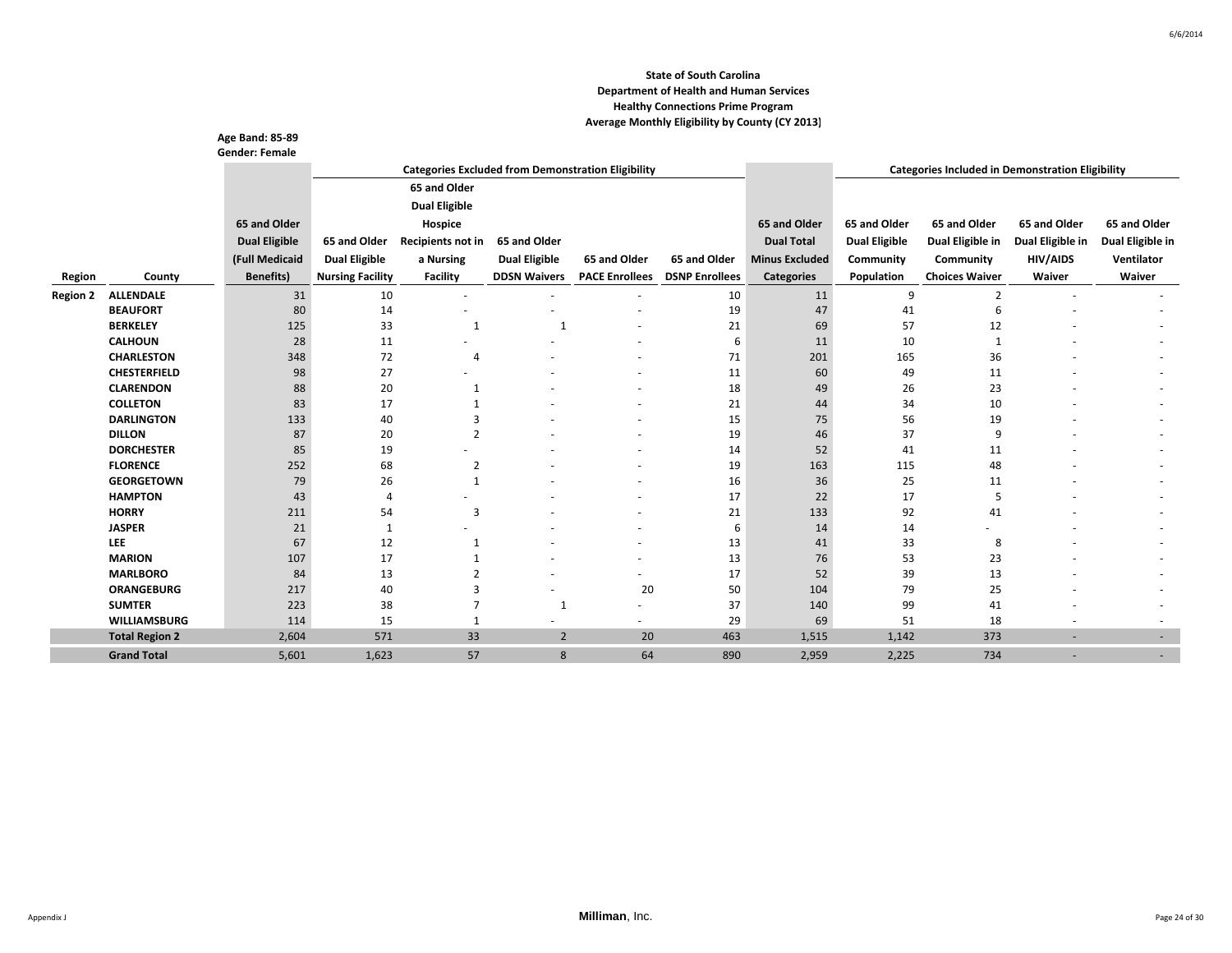|                 |                       | Age Band: 90+<br><b>Gender: Female</b> |                         |                      |                      |                                                           |                       |                       |                      |                                                         |                  |                  |
|-----------------|-----------------------|----------------------------------------|-------------------------|----------------------|----------------------|-----------------------------------------------------------|-----------------------|-----------------------|----------------------|---------------------------------------------------------|------------------|------------------|
|                 |                       |                                        |                         |                      |                      | <b>Categories Excluded from Demonstration Eligibility</b> |                       |                       |                      | <b>Categories Included in Demonstration Eligibility</b> |                  |                  |
|                 |                       |                                        |                         | 65 and Older         |                      |                                                           |                       |                       |                      |                                                         |                  |                  |
|                 |                       |                                        |                         | <b>Dual Eligible</b> |                      |                                                           |                       |                       |                      |                                                         |                  |                  |
|                 |                       | 65 and Older                           |                         | Hospice              |                      |                                                           |                       | 65 and Older          | 65 and Older         | 65 and Older                                            | 65 and Older     | 65 and Older     |
|                 |                       | <b>Dual Eligible</b>                   | 65 and Older            | Recipients not in    | 65 and Older         |                                                           |                       | <b>Dual Total</b>     | <b>Dual Eligible</b> | Dual Eligible in                                        | Dual Eligible in | Dual Eligible in |
|                 |                       | (Full Medicaid                         | <b>Dual Eligible</b>    |                      | <b>Dual Eligible</b> | 65 and Older                                              | 65 and Older          | <b>Minus Excluded</b> | Community            | Community                                               | <b>HIV/AIDS</b>  | Ventilator       |
|                 |                       |                                        |                         | a Nursing            |                      |                                                           |                       |                       |                      |                                                         |                  |                  |
| Region          | County                | <b>Benefits</b> )                      | <b>Nursing Facility</b> | <b>Facility</b>      | <b>DDSN Waivers</b>  | <b>PACE Enrollees</b>                                     | <b>DSNP Enrollees</b> | <b>Categories</b>     | Population           | <b>Choices Waiver</b>                                   | Waiver           | Waiver           |
| <b>Region 1</b> | <b>ABBEVILLE</b>      | 37                                     | 20                      |                      |                      |                                                           | $\overline{4}$        | 13                    | 10                   | 3                                                       |                  |                  |
|                 | <b>AIKEN</b>          | 134                                    | 67                      | 1                    |                      |                                                           | 11                    | 55                    | 36                   | 19                                                      |                  |                  |
|                 | <b>ANDERSON</b>       | 196                                    | 101                     | $\mathbf{1}$         |                      |                                                           | 15                    | 79                    | 52                   | 27                                                      |                  |                  |
|                 | <b>BAMBERG</b>        | 37                                     | 15                      |                      |                      |                                                           | 5                     | 17                    | 13                   | 4                                                       |                  |                  |
|                 | <b>BARNWELL</b>       | 33                                     | 9                       | $\overline{2}$       |                      |                                                           | 6                     | 16                    | 9                    |                                                         |                  |                  |
|                 | <b>CHEROKEE</b>       | 58                                     | 27                      |                      |                      |                                                           | 4                     | 27                    | 22                   | 5                                                       |                  |                  |
|                 | <b>CHESTER</b>        | 35                                     | 13                      | $\mathbf{1}$         |                      |                                                           | $\overline{2}$        | 19                    | 14                   | 5                                                       |                  |                  |
|                 | <b>EDGEFIELD</b>      | 38                                     | 18                      |                      |                      |                                                           | $\overline{2}$        | 18                    | 15                   | 3                                                       |                  |                  |
|                 | <b>FAIRFIELD</b>      | 37                                     | 16                      | $\mathbf{1}$         |                      |                                                           | 6                     | 14                    | 8                    | 6                                                       |                  |                  |
|                 | <b>GREENVILLE</b>     | 362                                    | 202                     | $\overline{7}$       |                      |                                                           | 29                    | 124                   | 79                   | 45                                                      |                  |                  |
|                 | <b>GREENWOOD</b>      | 116                                    | 48                      |                      |                      |                                                           | 14                    | 54                    | 35                   | 19                                                      |                  |                  |
|                 | <b>KERSHAW</b>        | 51                                     | 28                      | $\mathbf{1}$         |                      |                                                           | 3                     | 19                    | 16                   | 3                                                       |                  |                  |
|                 | <b>LANCASTER</b>      | 87                                     | 36                      |                      |                      |                                                           | 5                     | 45                    | 29                   | 16                                                      |                  |                  |
|                 | <b>LAURENS</b>        | 105                                    | 68                      |                      |                      |                                                           | 7                     | 29                    | 21                   | 8                                                       |                  |                  |
|                 | <b>LEXINGTON</b>      | 155                                    | 75                      | $\mathbf 1$          |                      | 6                                                         | 13                    | 60                    | 44                   | 16                                                      |                  |                  |
|                 | <b>MCCORMICK</b>      | 25                                     | 12                      |                      |                      |                                                           | $\overline{4}$        | 9                     | 5                    | 4                                                       |                  |                  |
|                 | <b>NEWBERRY</b>       | 66                                     | 32                      |                      |                      |                                                           | 7                     | 27                    | 16                   | 11                                                      |                  |                  |
|                 | <b>OCONEE</b>         | 79                                     | 38                      | 2                    |                      |                                                           | 6                     | 33                    | 24                   | 9                                                       |                  |                  |
|                 | <b>PICKENS</b>        | 88                                     | 40                      | 2                    |                      | $\mathbf{1}$                                              | 8                     | 37                    | 20                   | 17                                                      |                  |                  |
|                 | <b>RICHLAND</b>       | 262                                    | 109                     | 3                    |                      | 26                                                        | 31                    | 93                    | 57                   | 36                                                      |                  |                  |
|                 | <b>SALUDA</b>         | 41                                     | 26                      | 1                    |                      |                                                           | $\overline{2}$        | 12                    | 11                   | 1                                                       |                  |                  |
|                 | <b>SPARTANBURG</b>    | 302                                    | 152                     | 2                    | $\mathbf{1}$         |                                                           | 44                    | 103                   | 80                   | 23                                                      |                  |                  |
|                 | <b>UNION</b>          | 51                                     | 20                      | 2                    |                      |                                                           | 7                     | 22                    | 12                   | 10                                                      |                  |                  |
|                 | <b>YORK</b>           | 153                                    | 82                      |                      |                      |                                                           | 9                     | 61                    | 38                   | 23                                                      |                  |                  |
|                 | <b>Total Region 1</b> | 2,548                                  | 1,254                   | 30                   | $\mathbf{1}$         | 33                                                        | 244                   | 986                   | 666                  | 320                                                     |                  |                  |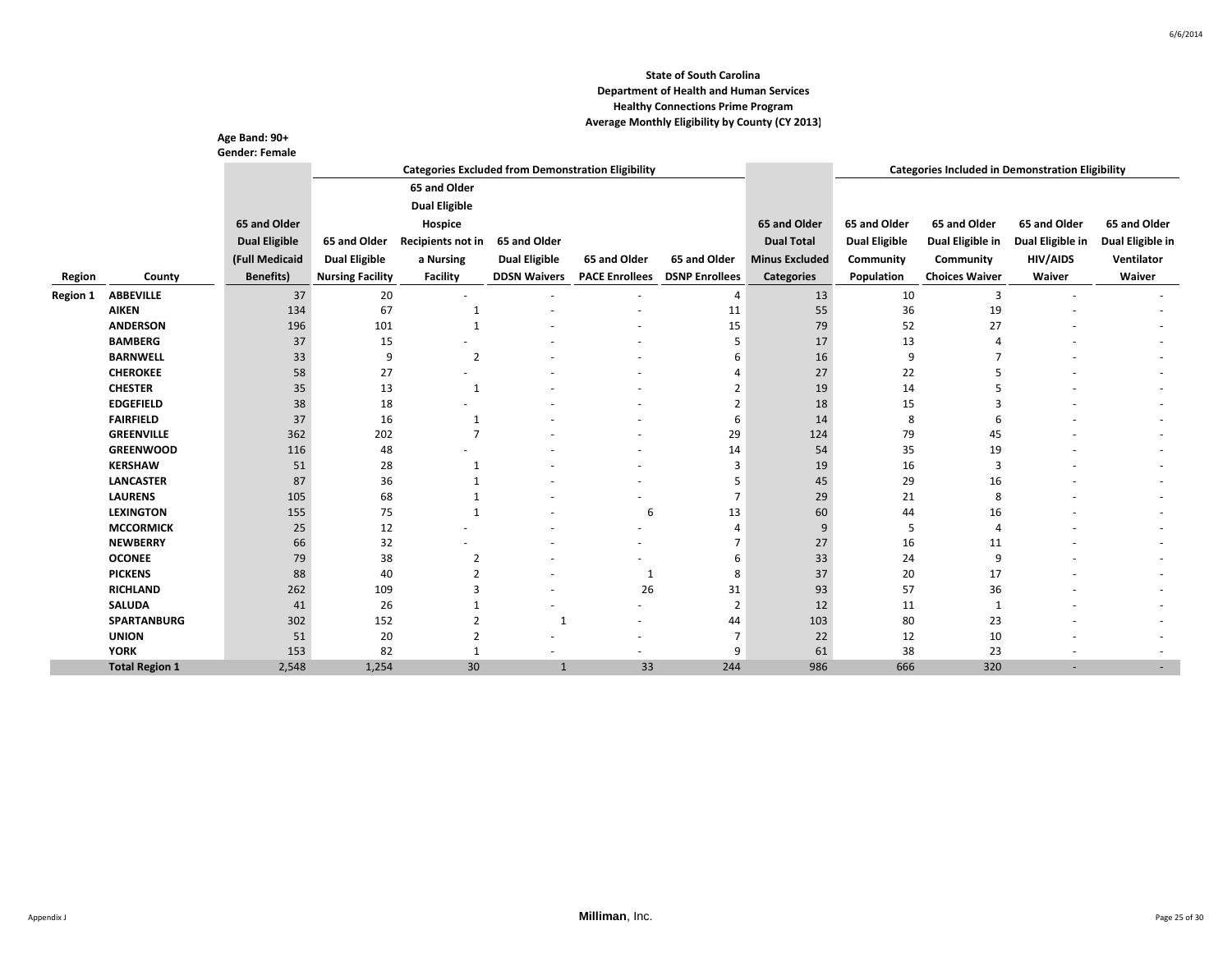|                 |                                      | Age Band: 90+<br><b>Gender: Female</b> |                         |                                                           |                      |                       |                       |                       |                      |                                                         |                  |                  |
|-----------------|--------------------------------------|----------------------------------------|-------------------------|-----------------------------------------------------------|----------------------|-----------------------|-----------------------|-----------------------|----------------------|---------------------------------------------------------|------------------|------------------|
|                 |                                      |                                        |                         | <b>Categories Excluded from Demonstration Eligibility</b> |                      |                       |                       |                       |                      | <b>Categories Included in Demonstration Eligibility</b> |                  |                  |
|                 |                                      |                                        |                         | 65 and Older                                              |                      |                       |                       |                       |                      |                                                         |                  |                  |
|                 |                                      |                                        |                         | <b>Dual Eligible</b>                                      |                      |                       |                       |                       |                      |                                                         |                  |                  |
|                 |                                      | 65 and Older                           |                         | Hospice                                                   |                      |                       |                       | 65 and Older          | 65 and Older         | 65 and Older                                            | 65 and Older     | 65 and Older     |
|                 |                                      | <b>Dual Eligible</b>                   | 65 and Older            | Recipients not in                                         | 65 and Older         |                       |                       | <b>Dual Total</b>     | <b>Dual Eligible</b> | Dual Eligible in                                        | Dual Eligible in | Dual Eligible in |
|                 |                                      | (Full Medicaid                         |                         | a Nursing                                                 | <b>Dual Eligible</b> | 65 and Older          | 65 and Older          | <b>Minus Excluded</b> | Community            | Community                                               | <b>HIV/AIDS</b>  | Ventilator       |
|                 |                                      |                                        | <b>Dual Eligible</b>    |                                                           |                      |                       |                       |                       |                      |                                                         |                  |                  |
| Region          | County                               | <b>Benefits)</b>                       | <b>Nursing Facility</b> | <b>Facility</b>                                           | <b>DDSN Waivers</b>  | <b>PACE Enrollees</b> | <b>DSNP Enrollees</b> | <b>Categories</b>     | Population           | <b>Choices Waiver</b>                                   | Waiver           | Waiver           |
| <b>Region 2</b> | <b>ALLENDALE</b>                     | 34                                     | 15                      |                                                           |                      |                       | 6                     | 13                    | 9                    | $\overline{4}$                                          |                  |                  |
|                 | <b>BEAUFORT</b>                      | 74                                     | 36                      |                                                           |                      |                       | 5                     | 33                    | 22                   | 11                                                      |                  |                  |
|                 | <b>BERKELEY</b>                      | 103                                    | 28                      | 3                                                         |                      |                       | 16                    | 56                    | 41                   | 15                                                      |                  |                  |
|                 | <b>CALHOUN</b>                       | 37                                     | 19                      |                                                           |                      |                       | 3                     | 14                    | $\overline{7}$       | $\overline{7}$                                          |                  |                  |
|                 | <b>CHARLESTON</b>                    | 279                                    | 105                     |                                                           | 1                    |                       | 30                    | 139                   | 91                   | 48                                                      |                  |                  |
|                 | <b>CHESTERFIELD</b>                  | 68                                     | 26                      |                                                           |                      |                       | 4                     | 36                    | 24                   | 12                                                      |                  |                  |
|                 | <b>CLARENDON</b>                     | 79                                     | 30                      |                                                           |                      |                       | 8                     | 40                    | 19                   | 21                                                      |                  |                  |
|                 | <b>COLLETON</b>                      | 72                                     | 21                      |                                                           |                      |                       | 12                    | 37                    | 24                   | 13                                                      |                  |                  |
|                 | <b>DARLINGTON</b>                    | 100                                    | 44                      |                                                           |                      |                       | $\overline{7}$        | 48                    | 38                   | 10                                                      |                  |                  |
|                 | <b>DILLON</b>                        | 65                                     | 24                      |                                                           |                      |                       | 11                    | 28                    | 21                   |                                                         |                  |                  |
|                 | <b>DORCHESTER</b><br><b>FLORENCE</b> | 75                                     | 38                      | 3                                                         |                      |                       |                       | 27                    | 19                   | 8                                                       |                  |                  |
|                 | <b>GEORGETOWN</b>                    | 193                                    | 87                      | 5                                                         |                      |                       | 8                     | 93                    | 64                   | 29<br>17                                                |                  |                  |
|                 | <b>HAMPTON</b>                       | 85<br>39                               | 26<br>6                 | $\mathbf 1$                                               |                      |                       | 10<br>9               | 48<br>23              | 31<br>17             | 6                                                       |                  |                  |
|                 | <b>HORRY</b>                         | 169                                    | 75                      | 4                                                         |                      |                       | $\overline{7}$        | 83                    | 52                   | 31                                                      |                  |                  |
|                 | <b>JASPER</b>                        | 24                                     | $\overline{2}$          |                                                           |                      |                       |                       | 15                    | 9                    |                                                         |                  |                  |
|                 | LEE                                  | 49                                     | 20                      | $\overline{2}$                                            |                      |                       | 4                     | 23                    | 15                   | 8                                                       |                  |                  |
|                 | <b>MARION</b>                        | 67                                     | 19                      |                                                           |                      |                       |                       | 43                    | 26                   | 17                                                      |                  |                  |
|                 | <b>MARLBORO</b>                      | 43                                     | 12                      |                                                           |                      |                       | 3                     | 24                    | 15                   | q                                                       |                  |                  |
|                 | <b>ORANGEBURG</b>                    | 208                                    | 58                      |                                                           |                      | 19                    | 34                    | 93                    | 69                   | 24                                                      |                  |                  |
|                 | <b>SUMTER</b>                        | 183                                    | 54                      |                                                           |                      |                       | 17                    | 108                   | 63                   | 45                                                      |                  |                  |
|                 | <b>WILLIAMSBURG</b>                  | 91                                     | 21                      | 3                                                         |                      |                       | 8                     | 59                    | 34                   | 25                                                      |                  |                  |
|                 | <b>Total Region 2</b>                | 2,137                                  | 766                     | 48                                                        | $\mathbf{1}$         | 19                    | 220                   | 1,083                 | 710                  | 373                                                     |                  | ٠                |
|                 | <b>Grand Total</b>                   | 4,685                                  | 2,020                   | 78                                                        | $\overline{2}$       | 52                    | 464                   | 2,069                 | 1,376                | 693                                                     | ۰                |                  |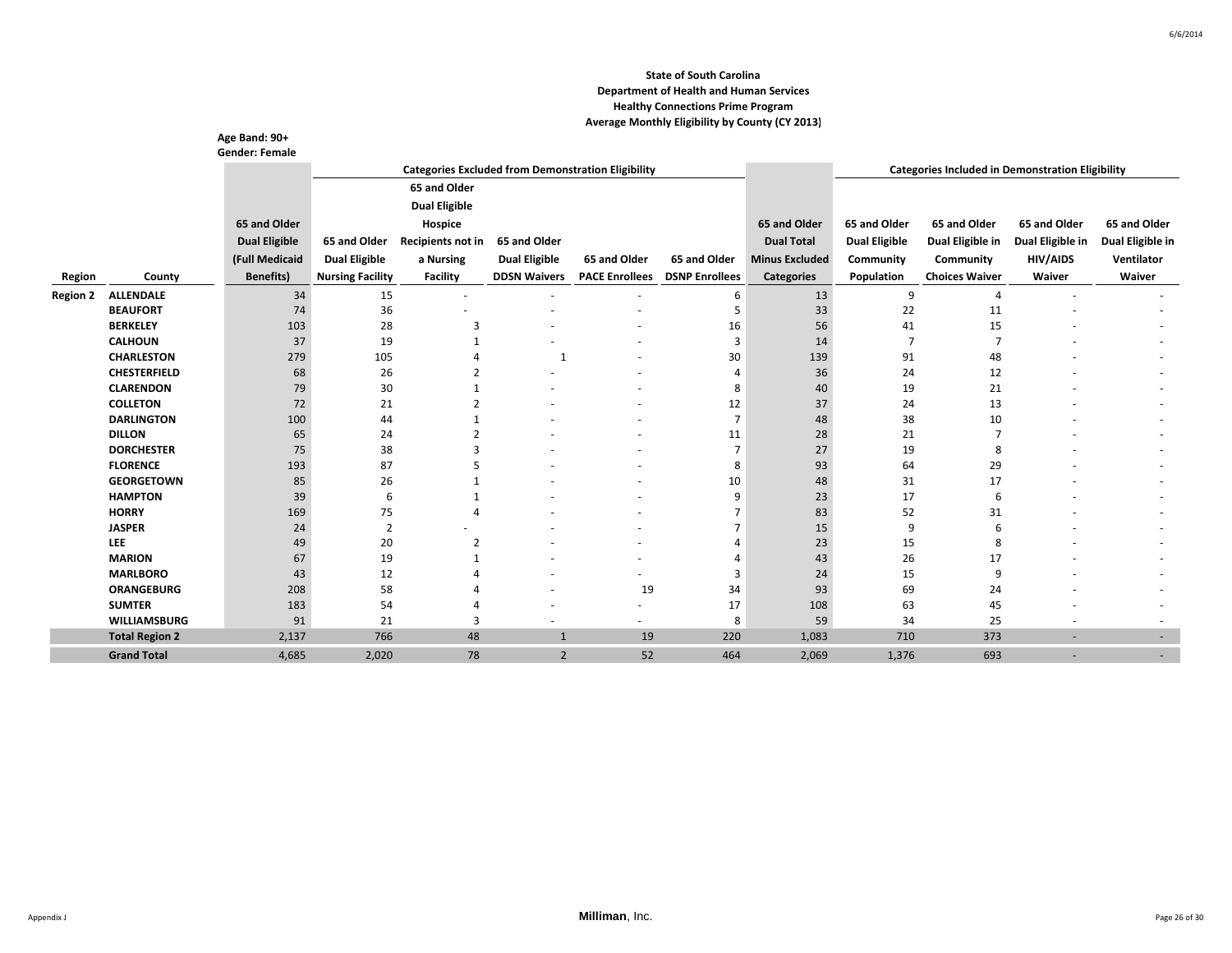|                 |                       | Age Band: All Ages<br><b>Gender: Female</b> |                         |                      |                      |                                                           |                       |                       |                      |                                                         |                  |                  |
|-----------------|-----------------------|---------------------------------------------|-------------------------|----------------------|----------------------|-----------------------------------------------------------|-----------------------|-----------------------|----------------------|---------------------------------------------------------|------------------|------------------|
|                 |                       |                                             |                         |                      |                      | <b>Categories Excluded from Demonstration Eligibility</b> |                       |                       |                      | <b>Categories Included in Demonstration Eligibility</b> |                  |                  |
|                 |                       |                                             |                         | 65 and Older         |                      |                                                           |                       |                       |                      |                                                         |                  |                  |
|                 |                       |                                             |                         | <b>Dual Eligible</b> |                      |                                                           |                       |                       |                      |                                                         |                  |                  |
|                 |                       | 65 and Older                                |                         | Hospice              |                      |                                                           |                       | 65 and Older          | 65 and Older         | 65 and Older                                            | 65 and Older     | 65 and Older     |
|                 |                       | <b>Dual Eligible</b>                        | 65 and Older            | Recipients not in    | 65 and Older         |                                                           |                       | <b>Dual Total</b>     | <b>Dual Eligible</b> | Dual Eligible in                                        | Dual Eligible in | Dual Eligible in |
|                 |                       | (Full Medicaid                              | <b>Dual Eligible</b>    | a Nursing            | <b>Dual Eligible</b> | 65 and Older                                              | 65 and Older          | <b>Minus Excluded</b> | Community            | Community                                               | <b>HIV/AIDS</b>  | Ventilator       |
|                 |                       | <b>Benefits</b> )                           |                         |                      |                      |                                                           | <b>DSNP Enrollees</b> |                       |                      | <b>Choices Waiver</b>                                   | Waiver           | Waiver           |
| Region          | County                |                                             | <b>Nursing Facility</b> | <b>Facility</b>      | <b>DDSN Waivers</b>  | <b>PACE Enrollees</b>                                     |                       | <b>Categories</b>     | Population           |                                                         |                  |                  |
| <b>Region 1</b> | <b>ABBEVILLE</b>      | 383                                         | 57                      |                      | $\overline{2}$       |                                                           | 103                   | 221                   | 170                  | 50                                                      | 1                |                  |
|                 | <b>AIKEN</b>          | 1,374                                       | 294                     | з                    | q                    |                                                           | 240                   | 828                   | 721                  | 107                                                     |                  |                  |
|                 | <b>ANDERSON</b>       | 1,855                                       | 371                     | 9                    |                      |                                                           | 458                   | 1,010                 | 757                  | 252                                                     | 1                |                  |
|                 | <b>BAMBERG</b>        | 368                                         | 42                      |                      |                      |                                                           | 133                   | 191                   | 161                  | 30                                                      |                  |                  |
|                 | <b>BARNWELL</b>       | 346                                         | 24                      | $\overline{2}$       | 3                    |                                                           | 97                    | 220                   | 170                  | 50                                                      |                  |                  |
|                 | <b>CHEROKEE</b>       | 643                                         | 110                     | 1                    | $\overline{2}$       |                                                           | 149                   | 381                   | 346                  | 35                                                      |                  |                  |
|                 | <b>CHESTER</b>        | 425                                         | 38                      | $\overline{2}$       | $\overline{2}$       |                                                           | 94                    | 289                   | 241                  | 48                                                      |                  |                  |
|                 | <b>EDGEFIELD</b>      | 307                                         | 60                      |                      |                      |                                                           | 70                    | 176                   | 155                  | 21                                                      |                  |                  |
|                 | <b>FAIRFIELD</b>      | 418                                         | 72                      | 4                    | 8                    | ٠                                                         | 125                   | 209                   | 150                  | 59                                                      |                  |                  |
|                 | <b>GREENVILLE</b>     | 3,381                                       | 655                     | 20                   | 9                    | 1                                                         | 862                   | 1,834                 | 1,517                | 313                                                     | 4                |                  |
|                 | <b>GREENWOOD</b>      | 789                                         | 153                     | 5                    | 9                    | ٠                                                         | 197                   | 425                   | 348                  | 76                                                      |                  |                  |
|                 | <b>KERSHAW</b>        | 640                                         | 121                     | $\overline{7}$       | 4                    | 1                                                         | 128                   | 379                   | 352                  | 26                                                      | 1                |                  |
|                 | <b>LANCASTER</b>      | 721                                         | 133                     | 5                    | $\overline{2}$       |                                                           | 100                   | 481                   | 399                  | 82                                                      |                  |                  |
|                 | <b>LAURENS</b>        | 762                                         | 221                     | 3                    | 17                   | ٠                                                         | 138                   | 383                   | 317                  | 65                                                      | 1                |                  |
|                 | <b>LEXINGTON</b>      | 1,505                                       | 292                     | 14                   | 8                    | 38                                                        | 303                   | 850                   | 728                  | 122                                                     |                  |                  |
|                 | <b>MCCORMICK</b>      | 198                                         | 48                      | ٠                    | ٠                    | ٠                                                         | 63                    | 87                    | 67                   | 20                                                      |                  |                  |
|                 | <b>NEWBERRY</b>       | 450                                         | 112                     | 1                    | 5                    | ٠                                                         | 126                   | 206                   | 169                  | 36                                                      | 1                |                  |
|                 | <b>OCONEE</b>         | 709                                         | 108                     | 4                    | $\overline{3}$       | ٠                                                         | 134                   | 460                   | 388                  | 71                                                      | $\mathbf{1}$     |                  |
|                 | <b>PICKENS</b>        | 892                                         | 158                     | 10                   | 6                    | 1                                                         | 207                   | 510                   | 400                  | 110                                                     |                  |                  |
|                 | <b>RICHLAND</b>       | 2,563                                       | 417                     | 12                   | 18                   | 160                                                       | 645                   | 1,311                 | 1,095                | 212                                                     | $\overline{4}$   |                  |
|                 | <b>SALUDA</b>         | 264                                         | 76                      | 1                    | $\overline{2}$       | ٠                                                         | 65                    | 120                   | 108                  | 12                                                      |                  |                  |
|                 | <b>SPARTANBURG</b>    | 2,898                                       | 568                     | 11                   | 21                   | ٠                                                         | 823                   | 1,475                 | 1,318                | 156                                                     | 1                |                  |
|                 | <b>UNION</b>          | 423                                         | 81                      | 3                    | $\overline{2}$       | $\overline{\phantom{a}}$                                  | 146                   | 191                   | 157                  | 34                                                      |                  |                  |
|                 | <b>YORK</b>           | 1,400                                       | 275                     | 12                   | 5                    | ٠                                                         | 205                   | 903                   | 740                  | 161                                                     | 1                |                  |
|                 | <b>Total Region 1</b> | 23,714                                      | 4,486                   | 130                  | 146                  | 201                                                       | 5,611                 | 13,140                | 10,974               | 2,148                                                   | 17               |                  |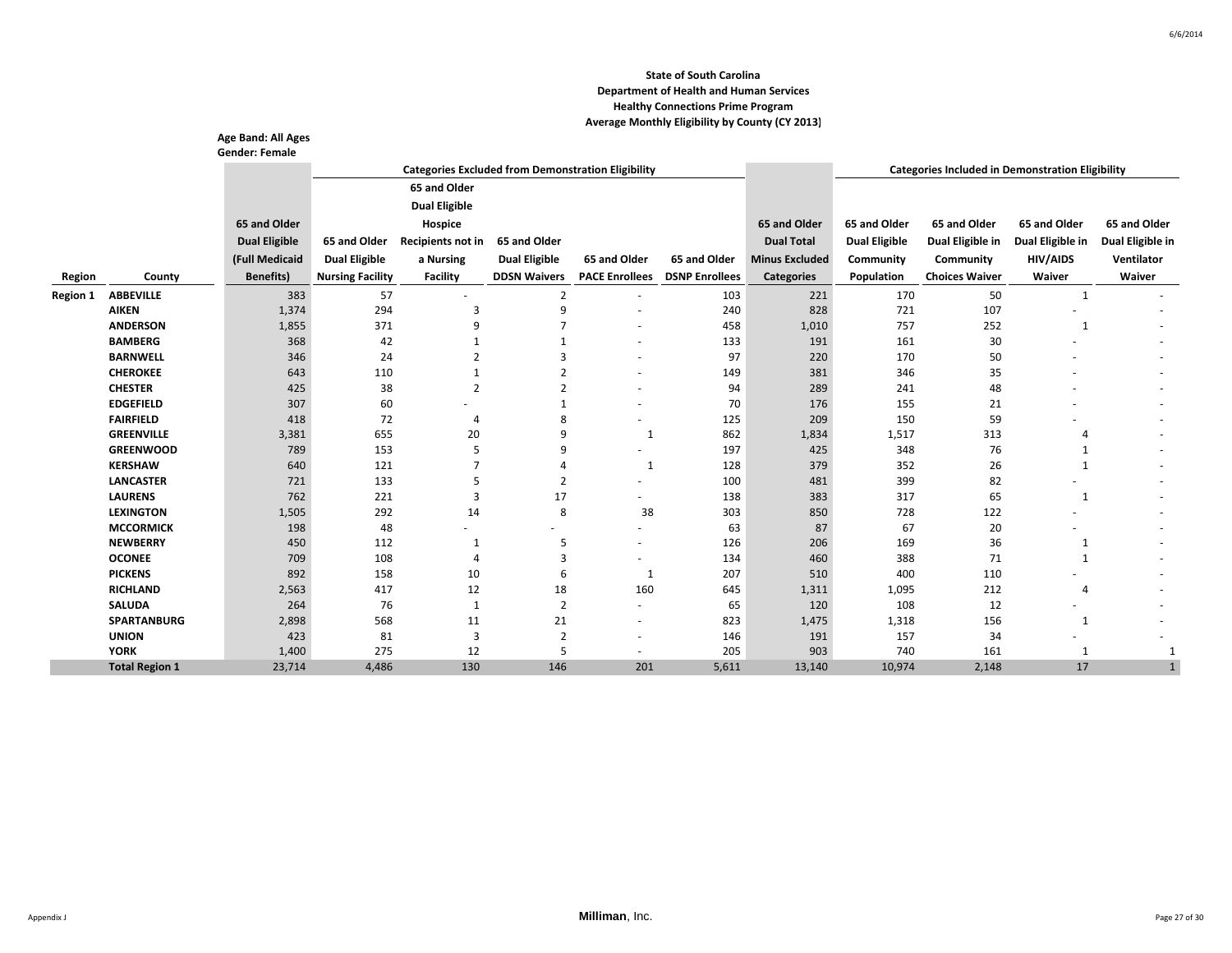|                 |                                         | Age Band: All Ages<br><b>Gender: Female</b> |                         |                      |                      |                                                           |                       |                       |                      |                                                         |                  |                  |
|-----------------|-----------------------------------------|---------------------------------------------|-------------------------|----------------------|----------------------|-----------------------------------------------------------|-----------------------|-----------------------|----------------------|---------------------------------------------------------|------------------|------------------|
|                 |                                         |                                             |                         |                      |                      | <b>Categories Excluded from Demonstration Eligibility</b> |                       |                       |                      | <b>Categories Included in Demonstration Eligibility</b> |                  |                  |
|                 |                                         |                                             |                         | 65 and Older         |                      |                                                           |                       |                       |                      |                                                         |                  |                  |
|                 |                                         |                                             |                         | <b>Dual Eligible</b> |                      |                                                           |                       |                       |                      |                                                         |                  |                  |
|                 |                                         | 65 and Older                                |                         | Hospice              |                      |                                                           |                       | 65 and Older          | 65 and Older         | 65 and Older                                            | 65 and Older     | 65 and Older     |
|                 |                                         | <b>Dual Eligible</b>                        | 65 and Older            | Recipients not in    | 65 and Older         |                                                           |                       | <b>Dual Total</b>     | <b>Dual Eligible</b> | Dual Eligible in                                        | Dual Eligible in | Dual Eligible in |
|                 |                                         | (Full Medicaid                              | <b>Dual Eligible</b>    | a Nursing            | <b>Dual Eligible</b> | 65 and Older                                              | 65 and Older          | <b>Minus Excluded</b> | Community            | Community                                               | <b>HIV/AIDS</b>  | Ventilator       |
|                 |                                         |                                             |                         |                      |                      |                                                           |                       |                       |                      |                                                         |                  |                  |
| Region          | County                                  | <b>Benefits)</b>                            | <b>Nursing Facility</b> | <b>Facility</b>      | <b>DDSN Waivers</b>  | <b>PACE Enrollees</b>                                     | <b>DSNP Enrollees</b> | <b>Categories</b>     | Population           | <b>Choices Waiver</b>                                   | Waiver           | Waiver           |
| <b>Region 2</b> | <b>ALLENDALE</b>                        | 286                                         | 40                      |                      |                      |                                                           | 115                   | 131                   | 114                  | 17                                                      |                  |                  |
|                 | <b>BEAUFORT</b>                         | 701                                         | 87                      | 1                    |                      |                                                           | 188                   | 421                   | 385                  | 36                                                      |                  |                  |
|                 | <b>BERKELEY</b>                         | 973                                         | 133                     | 6                    | 3                    | ۰                                                         | 225                   | 606                   | 538                  | 68                                                      |                  |                  |
|                 | <b>CALHOUN</b>                          | 227                                         | 61                      | 1                    | $\Delta$             | $\mathbf{1}$                                              | 55                    | 105                   | 93                   | 12                                                      |                  |                  |
|                 | <b>CHARLESTON</b>                       | 2,920                                       | 326                     | 16<br>3              | 22<br>6              | ٠                                                         | 721                   | 1,835<br>474          | 1,649                | 186                                                     |                  |                  |
|                 | <b>CHESTERFIELD</b><br><b>CLARENDON</b> | 702                                         | 120                     |                      |                      | ٠                                                         | 99                    |                       | 421<br>302           | 53<br>94                                                |                  |                  |
|                 | <b>COLLETON</b>                         | 734<br>673                                  | 105<br>72               | 4                    | 11<br>$\overline{3}$ |                                                           | 218<br>209            | 396<br>385            | 338                  | 47                                                      |                  |                  |
|                 | <b>DARLINGTON</b>                       | 1,014                                       | 185                     | 11                   | 3                    |                                                           | 191                   | 624                   | 553                  | 71                                                      |                  |                  |
|                 | <b>DILLON</b>                           | 730                                         | 97                      | 8                    | $\mathbf{1}$         |                                                           | 179                   | 445                   | 394                  | 51                                                      |                  |                  |
|                 | <b>DORCHESTER</b>                       | 689                                         | 110                     | 6                    | 10                   |                                                           | 164                   | 399                   | 352                  | 47                                                      |                  |                  |
|                 | <b>FLORENCE</b>                         | 2,085                                       | 334                     | 19                   | 27                   |                                                           | 294                   | 1,411                 | 1,206                | 202                                                     | 1                | $\overline{2}$   |
|                 | <b>GEORGETOWN</b>                       | 701                                         | 82                      | $\overline{2}$       | $\overline{3}$       |                                                           | 175                   | 439                   | 363                  | 75                                                      | 1                |                  |
|                 | <b>HAMPTON</b>                          | 383                                         | 27                      | $\overline{2}$       | $\mathbf{1}$         |                                                           | 151                   | 202                   | 180                  | 22                                                      |                  |                  |
|                 | <b>HORRY</b>                            | 1,937                                       | 263                     | 14                   | $\overline{3}$       |                                                           | 314                   | 1,343                 | 1,112                | 231                                                     |                  |                  |
|                 | <b>JASPER</b>                           | 229                                         | 8                       |                      | 3                    | ٠                                                         | 103                   | 115                   | 105                  | 10                                                      |                  |                  |
|                 | <b>LEE</b>                              | 481                                         | 76                      | 8                    | $\overline{2}$       |                                                           | 107                   | 288                   | 236                  | 52                                                      |                  |                  |
|                 | <b>MARION</b>                           | 799                                         | 70                      | 9                    | $\overline{1}$       |                                                           | 157                   | 562                   | 458                  | 103                                                     | -1               |                  |
|                 | <b>MARLBORO</b>                         | 599                                         | 56                      | 10                   |                      | ٠                                                         | 143                   | 390                   | 340                  | 49                                                      |                  |                  |
|                 | <b>ORANGEBURG</b>                       | 1,752                                       | 172                     | 12                   | 11                   | 82                                                        | 544                   | 931                   | 803                  | 127                                                     |                  |                  |
|                 | <b>SUMTER</b>                           | 1,634                                       | 188                     | 19                   | 9                    |                                                           | 346                   | 1,072                 | 840                  | 231                                                     |                  |                  |
|                 | <b>WILLIAMSBURG</b>                     | 833                                         | 80                      | 7                    |                      |                                                           | 266                   | 476                   | 363                  | 112                                                     |                  |                  |
|                 | <b>Total Region 2</b>                   | 21,082                                      | 2,692                   | 162                  | 131                  | 83                                                        | 4,964                 | 13,050                | 11,145               | 1,896                                                   | $\overline{7}$   | $\overline{2}$   |
|                 | <b>Grand Total</b>                      | 44,796                                      | 7,178                   | 292                  | 277                  | 284                                                       | 10,575                | 26,190                | 22,119               | 4,044                                                   | 24               | $\overline{3}$   |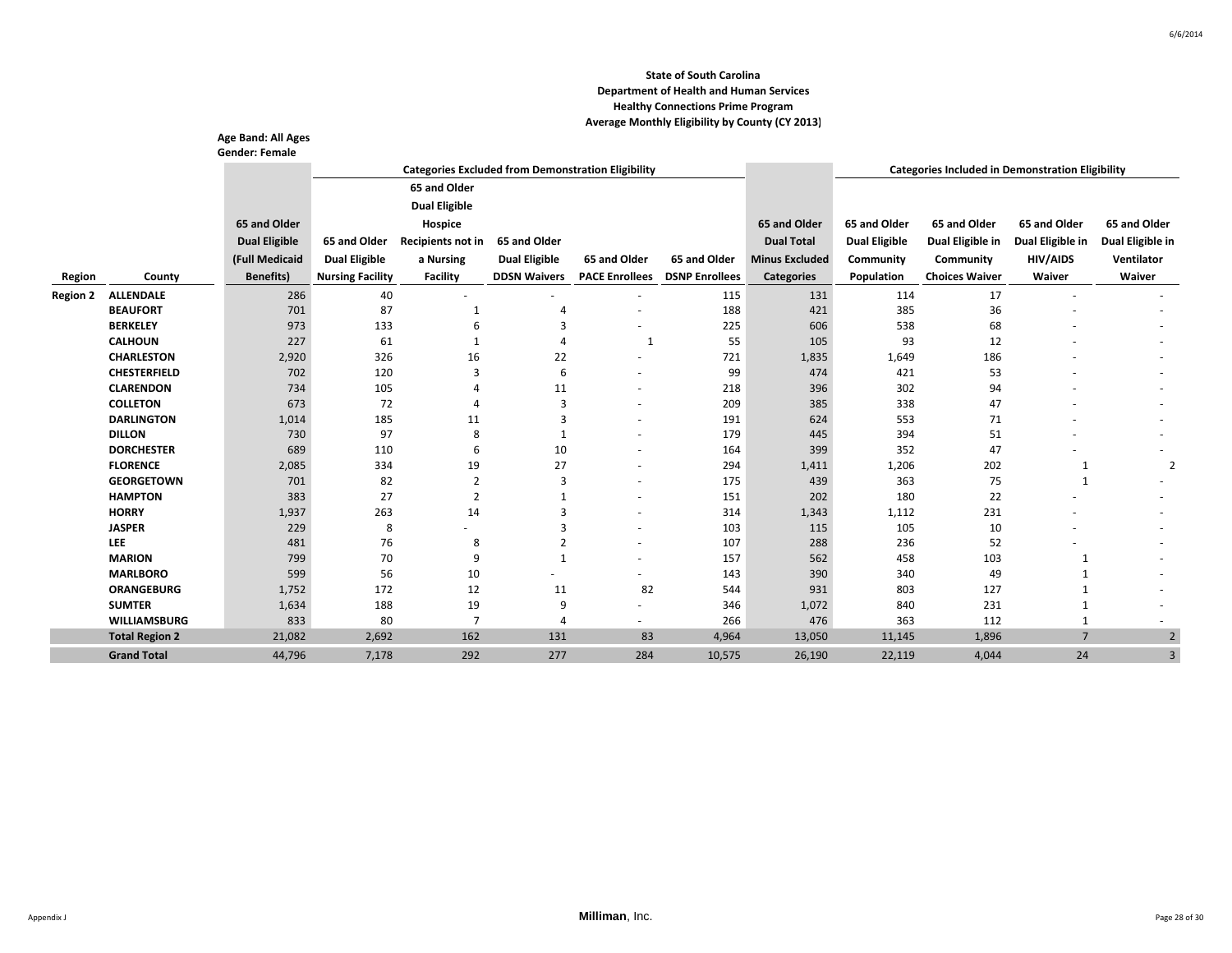|                 |                       | Age Band: All Ages<br><b>Gender: Male and Female</b> |                         |                      |                      |                                                           |                                      |                       |                      |                                                         |                  |                  |
|-----------------|-----------------------|------------------------------------------------------|-------------------------|----------------------|----------------------|-----------------------------------------------------------|--------------------------------------|-----------------------|----------------------|---------------------------------------------------------|------------------|------------------|
|                 |                       |                                                      |                         |                      |                      | <b>Categories Excluded from Demonstration Eligibility</b> |                                      |                       |                      | <b>Categories Included in Demonstration Eligibility</b> |                  |                  |
|                 |                       |                                                      |                         | 65 and Older         |                      |                                                           |                                      |                       |                      |                                                         |                  |                  |
|                 |                       |                                                      |                         | <b>Dual Eligible</b> |                      |                                                           |                                      |                       |                      |                                                         |                  |                  |
|                 |                       | 65 and Older                                         |                         | Hospice              |                      |                                                           |                                      | 65 and Older          | 65 and Older         | 65 and Older                                            | 65 and Older     | 65 and Older     |
|                 |                       | <b>Dual Eligible</b>                                 | 65 and Older            | Recipients not in    | 65 and Older         |                                                           |                                      | <b>Dual Total</b>     | <b>Dual Eligible</b> | Dual Eligible in                                        | Dual Eligible in | Dual Eligible in |
|                 |                       | (Full Medicaid                                       | <b>Dual Eligible</b>    | a Nursing            | <b>Dual Eligible</b> | 65 and Older                                              | 65 and Older                         | <b>Minus Excluded</b> | Community            | Community                                               | <b>HIV/AIDS</b>  | Ventilator       |
| Region          | County                | <b>Benefits</b> )                                    | <b>Nursing Facility</b> | <b>Facility</b>      | <b>DDSN Waivers</b>  |                                                           | <b>PACE Enrollees</b> DSNP Enrollees | <b>Categories</b>     | Population           | <b>Choices Waiver</b>                                   | Waiver           | Waiver           |
| <b>Region 1</b> | <b>ABBEVILLE</b>      | 512                                                  | 74                      | ×.                   | 3                    | $\overline{\phantom{a}}$                                  | 137                                  | 298                   | 235                  | 62                                                      | $\mathbf{1}$     |                  |
|                 | <b>AIKEN</b>          | 1,861                                                | 392                     | 4                    | 18                   | $\overline{a}$                                            | 293                                  | 1,154                 | 1,013                | 141                                                     |                  |                  |
|                 | <b>ANDERSON</b>       | 2,536                                                | 444                     | 11                   | 13                   |                                                           | 607                                  | 1,461                 | 1,108                | 349                                                     | $\overline{4}$   |                  |
|                 | <b>BAMBERG</b>        | 493                                                  | 53                      | 1                    | $\overline{2}$       | ٠                                                         | 175                                  | 262                   | 225                  | 37                                                      |                  |                  |
|                 | <b>BARNWELL</b>       | 496                                                  | 41                      | 2                    | 5                    |                                                           | 133                                  | 315                   | 249                  | 66                                                      |                  |                  |
|                 | <b>CHEROKEE</b>       | 831                                                  | 134                     | 1                    | 3                    | $\overline{\phantom{a}}$                                  | 185                                  | 508                   | 454                  | 54                                                      |                  |                  |
|                 | <b>CHESTER</b>        | 595                                                  | 50                      | 3                    | 2                    |                                                           | 127                                  | 413                   | 348                  | 65                                                      |                  |                  |
|                 | <b>EDGEFIELD</b>      | 445                                                  | 80                      |                      | 3                    |                                                           | 99                                   | 263                   | 233                  | 30                                                      |                  |                  |
|                 | <b>FAIRFIELD</b>      | 616                                                  | 124                     | 8                    | 11                   | 1                                                         | 169                                  | 303                   | 232                  | 71                                                      |                  |                  |
|                 | <b>GREENVILLE</b>     | 4,638                                                | 831                     | 26                   | 21                   | 1                                                         | 1,165                                | 2,594                 | 2,175                | 410                                                     | 9                |                  |
|                 | <b>GREENWOOD</b>      | 999                                                  | 185                     | 5                    | 15                   | ٠                                                         | 243                                  | 551                   | 457                  | 93                                                      | $\mathbf{1}$     |                  |
|                 | <b>KERSHAW</b>        | 882                                                  | 155                     | 8                    | 8                    | 1                                                         | 174                                  | 536                   | 497                  | 37                                                      | $\overline{2}$   |                  |
|                 | <b>LANCASTER</b>      | 980                                                  | 167                     | 6                    | 4                    | ٠                                                         | 136                                  | 667                   | 560                  | 107                                                     |                  |                  |
|                 | <b>LAURENS</b>        | 1,075                                                | 278                     | 6                    | 39                   |                                                           | 201                                  | 551                   | 467                  | 83                                                      | 1                |                  |
|                 | <b>LEXINGTON</b>      | 2,057                                                | 352                     | 18                   | 14                   | 49                                                        | 390                                  | 1,234                 | 1,073                | 157                                                     | $\overline{4}$   |                  |
|                 | <b>MCCORMICK</b>      | 275                                                  | 69                      |                      |                      |                                                           | 83                                   | 123                   | 91                   | 32                                                      |                  |                  |
|                 | <b>NEWBERRY</b>       | 608                                                  | 147                     | 1                    | 11                   |                                                           | 168                                  | 281                   | 240                  | 40                                                      | $\mathbf{1}$     |                  |
|                 | <b>OCONEE</b>         | 1,009                                                | 144                     | 5                    | 13                   |                                                           | 203                                  | 644                   | 547                  | 96                                                      | 1                |                  |
|                 | <b>PICKENS</b>        | 1,192                                                | 195                     | 13                   | 9                    | 1                                                         | 290                                  | 684                   | 544                  | 140                                                     |                  |                  |
|                 | <b>RICHLAND</b>       | 3,615                                                | 568                     | 17                   | 52                   | 207                                                       | 874                                  | 1,897                 | 1,603                | 283                                                     | 10               |                  |
|                 | <b>SALUDA</b>         | 361                                                  | 103                     | 1                    | 4                    | $\overline{\phantom{a}}$                                  | 85                                   | 168                   | 154                  | 14                                                      |                  |                  |
|                 | <b>SPARTANBURG</b>    | 3,958                                                | 717                     | 17                   | 42                   | ٠                                                         | 1,085                                | 2,097                 | 1,881                | 212                                                     | $\overline{4}$   |                  |
|                 | <b>UNION</b>          | 566                                                  | 108                     | 4                    | $\overline{2}$       | $\sim$                                                    | 187                                  | 265                   | 224                  | 41                                                      |                  |                  |
|                 | <b>YORK</b>           | 1,880                                                | 361                     | 16                   | 16                   | $\sim$                                                    | 264                                  | 1,223                 | 1,013                | 206                                                     | 3                |                  |
|                 | <b>Total Region 1</b> | 32,480                                               | 5,772                   | 173                  | 310                  | 260                                                       | 7,473                                | 18,492                | 15,623               | 2,826                                                   | 41               |                  |